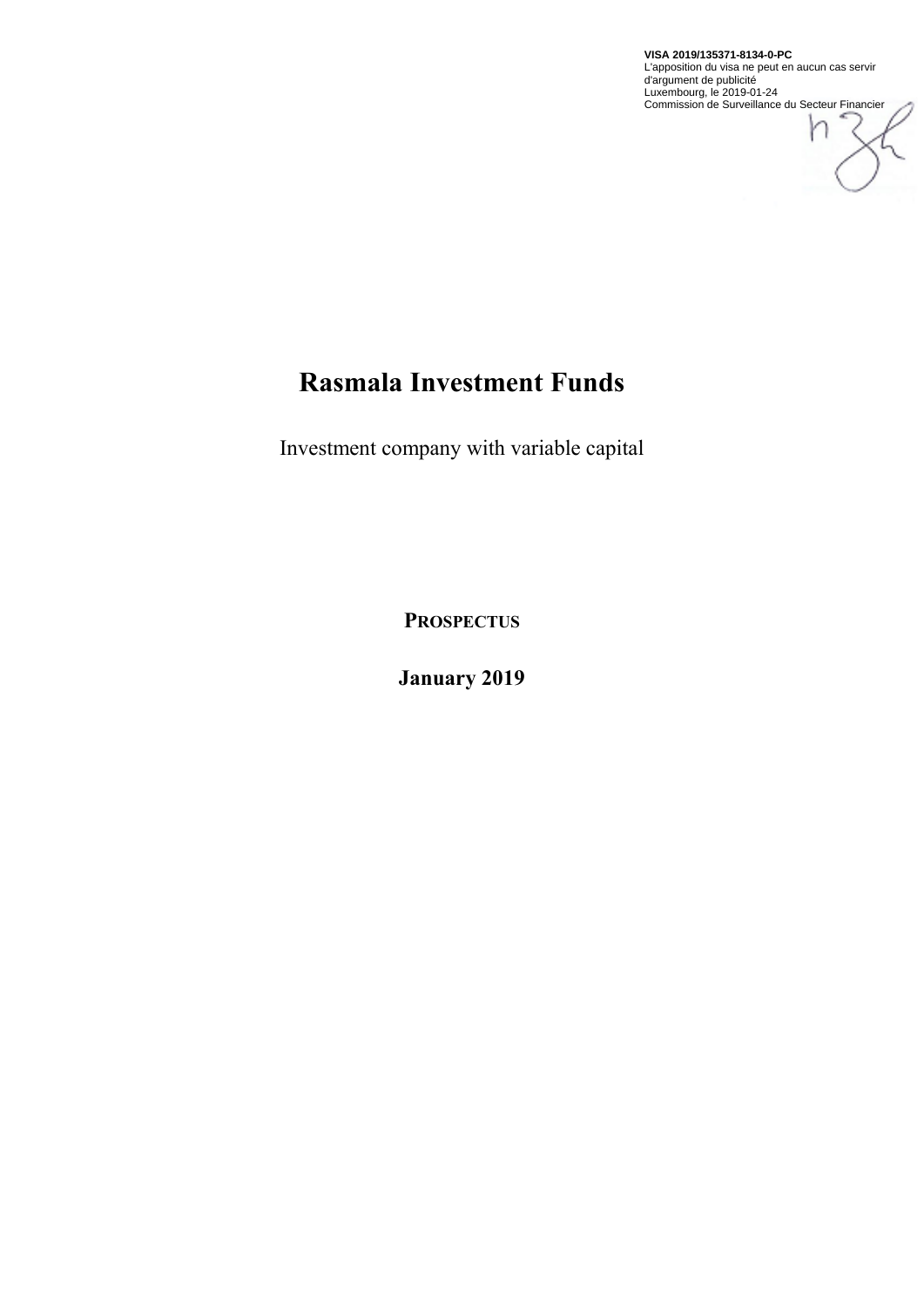# **TABLE OF CONTENTS**

| 1.                 |  |  |
|--------------------|--|--|
| 2.                 |  |  |
| 3.                 |  |  |
| $\boldsymbol{4}$ . |  |  |
| 5.                 |  |  |
| 6.                 |  |  |
| 6.1                |  |  |
| 6.2                |  |  |
| 6.3                |  |  |
| 6.4                |  |  |
| 6.5                |  |  |
| 6.6                |  |  |
| 6.7                |  |  |
| 6.8                |  |  |
| 7.                 |  |  |
| 7.1                |  |  |
| 7.2                |  |  |
| 7.3                |  |  |
| 7.4                |  |  |
| 7.5                |  |  |
| 7.6                |  |  |
| 7.7                |  |  |
| 7.8                |  |  |
| 7.9                |  |  |
| 8.                 |  |  |
| 9.                 |  |  |
| 10.                |  |  |
| 10.1.              |  |  |
| 10.2.              |  |  |
| 10.3.              |  |  |
| 10.4.              |  |  |
| 10.5.              |  |  |
| 11.                |  |  |
| 12.                |  |  |
| 12.1.              |  |  |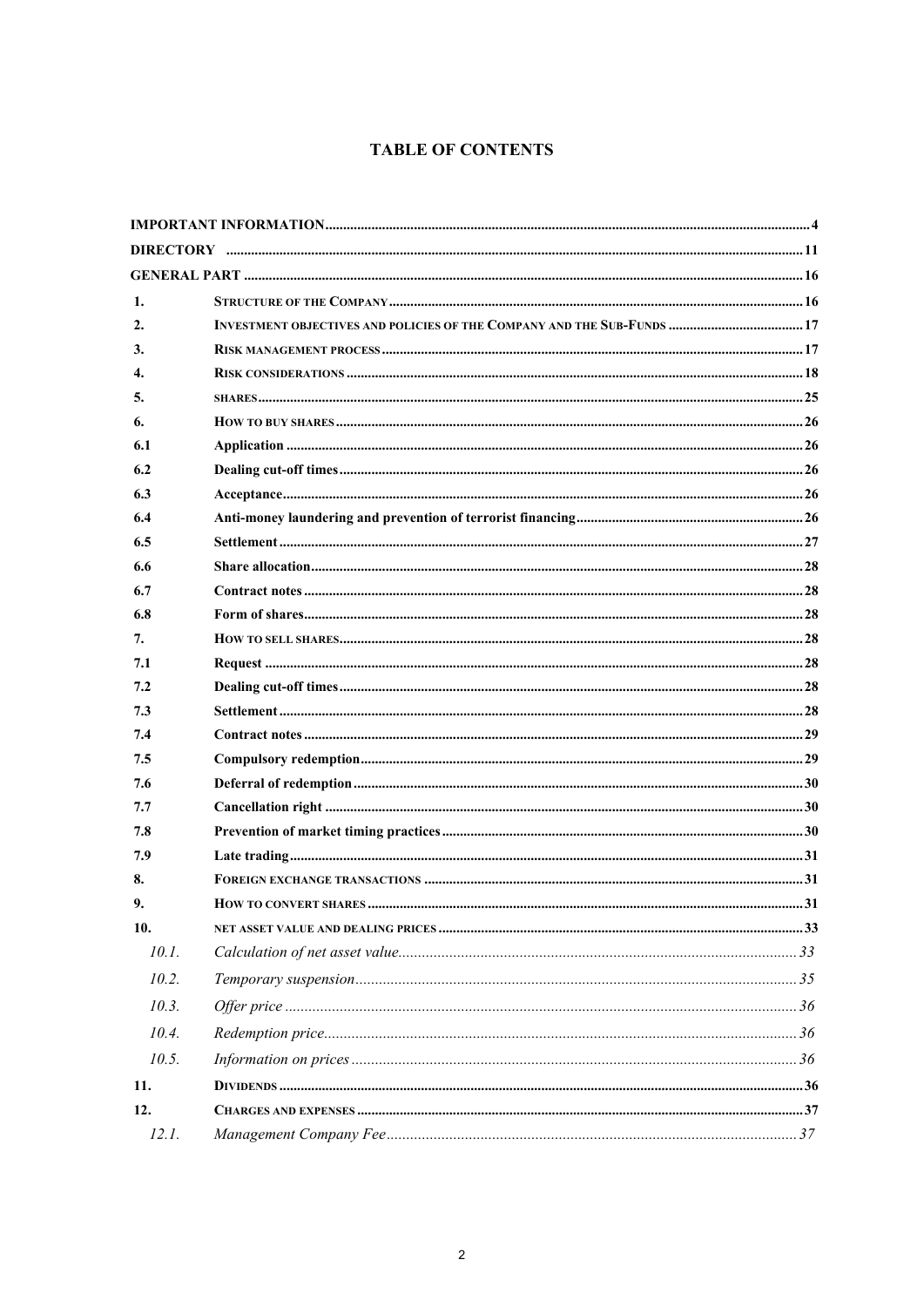| 12.2. |                                                                            |  |
|-------|----------------------------------------------------------------------------|--|
| 12.3. |                                                                            |  |
| 12.4. |                                                                            |  |
| 12.5. |                                                                            |  |
| 12.6. |                                                                            |  |
| 12.7. |                                                                            |  |
| 13.   |                                                                            |  |
| 14.   |                                                                            |  |
| 15.   |                                                                            |  |
| 16.   |                                                                            |  |
| 17.   |                                                                            |  |
| 17.1. |                                                                            |  |
| 17.2. |                                                                            |  |
| 17.3. |                                                                            |  |
| 18.   |                                                                            |  |
| 19.   |                                                                            |  |
| 20.   |                                                                            |  |
| 21.   |                                                                            |  |
| 21.1. |                                                                            |  |
| 21.2. |                                                                            |  |
| 21.3. |                                                                            |  |
| 21.4. |                                                                            |  |
| 22.   | LIQUIDATION OF THE COMPANY / TERMINATION AND AMALGAMATION OF SUB-FUNDS  52 |  |
| 22.1. |                                                                            |  |
| 22.2. |                                                                            |  |
| 23.   |                                                                            |  |
| 231   |                                                                            |  |
| 23.2. |                                                                            |  |
|       |                                                                            |  |
|       |                                                                            |  |
|       |                                                                            |  |
|       |                                                                            |  |
|       |                                                                            |  |
|       |                                                                            |  |
|       |                                                                            |  |
|       |                                                                            |  |
|       |                                                                            |  |
|       | APPENDIX 2 RESTRICTIONS ON THE USE OF TECHNIQUES AND INSTRUMENTS  142      |  |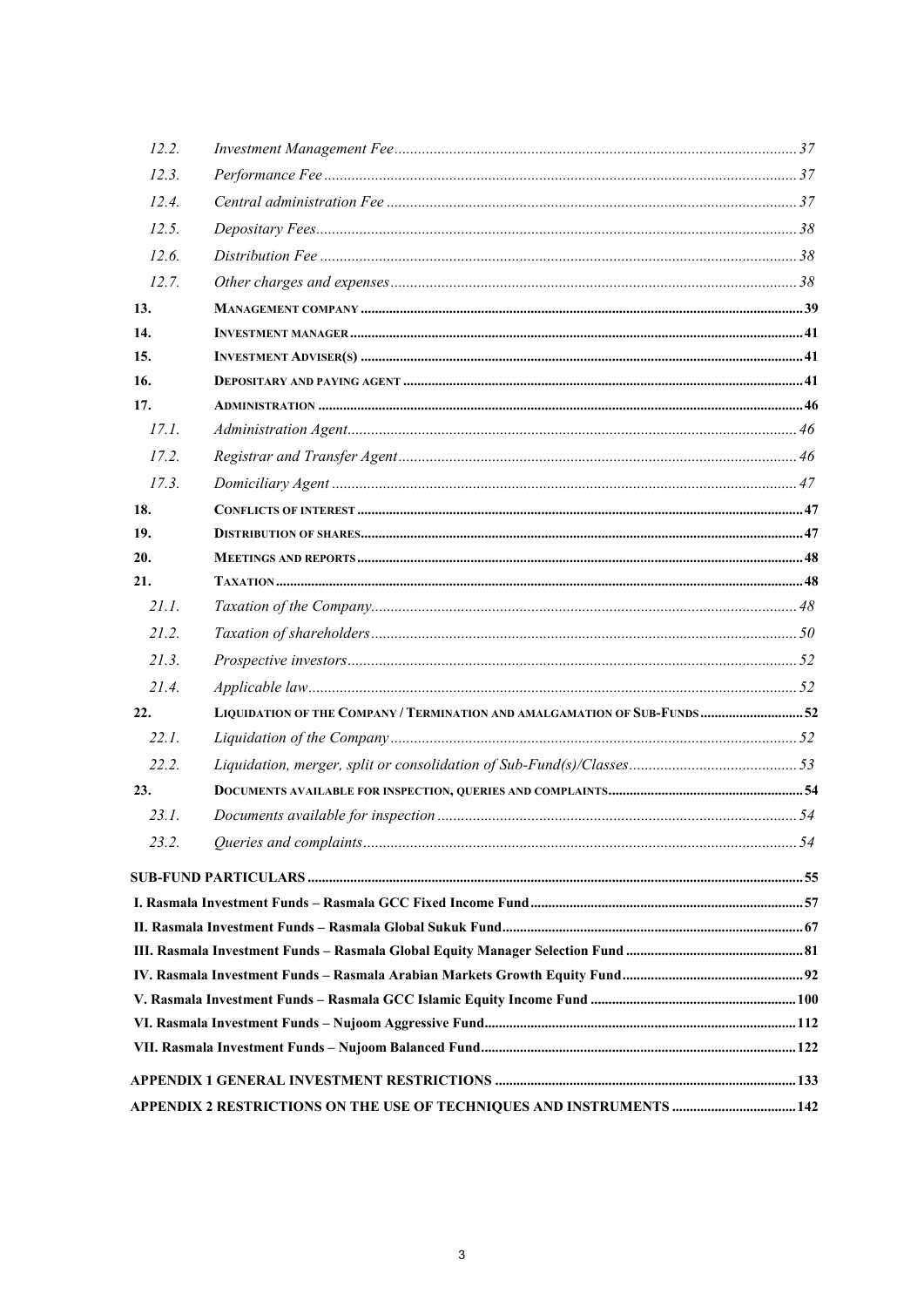#### **IMPORTANT INFORMATION**

THE INFORMATION IN THIS PROSPECTUS IS BASED ON THE DIRECTORS' UNDERSTANDING OF CURRENT LAW AND PRACTICE (INCLUDING AS TO TAXATION) AT THE DATE HEREOF. BOTH LAW AND PRACTICE MAY BE SUBJECT TO CHANGE. IF YOU ARE IN ANY DOUBT ABOUT THE CONTENTS OF THIS PROSPECTUS, YOU SHOULD CONSULT YOUR STOCKBROKER, BANK MANAGER, SOLICITOR, ACCOUNTANT OR OTHER FINANCIAL ADVISER OR, IF YOU ARE IN THE UK, A PERSON AUTHORISED UNDER THE FINANCIAL SERVICES AND MARKETS ACT 2000 WHO SPECIALISES IN ADVISING ON THE ACQUISITION OF SHARES AND OTHER SECURITIES.

This Prospectus relates to a Company which is not subject to any form of regulation or approval by the Dubai Financial Services Authority ("DFSA"). The DFSA has no responsibility for reviewing or verifying any Prospectus or other documents in connection with this Company. Accordingly, the DFSA has not approved this Prospectus or any other associated documents nor taken any steps to verify the information set out in this Prospectus, and has no responsibility for it. The Shares to which this Prospectus relates may be illiquid and/or subject to restrictions on their resale. Prospective purchasers should conduct their own due diligence on the Shares. If you do not understand the contents of this document you should consult an authorised financial adviser.

It should be remembered that the price of shares of the Company and income from them can go down as well as up and that investors may not receive back the amount they originally invested.

Shares are available for issue on the basis of the information and representations contained in this Prospectus. Any further information given or representations made by any person with respect to any shares must be regarded as unauthorised.

The Directors have taken all reasonable care to ensure that the facts stated herein are true and accurate in all material respects and that there are no other material facts, the omission of which would make misleading any statement herein whether of fact or opinion. All the Directors accept responsibility accordingly.

This Prospectus does not constitute an offer or solicitation by anyone in any jurisdiction in which such offer is unlawful or in which the person making such offer or solicitation is not qualified to do so or to anyone to whom it is unlawful to make such offer or solicitation.

The shares have not been and will not be offered for sale or sold in the United States of America, its territories or possessions and all areas subject to its jurisdiction, or to United States Persons, except in a transaction which does not violate the securities laws of the United States of America. The Articles of Incorporation permit certain restrictions on the sale and transfer of shares to restricted persons and the Board of Directors has decided that United States persons shall be restricted persons and are defined as follows: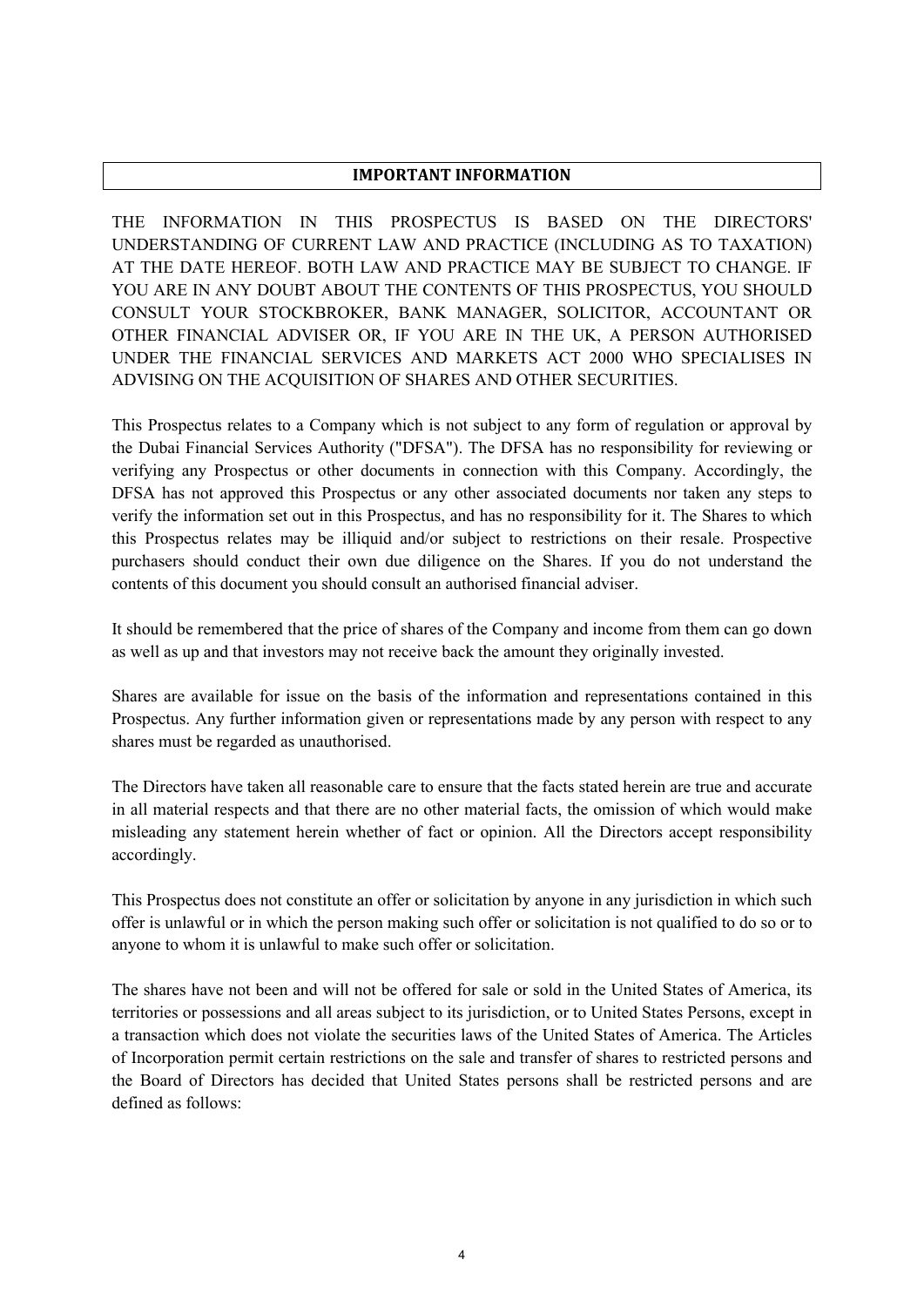The term "United States Person" or "US Person" shall mean a citizen or resident of the United States of America, a partnership organised or existing under the laws of any state, territory or possession of the United States of America, or a corporation organised under the laws of the United States of America or of any state, territory or possession thereof, or any estate or trust, other than an estate or trust the income of which from sources outside the United States of America is not includable in gross income for purpose of computing United States income tax payable by it, or shall have the meaning provided for from time to time in US laws and regulations such as but not limited to the Foreign Account Tax Compliance Act ("FATCA"). If a shareholder subsequently becomes a "United States Person" and such fact comes to the attention of the Company, shares owned by that person may be compulsorily repurchased by the Company.

The FATCA, a portion of the 2010 Hiring Incentives to Restore Employment Act, became law in the United States in 2010. It requires financial institutions outside the US ("foreign financial institutions" or "FFIs") to pass information about "Financial Accounts" held by "Specified US Persons", directly or indirectly, to the US tax authorities, the Internal Revenue Service ("IRS") on an annual basis. A 30% withholding tax is imposed on certain US source income of any FFI that fails to comply with this requirement. On 28 March 2014, the Grand-Duchy of Luxembourg entered into a Model 1 Intergovernmental Agreement ("IGA") with the United States of America and a memorandum of understanding in respect thereof. The Company would hence have to comply with such Luxembourg IGA as implemented into Luxembourg law by the Law of 24 July 2015 relating to FATCA (the "FATCA Law") in order to comply with the provisions of FATCA rather than directly complying with the US Treasury Regulations implementing FATCA. Under the FATCA Law and the Luxembourg IGA, the Company may be required to collect information aiming to identify its direct and indirect shareholders that are Specified US Persons for FATCA purposes ("FATCA reportable accounts"). Any such information on FATCA reportable accounts provided to the Company will be shared with the Luxembourg tax authorities which will exchange that information on an automatic basis with the Government of the United States of America pursuant to Article 28 of the convention between the Government of the United States of America and the Government of the Grand-Duchy of Luxembourg for the Avoidance of Double Taxation and the Prevention of Fiscal Evasion with respect to Taxes in Income and Capital, entered into in Luxembourg on 3 April 1996. The Company intends to comply with the provisions of the FATCA Law and the Luxembourg IGA to be deemed compliant with FATCA and will thus not be subject to the 30% withholding tax with respect to its share of any such payments attributable to actual and deemed U.S. investments of the Company. The Company will continually assess the extent of the requirements that FATCA and notably the FATCA Law place upon it.

To ensure the Company's compliance with FATCA, the FATCA Law and the Luxembourg IGA in accordance with the foregoing, the Company or the Management Company, in its capacity as the Company's Management Company, may:

a) request information or documentation, including W-8 tax forms, a Global Intermediary Identification Number, if applicable, or any other valid evidence of a shareholder's FATCA registration with the IRS or a corresponding exemption, in order to ascertain such shareholder's FATCA status;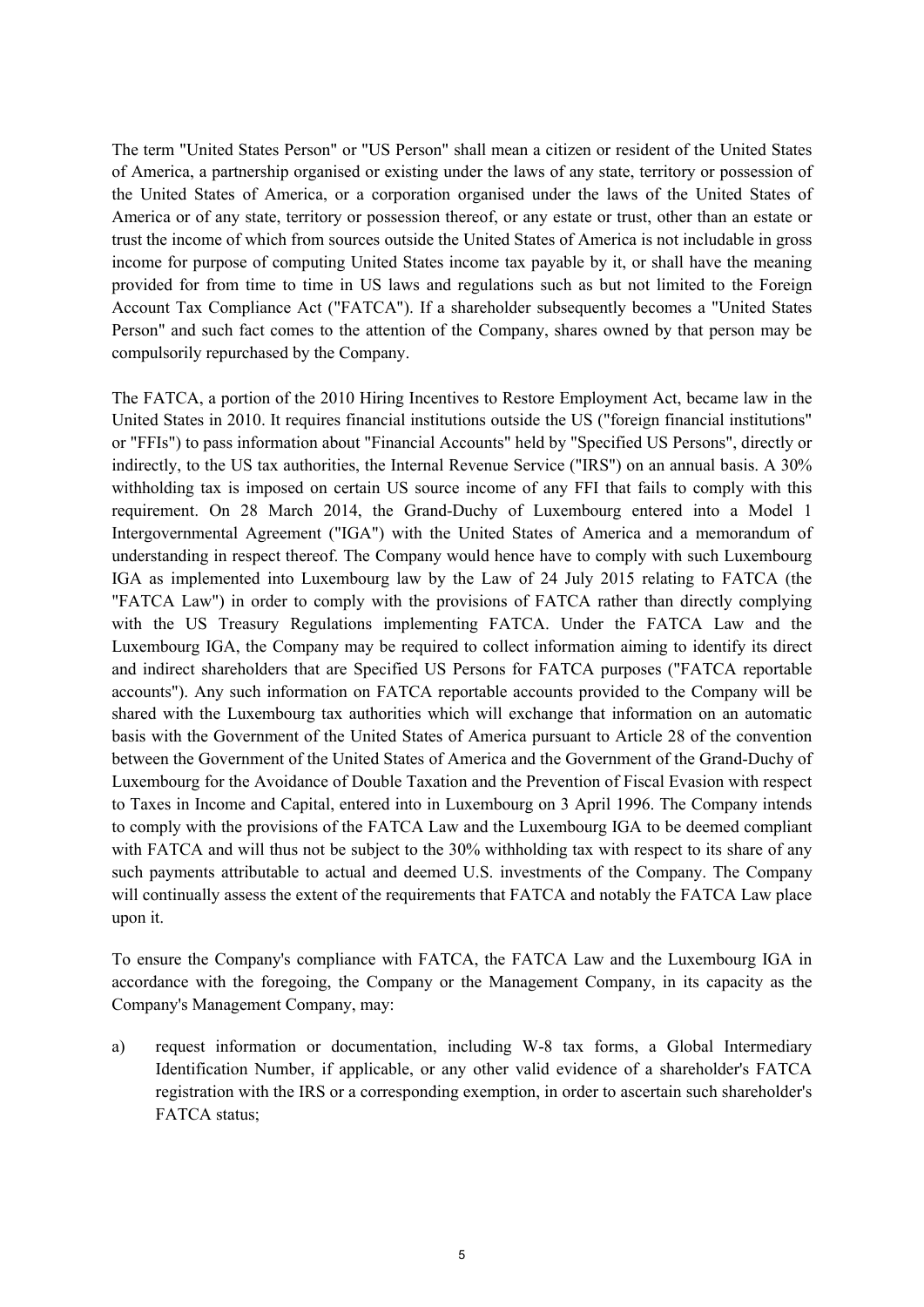- b) report information concerning a shareholder and his account holding in the Company to the Luxembourg tax authorities if such account is deemed a FATCA reportable account under the FATCA Law and the Luxembourg IGA;
- c) report information to the Luxembourg tax authorities (*Administration des Contributions Directes*) concerning payments to shareholders with FATCA status of a non-participating foreign financial institution;
- d) deduct applicable US withholding taxes from certain payments made to a shareholder by or on behalf of the Company in accordance with FATCA, the FATCA Law and the Luxembourg IGA; and
- e) divulge any such personal information to any immediate payor of certain U.S. source income as may be required for withholding and reporting to occur with respect to the payment of such income.

The Company shall communicate any information to the Investor according to which (i) the Company is responsible for the treatment of the personal data provided for in the FATCA Law; (ii) the personal data will only be used for the purposes of the FATCA Law; (iii) the personal data may be communicated to the Luxembourg tax authorities (Administration des Contributions Directes); (iv) responding to FATCA-related questions is mandatory and accordingly the potential consequences in case of no response; and (v) the investor has a right of access to and rectification of the data communicated to the Luxembourg tax authorities (Administration des Contributions Directes).

The Company reserves the right to refuse any application for shares if the information provided by a potential investor does not satisfy the requirements under FATCA, the FATCA Law and the IGA.

The distribution of this Prospectus and the offering of the shares may be restricted in certain jurisdictions. It is the responsibility of any persons in possession of this Prospectus and any persons wishing to apply for shares to inform themselves of, and to observe, all applicable laws and regulations of any relevant jurisdictions. Prospective investors for shares should inform themselves as to legal requirements so applying and any applicable exchange control regulations and taxes in the countries of their respective citizenship, residence or domicile.

**The key investor information documents of each Class of each Sub-Fund (the "Key Investor Information Documents"), the latest annual and semi-annual reports of the Company (if any), are available at the registered office of the Company and will be sent to investors upon request and are also available at www.rasmala.com. Such reports shall be deemed to form part of this Prospectus.**

Before subscribing to any Class and to the extent required by local laws and regulations each investor shall consult the relevant Key Investor Information Document(s). The Key Investor Information Documents provide information in particular on historical performance, the synthetic risk and reward indicator and charges. Investors may obtain the Key Investor Information Documents in paper form or on any other durable medium agreed between the Management Company or the intermediary and the investor.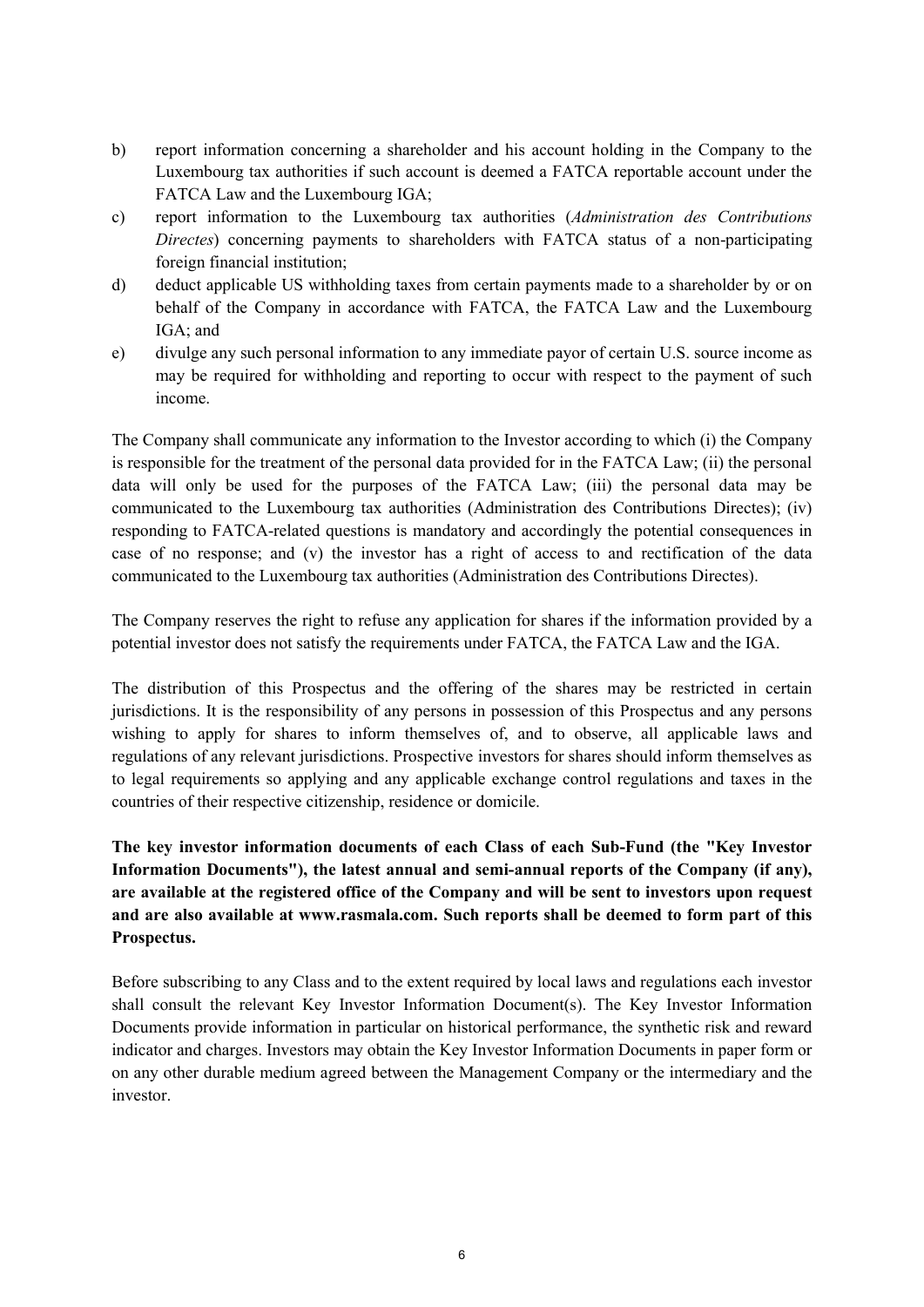## *Personal Data Protection*

Investors are informed that personal data (i.e. any information relating to an identified or identifiable natural person) (the "Personal Data") provided in connection with an investment in the Company will be processed by the Company, Invest Manager(s), as data controllers, (the "Data Controller") and the Investment Manager(s), the Depositary, the Administration Agent, and the Registrar and Transfer Agent or the approved statutory auditor, and their affiliates and agents (together hereafter the "Entities") in accordance with data protection law applicable in Luxembourg (including, but not limited to (i) the law of 1 August 2018 concerning the organisation of the CNPD and the General Data Protection Regulation, (ii) the Regulation (EU) 2016/679 of 27 April 2016 on the protection of natural persons with regard to the processing of Personal Data and on the free movement of such data (the "General Data Protection Regulation"), as well as (iii) any law or regulation relating to the protection of Personal Data applicable to them) (together the "Data Protection Laws").

The Entities may act as data processors on behalf of the Data Controller or as controllers in pursuing their own purposes of (i) offering and managing investments and performing the related services (ii) developing and processing the business relationship with the Processors, and (iii) if applicable direct or indirect marketing activities. The Entities shall declare that, in the event of any sub-processing of such processing they will oblige their sub-contractor (the "Authorised Third Party") to respect the same level of protection of Personal Data.

Such arrangements will not relieve the Entities of their obligations of protection, notably in the event of the transfer of personal data outside the European Economic Area ("EEA").

Subscribers may refuse to communicate their Personal Data to the Data Controller and the Entities and consequently prevent it from using such data. However, this might result in the impossibility for these persons to become Investors of the Company. Failure to provide relevant Personal Data requested in the course of their relationship with the Company may prevent an Investor from exercising its rights in relation to its Shares and maintaining its holdings in the Company. This failure may also need to be reported by the Company, the Management Company and/or the Administrator to the relevant Luxembourg authorities to the extent permitted and/or required by applicable law.

1. Personal data collected

Personal data processed but is not limited to, the name, signature, address, transaction history of each Investor, e-mail address, bank and financial data, data concerning personal characteristics and data concerning source of wealth, or record of any telephone conversation (including for record keeping).

2. Purpose of processing your personal data.

In most cases, Personal Data provided by Investors are processed notably in order to:

(i) update the Company's register of Investors,

(ii) process subscriptions, redemptions, and conversions of Shares as well as the payment of dividends to Investors,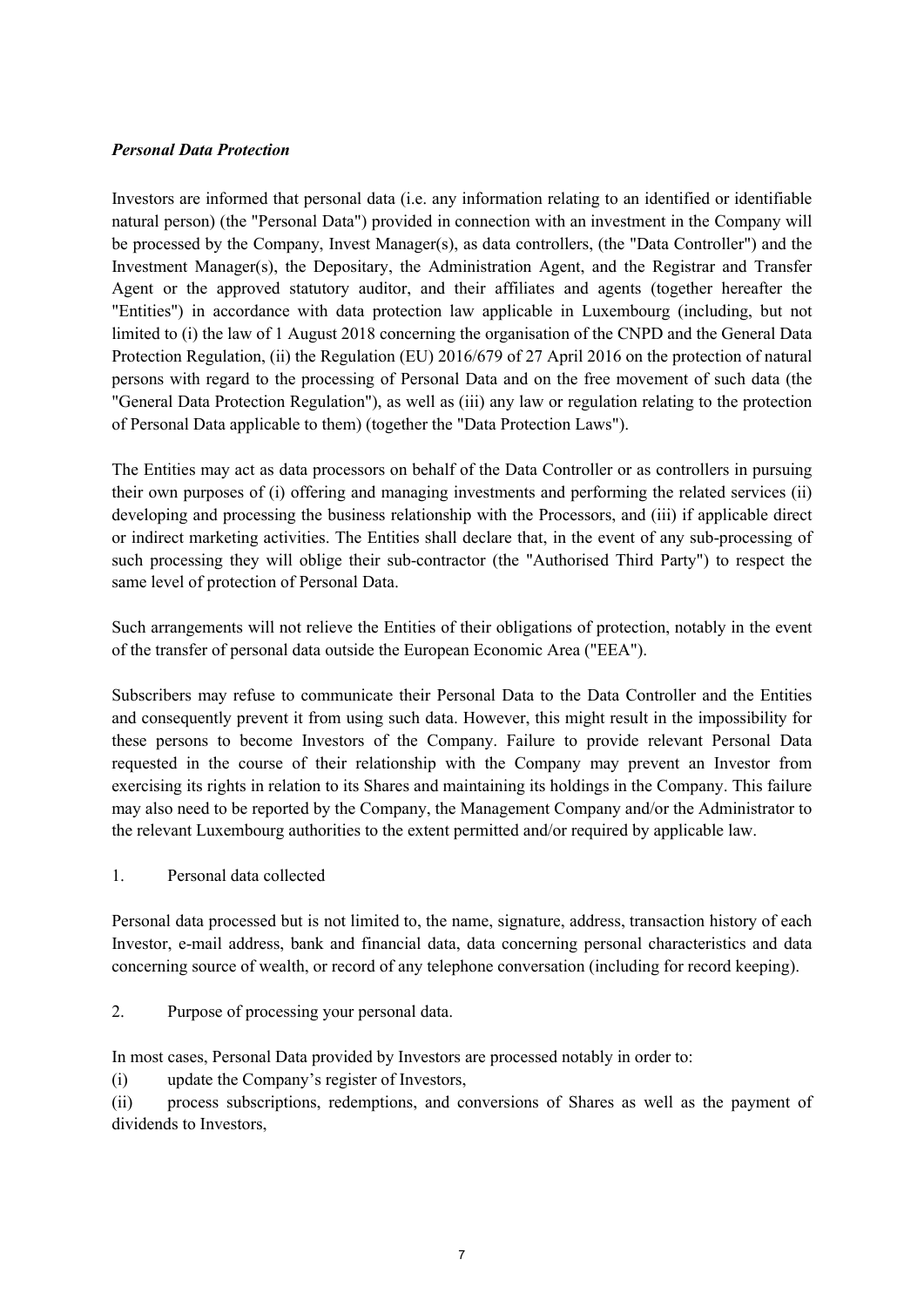(iii) ensure controls in terms of late trading and market timing operations, and record keeping as proof of a transaction or related communication

(iv) comply with the applicable rules regarding the prevention of money laundering and terrorist financing.

(v) meet the purposes of the legitimate interests pursued by the Company for direct marketing purposes relating to the Company's products and services, to conduct surveys (including developing commercial offers)

3. Based on specific lawful ground, your personal data may be processed in these ways for the following reasons

The Data Controller and the Entities collect, store, process, and use, electronically or by other means, the Personal Data provided by Investors in order to fulfil their respective legal obligations. In this respect, in application of the legal obligations including the ones under applicable company law, antimoney laundering legislation, FATCA regulations as well as legislation for the purpose of application of the standard for Automatic Exchange of Financial Account Information developed by OECD, the information on the subscribers identified as subject to reporting as defined by these laws will be included in an annual declaration to the Luxembourg tax authorities. If applicable, they will be informed thereof by the Administrator at the very least before the declaration is sent and in sufficient time to exercise their data protection rights (within 1 month or extended period of two other months if necessary).

Record keeping as proof of a transaction or related communication in the event of a disagreement and to enforce or defend the Controller's and Entities' interests or rights in compliance with any legal obligation to which they are subject. Such recordings may be produced in court or other legal proceedings and permitted as evidence with the same value as a written document and will be retained for a period of 10 years starting from the date of the recording. The absence of recordings may not in any way be used against the Controller and Entities).

Investors acknowledge and accept that the Company, the Management Company and/or the Administrator will report any relevant information in relation to their investments in the Company to the Luxembourg tax authorities (Administration des Contributions Directes) which will exchange this information on an automatic basis with the competent authorities in the United States of America or other permitted jurisdictions as agreed in the FATCA Law, the CRS Law or similar laws and regulations in Luxembourg or at EU level.

The Data Controller and the Entities may use the Personal Data to regularly inform Investors about other products and services that the Data Controller and the Entities believe to be of interest to the Investors, unless the Investors have indicated to the Data Controller and the Entities in writing that they do not wish to receive such information.

The Data Controller and the Entities may also transfer the Personal Data of Investors to entities located outside the European Union that may not have developed a suitable level of data protection legislation. Where personal data is transferred outside the EEA, the Data Controller will ensure that the transfer is subject to appropriate safeguards or is otherwise permitted under applicable law. For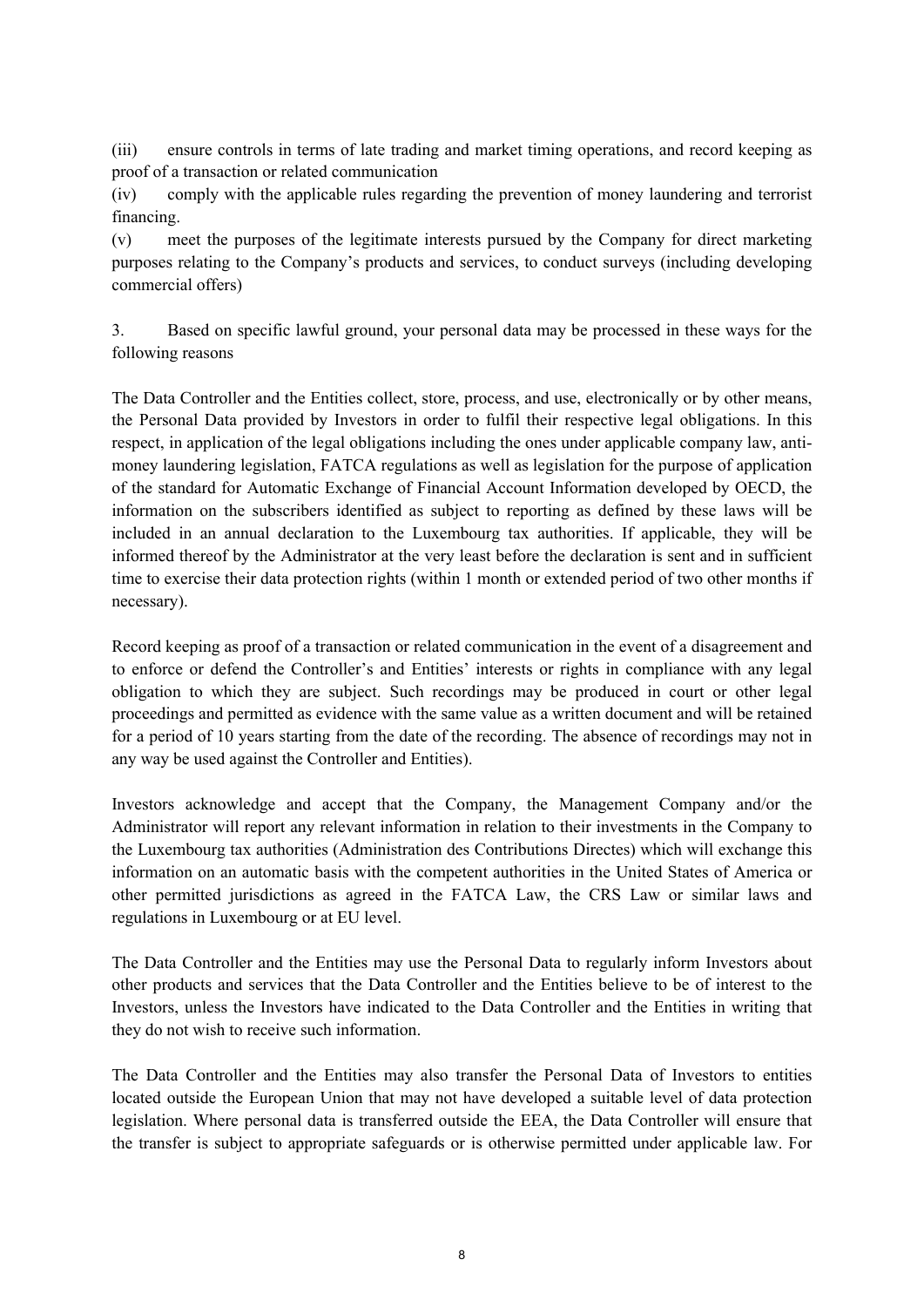example, the country to which the personal data is transferred may be approved by the European Commission, the recipient may have agreed to model contractual clauses approved by the European Commission that oblige them to protect the personal data.

4. Based on specific lawful ground, the Company is entitled to process your personal data in these ways for the following reasons

Upon written request, the Data Controller shall also allow Investors to access to their Personal Data provided to the Company.

The Investor has the right to:

• access his/her Personal Data;

• correct his/her Personal Data where it is inaccurate or incomplete or object to the processing of his/her Personal Data;

- ask for erasure of his/her Personal Data;
- ask for Personal Data portability under certain conditions.

Insofar as Personal Data is not provided by the data subject him/herself, his/her representatives and/or authorized signatories confirm having informed and, where applicable, secured his/her consent to the transmission to and processing by the various parties referred to above (including in countries outside the European Union) of such Personal Data.

The Company will accept no liability with respect to any unauthorised third party receiving knowledge of and/or having access to the Investors' Personal Data, except in the event of gross negligence or willful misconduct of the Company.

Attention of Investors is drawn to the fact that information relating to the processing of Personal Data (the "Personal Data Protection Policy") is subject to update and/or modification.

5. Contact information & exercise of rights

The investor may exercise these rights by writing to the Company at the address of 11, rue Aldringen, L-1118 Luxembourg, Grand Duchy of Luxembourg.

In addition, the investor has a right to file a complaint with the Luxembourg data protection authority, the "Commission nationale pour la protection des données" (CNPD), if the investor has concerns about the processing of his or her personal data.

Below are the contact details of the "Commission nationale pour la protection des données":

Address: 1, avenue du Rock'n'Roll, L-4361 Esch-sur-Alzette Telephone: (+352) 26 10 60 -1 Fax.:  $(+352)$  26 10 60 - 29 Website: https://cnpd.public.lu/en.html Web-form: https://cnpd.public.lu/en/droits/faire-valoir/formulaire-plainte.html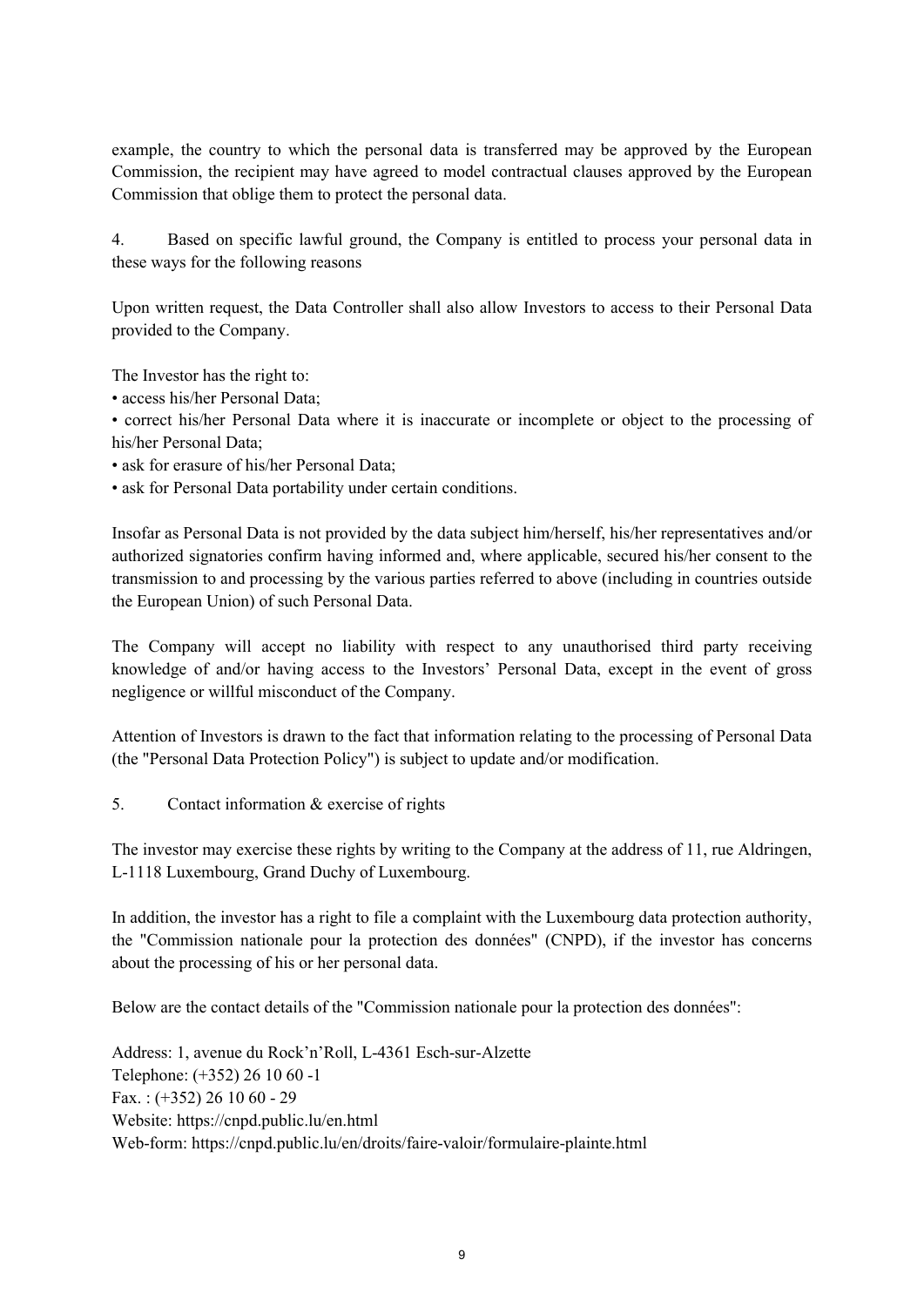Additional information on data protection is available upon request at the registered office of the Company.

The Company will retain the Investor's personal data only for as long as necessary for the relevant processing activity and/or for as long as is necessary to comply with all relevant legal and regulatory requirements.

The Board of Directors draws the investors' attention to the fact that any investor will only be able to fully exercise his investor rights directly against the Company, notably the right to participate in general meetings of shareholders if the investor is registered himself and in his own name in the Register maintained by the Registrar and Transfer Agent. In cases where an investor invests in the Company through an intermediary investing into the Company in his own name but on behalf of the investor, it may not always be possible for the investor to exercise certain shareholder rights directly against the Company. Investors should seek advice from their salesman or intermediary on their rights in the Company.

This Prospectus has been approved by the Sub-Fund's Sharia Board.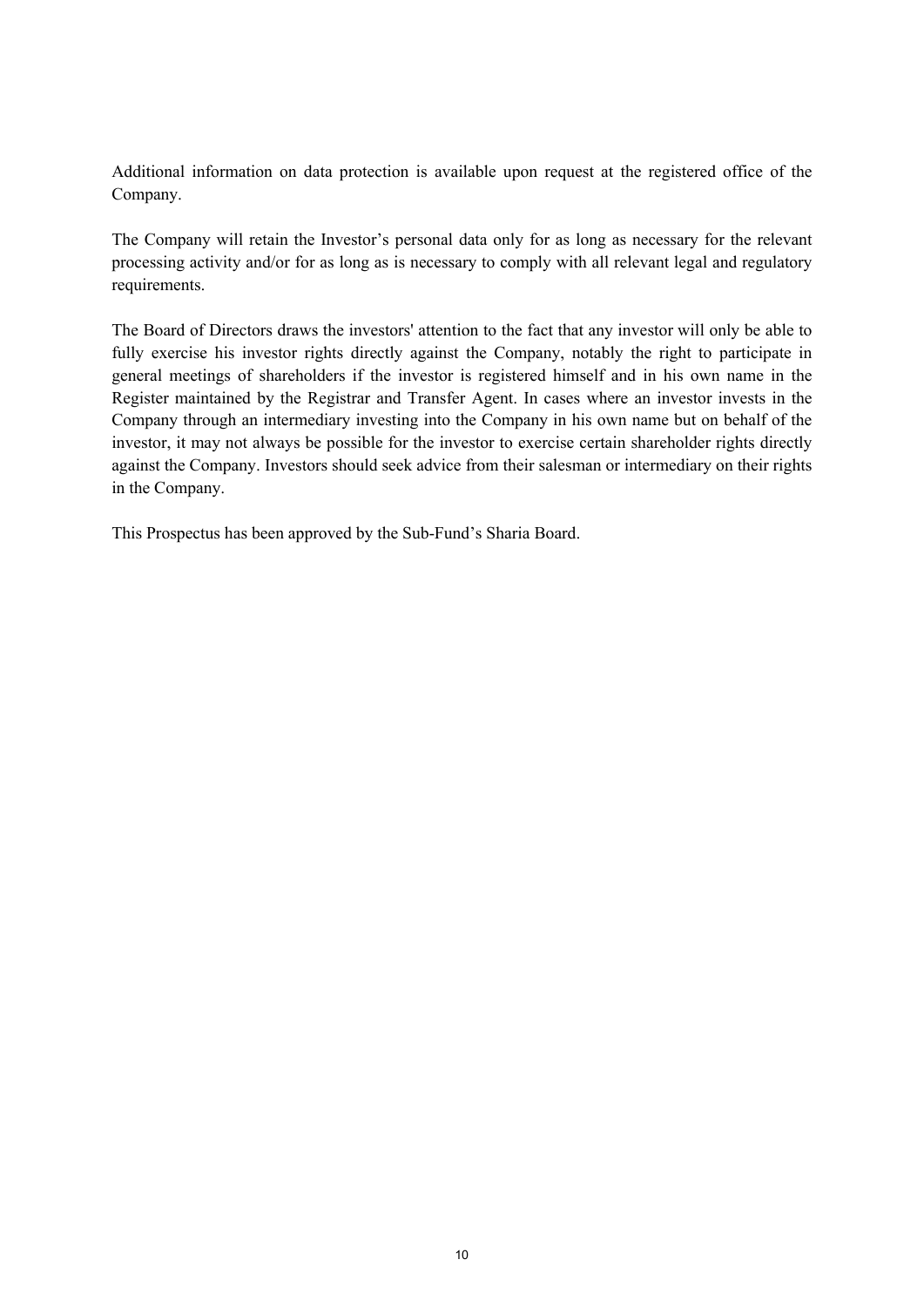#### **DIRECTORY**

## **Registered Office**

11, rue Aldringen L-1118 Luxembourg Grand Duchy of Luxembourg

## **Board of Directors of the Company**

- Eric Swats (chairman),
- Santhana Krishnan Packirisamy
- Ghassan El-Hitti

## **Management Company**

Kredietrust Luxembourg S.A. 11, rue Aldringen L-2960 Luxembourg Grand Duchy of Luxembourg

## **Board of Directors of the Management Company**

- Olivier de Jamblinne de Meux
- Stefan Van Geyt
- Vincent Decalf

#### **Conducting officers of the Management Company**

- Stefan Van Geyt
- Aurélien Baron
- Kristel Cools

#### **Investment Manager and Global Distributor**

Rasmala Investment Bank Ltd. Dubai International Financial Centre The Gate Village, Building 10, Level 1 P.O. Box 31145 Dubai United Arab Emirates

# **Depositary and Paying Agent**

KBL European Private Bankers S.A. 43, boulevard Royal L-2449 Luxembourg Grand Duchy of Luxembourg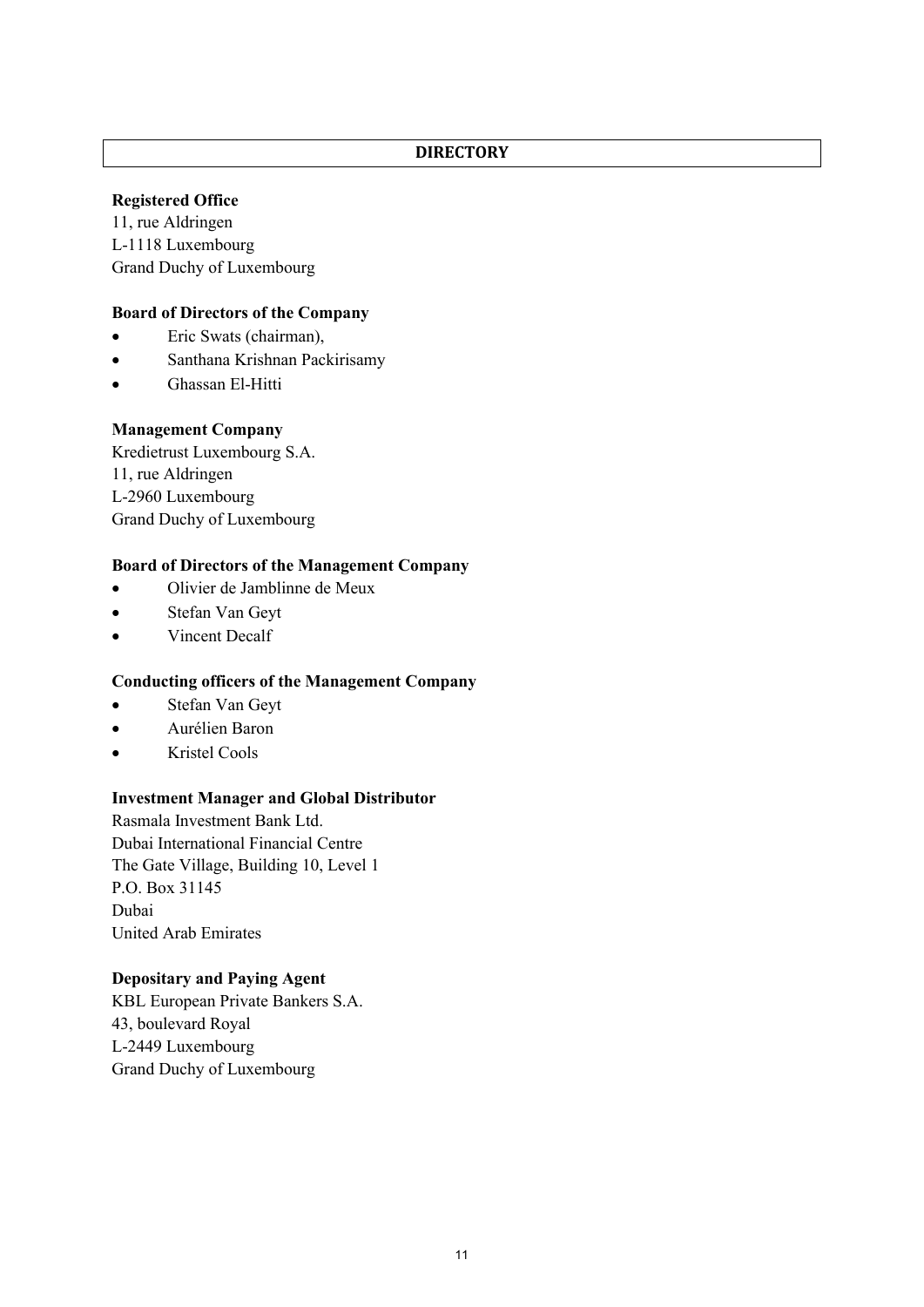# **Administration, Domiciliary and Registrar and Transfer Agent**

Kredietrust Luxembourg S.A. 11, rue Aldringen L-2960 Luxembourg Grand Duchy of Luxembourg

## **Auditors**

KPMG Luxembourg, Société Coopérative 39, avenue J.F. Kennedy L–1855 Luxembourg Grand Duchy of Luxembourg

## **Legal Advisers**

Elvinger Hoss Prussen, société anonyme 2, place Winston Churchill L-2014 Luxembourg Grand Duchy of Luxembourg

## **Sharia Advisor**

Dar Al Shariá Limited (Sharia Advisor of Rasmala Investment Bank Limited), Office 607, Level 6, Gate Precinct 3, DIFC, PO Box 12988, United Arab Emirates

#### **Sharia Board**

- Dr. Hussain Hamid Hassan
- Mr. Mian Muhammad Nazir
- Mr. Fazal Rahim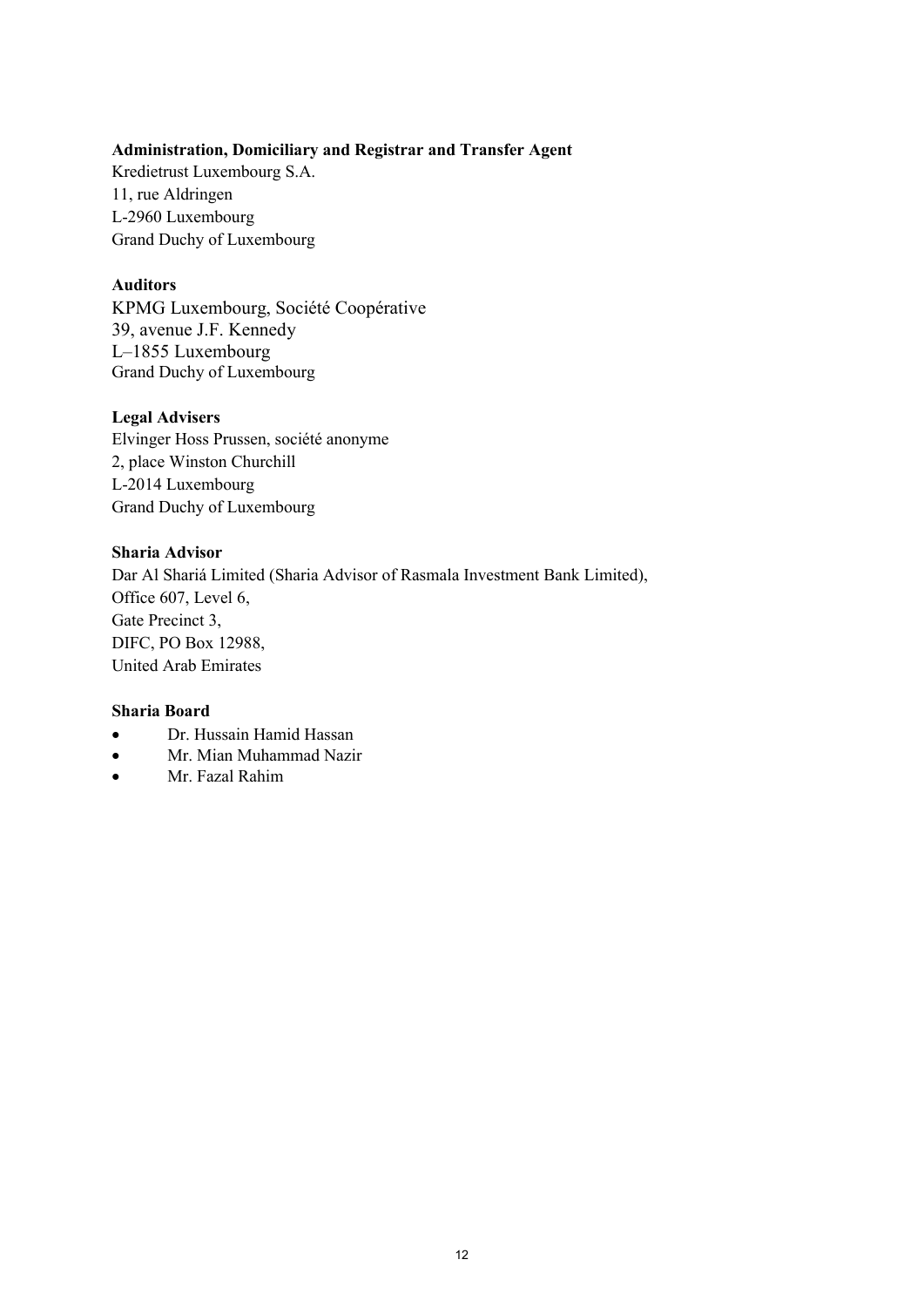# GLOSSARY

| <b>1915 Law</b>             | Luxembourg Law of 10 August 1915 relating to commercial companies, as<br>amended.                                                                                                                                                                                                                                                                                                                                                                                                                                                                                                                                                                                                                                                                                                                                                                                                                                        |
|-----------------------------|--------------------------------------------------------------------------------------------------------------------------------------------------------------------------------------------------------------------------------------------------------------------------------------------------------------------------------------------------------------------------------------------------------------------------------------------------------------------------------------------------------------------------------------------------------------------------------------------------------------------------------------------------------------------------------------------------------------------------------------------------------------------------------------------------------------------------------------------------------------------------------------------------------------------------|
| <b>2010 Law</b>             | Luxembourg Law of 17 December 2010 on undertakings for collective<br>investment, implementing Directive 2009/65/EC of 13 July 2009 on the<br>coordination of laws, regulations and administrative provisions relating to<br>UCITS, as amended.                                                                                                                                                                                                                                                                                                                                                                                                                                                                                                                                                                                                                                                                           |
| <b>Administration Agent</b> | Kredietrust Luxembourg S.A., acting in its capacity as administration agent of<br>the Company.                                                                                                                                                                                                                                                                                                                                                                                                                                                                                                                                                                                                                                                                                                                                                                                                                           |
| <b>Application Form</b>     | The application form available at the registered office of the Company and<br>from distributors (if any).                                                                                                                                                                                                                                                                                                                                                                                                                                                                                                                                                                                                                                                                                                                                                                                                                |
| <b>Articles of</b>          | The articles of incorporation of the Company, as may be amended from time to                                                                                                                                                                                                                                                                                                                                                                                                                                                                                                                                                                                                                                                                                                                                                                                                                                             |
| Incorporation               | time.                                                                                                                                                                                                                                                                                                                                                                                                                                                                                                                                                                                                                                                                                                                                                                                                                                                                                                                    |
| <b>Auditors</b>             | KPMG Luxembourg S.à r.l.                                                                                                                                                                                                                                                                                                                                                                                                                                                                                                                                                                                                                                                                                                                                                                                                                                                                                                 |
| <b>Base Currency</b>        | The base currency of a Sub Fund, as disclosed in the relevant Sub-Fund<br>Particulars.                                                                                                                                                                                                                                                                                                                                                                                                                                                                                                                                                                                                                                                                                                                                                                                                                                   |
| <b>Board of Directors</b>   | The board of directors of the Company.                                                                                                                                                                                                                                                                                                                                                                                                                                                                                                                                                                                                                                                                                                                                                                                                                                                                                   |
| <b>Business Day</b>         | Any full day on which the banks are open for normal business banking in<br>Luxembourg.                                                                                                                                                                                                                                                                                                                                                                                                                                                                                                                                                                                                                                                                                                                                                                                                                                   |
| Class(es)                   | Pursuant to the Articles of Incorporation, the Board of Directors may decide to<br>issue, within each Sub-Fund, separate classes of shares (hereinafter referred to<br>as a "Class") whose assets will be commonly invested but where a specific<br>initial or redemption charge structure, fee structure, minimum subscription<br>amount, currency, dividend policy or other feature may be applied. If different<br>Classes are issued within a Sub-Fund, the details of each Class are described<br>under section 5 of this Prospectus and in the relevant Sub-Fund Particulars.<br>Notwithstanding the above, in relation to all Sub-Funds, there will be no<br>Class(es) issued, which provide for any preference or economic benefit,<br>including the provision of special financial features leading to the granting of<br>priority to certain shares at the time of liquidation or the distribution of profits. |
| Company                     | Rasmala Investment Funds.                                                                                                                                                                                                                                                                                                                                                                                                                                                                                                                                                                                                                                                                                                                                                                                                                                                                                                |
| <b>Conversion Day</b>       | The day on which the shares of any Sub-Fund/Class may be converted, as<br>further detailed in section 9 of this Prospectus and in the relevant Sub-Fund<br>Particulars.                                                                                                                                                                                                                                                                                                                                                                                                                                                                                                                                                                                                                                                                                                                                                  |
| <b>CSSF</b>                 | Commission de Surveillance du Secteur Financier, the Luxembourg<br>supervisory authority.                                                                                                                                                                                                                                                                                                                                                                                                                                                                                                                                                                                                                                                                                                                                                                                                                                |
| <b>Depositary</b>           | KBL European Private Bankers S.A., acting in its capacity as depositary of the<br>Company.                                                                                                                                                                                                                                                                                                                                                                                                                                                                                                                                                                                                                                                                                                                                                                                                                               |
| <b>Directors</b>            | The members of the Board of Directors.                                                                                                                                                                                                                                                                                                                                                                                                                                                                                                                                                                                                                                                                                                                                                                                                                                                                                   |
| EU                          | European Union.                                                                                                                                                                                                                                                                                                                                                                                                                                                                                                                                                                                                                                                                                                                                                                                                                                                                                                          |
| <b>EUR</b>                  | The legal currency of the European Union (the "Euro").                                                                                                                                                                                                                                                                                                                                                                                                                                                                                                                                                                                                                                                                                                                                                                                                                                                                   |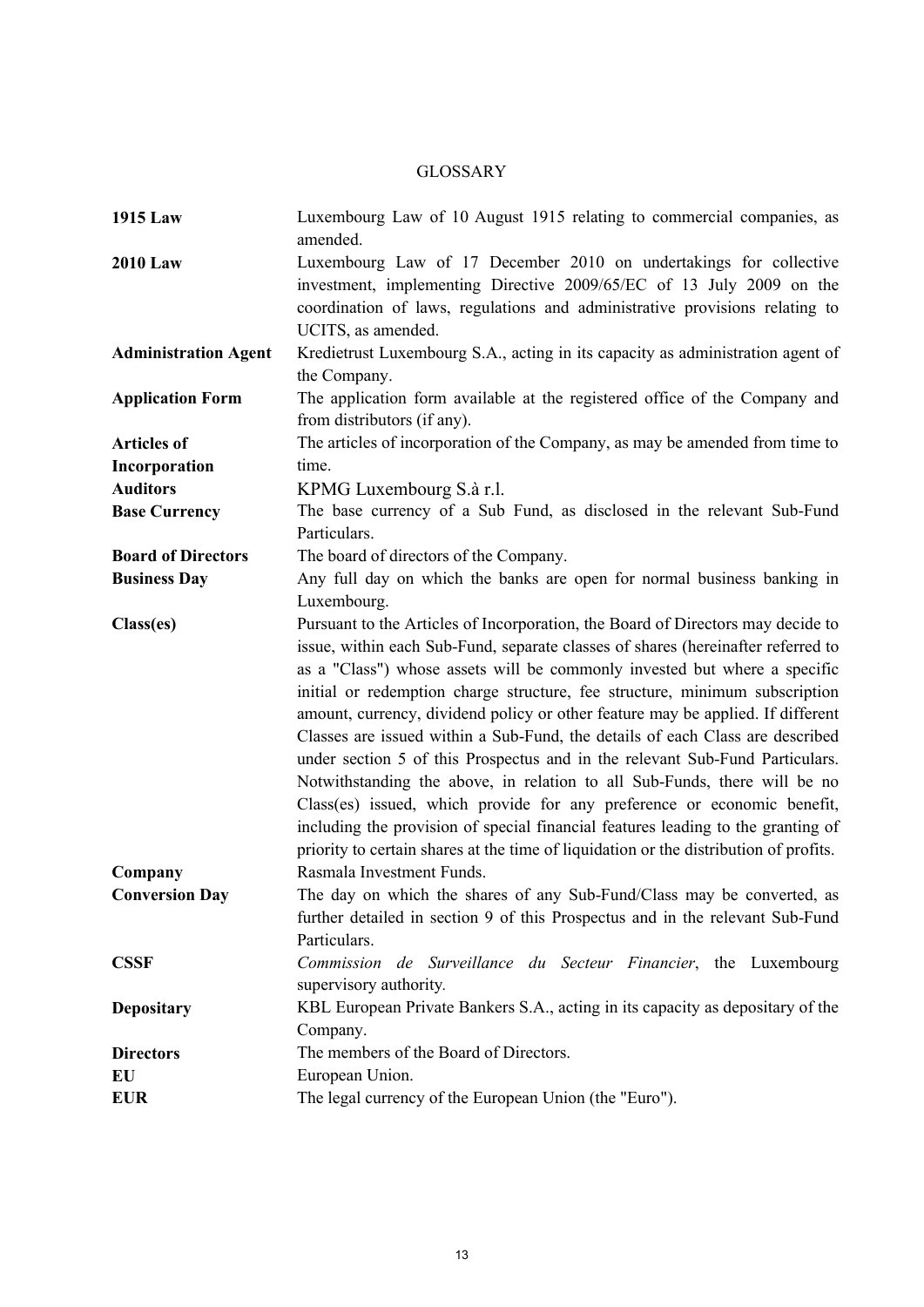| <b>Eligible State</b>      | Any Member State of the European Union ("EU") or any other state in Eastern<br>and Western Europe, Asia, Africa, Australia, North and South America and |
|----------------------------|---------------------------------------------------------------------------------------------------------------------------------------------------------|
|                            | Oceania.                                                                                                                                                |
| G20                        | The informal group of twenty finance ministers and central bank governors                                                                               |
|                            | from twenty major economies: Argentina, Australia, Brazil, Canada, China,                                                                               |
|                            | France, Germany, India, Indonesia, Italy, Japan, Mexico, Russia, Saudi Arabia,                                                                          |
|                            | South Africa, South Korea, Turkey, United Kingdom, USA and the European                                                                                 |
|                            | Union.                                                                                                                                                  |
| <b>Global Distributor</b>  | Rasmala Investment Bank Ltd., acting in its capacity as global distributor of<br>the Company.                                                           |
| <b>Institutional</b>       |                                                                                                                                                         |
| Investor(s)                | Institutional investor(s) within the meaning of article 174 of the 2010 Law.                                                                            |
| <b>Investment Manager</b>  | Rasmala Investment Bank Ltd., acting in its capacity as investment manager of                                                                           |
|                            | the Company.                                                                                                                                            |
| <b>Investment Grade</b>    | A minimum credit rating of Baa3/BBB- or equivalent by Moody's, Standard &                                                                               |
|                            | Poor's, Fitch, the Investment Manager or another internationally recognised                                                                             |
|                            | credit rating agency.                                                                                                                                   |
| Luxembourg                 | The Grand Duchy of Luxembourg.                                                                                                                          |
| <b>Member State</b>        | Any member state of the EU.                                                                                                                             |
| <b>Management</b>          |                                                                                                                                                         |
| Company                    | Kredietrust Luxembourg S.A.                                                                                                                             |
| <b>Mémorial</b>            | Mémorial C, Recueil des Sociétés et Associations, Luxembourg legal gazette.                                                                             |
| <b>Money Market</b>        | Shall mean instruments normally dealt in on the money market which are                                                                                  |
| <b>Instruments</b>         | liquid, and have a value which can be accurately determined at any time.                                                                                |
| <b>Net Asset Value per</b> | The net asset value of any Class within any Sub-Fund determined in                                                                                      |
| share                      | accordance with the relevant provisions detailed in section 10 of this                                                                                  |
|                            | Prospectus.                                                                                                                                             |
| <b>OECD</b>                | Organisation for Economic Co-operation and Development.                                                                                                 |
| <b>Redemption Day</b>      | The day on which shares of the Company are redeemable, as further detailed in                                                                           |
|                            | section 7 of this Prospectus and in the relevant Sub-Fund Particulars.                                                                                  |
| <b>Register</b>            | The register of shareholders of the Company.                                                                                                            |
| <b>Registrar and</b>       | Kredietrust Luxembourg S.A., acting as registrar and transfer agent of the                                                                              |
| <b>Transfer Agent</b>      | Company.                                                                                                                                                |
| <b>Regulated Market</b>    | A regulated market as defined in the Directive 2014/65/EU of 15 May 2014 on                                                                             |
|                            | markets in financial instruments.                                                                                                                       |
| <b>Sharia Advisor</b>      | Means the Sharia advisor appointed with respect to the Sharia compliant Sub-                                                                            |
|                            | Funds and as set out in the relevant Sub-Fund Particulars, acting under the                                                                             |
|                            | guidance of the Sharia Board.                                                                                                                           |
| <b>Sharia Board</b>        | Means the Sharia board of Rasmala Investment Bank Limited.                                                                                              |
| <b>Subscription Day</b>    | The day on which the shares of any Class may be subscribed, as detailed in                                                                              |
|                            | section 6 of this Prospectus and in the relevant Sub-Fund Particulars.                                                                                  |
| Sub-Fund                   | A specific portfolio of assets and liabilities within the Company having its own                                                                        |
|                            | Net Asset Value and represented by one or more Classes.                                                                                                 |
| Transferable               | Shall mean:                                                                                                                                             |
|                            |                                                                                                                                                         |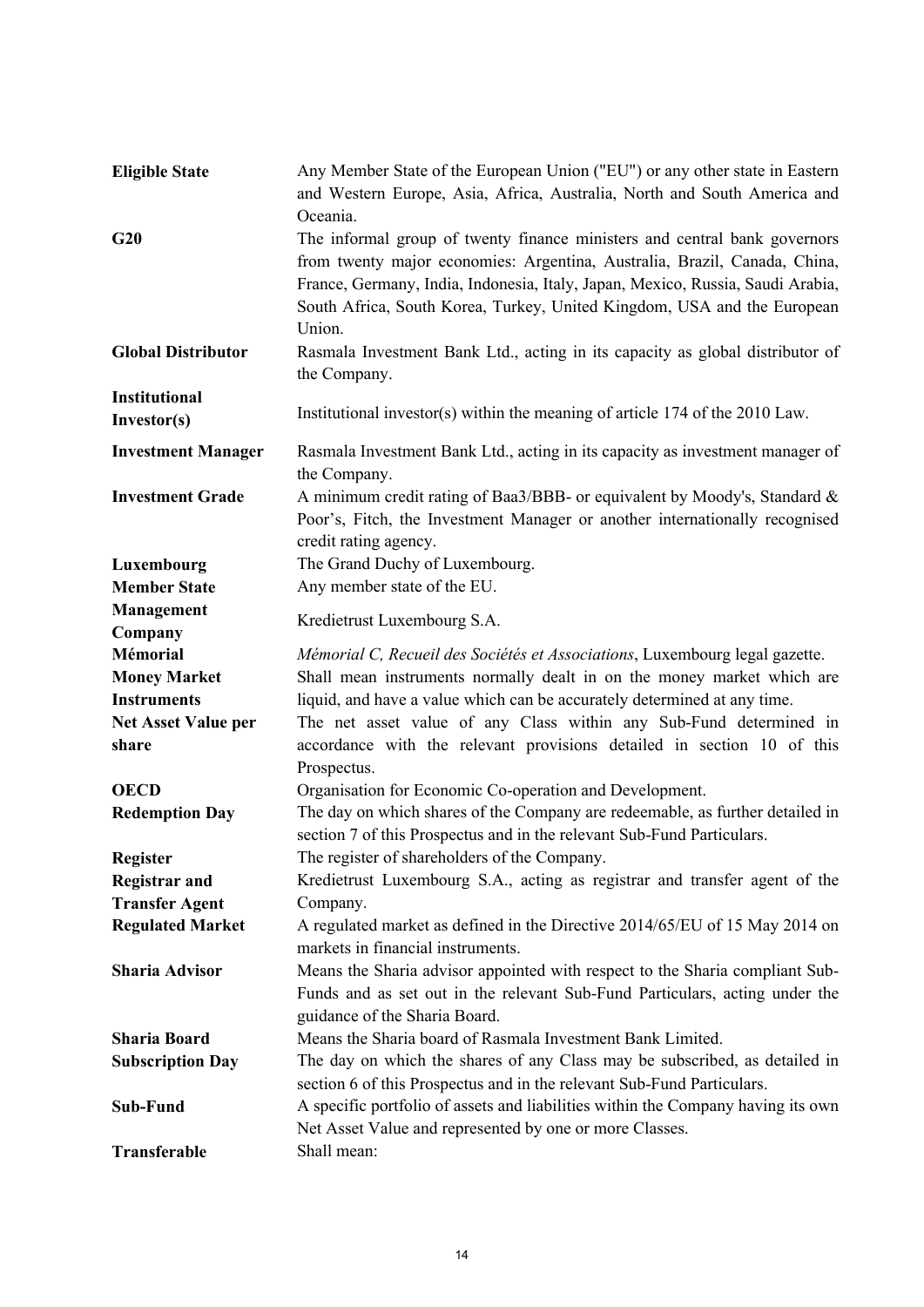| <b>Securities</b>           | (a) shares and other securities equivalent to shares,                             |
|-----------------------------|-----------------------------------------------------------------------------------|
|                             | (b) bonds and other debt instruments,                                             |
|                             | any other negotiable securities which carry the right to acquire any such<br>(c)  |
|                             | transferable securities by subscription or exchange, excluding techniques         |
|                             | and instruments relating to transferable securities and Money Market              |
|                             | Instruments.                                                                      |
| <b>Sub-Fund Particulars</b> | Part of the Prospectus containing information relating to a specific Sub-Fund.    |
| <b>UCITS</b>                | An undertaking for collective investment in transferable securities and other     |
|                             | eligible assets authorised pursuant to Directive 2009/65/EC, as amended.          |
| <b>Other UCI</b>            | An undertaking for collective investment within the meaning of article 1          |
|                             | paragraph (2), point (a) and point (b) of Directive 2009/65/EC.                   |
| <b>United States Person</b> | A citizen or resident of the United States of America, a partnership organised    |
|                             | or existing under the laws of any state, territory or possession of the United    |
|                             | States of America, or a corporation organised under the laws of the United        |
|                             | States of America or of any state, territory or possession thereof, or any estate |
|                             | or trust, other than an estate or trust the income of which from sources outside  |
|                             | the United States of America is not includable in gross income for the purpose    |
|                             | of computing United States income tax payable by it, or any other US Person       |
|                             | within the meaning provided for from time to time in US laws and regulations      |
|                             | such as but not limited to the FATCA.                                             |
| <b>USD</b>                  | The official currency of the United States of America (United States Dollar).     |
|                             | Any Business Day on which the Net Asset Value is determined, as detailed for      |
| <b>Valuation Day</b>        | each Sub-Fund in the relevant Sub-Fund Particulars.                               |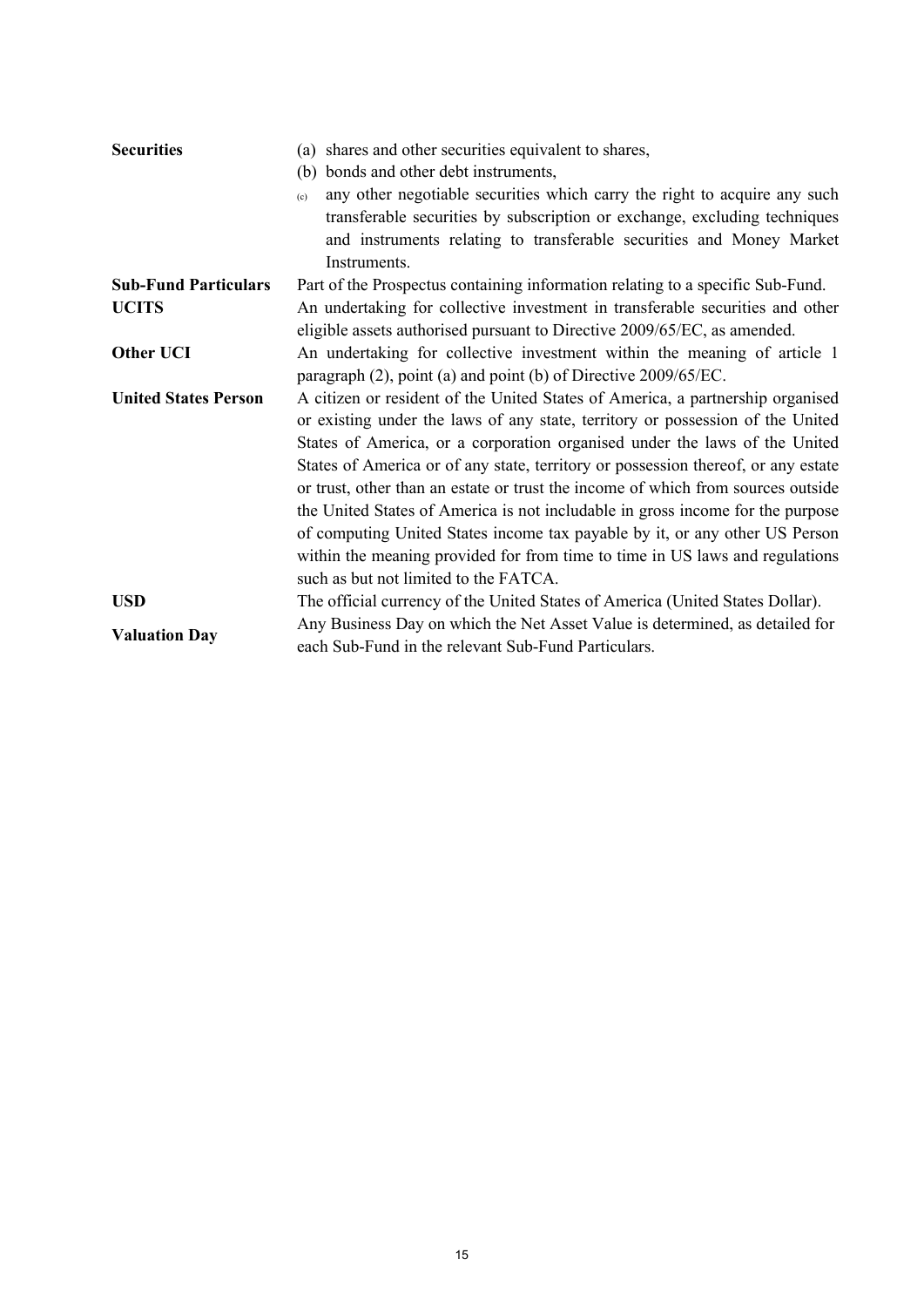#### **GENERAL PART**

## 1. **STRUCTURE OF THE COMPANY**

The Company was incorporated in the Cayman Islands on 24 may 2007 as an open-ended investment company with limited liability and transferred its registered office to Luxembourg on 10 February 2014. The Company is an umbrella investment company with variable capital (*société d'investissement à capital variable*) incorporated under the form of a *société anonyme* in the Grand Duchy of Luxembourg. It qualifies as an undertaking for collective investment in transferable securities ("UCITS") under Part I of the 2010 Law. As an umbrella structure, the Company may operate separate Sub-Funds, each being distinguished among others by their specific investment policy or any other specific feature as further detailed in the relevant Sub-Fund Particulars. Within each Sub-Fund, different Classes with characteristics detailed in the relevant Sub-Fund Particulars may be issued.

The Company constitutes a single legal entity, but the assets of each Sub-Fund are segregated from those of the other Sub-Fund(s) in accordance with the provisions of article 181 of the 2010 Law. This means that the assets of each Sub-Fund shall be invested for the shareholders of the corresponding Sub-Fund and that the assets of a specific Sub-Fund are solely accountable for the liabilities, commitments and obligations of that Sub-Fund.

The Board of Directors may at any time resolve to set up new Sub-Fund(s) and/or create within each Sub-Fund one or more Classes. The Board of Directors may also at any time resolve to close a Sub-Fund, or one or more Classes within a Sub-Fund, to further subscriptions.

As of the date of this Prospectus, the Company includes the following seven Sub-Funds:

- Rasmala Investment Funds Rasmala GCC Fixed Income Fund;
- Rasmala Investment Funds Rasmala Global Sukuk Fund;
- Rasmala Investment Funds Rasmala Global Equity Manager Selection Fund;
- Rasmala Investment Funds Rasmala Arabian Markets Growth Equity Fund;
- Rasmala Investment Funds Rasmala GCC Islamic Equity Income Fund;
- Rasmala Investment Funds Nujoom Aggressive Fund; and
- Rasmala Investment Funds Nujoom Balanced Fund.

The Company was incorporated for an unlimited period. The capital of the Company shall be equal at all times to its net assets. The minimum capital of the Company shall be the minimum prescribed by the 2010 Law.

The Company is registered with the *Registre de Commerce et des Sociétés, Luxembourg* (Luxembourg register of commerce and companies) under number B 184.693. The Articles of Incorporation were deposited with the *Registre de Commerce et des Sociétés, Luxembourg* and published in the *Mémorial* on 26 February 2014*.*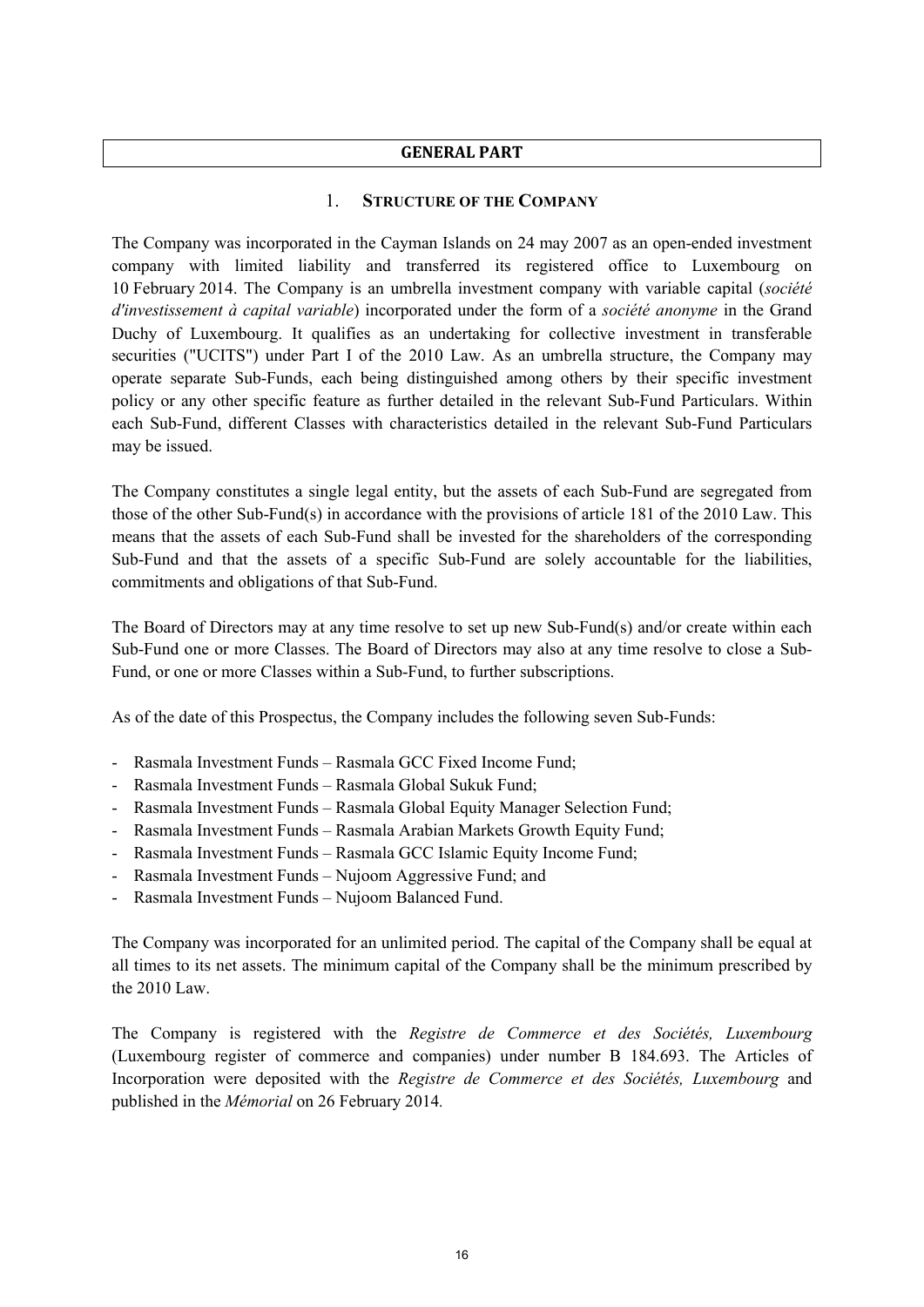The reference currency of the Company is the USD and all the financial statements of the Company are presented in USD.

## 2. **INVESTMENT OBJECTIVES AND POLICIES OF THE COMPANY AND THE SUB-FUNDS**

The Company seeks to provide a range of Sub-Fund(s) with the purpose of spreading investment risk and satisfying the requirements of investors seeking to emphasise income, capital conservation and/or capital growth as detailed for each Sub-Fund in the relevant Sub-Fund Particulars.

In pursuing the investment objectives of the Sub-Funds, the Directors at all times seek to maintain an appropriate level of liquidity in the assets of the relevant Sub-Fund so that redemptions of shares under normal circumstances may be made without undue delay upon request by the shareholders.

Whilst using their best endeavours to attain the investment objectives, the Directors cannot guarantee the extent to which these objectives will be achieved. The value of the shares and the income from them can fall as well as rise and investors may not realise the value of their initial investment. Changes in the rates of exchange between currencies may also cause the value of the shares to diminish or to increase.

For the avoidance of doubt, the investment objectives and policies of the Sharia compliant Sub-Funds shall always comply with the principles of Sharia as determined by the Sharia Advisor and detailed in the relevant Sub-Fund Particulars. In case of contradiction between the provisions of the main part of the Prospectus and the provisions of the relevant Sub-Fund Particulars, e.g. provisions relating to interest and the use of derivatives instruments, the provisions of the Sub-Fund Particulars of the relevant Sharia compliant Sub-Funds shall prevail, it being understood that all sub-funds of the Company (including the Sharia compliant Sub-Funds) shall at all times comply with applicable Luxembourg laws and regulations.

## 3. **RISK MANAGEMENT PROCESS**

The Management Company, on behalf of the Company, will employ a risk-management process which enables it to monitor and measure at any time the risk of the positions and their contribution to the overall risk profile of each Sub-Fund. The Management Company, on behalf of the Company, will employ, if applicable, a process for accurate and independent assessment of the value of any OTC derivative instruments and shall ensure for each Sub-Fund that its global risk exposure relating to financial derivative instruments does not exceed the total net value of its portfolio.

The global risk exposure is calculated taking into account the current value of the underlying assets, the counterparty risk, future market movements and the time available to liquidate the positions.

In the framework of the risk management process, either the commitments approach, or relative or absolute "value-at-risk" approach (hereinafter "VaR") may be used to manage and measure the global risk exposure of each Sub-Fund. The choice of the approach used is based on the investment strategy of each Sub-Fund and on the type and on the complexity of the financial derivative instruments in which the relevant Sub-Fund may invest, and also the proportion of financial derivative instruments held by the Sub-Fund.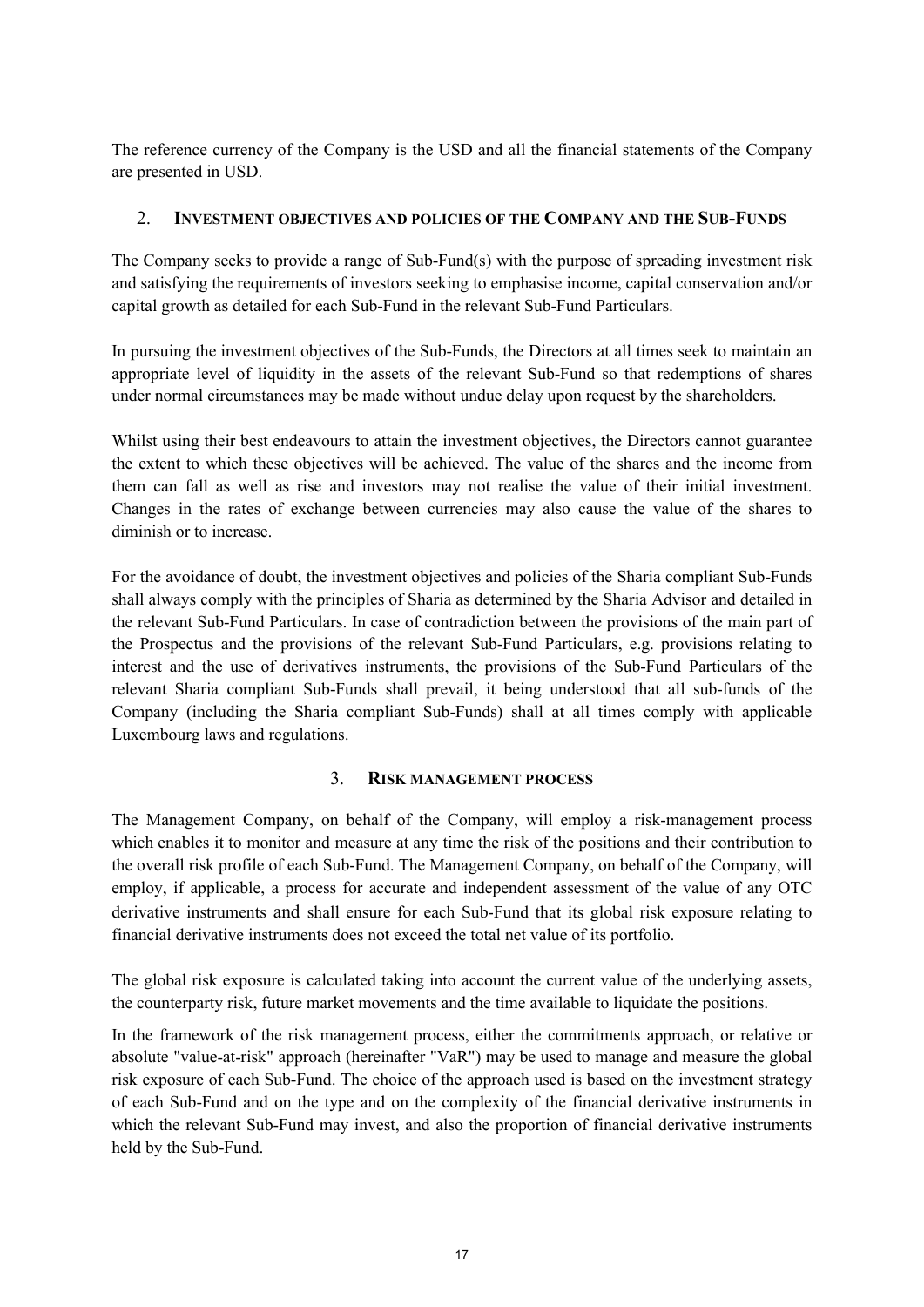The commitments approach measures the overall risk exposure linked to investment in financial derivative instruments and other investment techniques (taking into account the netting and hedging effects), which shall not exceed the Net Asset Value. Pursuant to this approach, each financial derivative instrument is in principle converted to the market value of an equivalent investment in the underlying asset to this financial derivative instrument.

The VaR measures the maximum expected loss taking into account a given confidence level and a given period.

The VaR calculation is processed on the basis of a unilateral confidence interval of 99% and a twenty days time horizon.

When using relative VaR, the calculated overall global risk exposure related to the whole portfolio investments of the relevant Sub-Fund does not exceed twice the VaR of the reference portfolio.

When using absolute VaR, the VaR of the relevant Sub-Fund is limited to a maximum of 20% of its Net Asset Value.

The commitment approach is used to monitor and measure the global exposure of the Sub-Funds, unless otherwise provided in the relevant Sub-Fund Particulars.

The expected level of leverage for each Sub-Fund using VaR is indicated for each Sub-Fund in the relevant Sub-Fund Particulars. In certain circumstances, this level of leverage may however be exceeded. The method used for determining the expected level of leverage of these Sub-Funds is based on the sum of the notionals.

#### 4. **RISK CONSIDERATIONS**

**Investment in any Sub-Fund carries with it a degree of risk, including, but not limited to, those referred to below. Potential investors should read the Prospectus in its entirety, read the relevant Key Investor Information Document and consult with their legal, tax and financial advisors prior to making a decision to invest.** 

**There can be no assurance that the Sub-Fund(s) will achieve their investment objectives and past performance should not be seen as a guide to future returns. An investment may also be affected by any changes in exchange control regulation, tax laws, withholding taxes and economic or monetary policies.**

#### **Credit Ratings and Unrated Securities**

Rating agencies are private services that provide ratings of the credit quality of fixed income securities, including convertible securities. Ratings assigned by a rating agency are not absolute standards of credit quality and do not evaluate market risks. Rating agencies may fail to make timely changes in credit ratings and an issuer's current financial condition may be better or worse than a rating indicates. The Sub-Fund will not necessarily sell a security when its rating is reduced below its rating at the time of purchase. The Investment Manager does not rely solely on credit ratings, and develops its own analysis of issuer credit quality. In the event that the rating services or the Investment Manager assign different ratings to the same security, the Investment Manager will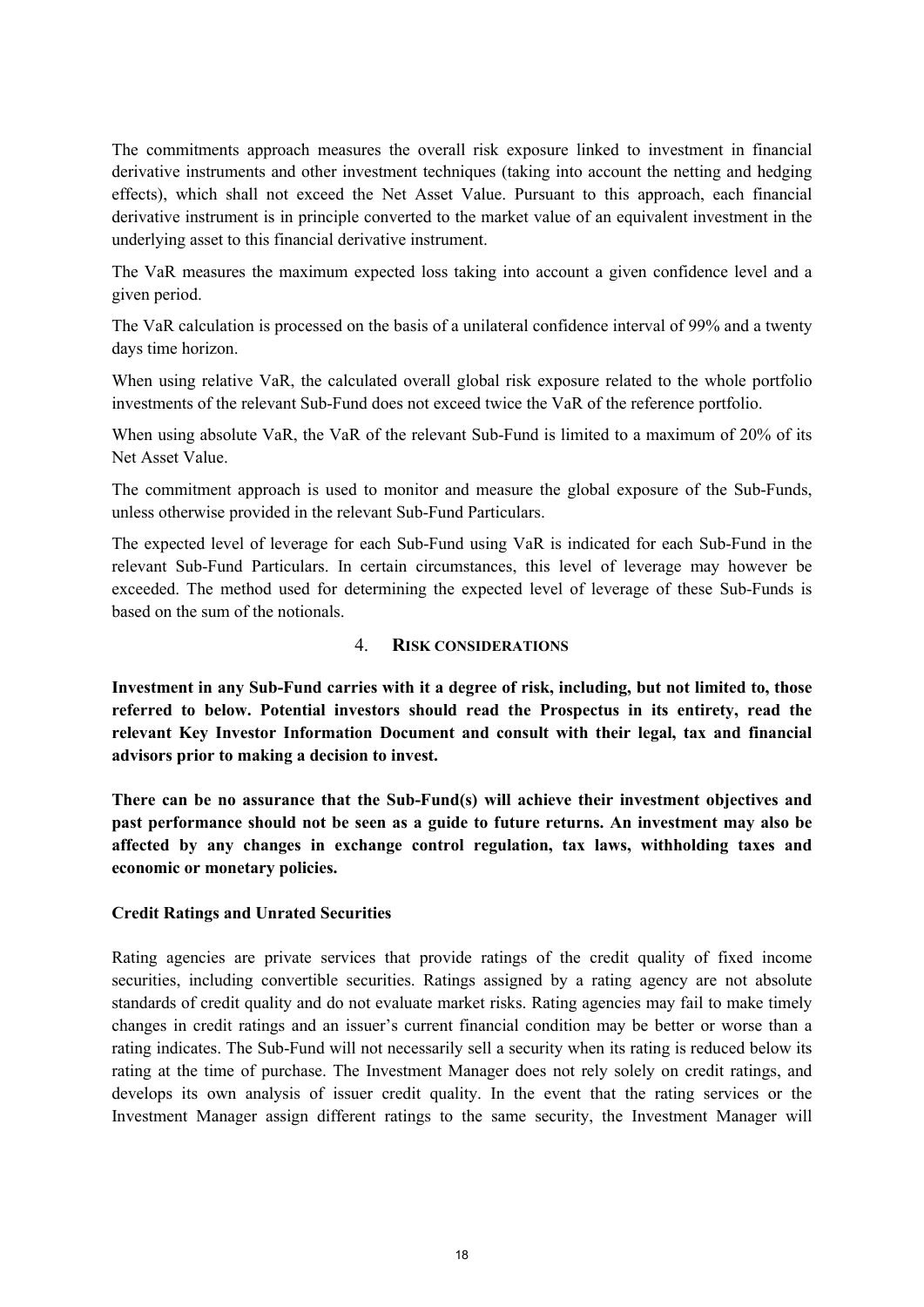determine which rating it believes best reflects the security's quality and risk at that time, which may be the higher of the several assigned ratings.

The Sub-Fund may purchase unrated securities (which are not rated by a rating agency) if the Investment Manager determines that the security is of comparable quality to a rated security that the Sub-Fund may purchase. Unrated securities may be less liquid than comparable rated securities and involve the risk that the Investment Manager may not accurately evaluate the security's comparative credit rating. Analysis of the creditworthiness of issuers of high yield securities may be more complex than for issuers of higher quality fixed income securities. To the extent that the Sub-Fund invests in high yield and/or unrated securities, the Sub-Fund's success in achieving its investment objective may depend more heavily on the Investment Manager's credit analysis than if the Sub-Fund invested exclusively in higher quality and rated securities.

# *Market risk*

The value of investments and the income derived therefrom may fall as well as rise and investors may not recoup the original amount invested in the Company. In particular, the value of investments may be affected by uncertainties such as international, political and economic developments or changes in government policies.

# *Foreign exchange risk*

Because a Sub-Fund's assets and liabilities may be denominated in currencies different to the Base Currency or to the reference currency of the relevant Class, the Sub-Fund / relevant Class may be affected favourably or unfavourably by exchange control regulations or changes in the exchange rates between the Base Currency (or reference currency of the relevant Class) and other currencies. Changes in currency exchange rates may influence the value of a Sub-Fund's / Class' shares, the dividends or interest earned and the gains and losses realised. Exchange rates between currencies are determined by supply and demand in the currency exchange markets, the international balance of payments, governmental intervention, speculation and other economic and political conditions.

If the currency in which a security is denominated appreciates against the Base Currency (or the reference currency of the relevant Class) the value of the security will increase. Conversely, a decline in the exchange rate of the currency would adversely affect the value of the security.

A Sub-Fund / Class may engage in foreign currency transactions in order to hedge against currency exchange risk however there is no guarantee that hedging or protection will be achieved. This strategy may also limit the Sub-Fund / Class from benefiting from the performance of a Sub-Fund's / Class' securities if the currency in which the securities held by the Sub-Fund / Class are denominated rises against the Base Currency (or reference currency of the relevant Class). In case of a hedged Class (denominated in a currency different from the Base Currency), this risk applies systematically.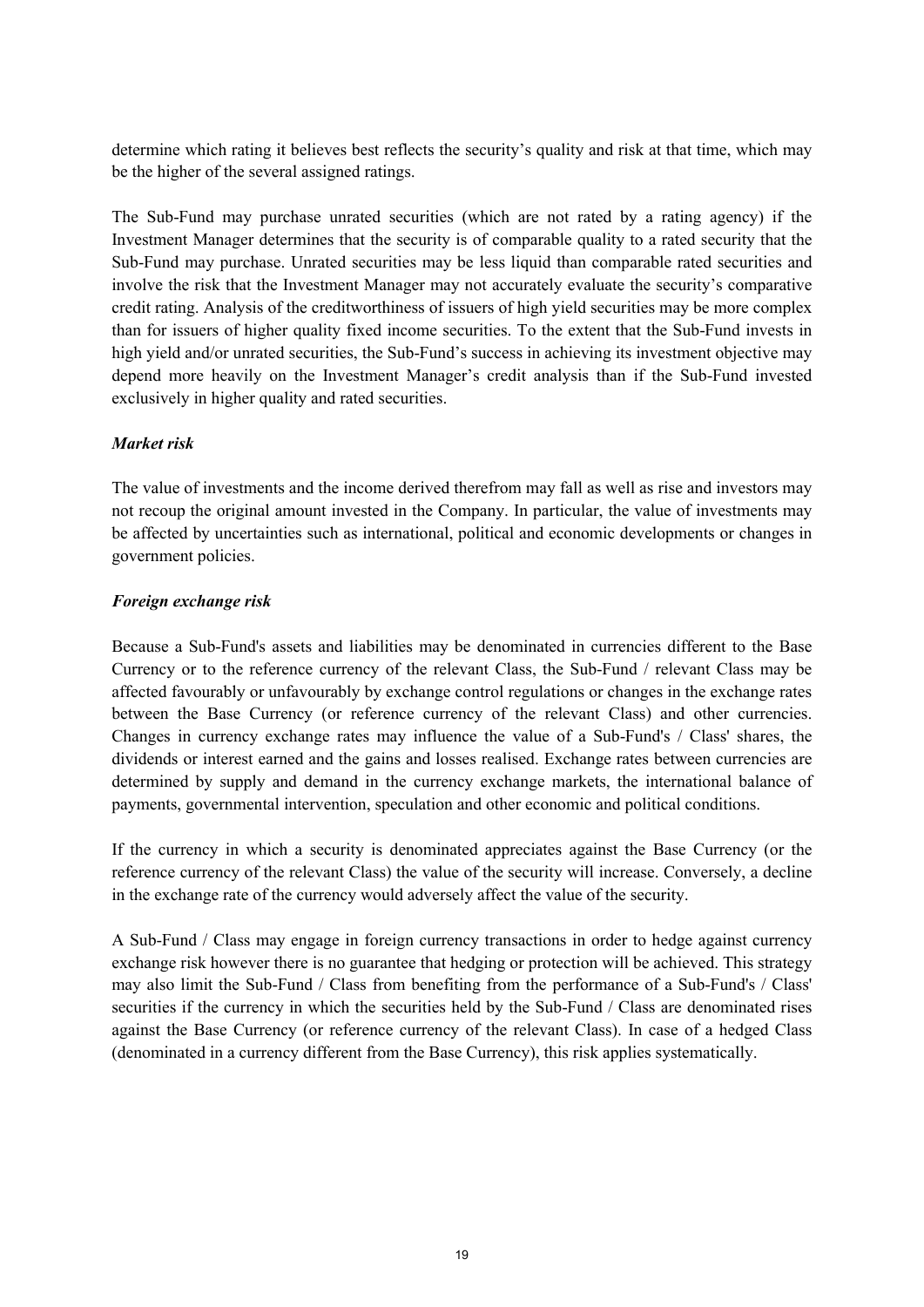# *Liquidity risk*

A Sub-Fund is exposed to the risk that a particular investment or position cannot be easily unwound or offset due to insufficient market depth or market disruption.

The Management Company operates a risk management process effective on a daily basis in identifying, measuring, monitoring and controlling the liquidity risk for all assets classes including, but not limited to derivative instruments.

## *Emerging Markets Risk*

Investment in emerging markets involves risk factors and special considerations which may not be typically associated with investing in more developed markets. Political or economic change and instability may be more likely to occur and have a greater effect on the economies and markets of emerging countries. Adverse government policies, taxation, restrictions on foreign investment and on currency convertibility and repatriation, currency fluctuations and other developments in the laws and regulations of emerging countries in which investments may be made, including expropriation, nationalisation or other confiscation, could result in the loss to a Sub-Fund.

By comparison with more developed securities markets, most emerging countries' securities markets are comparatively small, less liquid and more volatile. In addition settlement, clearing, safe custody and registration procedures may be underdeveloped, enhancing the risks of error, fraud or default. Furthermore, the legal infrastructure and accounting, auditing and reporting standards in emerging markets may not provide the same degree of investor information or protection as would generally apply in more developed markets.

## *Frontier Markets Risk*

Investments in Emerging Market countries involve risks as set out in the section "Emerging Markets risks" above. Investment in Frontier Markets involves risks similar to investments in Emerging Markets but to a greater extent because Frontier Markets are even smaller, less developed and less accessible than Emerging Markets.

## *Non-Regulated Markets Risk*

Some Sub-Funds may invest in securities of issuers in countries whose markets do not qualify as Regulated Markets due to their economic, legal or regulatory structure, and therefore these Sub-Funds may not invest more than 10% of their net assets in such securities.

#### *Interest rate risk*

A Sub-Fund that has exposure to bonds and other fixed income securities may fall in value if interest rates change. Generally, the prices of debt securities rise when interest rates fall, whilst their prices fall when interest rates rise. Longer term debt securities are usually more sensitive to interest rate changes.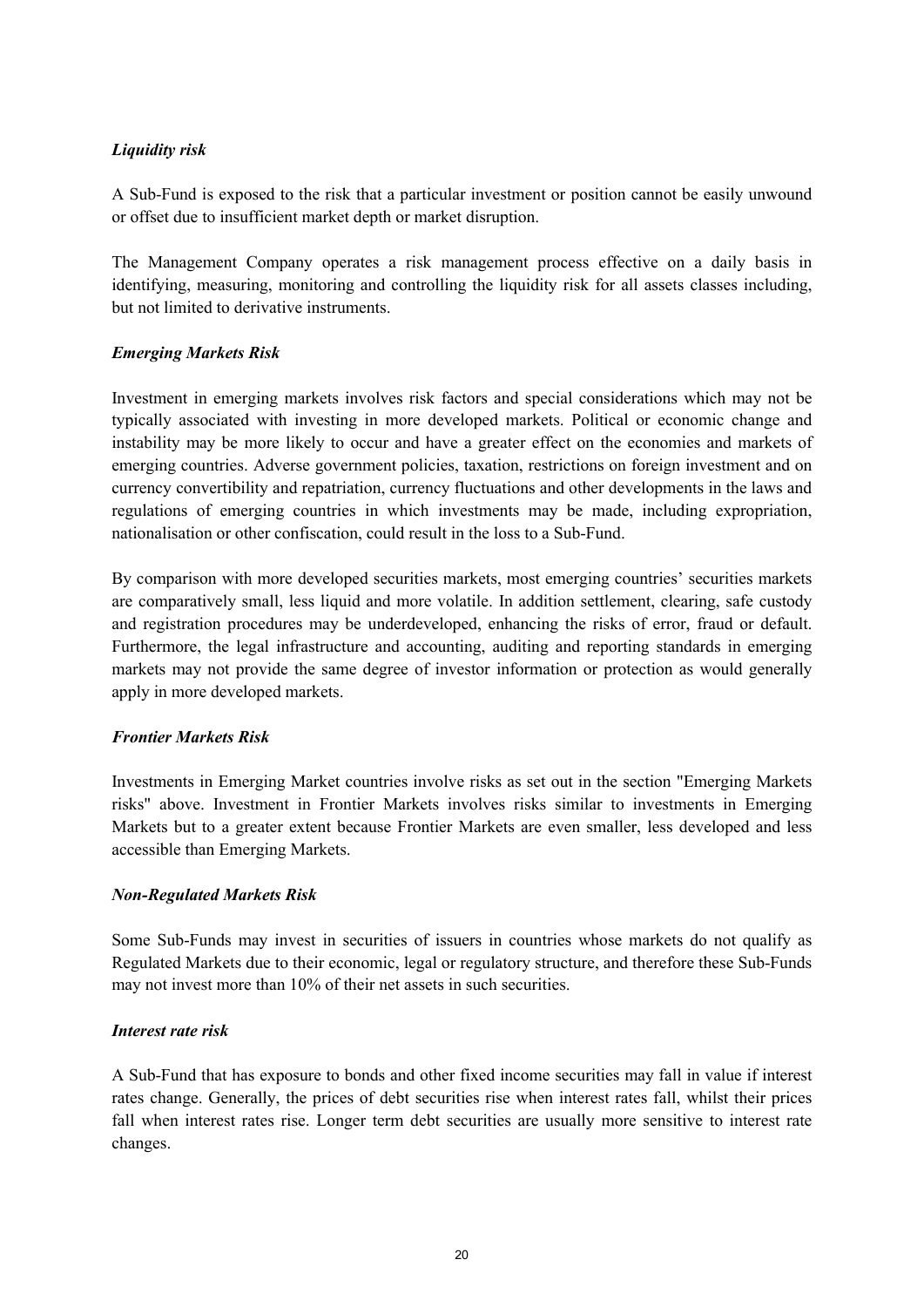## *Credit risk*

A Sub-Fund which has exposure to bonds and other fixed income securities is subject to the risk that issuers may not make payments on such securities. An issuer suffering an adverse change in its financial condition could lower the credit quality of a security, leading to greater price volatility of the security. A lowering of the credit rating of a security may also offset the security's liquidity, making it more difficult to sell. Sub-Fund(s) investing in lower quality debt securities are more susceptible to these problems and their value may be more volatile.

## *Downgrading Risk*

Investment Grade bonds may be subject to the risk of being downgraded to non-Investment Grade bonds. In the event of a downgrade in the credit ratings of a security or an entity that provides a credit enhancement to a security i.e. a guarantor, the Sub-Fund's investment value in such security may be adversely affected. The Management Company or the relevant Investment Manager may or may not dispose of the securities, subject to the investment objective of the Sub-Fund. If downgrading occurs, the non-Investment Grade debt risk outlined in the paragraph below will apply.

#### *Non-Investment Grade Debt*

Credit risk is greater for investments in fixed-income securities that are rated below Investment Grade (or of comparable quality) than for Investment Grade securities. It is more likely that income or capital payments may not be made when due. Thus the risk of default is greater. The amounts that may be recovered after any default may be smaller or zero and the Sub-Fund may incur additional expenses if it tries to recover its losses in bankruptcy or other similar proceedings. The market for these securities may be less active, making it more difficult to sell the securities. Valuation of these securities is more difficult and thus the Sub-Fund's price may be more volatile.

#### *Volatility of derivative instruments*

The price of a derivative instrument can be very volatile. This is because a small movement in the price of the underlying security, index, interest rate or currency may result in a substantial movement in the price of the derivative instrument. Investment in derivative instruments may result in losses in excess of the amount invested.

## *Futures and options*

Under certain conditions, the Company may use options and futures on securities, indices and interest rates for different purposes (i.e. hedging and efficient portfolio management). Also, where appropriate, the Company may hedge market and currency risks using futures, options or forward foreign exchange contracts.

Transactions in futures carry a high degree of risk. The amount of the initial margin is small relative to the value of the futures contract so that transactions are "leveraged" or "geared". A relatively small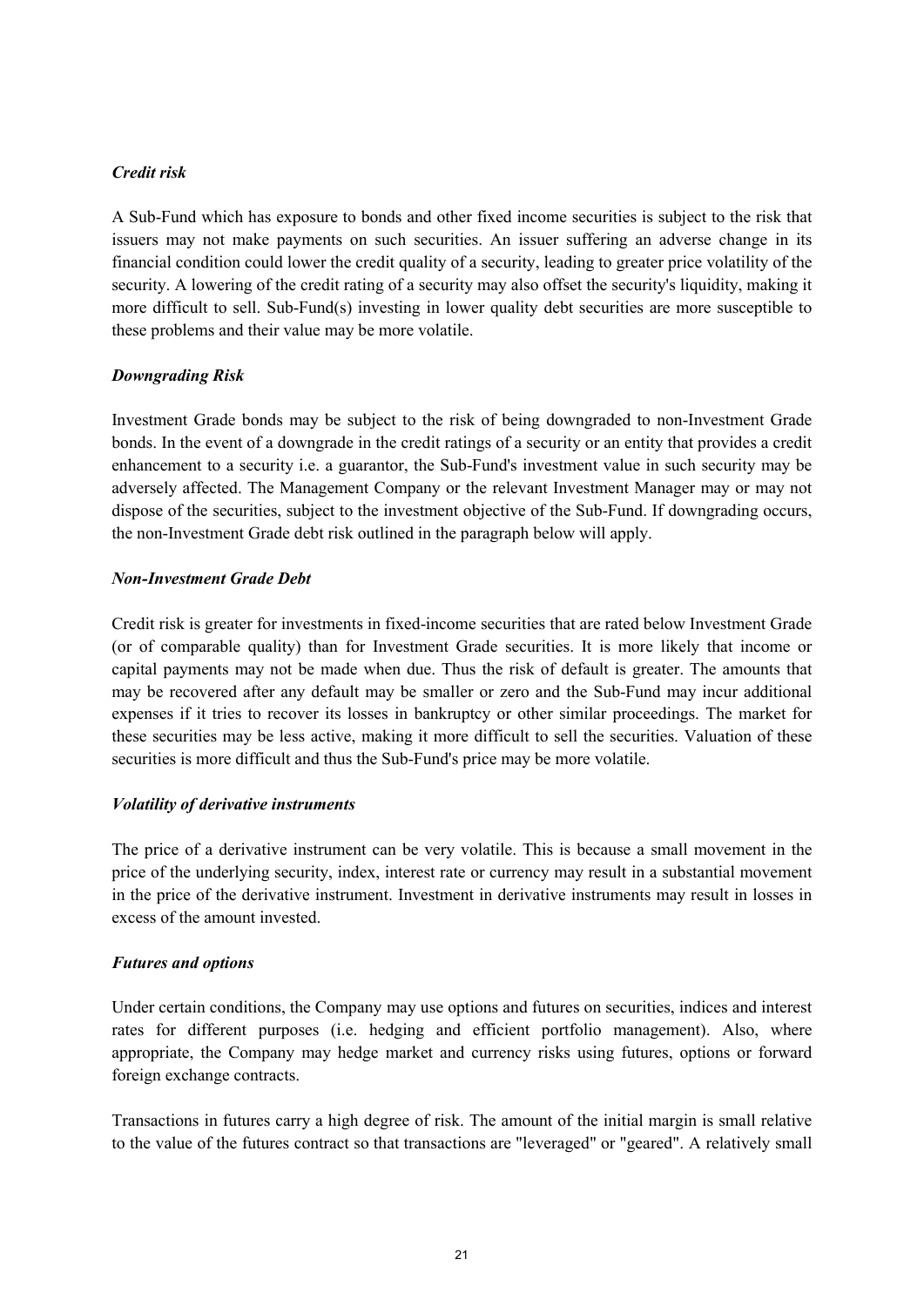market movement will have a proportionately larger impact which may work for or against the investor. The placing of certain orders which are intended to limit losses to certain amounts may not be effective because market conditions may make it impossible to execute such orders.

Transactions in options also carry a high degree of risk. Selling ("writing" or "granting") an option generally entails considerably greater risk than purchasing options. Although the premium received by the seller is fixed, the seller may sustain a loss well in excess of that amount. The seller will also be exposed to the risk of the purchaser exercising the option and the seller will be obliged either to settle the option in cash or to acquire or deliver the underlying investment. If the option is "covered" by the seller holding a corresponding position in the underlying investment or a future on another option, the risk may be reduced.

## *OTC derivative transactions*

In general, there is less governmental regulation and supervision of transactions in the OTC markets (in which currencies, forward, spot and option contracts, credit default swaps, total return swaps and certain options on currencies are generally traded) than of transactions entered into on organized exchanges. In addition, many of the protections afforded to participants on some organized exchanges, such as the performance guarantee of an exchange clearing house, may not be available in connection with OTC derivative transactions. Therefore, a Sub-Fund entering into OTC derivative transactions will be subject to the risk that its direct counterparty will not perform its obligations under the transactions and that the Sub-Fund will sustain losses. The Company will only enter into transactions with counterparties which it believes to be creditworthy, and may reduce the exposure incurred in connection with such transactions through the receipt of letters of credit or collateral from certain counterparties. Regardless of the measures the Company may seek to implement to reduce counterparty credit risk, however, there can be no assurance that a counterparty will not default or that a Sub-Fund will not sustain losses as a result.

From time to time, the counterparties with which the Company effects transactions might cease making markets or quoting prices in certain of the instruments. In such instances, the Company might be unable to enter into a desired transaction in currencies, credit default swaps or total return swaps or to enter into an offsetting transaction with respect to an open position, which might adversely affect its performance. Further, in contrast to exchange traded instruments, forward, spot and option contracts on currencies do not provide the Management Company or the relevant Investment Manager with the possibility to offset the Company's obligations through an equal and opposite transaction. For this reason, in entering into forward, spot or options contracts, the Company may be required, and must be able, to perform its obligations under the contracts.

## *Counterparty risk*

The Company on behalf of a Sub-Fund may enter into transactions in OTC markets, which will expose the Sub-Fund to the credit of its counterparties and their ability to satisfy the terms of such contracts.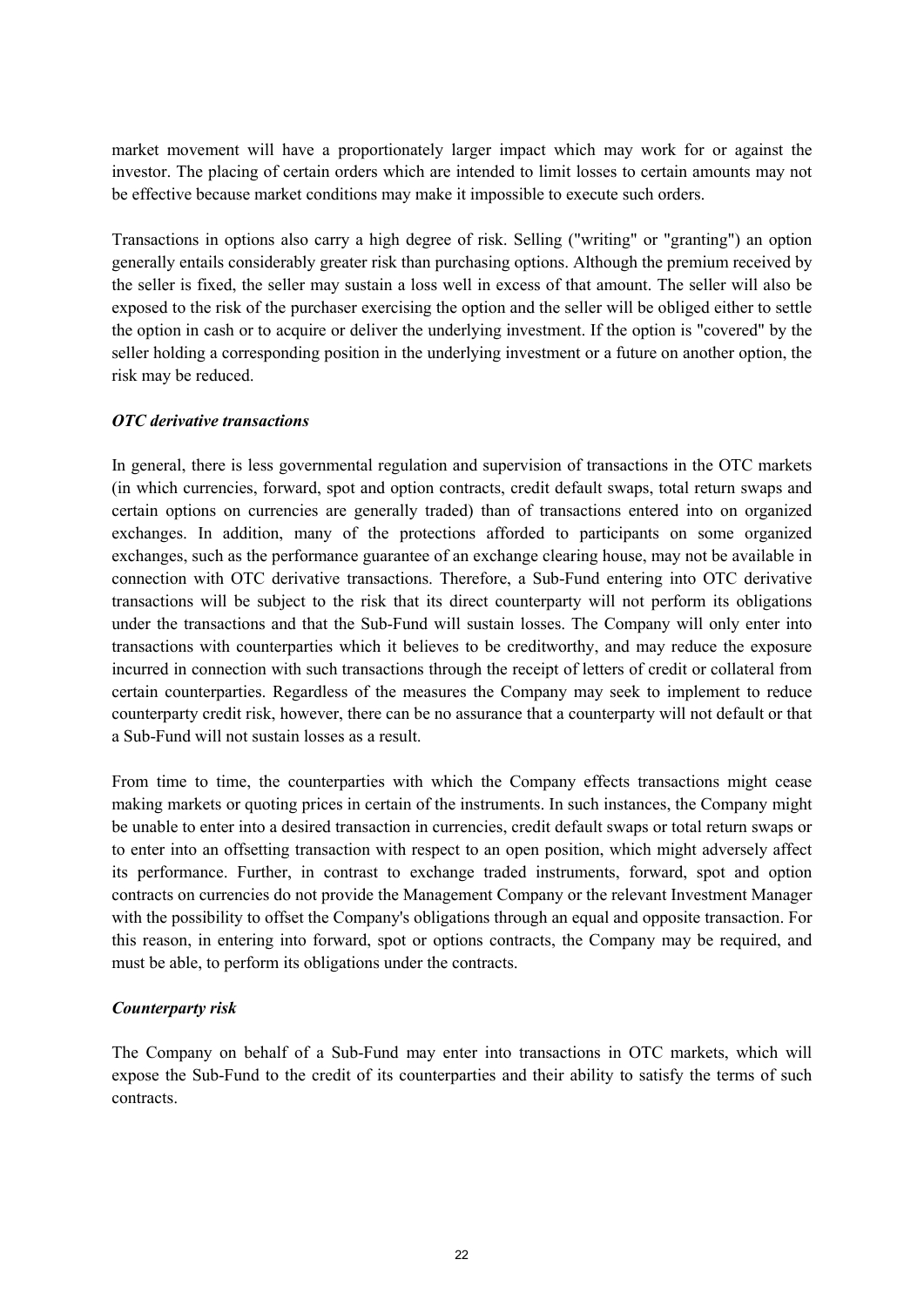For example, the Company, on behalf of the Sub-Fund, may enter into repurchase agreements, forward contracts, options and swap arrangements or other derivative techniques, each of which expose the Sub-Fund to the risk that the counterparty may default on its obligations to perform under the relevant contract. In the event of a bankruptcy or insolvency of a counterparty, the Sub-Fund could experience delays in liquidating the position and significant losses, including declines in the value of its investment during the period in which the Company seeks to enforce its rights, inability to realise any gains on its investment during such period and fees and expenses incurred in enforcing its rights.

There is also a possibility that the above agreements and derivative techniques are terminated due, for instance, to bankruptcy, supervening illegality or change in the tax or accounting laws relative to those at the time the agreement was originated. In such circumstances, investors may be unable to cover any losses incurred. Derivative contracts such as swap contracts entered into by the Company on behalf of a Sub-Fund involve credit risk that could result in a loss of the Sub-Fund's entire investment as the Sub-Fund may be fully exposed to the credit worthiness of a single approved counterparty where such an exposure will be collateralised.

## *Effect of substantial withdrawals*

Substantial withdrawals by shareholders within a short period of time could require the liquidation of positions more rapidly than would otherwise be desirable, which could adversely affect the value of the assets of the Company. The resulting reduction in the assets of the Company could make it more difficult to generate a positive rate of return or to recoup losses due to a reduced equity base.

#### *Political risks*

The value of the Company's assets may be affected by uncertainties such as political developments, changes in government policies, taxation, currency repatriation restrictions and restrictions on foreign investment in some of the countries in which the Company may invest.

#### *Legal and Regulatory risk*

The Company must comply with various legal requirements, including requirements imposed by the securities laws and companies law in various jurisdictions, including the Grand Duchy of Luxembourg.

The interpretation and application of legislative acts can be often contradictory and this may impact the enforceability of the various agreements and guarantees entered into by the Company. Legislation could be imposed retrospectively or may be issued in the form of internal regulations not generally available to the public. The interpretation and application of laws and regulations can be often contradictory and uncertain particularly in respect of matters relating to taxation.

Courts may not adhere to the requirements of the law and the relevant contract and it cannot be guaranteed that any recourse or judgment obtained in a foreign court will be enforced in certain jurisdictions where the assets relating to securities held by the Company are located.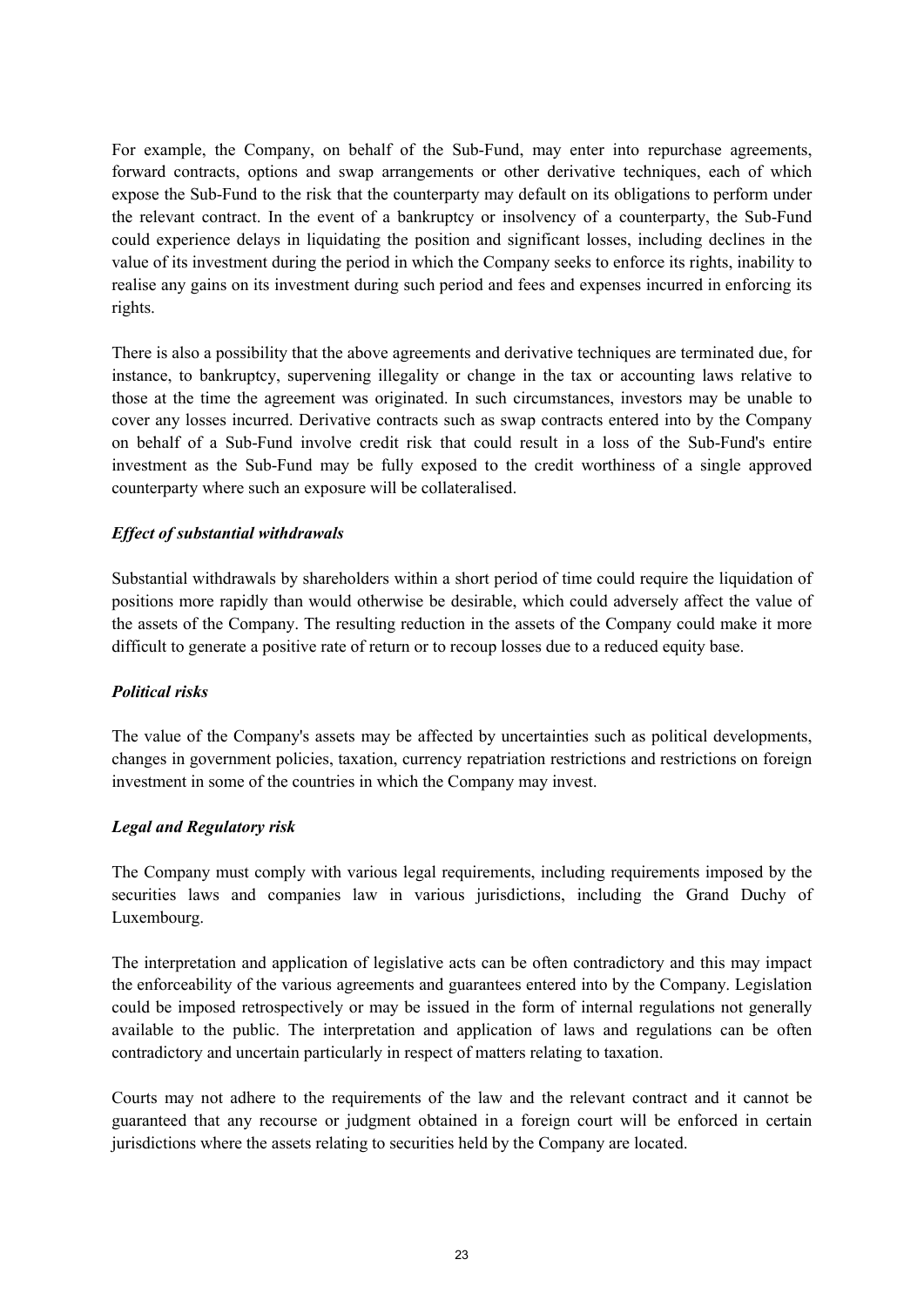#### *General economic conditions*

The success of any investment activity is influenced by general economic conditions, which may affect the level and volatility of interest rates and the extent and timing of investor participation in the markets for both equity and interest rate sensitive securities. Unexpected volatility or illiquidity in the markets in which the Company directly or indirectly holds positions could impair the ability of the Company to carry out its business and could cause it to incur losses.

## *Conflicts of Interest*

The Investment Manager may, from time to time, act as manager, corporate directors, investment manager or adviser to other funds or sub-funds that follow similar investment objectives to those of the Sub-Funds of the Company. It is therefore possible that the Investment Manager may in the course of its business have potential conflicts of interest with the Company or a particular Sub-Fund. The Investment Manager will, however, have regard in such event to its obligations under the Investment Management Agreement and, in particular, to its obligation to act in the best interests of the Company so far as obligations to other clients are concerned when undertaking investment where potential conflicts of interest may arise.

## *Dependence on the Investment Manager*

All allocation or investment decisions with respect to the Company's assets will be made by the Investment Manager and shareholders will not have the ability to take part in the day-to-day management or investment operations of the Company. As a result, the success of the Company will depend largely upon the abilities of the Investment Manager and their respective personnel.

## *Possible Adverse Tax Consequences*

No assurance may be given that the manner in which the Company or any of its Sub-Funds will be managed and operated, or that the composition of its portfolio investments, will not result in possible adverse tax consequences for any particular shareholder or group of shareholders. The Company does not intend to provide its shareholders with information regarding the percentage ownership of its Shares held by residents of any country.

## *Risks on Investment in Fixed Income Securities*

Even though interest-bearing securities are investments which promise a defined stream of income, the prices of such securities generally are inversely correlated to changes in interest rates and, therefore, are subject to the risk of market price fluctuations. The values of fixed-income securities also may be affected by changes in the credit rating, liquidity or financial condition of the issuer. Certain securities that may be purchased by the Company may be subject to such risk with respect to the issuing entity and to greater market fluctuations than certain lower yielding, higher rated fixedincome securities.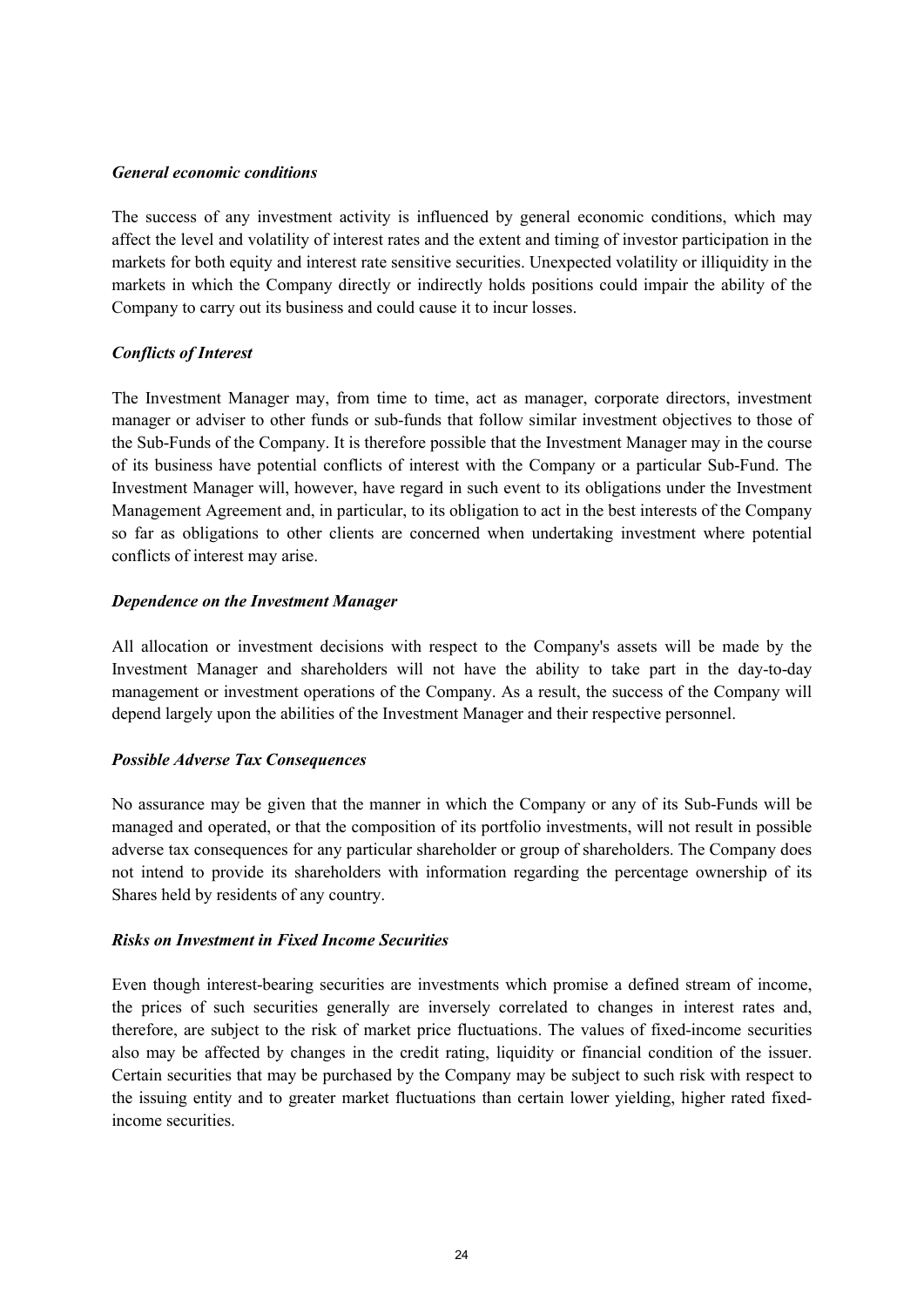The volume of transactions effected in certain international bond markets may be appreciably below that of the world's largest markets, such as the United States. Accordingly, a Sub-Fund's investments in such markets may be less liquid and their prices may be more volatile than comparable investments in securities traded in markets with larger trading volumes. Moreover, the settlement periods in certain markets may be longer than in others which may affect portfolio liquidity.

#### *Investment Objective*

Investors should read carefully the investment objective of the Sub-Fund in which they intend to invest as these may state that the Sub-Fund can invest on a limited basis in areas which are not naturally associated with the name of the Sub-Fund. These other markets and/or assets may act with more or less volatility than the core investments and performance will, in part, be dependent on these investments. All investments involve risks and there can be no guarantee against loss resulting from an investment in any of the Shares, nor can there be any assurance that a Sub-Fund's investment objectives will be attained in respect of its overall performance. Investors should therefore ensure (prior to any investment being made) that they are satisfied with the risk profile of the overall objective disclosed.

## 5. **SHARES**

The Board of Directors may, within each Sub-Fund, decide to create different Classes of shares whose assets will be commonly invested pursuant to the specific investment policy of the relevant Sub-Fund, but where a specific fee structure, hedging strategy, reference currency, distribution policy or other specific features may apply to each Class. A separate Net Asset Value per share, which may differ as a consequence of these variable factors, will be calculated for each Class. The offering details of each Sub-Fund, including the name and characteristics of the different Classes created in each Sub-Fund are disclosed in the relevant Sub-Fund Particulars provided always that Classes under the relevant Sharia compliant Sub-Funds shall always comply with the principles of Sharia as determined by the Sharia Advisor and detailed in the relevant Sub-Fund Particulars. The Board of Directors may at any time decide to issue further Classes of shares in each Sub-Fund, in which case the relevant Sub-Fund Particulars will be amended accordingly.

Within each Class, separate currency hedged Classes may be issued provided always that separate currency hedged Classes shall always comply with the principles of Sharia as determined by the Sharia Advisor and detailed in the relevant Sub-Fund Particulars. Any fees relating to the hedging strategy (including any fees of the Administration Agent relating to the execution of the hedging policy) will be borne by the relevant Class. Any gains or losses from the currency hedging shall accrue to the relevant hedged Class.

Fractions of shares up to six decimal places will be issued if so decided by the Board of Directors. Such fractions shall not be entitled to vote but shall be entitled to participate in the net assets and any distributions attributable to the relevant Class on a pro rata basis.

All shares must be fully paid-up; they are of no nominal value and carry no preferential or preemptive rights. Each whole share of the Company, irrespective of its Sub-Fund, is entitled to one vote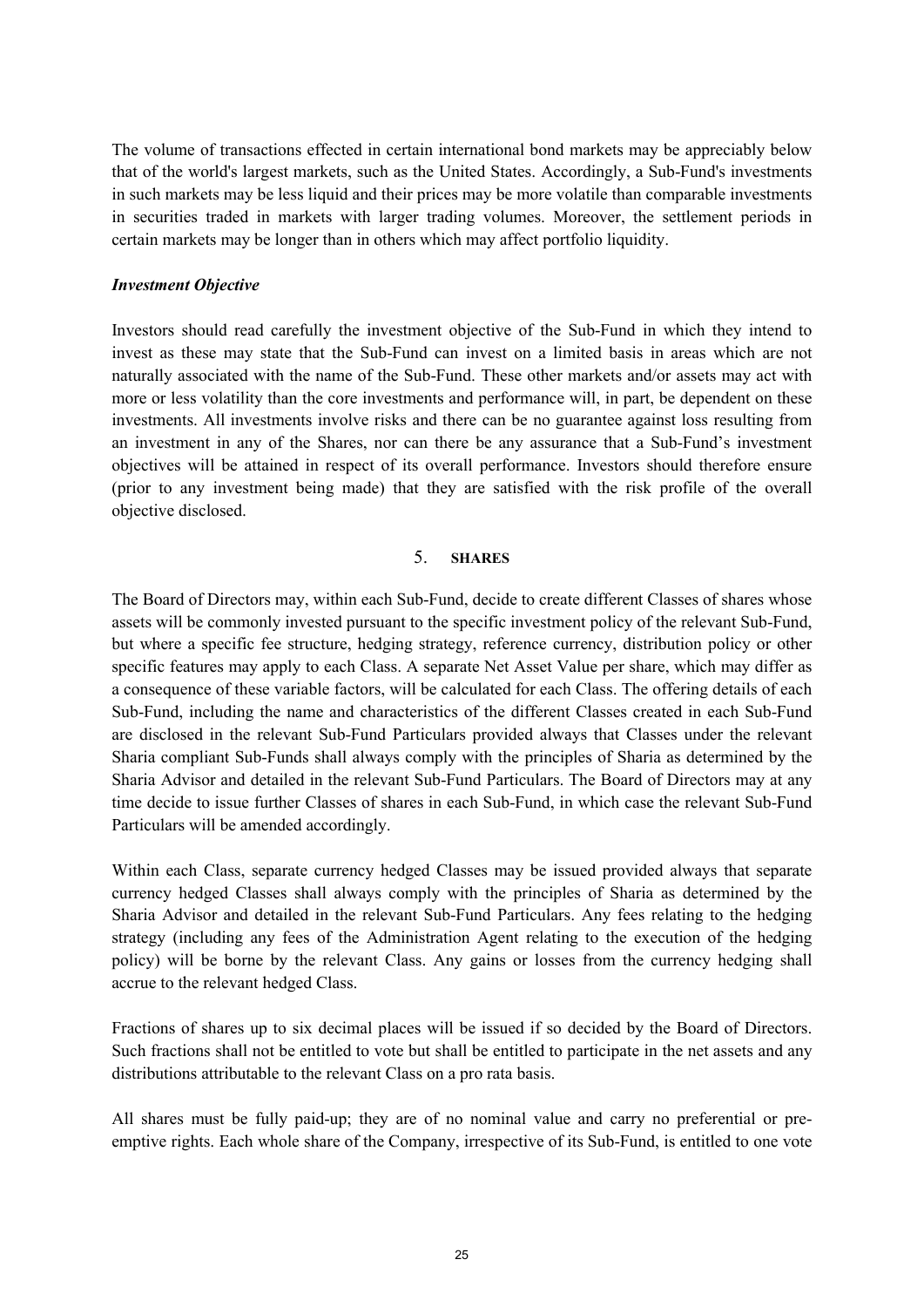at any general meeting of shareholders, in compliance with Luxembourg law and the Articles of Incorporation. The Company will recognise only one holder in respect of each share. In the event of joint ownership, the Company may suspend the exercise of any voting right deriving from the relevant share(s) until one person shall have been designated to represent the joint owners *vis-à-vis* the Company.

Shares will in principle be freely transferable to investors complying with the eligibility criteria of the relevant Class and provided that shares are neither acquired nor held by or on behalf of any person in breach of the law or requirements of any country or governmental or regulatory authority, or which might have adverse taxation or other pecuniary consequences for the Company, including a requirement to register under any securities or investment or similar laws or requirements of any country or authority. The Directors may in this connection require a shareholder to provide such information as they may consider necessary to establish whether he is the beneficial owner of the shares which he holds.

#### 6. **HOW TO BUY SHARES**

The terms and conditions applying to the subscription of the shares of the Company are further detailed, for each Sub-Fund, in the relevant Sub-Fund Particulars.

## **6.1 Application**

Investors buying shares for the first time need to complete the Application Form which can be sent first by fax to the Registrar and Transfer Agent. The original Application Form has to be sent without delay to the Registrar and Transfer Agent. Any subsequent purchase of shares can be made by Swift, fax or any other form of transmission previously agreed upon between the shareholder and the Registrar and Transfer Agent.

## **6.2 Dealing cut-off times**

The dealing cut-off times are indicated in the relevant Sub-Fund Particulars.

Applications received after the relevant cut-off times mentioned for each Sub-Fund in the relevant Sub-Funds Particulars will normally be dealt on the next following Subscription Day.

## **6.3 Acceptance**

The right is reserved by the Company to reject any subscription or conversion application in whole or in part without giving the reasons thereof. If an application is rejected, the application monies or balance thereof will be returned at the risk of the investor and without interest as soon as practicable.

## **6.4 Anti-money laundering and prevention of terrorist financing**

In accordance with international regulations and Luxembourg laws and regulations (including, but not limited to, the amended Law of 12 November 2004 on the fight against money laundering and financing of terrorism), the Grand Ducal Regulation dated 1 February 2010, CSSF Regulation 12-02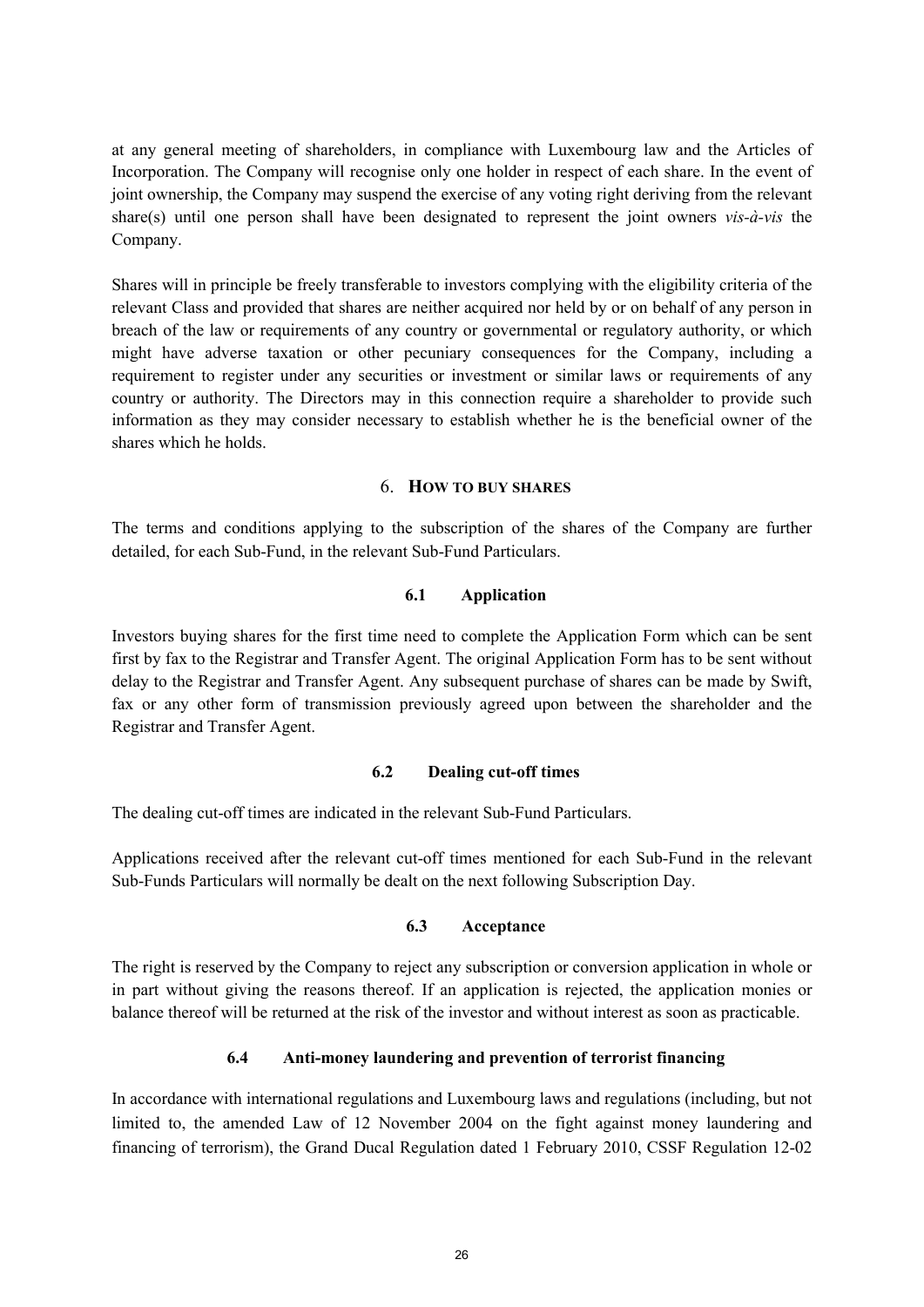of 14 December 2012, CSSF Circulars 13/556 and 15/609 and 17/650 concerning the fight against money laundering and terrorist financing, and any respective amendments or replacements, obligations have been imposed on all professionals of the financial sector in order to prevent undertakings for collective investment from money laundering and financing of terrorism purposes. As a result of such provisions, the Register and Transfer Agent of a Luxembourg UCI must ascertain the identity of the subscriber in accordance with Luxembourg laws and regulations. The Register and Transfer Agent may require subscribers to provide any document it deems necessary to effect such identification. In addition, the Register and Transfer Agent, as delegate of the Company, may require any other information that the Company may require in order to comply with its legal and regulatory obligations, including but not limited to the CRS Law (as defined hereafter).

In case of delay or failure by an applicant to provide the required documentation, the subscription request will not be accepted and in case of redemption, payment of redemption proceeds delayed. Neither the undertaking for collective investment nor the Register and Transfer Agent will be held responsible for said delay or failure to process deals resulting from the failure of the applicant to provide documentation or incomplete documentation.

From time to time, shareholders may be asked to supply additional or updated identification documents in accordance with clients' on-going due diligence obligations according to the relevant laws and regulations.

## **6.5 Settlement**

## *IN CASH*

Subscription proceeds will in principle be paid in the reference currency of the relevant Class specified in the relevant Sub-Fund Particulars within the timeframe provided for in the relevant Sub-Fund Particulars.

Settlement may be made by electronic transfer net of bank charges to the relevant correspondent bank(s) quoting the investor's name and stating the appropriate Sub-Fund  $\ell$  Class into which settlement monies are paid.

#### *IN KIND*

The Directors may, at their discretion, decide to accept securities as valid consideration for a subscription provided that these comply with the investment policy and restrictions of the relevant Sub-Fund. To the extent required by laws or regulations, a special report of the Company's Auditors will be issued. Additional costs resulting from a subscription in kind (including the costs of the Auditors' report) will be borne exclusively by the investor concerned, unless the Board of Directors considers that the subscription in kind is in the best interests of the Company or made to protect the interests of the Company, in which case such costs may be borne in all or in part by the Company.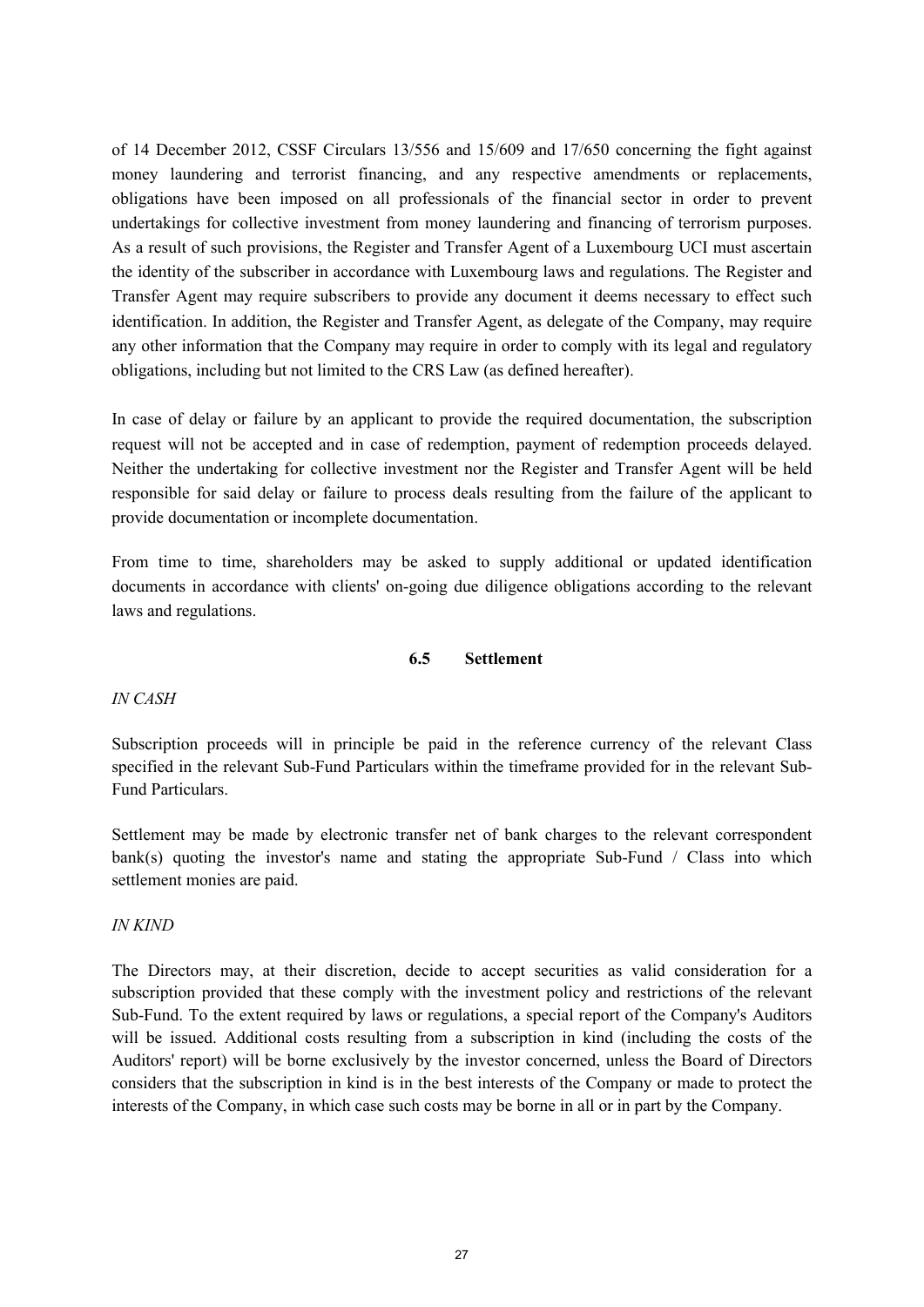#### **6.6 Share allocation**

Shares are provisionally allotted but not allocated until cleared funds have been received by the Company or to its order. Cleared monies must be received by the Company or by a correspondent bank to its order, not later than the deadlines set forth in the relevant Sub-Fund Particulars.

If settlement is not received by the Company or to its order in cleared funds by the due date the Company reserves the right to cancel the provisional allotment of shares without prejudice to the right of the Company to obtain compensation of any loss directly or indirectly resulting from the failure of an investor to effect settlement.

#### **6.7 Contract notes**

Contract notes which are no proofs of ownership are provided to the investor as soon as practicable after the allotment of shares.

#### **6.8 Form of shares**

Shares are only issued in registered form and ownership of shares will be evidenced by entry in the Register. Shareholders will receive a confirmation of their shareholding as soon as reasonably practicable after the relevant Valuation Day.

#### 7. **HOW TO SELL SHARES**

The terms and conditions applying to the redemption of the shares of the Company are further detailed, for each Sub-Fund, in the relevant Sub-Fund Particulars.

#### **7.1 Request**

Redemption requests should be made to the Company, either directly to the Registrar and Transfer Agent or through an appointed distributor. Redemption requests made directly to the Registrar and Transfer Agent may be made by Swift, fax or any other form of transmission previously agreed upon between the shareholder and the Registrar and Transfer Agent.

#### **7.2 Dealing cut-off times**

The dealing cut-off times are indicated in the relevant Sub-Fund Particulars

In compliance with the forward pricing principle, redemption requests received after the relevant cutoff time will be dealt on the next following Redemption Day.

#### **7.3 Settlement**

*IN CASH*

Redemption proceeds will in principle be paid in the reference currency of the relevant Class specified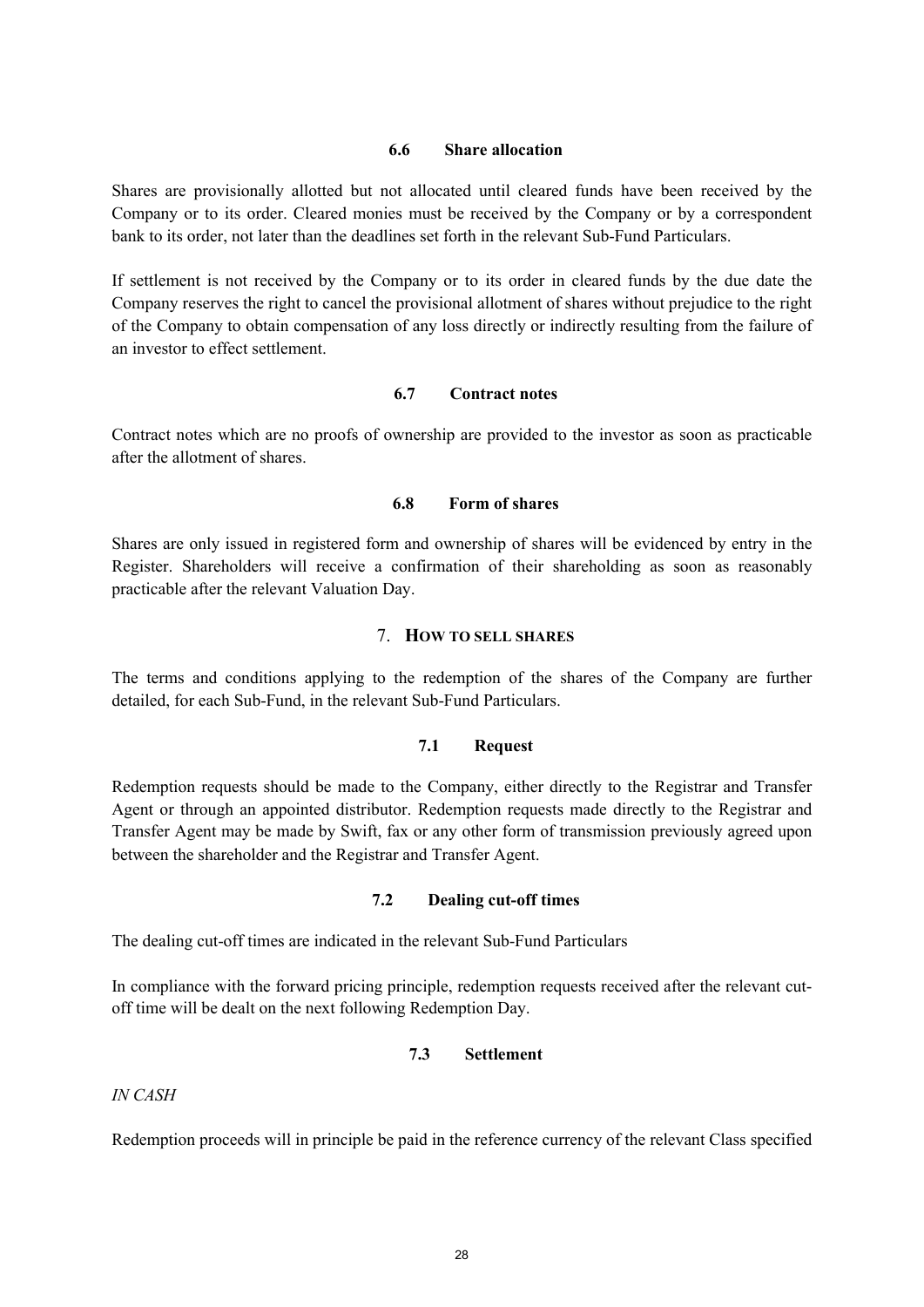in the relevant Sub-Fund Particulars within the timeframe provided for in the relevant Sub-Fund Particulars. The Board of Directors may also agree to satisfy the payment of redemption proceeds in any other freely convertible currency specified by the shareholder. In that case, any currency conversion cost shall be borne by the shareholder and the payment of the redemption proceeds will be carried out at the risk of the shareholder.

Shareholders are hereby informed that the fees of the Depositary relating to the settlement of the redemption proceeds will be supported by the Company but the redeeming Shareholders may be required to pay any additional fees charged by their bank.

#### *IN KIND*

At a shareholder's request, the Company may elect to make a redemption in kind subject to a special report from the Company's Auditors (to the extent this report is required by laws or regulations), having due regard to the interests of all shareholders, to the industry sector of the issuer, to the country of issue, to the liquidity and to the marketability and the markets on which the investments distributed are dealt in and to the materiality of investments. Additional costs resulting from a redemption in kind will be borne exclusively by the shareholder concerned, unless the Board of Directors considers that the redemption in kind is in the best interests of the Company or made to protect the interests of the Company, in which case such costs may be borne in all or in part by the Company.

#### **7.4 Contract notes**

Contract notes are sent to shareholders as soon as practicable after the transaction has been effected.

#### **7.5 Compulsory redemption**

If a redemption/conversion instruction would reduce the value of a shareholder's residual holding in any one Sub-Fund or Class to below the minimum holding requirement as set forth (the case being) in the relevant Sub-Fund Particulars, the Company may decide to compulsorily redeem the shareholder's entire holding in respect of that Sub-Fund and in relation to the relevant Sharia compliant Sub-Funds, the right of the Company to make a compulsory redemption shall be provided by the relevant shareholder in the Application.

The Company may also compulsorily redeem any shares that are acquired or held by or on behalf of any person in breach of the law or requirements of any country or governmental or regulatory authority, or which might have adverse taxation or other pecuniary consequences for the Company, including a requirement to register under any securities or investment or similar laws or requirements of any country or authority, as further detailed in the Articles of Incorporation.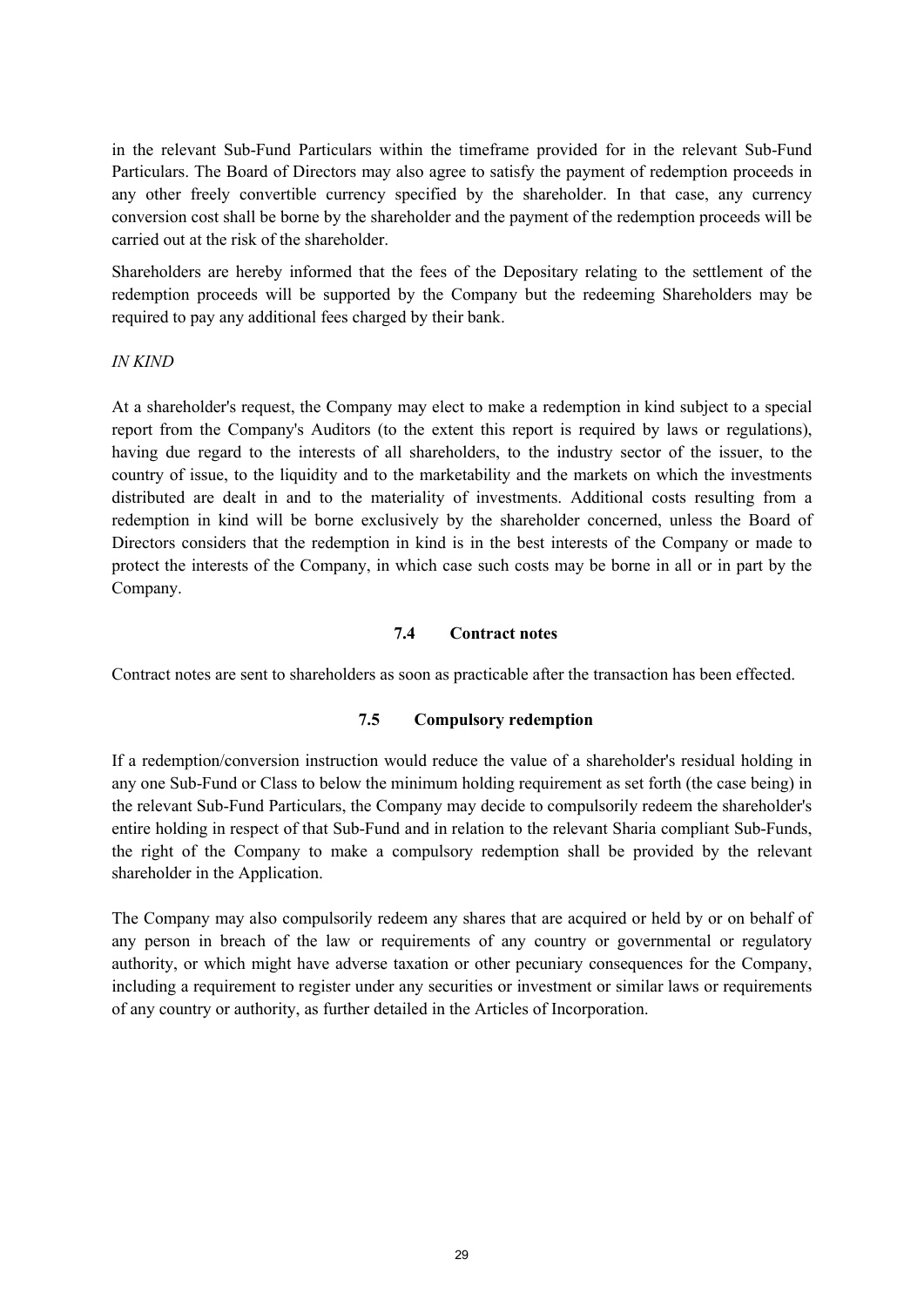If it appears at any time that a holder of shares of a Class or of a Sub-Fund reserved to Institutional Investors (in the meaning of article 174 of the 2010 Law) is not an Institutional Investor, the Board of Directors will convert the relevant shares into shares of a Class or of a Sub-Fund which is not restricted to Institutional Investors (provided that there exists such a Class or Sub-Fund with similar characteristics) or compulsorily redeem the relevant shares in accordance with the provisions set forth in the Articles of Incorporation The aforementioned rights of the Board of Director to convert and the Company to compulsorily redeem in relation to the relevant Sharia compliant Sub-Funds shall be provided by the relevant shareholder in the Application.

#### **7.6 Deferral of redemption**

In order to ensure that shareholders who remain invested in the Company are not disadvantaged by the reduction of the liquidity of the Company's portfolio as a result of significant redemption applications received over a limited period, the Directors may apply the procedures set out below in order to permit the orderly disposal of securities to meet redemptions.

The Company, having regard to the fair and equal treatment of shareholders, on receiving requests to redeem shares amounting to 10% or more of the net asset value of any Sub-Fund shall not be bound to redeem on any Redemption Day a number of shares representing more than 10% of the net asset value of any Sub-Fund. If the Company receives requests on any Redemption Day for redemption of a greater number of shares, it may declare that such redemptions exceeding the 10% limit may be deferred for such period as the Board of Directors considers being in the best interests of the Sub-Fund. Unless otherwise decided by the Board of Directors on the basis of exceptional circumstances, the deferral period should in principle not exceed one month. Redemption requests will be met in priority to later requests.

Payment of redemption proceeds may be delayed if there are any specific statutory provisions such as foreign exchange restrictions, or any circumstances beyond the Company's control which make it impossible to transfer the redemption proceeds to the country where the redemption was requested.

## **7.7 Cancellation right**

Requests for redemption once made may in principle only be withdrawn in the event of a suspension or deferral of the right to redeem shares of the relevant Sub-Fund. In exceptional circumstances, the Company may however, in its sole discretion and taking due consideration of the principle of equal treatment between shareholders and the interests of the relevant Sub-Fund, decide to accept any withdrawal of an application for redemption.

## **7.8 Prevention of market timing practices**

The Company does not knowingly allow investments which are associated with market timing practices as such practices may adversely affect the interests of all shareholders.

In general, market timing refers to the investment behaviour of an individual or company or a group of individuals or companies buying, selling or exchanging shares or other securities on the basis of predetermined market indicators by taking advantage of time differences and/or imperfections or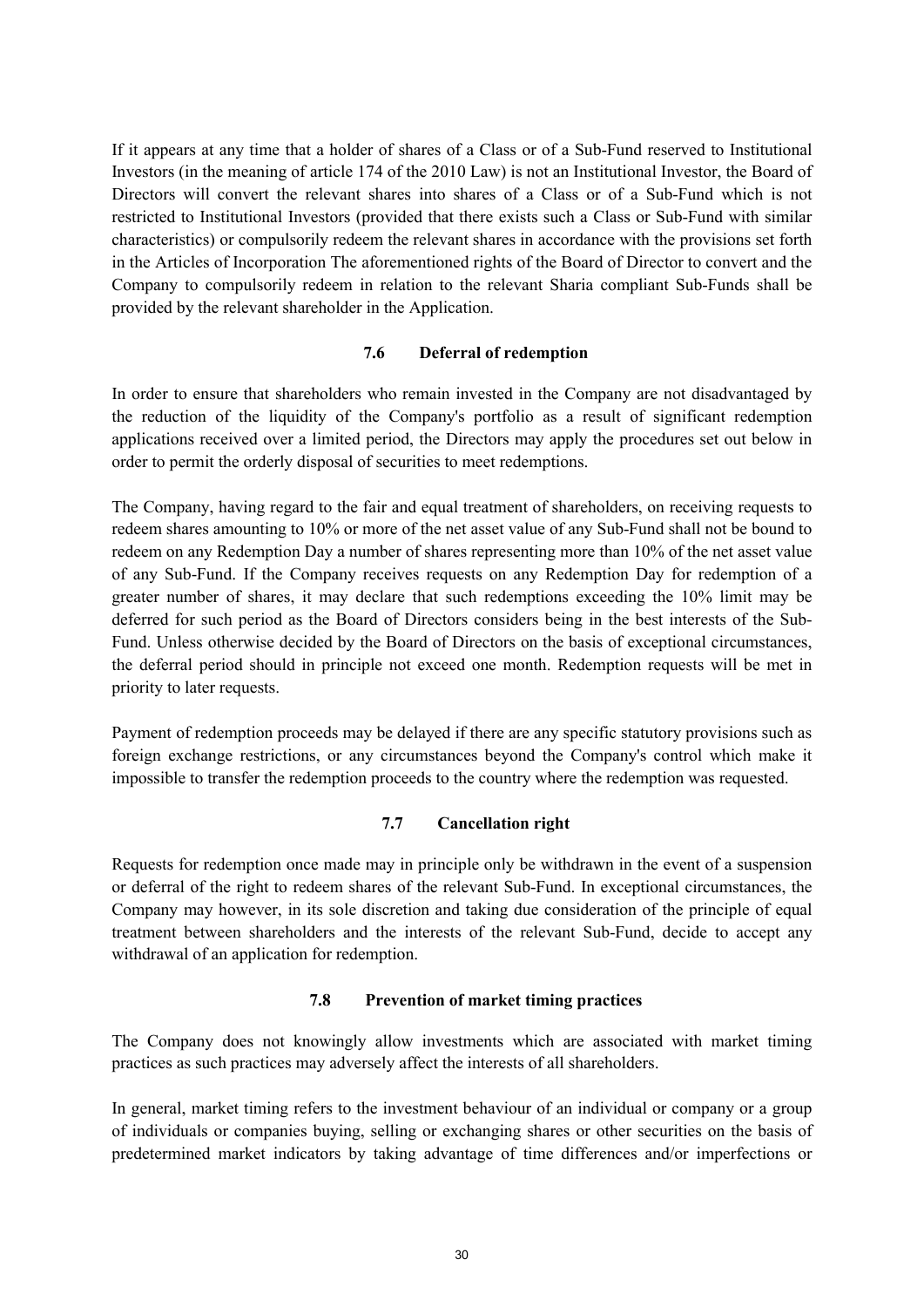deficiencies in the method of determination of the net asset value. Market timers may also include individuals or groups of individuals whose securities transactions seem to follow a timing pattern or are characterised by frequent or large exchanges.

The Registrar and Transfer Agent may combine shares which are under common ownership or control for the purposes of ascertaining whether an individual or a group of individuals can be deemed to be involved in market timing practices. Accordingly, the Company reserves the right to cause the Registrar and Transfer Agent to reject any application for conversion and/or subscription of shares from investors whom the former considers market timers.

In addition to the fees listed elsewhere in this Prospectus, the Board of Directors may impose a charge of up to 3 % of the net asset value of the shares redeemed or exchanged where the Board of Directors reasonably believes that an investor / shareholder has engaged in market timing activity or active trading that is to the disadvantage of other shareholders. The charge shall be credited to the relevant Sub-Fund.

## **7.9 Late trading**

The Company determines the price of its shares on a forward basis. This means that it is not possible to know in advance the Net Asset Value per share at which shares will be bought or sold (exclusive of any subscription or redemption commission).

Late trading is to be understood as the acceptance of a subscription, conversion or redemption order after the time limit fixed for accepting orders ("cut-off time") on the relevant day and the execution of such order at the price based on the net asset value applicable to such same day.

The Company considers that the practice of late trading is not acceptable as it violates the provisions of the prospectus which provide that an order received after the cut-off time is dealt with at a price based on the next applicable net asset value. As a result, subscriptions, conversions and redemptions of shares shall be dealt with at an unknown net asset value. The applicable cut-off times for subscriptions, conversions and redemptions are set out in each Sub-Fund Particulars.

#### 8. **FOREIGN EXCHANGE TRANSACTIONS**

Where subscription and redemption proceeds are paid in another currency than the reference currency of the relevant Class, the necessary foreign exchange transactions will be arranged by the Registrar and Transfer Agent for the account and at the expenses of the investor / shareholder at the exchange rate prevailing on the relevant Valuation Day.

#### 9. **HOW TO CONVERT SHARES**

To the extent provided for in the relevant Sub-Fund Particulars, shareholders will be entitled to request the conversion of the shares they hold in one Sub-Fund into shares of another Sub-Fund or to request the conversion of the shares they hold in one Class into another Class of the same Sub-Fund by making application to the Registrar and Transfer Agent in Luxembourg or through a distributor by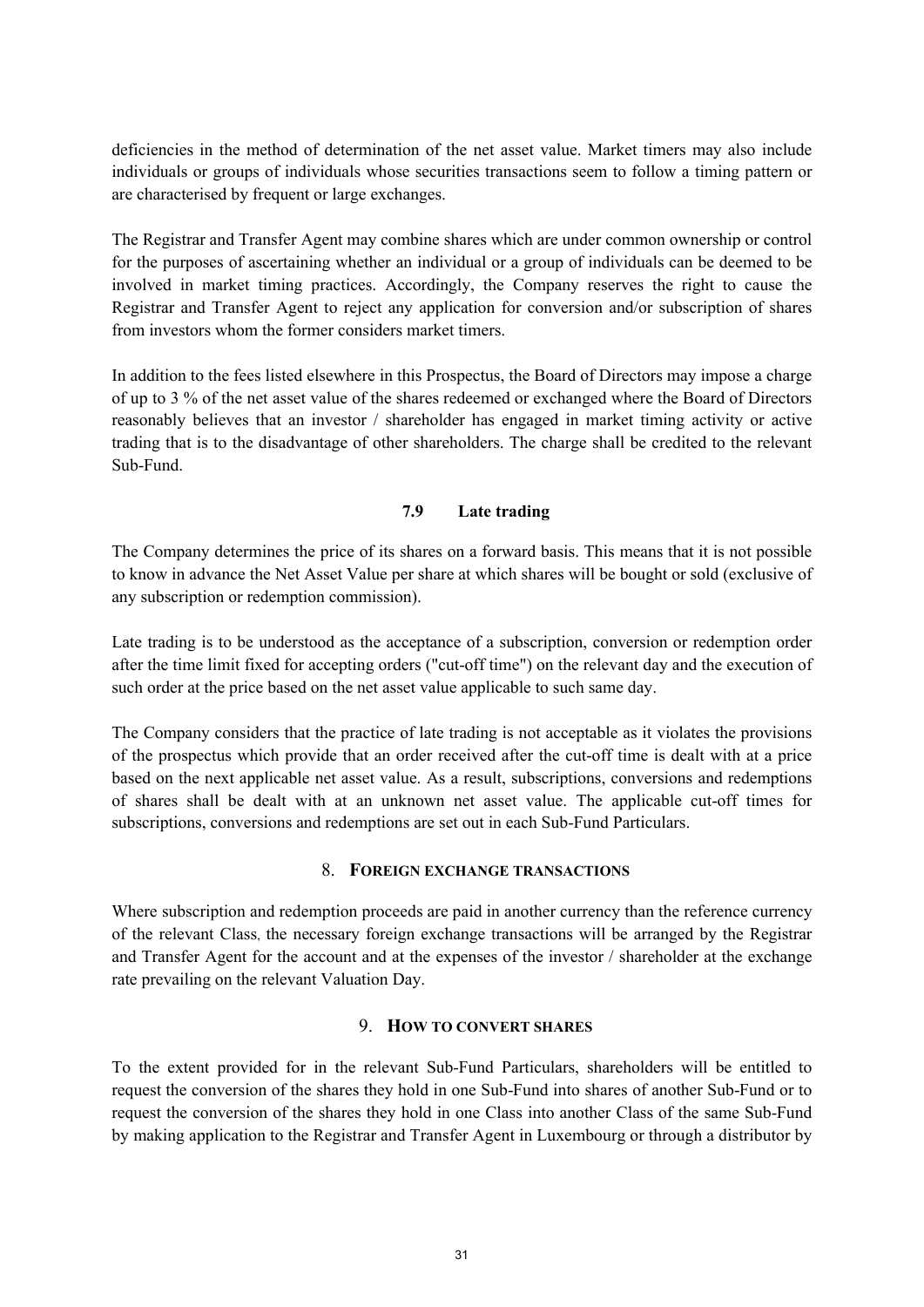Swift or fax, confirmed in writing by no later than the cut-off time (as further specified in the relevant Sub-Fund Particulars).

Such application must include the following information: the name of the holder, the number of shares to be switched (if it is not the total holding) and, if possible, the reference number on any share of each Sub-Fund to be switched and the proportion of value of those shares to be allocated to each new Sub-Fund or Class (if more than one).

Conversions will be subject to the condition that all conditions to subscribe in shares relating to the new Sub-Fund/Class are met.

Unless otherwise provided for in the relevant Sub-Fund Particulars, conversions (when authorised) may be accepted on each Valuation Day which is both a Subscription Day for the new Sub-Fund / Class and a Redemption Day for the original Sub-Fund / Class (or any other day fixed by the Board of Directors on a discretionary basis) (the "Conversion Day").

If compliance with conversion instructions would result in a residual holding in any one Sub-Fund or Class of less than the minimum holding, the Company may compulsorily redeem the residual shares at the redemption price ruling on the relevant Conversion Day and make payment of the proceeds to the shareholder and in relation to the relevant Sharia compliant Sub-Funds, the right of the Company to make such a compulsory redemption shall be provided by the relevant shareholder in the Application.

The basis of conversion is related to the respective Net Asset Value per share of the Sub-Fund or Class concerned. The Company will determine the number of shares into which a shareholder wishes to convert his existing shares in accordance with the following formula:

$$
A = \frac{(B \times C \times D) - F}{E}
$$

The meanings are as follows:

- A: the number of shares to be issued in the new Sub-Fund/Class
- B: the number of shares in the original Sub-Fund/Class<br>C: Net Asset Value per share to be converted
- Net Asset Value per share to be converted
- D: currency conversion factor
- E: Net Asset Value per share to be issued
- F: Conversion charge (as detailed in the relevant Sub-Fund Particulars)

The Company will provide a confirmation including the details of the conversion to the shareholder concerned.

Any conversion request shall in principle be irrevocable, except in the event of a suspension of the calculation of the net asset value of the Class or of the Sub-Fund concerned or deferral. The Management Company may however, in its sole discretion and taking due consideration of the principle of equal treatment between shareholders and the interests of the relevant Sub-Fund, decide to accept any withdrawal of an application for conversion.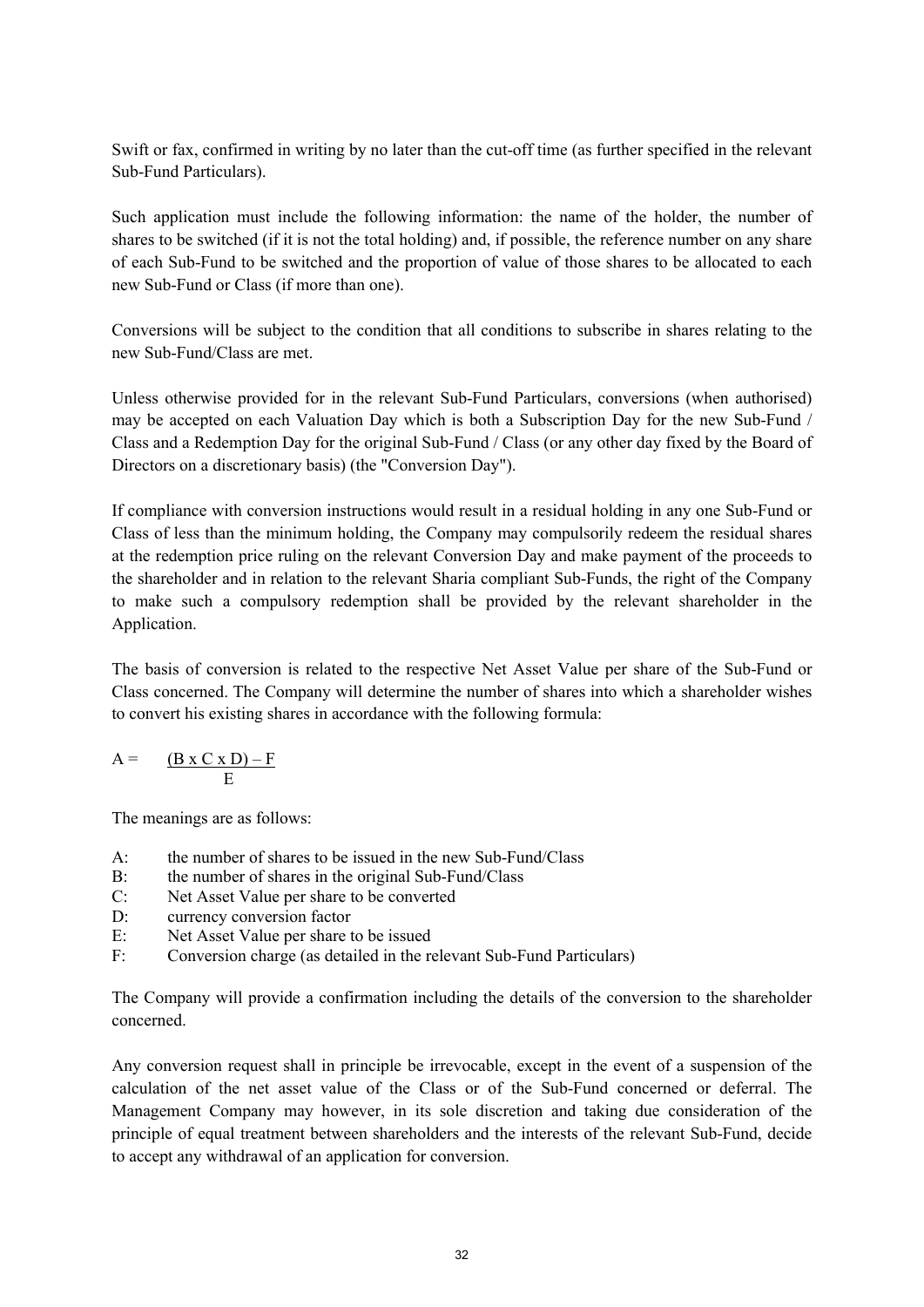In compliance with the forward pricing principle, requests for conversions received after the cut-off time will be dealt on the next following Conversion Day.

The rules applicable to the deferral of redemptions will apply *mutatis mutandis* to conversion requests.

#### 10. **NET ASSET VALUE AND DEALING PRICES**

#### **10.1. Calculation of net asset value**

#### *Valuation Principles*

The net asset value of each Class within each Sub-Fund (expressed in the currency of denomination of the Sub-Fund) is determined by aggregating the value of securities and other permitted assets of the Company allocated to that Class and deducting the liabilities of the Company allocated to that Class.

The assets of each Class within each Sub-Fund are valued as of the Valuation Day, as defined in the relevant Sub-Fund Particulars, as follows:

- 1. the value of securities (including a share or unit in a closed-ended undertaking for collective investment and in an exchange traded fund) and/or derivative instruments which are listed and with a price quoted on any official stock exchange or traded on any other organised market will be determined on the basis of the last available stock price. Where such securities or other assets are quoted or dealt in or on more than one stock exchange or other organised markets, the Board of Directors shall select the principal of such stock exchanges or markets for such purposes;
- 2. shares or units in open-ended undertakings for collective investment, which do not have a price quotation on a Regulated Market, will be valued at the actual net asset value for such shares or units as of the relevant Valuation Day, failing which they shall be valued at the last available net asset value which is calculated prior to such Valuation Day. In the case where events have occurred which have resulted in a material change in the net asset value of such shares or units since the last net asset value was calculated, the value of such shares or units may be adjusted at their fair value in order to reflect, in the reasonable opinion of the Board of Directors, such change;
- 3. shares or units in undertakings for collective investment the issue or redemption of which is restricted and in respect of which a secondary market is maintained by dealers who, as principal market-makers, offer prices in response to market conditions may be valued by the Board of Directors in line with such prices;
- 4. the value of any cash on hand or on deposit, bills and demand notes and accounts receivable, prepaid expenses, cash dividends and interest declared or accrued, or, in respect of Sharia compliant Sub-Funds, profit declared or accrued, as aforesaid and not yet received shall be deemed to be the full amount thereof, unless in any case the same is unlikely to be paid or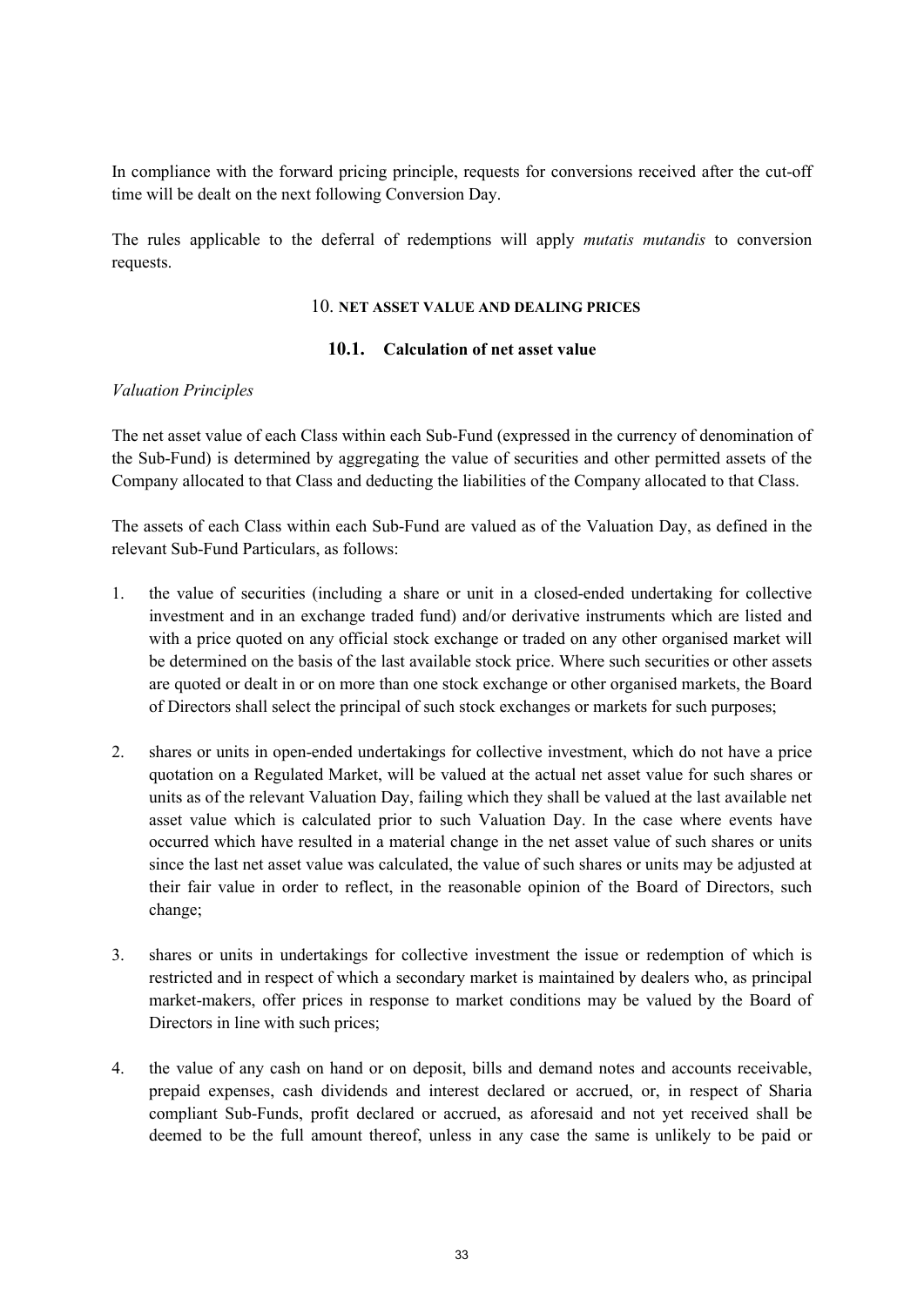received in full, in which case the value thereof shall be arrived at after making such discount as the Board of Directors may consider appropriate in such case to reflect the true value thereof;

- 5. the derivative instruments, or in respect of Sharia compliant Sub-Funds, Sharia compliant substitutes, which are not listed on any official stock exchange or traded on any other organised market will be valued in a reliable and verifiable manner on a daily basis and verified by a competent professional appointed by the Company;
- 6. swap contracts will be valued according to generally accepted valuation rules that can be verified by auditors. Asset based swap contracts will be valued by reference to the market value of the underlying assets. Cash flow based swap contracts will be valued by reference to the net present value of the underlying future cash flows;
- 7. the value of any security or other asset which is dealt principally on a market made among professional dealers and institutional investors shall be determined by reference to the last available price;
- 8. any assets or liabilities in currencies other than the relevant currency of the Sub-Fund concerned will be converted using the relevant spot rate quoted by a bank or other responsible financial institution<sup>.</sup>
- 9. in the event that any of the securities held in the Company portfolio on the relevant day are not listed on any stock exchange or traded on any organised market or if with respect to securities listed on any stock exchange or traded on any other organised market, the price as determined pursuant to sub-paragraph (1) is not, in the opinion of the Board of Directors, representative of the fair market value of the relevant securities, the value of such securities will be determined prudently and in good faith based on the reasonably foreseeable sales price or any other appropriate valuation principles;
- 10. in the event that the above mentioned calculation methods are inappropriate or misleading, the Board of Directors may adopt to the extent such valuation principles are in the best interests of the shareholders any other appropriate valuation principles for the assets of the Company; and
- 11. in circumstances where the interests of the Company or its shareholders so justify (avoidance of market timing practices, for example), the Board of Directors may take any appropriate measures, such as applying a fair value pricing methodology to adjust the value of the Company's assets.

No other specific pricing or valuations techniques apply to Islamic assets in which the Sharia compliant Sub-Funds may invest.

The consolidated accounts of the Company for the purpose of its financial reports shall be expressed in USD.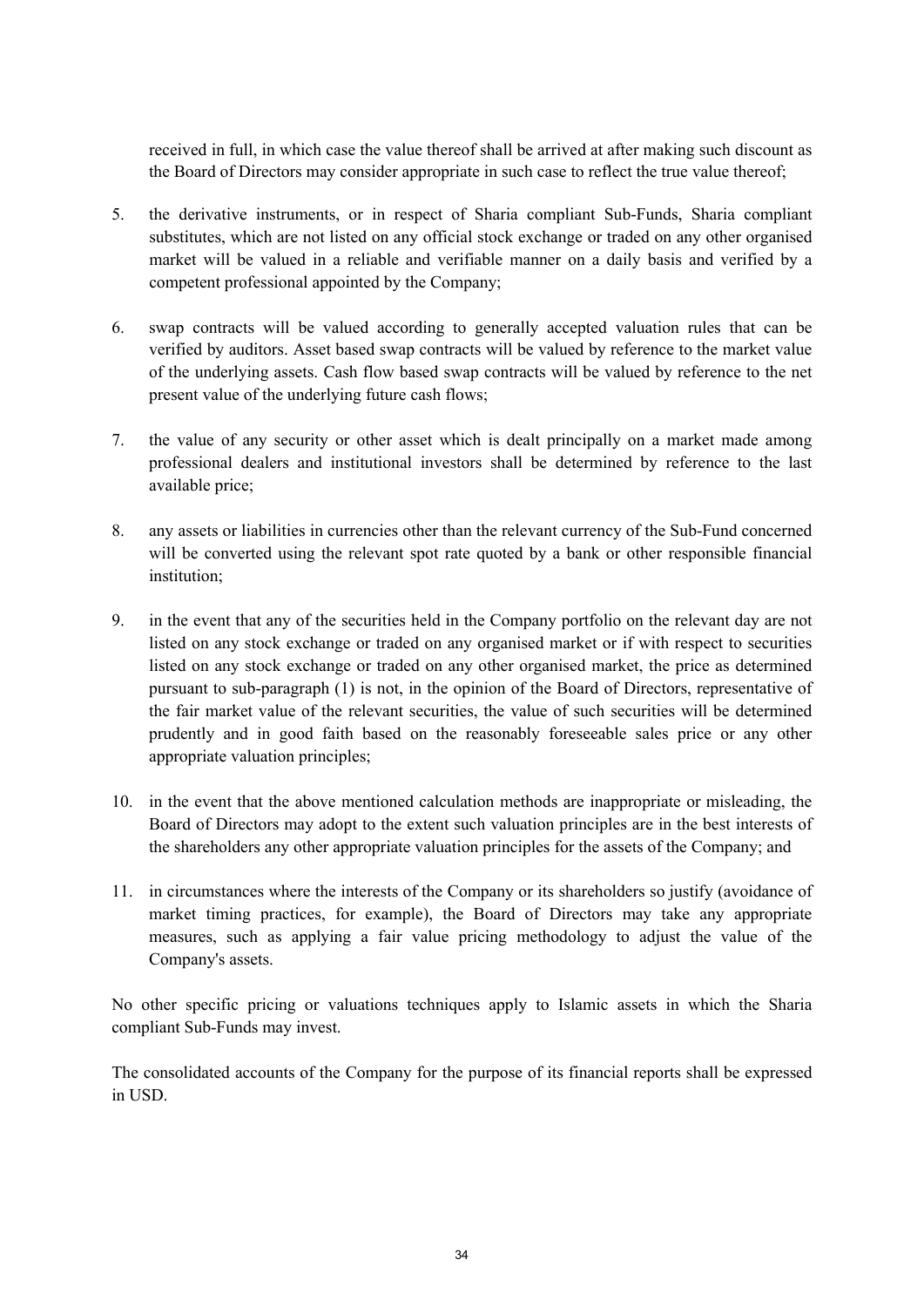## *Dilution*

The Sub-Funds are single priced and may suffer a reduction in value as a result of the transaction costs incurred in the purchase and sale of its underlying investments and the spread between the buying and selling prices of such investments caused by subscriptions, switches and/or redemptions in and out of a Sub-Fund. This is known as "dilution". In order to counter this and to protect shareholders' interests, the Board of Directors may decide to charge a dilution levy on subscriptions or redemptions, as described below.

The value of the portfolio of a Sub-Fund may be reduced as a result of the costs incurred in the dealings in the Sub-Fund's investments, including stamp duty and any difference between the buying and selling price of such investments. In order to mitigate against such "dilution" and consequent potential adverse effect on remaining shareholders, the Company has the power to charge a "dilution levy" of up to 2% of the applicable Net Asset Value per share when shares are subscribed for or redeemed, such "dilution levy" to accrue to the affected Sub-Fund. Any dilution levy must be fair to all shareholders and potential shareholders and the Company will operate this measure in a fair and consistent manner to reduce dilution and only for that purpose.

## **10.2. Temporary suspension**

The Company may suspend the issue, allocation and the redemption of shares relating to any Sub-Fund as well as the right to convert shares and the calculation of the Net Asset Value per share relating to any Class:

- a) during any period when any market or stock exchange, which is the principal market or stock exchange on which a material part of the investments of the relevant Sub-Fund for the time being are quoted, is closed, or during which dealings are substantially restricted or suspended;
- b) during the existence of any state of affairs which constitutes an emergency as a result of which disposal of investments of the relevant Sub-Fund by the Company is not possible;
- c) during any period when the publication of an index, underlying of a derivative instrument representing a material part of the assets of the relevant Sub-Fund is suspended;
- d) during any period when the determination of the Net Asset Value per share of the underlying funds or the dealing of their shares/units in which a Sub-Fund is a materially invested is suspended or restricted;
- e) during any breakdown in the means of communication normally employed in determining the price of any of the relevant Sub-Fund's investments or the current prices on any market or stock exchange;
- f) during any period when remittance of monies which will or may be involved in the realisation of, or in the repayment for any of the relevant Sub-Fund's investments is not possible;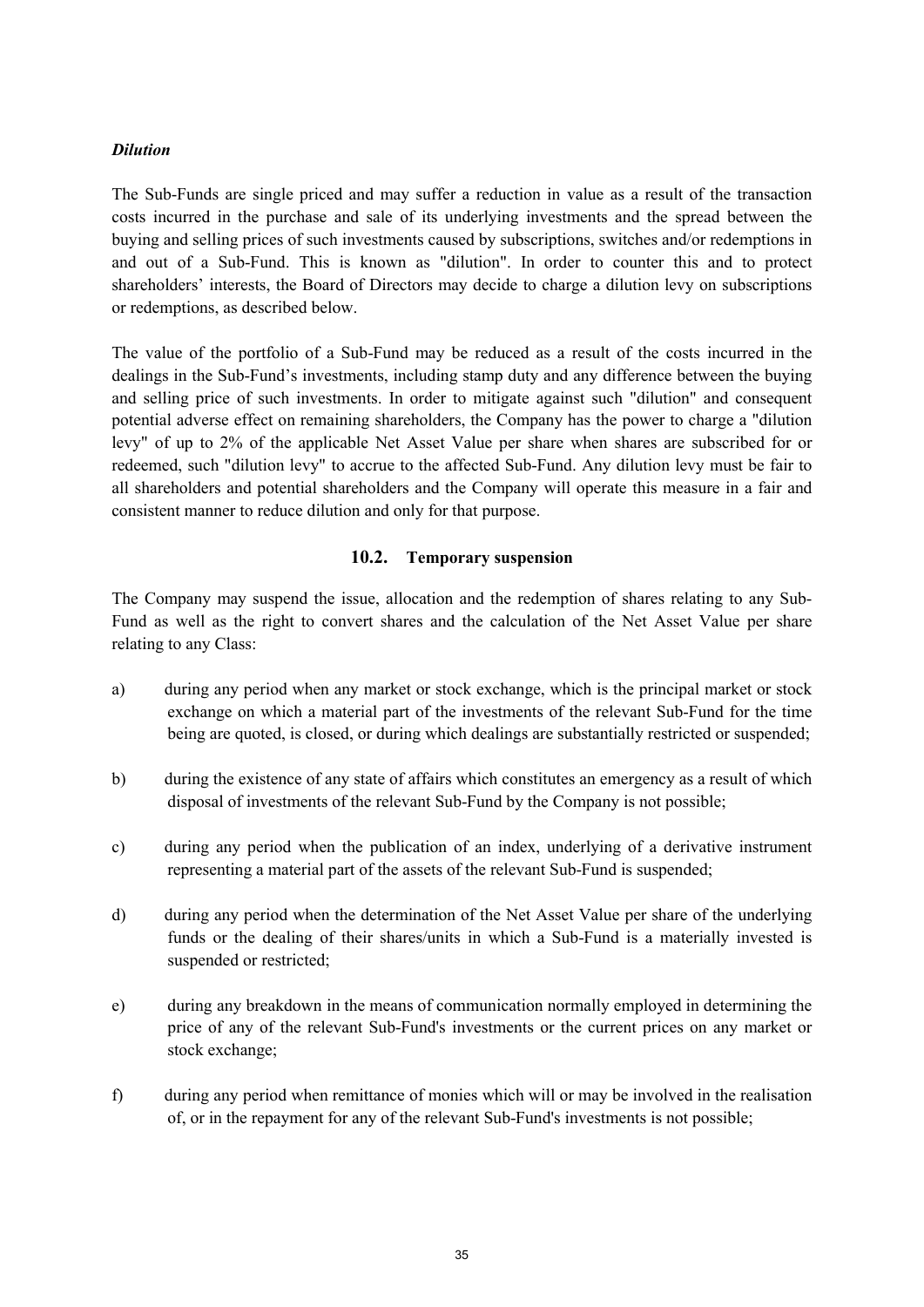- g) from the date on which the Board of Directors decides to liquidate or merge one or more Sub-Fund(s)/Class of Shares or in the event of the publication of the convening notice to a general meeting of shareholders at which a resolution to wind up or merge the Company or one or more Sub-Fund(s) or Class of Shares is to be proposed; or
- h) during any period when in the opinion of the Directors there exist circumstances outside the control of the Company where it would be impracticable or unfair towards the shareholders to continue dealing in shares of any Sub-Fund of the Company.

The Company may cease the issue, allocation, conversion and redemption of the shares forthwith upon the occurrence of an event causing it to enter into liquidation or upon the order of the CSSF.

To the extent legally or regulatory required or decided by the Company, shareholders who have requested conversion or redemption of their shares will be promptly notified in writing of any such suspension and of the termination thereof.

# **10.3. Offer price**

During the initial offer period specified in the relevant Sub-Fund Particulars (the "Initial Offer Period"), shares will be issued at an initial price, increased, as the case may be, by a sales charge. The initial price and applicable sales charge will be disclosed in the relevant Sub-Fund Particulars. Subscription proceeds shall be paid within the timeframe disclosed in the relevant Sub-Fund Particulars.

After the Initial Offer Period, shares will be issued at a price based on the Net Asset Value per share of the relevant Class determined as at the relevant Valuation Day, increased as the case may be, by a sales charge disclosed in the relevant Sub-Fund Particulars. Subscription proceeds shall be paid within the timeframe disclosed in the relevant Sub-Fund Particulars.

#### **10.4. Redemption price**

Shares will be redeemed at a price based on the Net Asset Value per share of the relevant Class determined at the relevant Valuation Day less any applicable redemption charge disclosed in the relevant Sub-Fund Particulars. The redemption price will be payable within the timeframe disclosed in the relevant Sub-Fund Particulars.

#### **10.5. Information on prices**

The Net Asset Value per share in each Sub-Fund is available at the registered office of the Company.

#### 11. **DIVIDENDS**

The Directors may issue distribution and capital-accumulation shares, as further specified in the relevant Sub-Fund Particulars.

i) Capital-accumulation shares do not pay any dividends.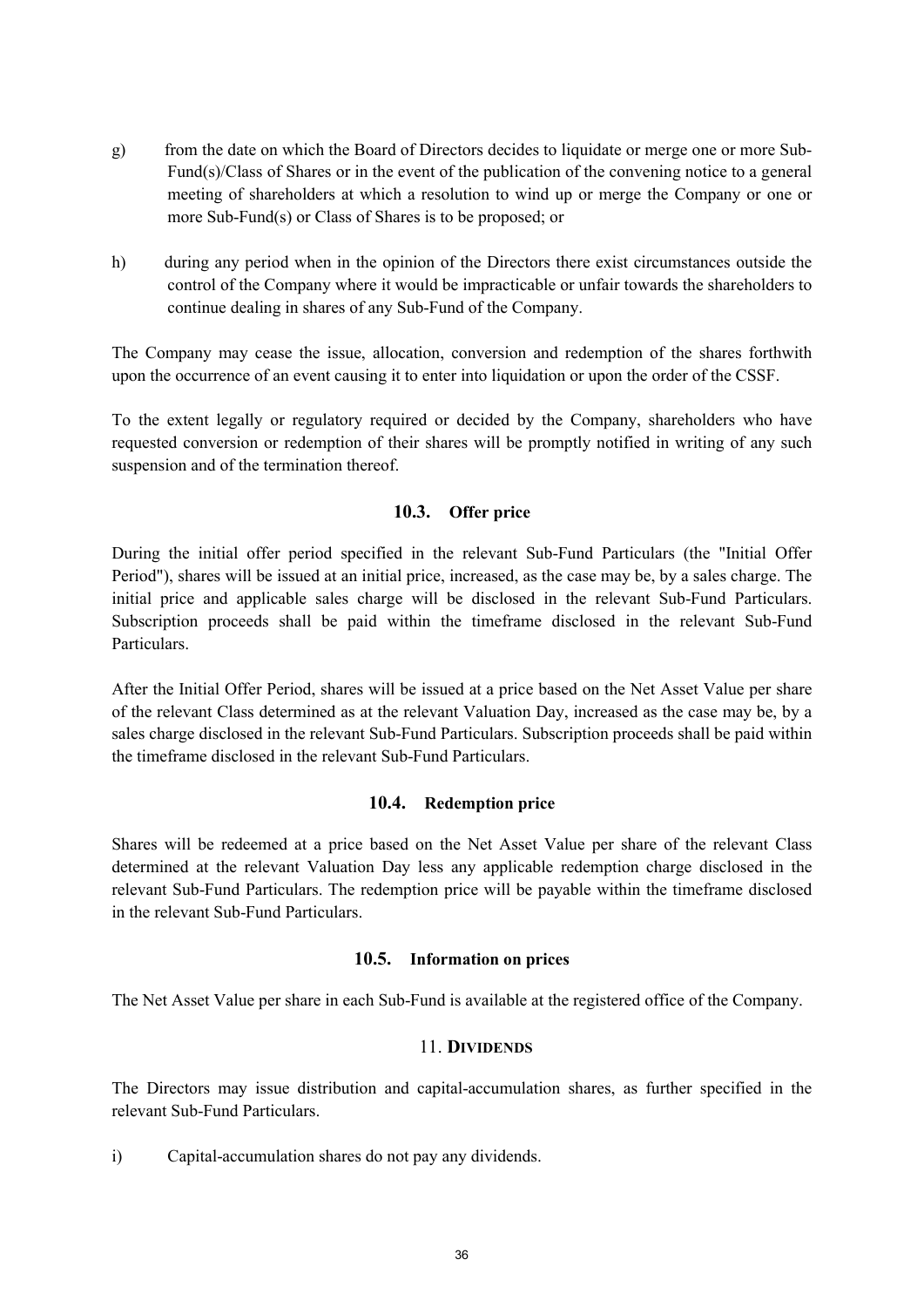ii) The distribution policy of the distribution shares can be summarised as follows:

Dividends will be declared by the relevant shareholders at the annual general meeting of shareholders or any other shareholder meeting. During the course of a financial year, the Board of Directors may declare interim dividends in respect of certain Sub-Fund(s) or distribution shares.

Registered shareholders will be informed of the decision to pay dividends and of their payment date by way of a notice that will be sent by mail.

In the absence of any instruction to the contrary, dividends will be paid out. Holders of registered shares may however, by written request to the Registrar and Transfer Agent or by completion of the relevant section of the Application Form, elect to have dividends relating to any distribution Class of any Sub-Fund reinvested automatically in the acquisition of further shares relating to that Sub-Fund. Such shares will be purchased no later than on the next Valuation Day after the date of payment of the dividend. Shares allocated as a result of such reinvestment will not be subject to any sales charge.

#### 12. **CHARGES AND EXPENSES**

#### **12.1. Management Company Fee**

As remuneration for the services of Management Company, there is a fee of 0.04% p.a. of the net assets per Sub-Fund of the Company.

#### **12.2. Investment Management Fee**

For its investment management services, the Investment Manager is entitled to receive an aggregate investment management fee of a percentage of the net assets of the relevant Class, as further detailed in the relevant Sub-Fund Particulars (the "Investment Management Fee"). Unless otherwise provided for in the relevant Sub-Fund Particulars, this fee will be accrued on each Valuation Day and payable monthly in arrears out of the assets of the relevant Sub-Fund.

### **12.3. Performance Fee**

To the extent provided for in the relevant Sub-Fund Particulars, the Investment Manager will also be entitled to receive a performance fee (the "Performance Fee"), the details of which will (where applicable) be disclosed in the relevant Sub-Fund Particulars.

#### **12.4. Central administration Fee**

The Administrative Agent shall receive for the accomplishment of his functions an administration fee, the details of which are described for each Sub-Fund in the relevant Sub-Fund Particulars. In addition, the Administrative Agent is entitled to be reimbursed by the Company its reasonable out-of-pocket expenses.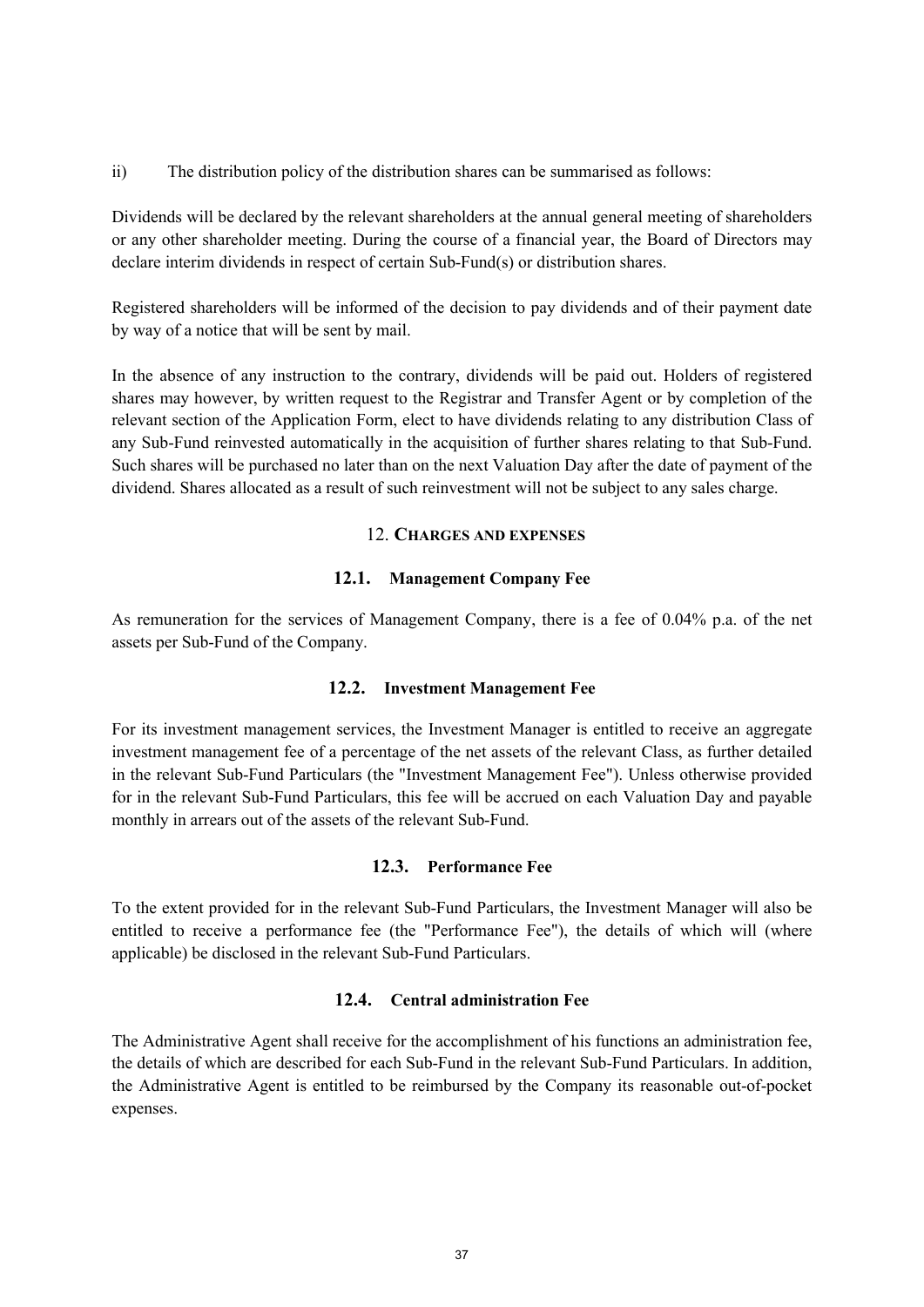#### **12.5. Depositary Fees**

In consideration of its services, the Depositary will be entitled to receive, out of the assets of each Sub-Fund a depositary fee of maximum 0.060 % per annum (with an annual minimum of EUR 10.000,- for the whole Company) together with a supplementary Depositary control fee of 0.005% of the net assets of each Sub-Fund with a minimum of EUR 2.500 per year and per Sub-Fund (Luxembourg tax not included). The depositary fee will be calculated by reference to the monthly average net asset value of each Class. They will accrue on each Valuation Day and will be payable monthly in arrears.

Furthermore, the Depositary charges a fee of EUR 50 per operation on transferable securities (delivery or receipt).

In addition, the Depositary will be entitled to be reimbursed by the Company for its reasonable out-ofpocket expenses and to receive reimbursement for the fees charged to it by any correspondent bank or other agent (including any clearing system).

#### **12.6. Distribution Fee**

For its distribution services, the Global Distributor is entitled to receive a sales fee of a percentage of the net assets of the relevant Class, as further detailed for each Sub-Fund in the relevant Sub-Fund Particulars.

### **12.7. Other charges and expenses**

The Company pays all brokerage, clearing, taxes and governmental duties and charges payable by the Company, and fees and expenses involved in registering and maintaining the authorisation in Luxembourg and elsewhere and the listing of the Company's shares (where applicable), the cost of publication of prices, the remuneration of the Directors, if any, their reasonable out-of-pocket expenses and liability insurance, and its other operating expenses such as accounting and pricing costs, litigation and other recurring or non-recurring expenses and all other expenses incurred in the operation of the Company, taxes, expenses for legal, auditing and other professional services (including those of the Investment Manager which are not covered in the Investment Management Agreement for ancillary services rendered), costs of printing proxies, Shareholders' reports, Prospectuses (including the key investor information documents) and other reasonable promotional and marketing expenses.

Any extraordinary expenses including, without limitation, litigation expenses and the full amount of any tax, levy, duty or similar charge and any unforeseen charges imposed on the Company or its assets will be borne by the Company.

The costs and expenses for the re-domiciliation of the Company and the initial issue of its shares will be borne by the first five Sub-Funds of the Company and amortized over a period of 5 years. The costs of the subscriptions in kind incurred in relation to the Sub-Funds which will be launched by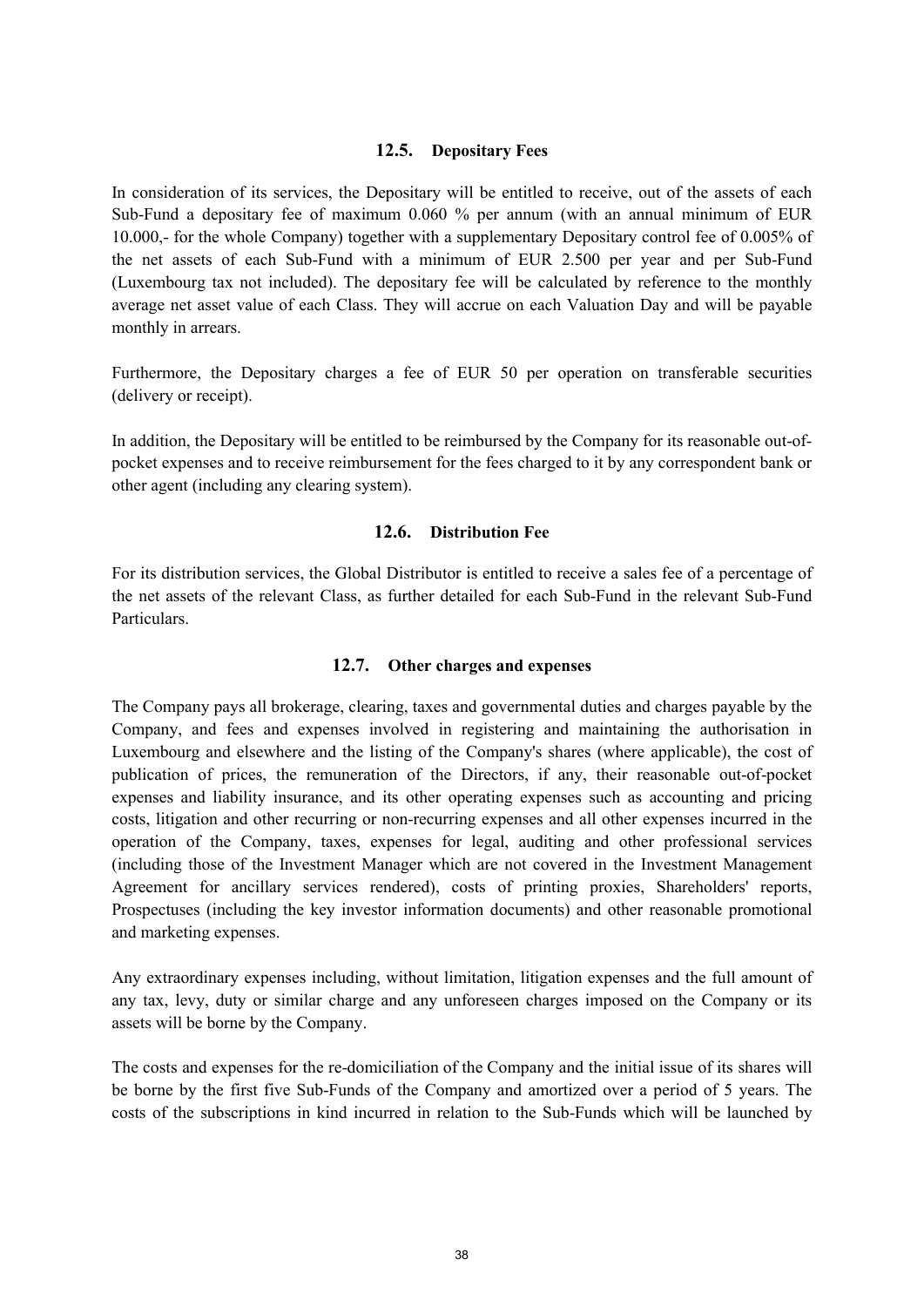means of contribution in kind of assets will be borne by each relevant Sub-Fund and amortized over a period of 5 years.

The expenses incurred by the Company in relation to the launch or amendment of new Sub-Funds will be borne by, and payable out of the assets of, those Sub-Funds and the expenses incurred by the Company in relation to the launch of new Sub-Funds may be amortized over a period not exceeding five years.

#### 13. **MANAGEMENT COMPANY**

The Directors are responsible for the overall investment policy, objectives and management of the Company and its Sub-Funds.

The Company has appointed Kredietrust Luxembourg S.A. as the Management Company to be responsible on a day to day basis, under the supervision of the Directors, for providing administration, marketing, investment management and advice services in respect of all Sub-Funds. The Management Company has delegated the investment management functions to the Investment Manager and the distribution functions to the Global Distributor.

The Management Company was incorporated in Luxembourg on 16 February 1973 as a public limited company for an indefinite period and is subject to the provisions of Chapter 15 of the 2010 Law. It has its registered office in Luxembourg, at 11, rue Aldringen, L-2960 Luxembourg.

In addition to the Company, the Management Company also acts as management company for other funds. The list of funds managed by the Management Company may be obtained upon request from the Management Company.

As of the date of this Prospectus, the share capital of the Management Company amounts to EUR 2,300,000.

The Management Company shall ensure compliance of the Company with the investment restrictions and oversee the implementation of the Company's strategies and investment policy.

The Management Company shall also send reports to the Board of Directors on a periodical basis and inform each board member without delay of any non-compliance of the Company with the investment restrictions.

The Management Company may receive periodic reports from the Investment Manager detailing the Fund's performance and analysing its investment portfolios. The Management Company will receive similar reports from the Company's other services providers in relation to the services they provide.

The Management Company has adopted various procedures and policies in accordance with Luxembourg laws and regulations (including but not limited to CSSF Regulation 10-04 and CSSF Circular 12/546). Shareholders may, in accordance with Luxembourg laws and regulations, obtain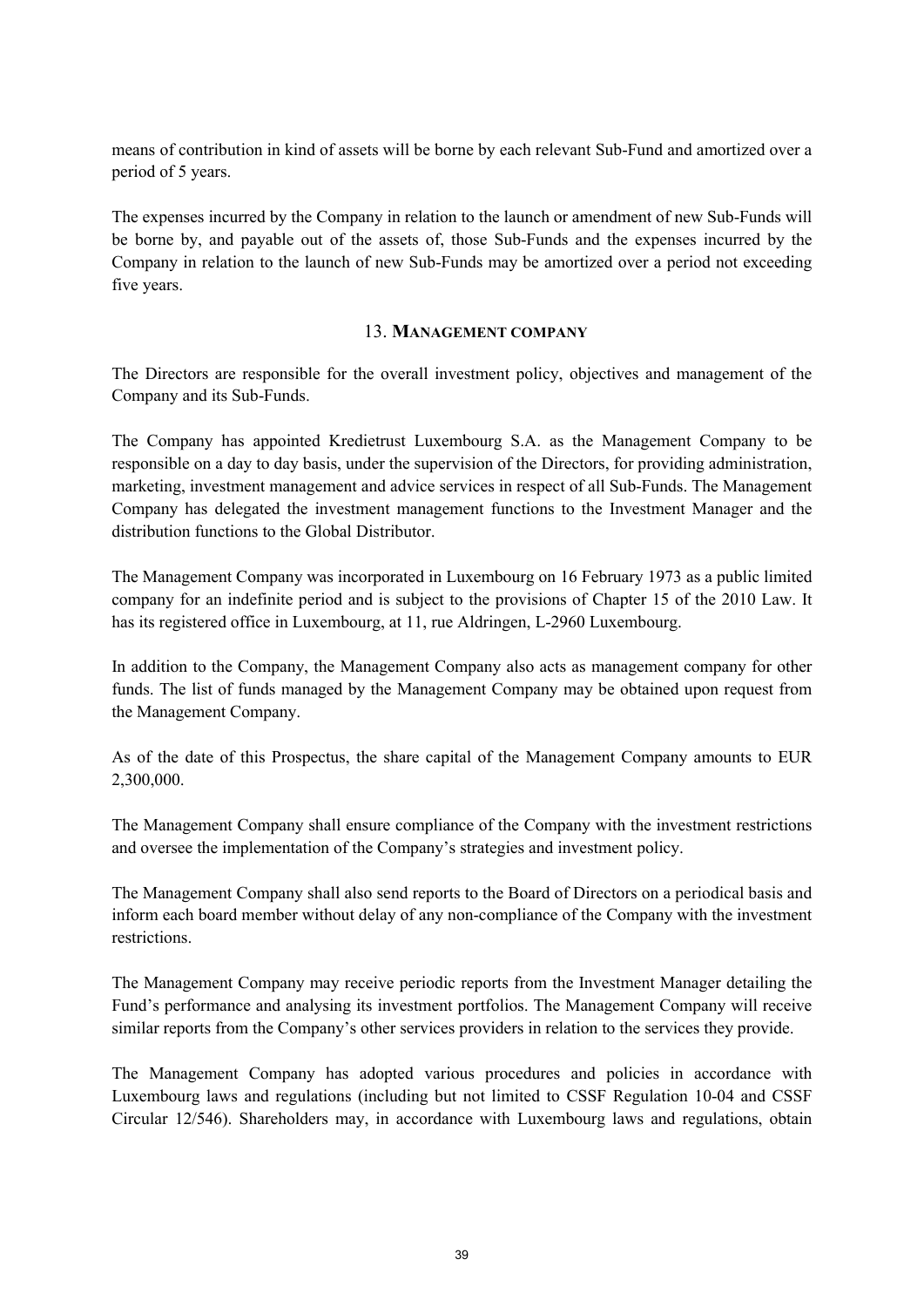summary and/or more detailed information on such procedures and policies upon request and free of charge from the Management Company.

The relationship between the Management Company and the Company is subject to the terms of a management company agreement which has been entered into for an unlimited period of time from the date of its execution. Each of the Management Company and the Company may terminate the agreement on at least 90 calendar days' prior written notice. The Management Company Agreement may also be terminated on shorter notice in certain circumstances.

The management company agreement contains provisions indemnifying the Management Company, and exempting the Management Company from liability, in certain circumstances.

The remuneration policy of the Management Company is aimed at ensuring the best possible alignment of the interest of investors, those of the Management Company and the achievement of the investment objectives of the Company with a view of not encouraging excessive risk. It integrates in its performance management system risk criteria specific to the activities of the business units concerned. The criteria applied to establish fixed remuneration are job complexity, level of responsibility, performance and local market conditions.

The remuneration policies and practices shall apply to those categories of staff, including senior management, risk takers, control functions and any employee receiving remuneration that falls within the remuneration bracket of senior management and risk takers whose professional activities have a material impact on the risk profiles of the Management Company or of the Company, that are consistent with and promote a sound and effective risk management and do not encourage risk-taking which is inconsistent with the risk profiles of the Company, the Articles and which do not interfere with the obligation of the Management Company to act in the best interests of the Company. All staff members entitled to variable remuneration (such as bonus payments) are subject to an evaluation including both quantitative and qualitative criteria as part of an annual performance assessment.

The remuneration policy of the Management Company provides that where the remuneration is performance-related, the assessment of the performance is set in a multi-year framework appropriate to the holding period recommended to the investors of the funds managed by the Management Company in order to ensure that the assessment process is based on the longer-term performance of the funds and that the actual payment of performance-based components of remuneration is spread over the same period. The Management Company will balance fixed and variable remuneration components appropriately and ensure that the fixed portion is sufficiently high to exercise a fully flexible variable remuneration policy (in particular the option of not paying variable remuneration). Variable amounts may be paid out over a period of time in line with applicable laws and regulations.

The details of the up-to-date remuneration policy of the Management Company are available on https://www.kbl.lu/en/what-we-do/institutional-clients/regulatory-affairs/. A copy will be made available free of charge to investors upon request at the Management Company registered office.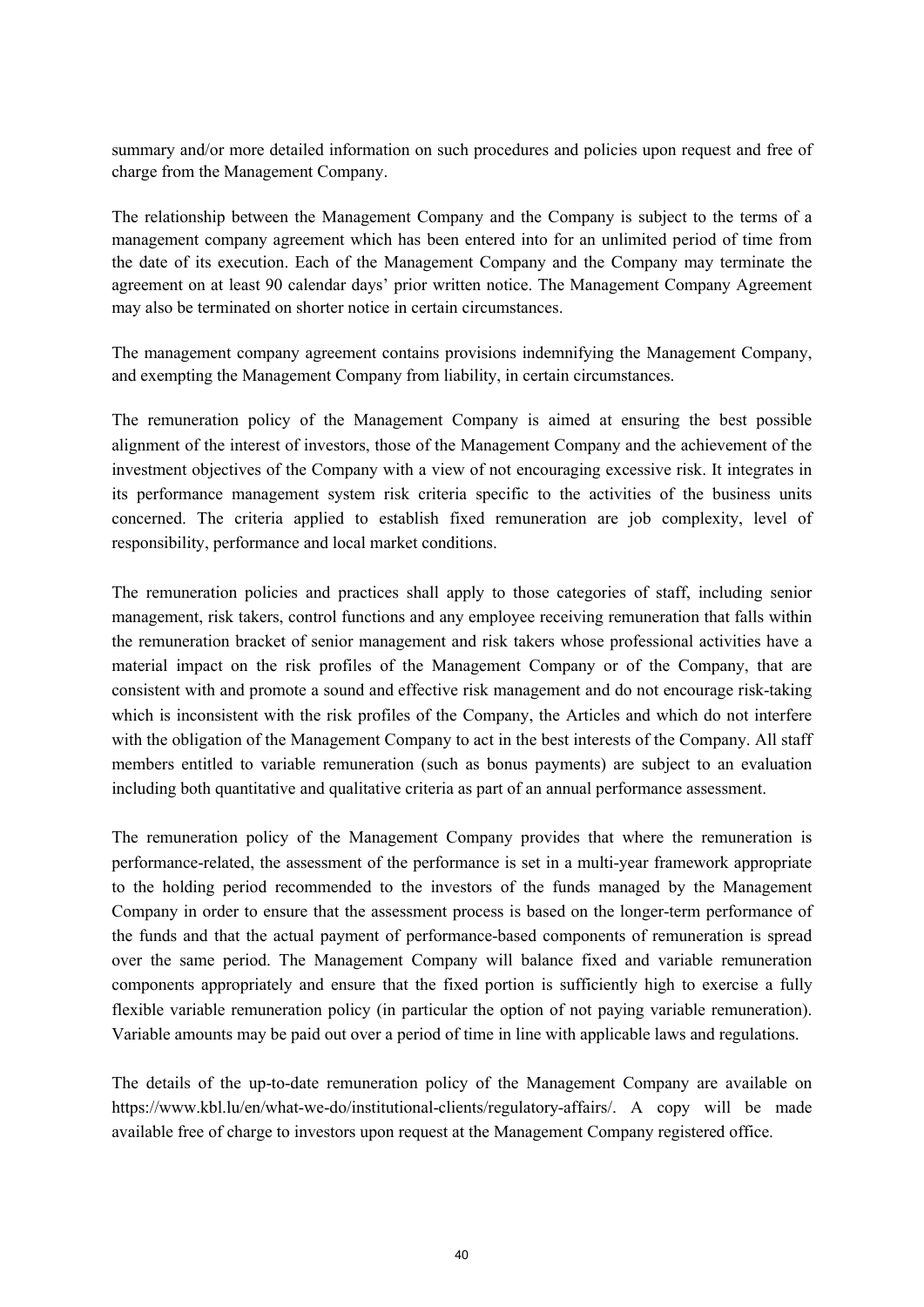#### 14. **INVESTMENT MANAGER**

The Management Company has appointed, with the consent of the Company, Rasmala Investment Bank Ltd. as the Investment Manager of the Sub-Funds.

Rasmala Investment Bank Ltd is a leading regional investment banking group with over USD 1 billion in assets under management with offices in the UAE, Egypt, Oman and Saudi Arabia and about 100 employees across the region. The principal lines of business are Asset Management, Brokerage and Islamic Finance.

Rasmala Investment Bank Ltd. is a company incorporated in the Dubai International Financial Centre.

The Investment Manager is licensed and regulated by the Dubai Financial Services Authority to act as investment manager to undertakings for collective investment.

The Investment Manager has been appointed to provide day-to-day management of the assets of the Sub-Funds, subject to the overall supervision and responsibility of the Management Company.

The Investment Manager is required to adhere strictly to the guidelines laid down by the Board of Directors and the Management Company. In particular, the Investment Manager is required to ensure that the assets of the Company and each Sub-Fund are invested in a manner consistent with the Company's and the Sub-Funds' investment policy and restrictions.

The relationship between the Investment Manager and the Management Company is subject to the terms of an investment management agreement which has been entered into for an unlimited period of time from the date of its execution. Any of the Investment Manager or the Management Company may notably terminate the agreement on at least 90 calendar days' prior written notice. The agreement may also be terminated on shorter notice in certain circumstances.

### 15. **INVESTMENT ADVISER(S)**

The Company or the Investment Manager may, at their own costs, appoint one or more investment advisers (each an "Investment Adviser") to advise it on the management of one or more Sub-Fund(s).

The identity of the Investment Adviser(s) (if any) will be disclosed in the relevant Sub-Fund Particulars.

#### 16. **DEPOSITARY AND PAYING AGENT**

KBL European Private Bankers S.A. has been appointed by the Company as the depositary bank in charge of (i) the safekeeping of the assets of the Fund (ii) the cash monitoring, (iii) the oversight functions and (iv) such other services as agreed from time to time and reflected in the Depositary Agreement.

The Depositary is a credit institution established in Luxembourg, whose registered office is situated at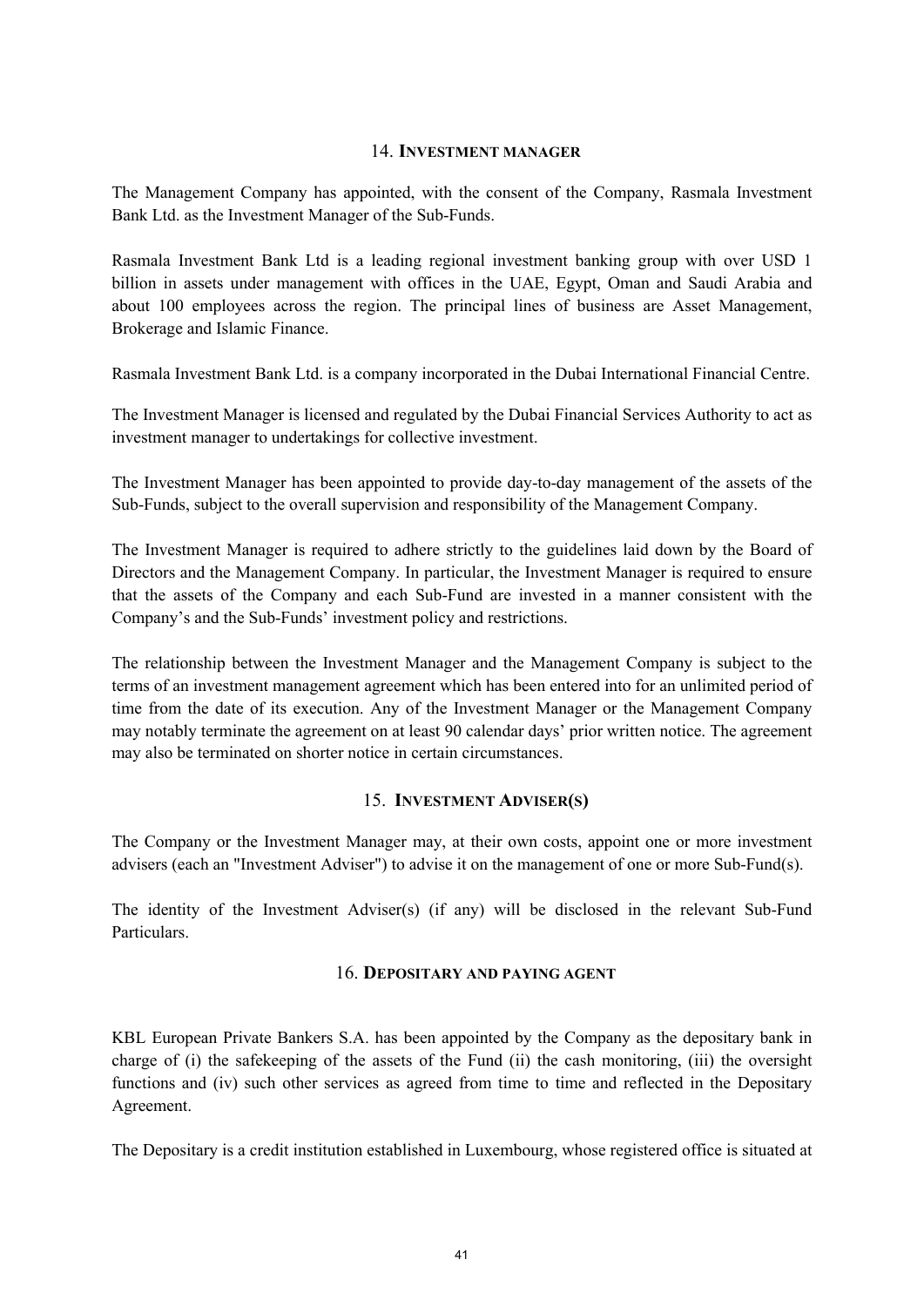43, boulevard Royal, L-2449 Luxembourg, and which is registered with the Luxembourg register of commerce and companies under number B 6.395. It is licensed to carry out banking activities under the terms of the Luxembourg law of 5 April 1993 on the financial services sector, as amended.

As Depositary, KBL European Private Bankers S.A. will carry out its functions and responsibilities in accordance with the provisions of the Directive 2009/65/EC of the European Parliament and of the Council of 13 July 2009 on the coordination of laws, regulations and administrative provisions relating to undertakings for collective investment in transferable securities (UCITS) as amended by Directive 2014/91/EU of 23 July 2014 on the coordination of laws, regulations and administrative provisions relating to UCITS as regards depositary functions, remuneration policies and sanctions (the "UCITS Directive") and with the 2010 Law. The Depositary will further, in accordance with the UCITS Directive:

- (a) ensure that the sale, issue, repurchase, redemption and cancellation of shares of the Company are carried out in accordance with the applicable Luxembourg law and the Articles;
- (b) ensure that the value of the shares of the Company is calculated in accordance with the applicable Luxembourg law and the Articles;
- (c) carry out the instructions of the Management Company or the Company, unless they conflict with the applicable Luxembourg law, or with the Articles;
- (d) ensure that in transactions involving the assets of the Company any consideration is remitted to the Company within the usual time limits;
- (e) ensure that the income of the Company is applied in accordance with the applicable Luxembourg law and the Articles.

The Depositary shall ensure that the cash flows of the Company are properly monitored, and, in particular, that all payments made by, or on behalf of, investors upon the subscription of shares of the Company have been received, and that all cash of the Company has been booked in cash accounts that are:

- (a) opened in the name of the Company or of the Depositary acting on behalf of the Company;
- (b) opened at an entity referred to in points (a), (b) and (c) of Article 18(1) of Commission Directive 2006/73/EC; and
- (c) maintained in accordance with the principles set out in Article 16 of Directive 2006/73/EC.

The assets of the Company shall be entrusted to the Depositary for safekeeping as follows:

- (a) for financial instruments that may be held in custody, the Depositary shall:
	- (i) hold in custody all financial instruments that may be registered in a financial instruments account opened in the Depositary's books and all financial instruments that can be physically delivered to the Depositary;
	- (ii) ensure that all financial instruments that can be registered in a financial instruments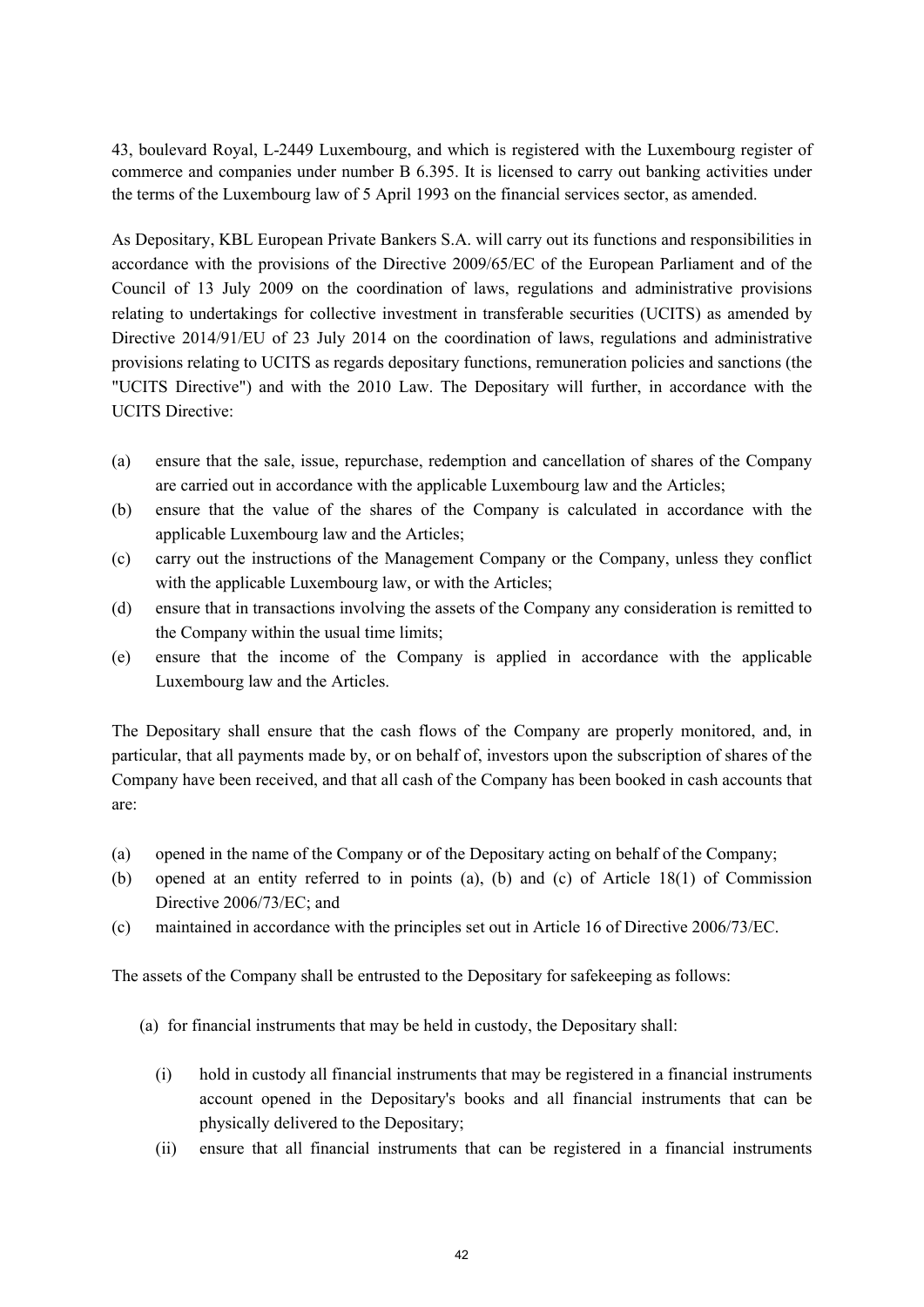account opened in the Depositary's books are registered in the Depositary's books within segregated accounts in accordance with the principles set out in Article 16 of Directive 2006/73/EC, opened in the name of the Company, so that they can be clearly identified as belonging to the Company in accordance with the applicable law at all times;

- (b) for other assets, the Depositary shall:
	- (i) verify the ownership by the Company of such assets by assessing whether the Company holds the ownership based on information or documents provided by the Company and, where available, on external evidence;
	- (ii) maintain a record of those assets for which it is satisfied that the Company holds the ownership and keep that record up to date.

The assets held in custody by the Depositary may be reused only under certain circumstances, as provided for in the UCITS Directive.

In order to effectively conduct its duties, the Depositary may delegate to third parties the functions referred to in the above paragraph, provided that the conditions set out in the UCITS Directive are fulfilled. When selecting and appointing a delegate, the Depositary shall exercise all due skill, care and diligence as required by the UCITS Directive and with the relevant CSSF regulations, to ensure that it entrusts the Company's assets only to a delegate who may provide an adequate standard of protection.

The list of such delegates is available on https://www.kbl.lu/en/what-we-do/institutionalclients/regulatory-affairs/ and is made available to investors free of charge upon request.

### *Conflicts of interests:*

In carrying out its duties and obligations as depositary of the Company, the Depositary shall act honestly, fairly, professionally, independently and solely in the interest of the Company and the investors of the Company.

As a multi-service bank, the Depositary may provide the Company, directly or indirectly, through parties related or unrelated to the Depositary, with a wide range of banking services in addition to the depositary services.

The provision of additional banking services and/or the links between the Depositary and key service providers to the Company, may lead to potential conflicts of interests with the Depositary's duties and obligations to the Company.

In order to identify different types of conflict of interest and the main sources of potential conflicts of interests, the Depositary shall take into account, at the very least, situations in which the Depositary, one of its employees or an individual associated with it is involved and any entity and employee over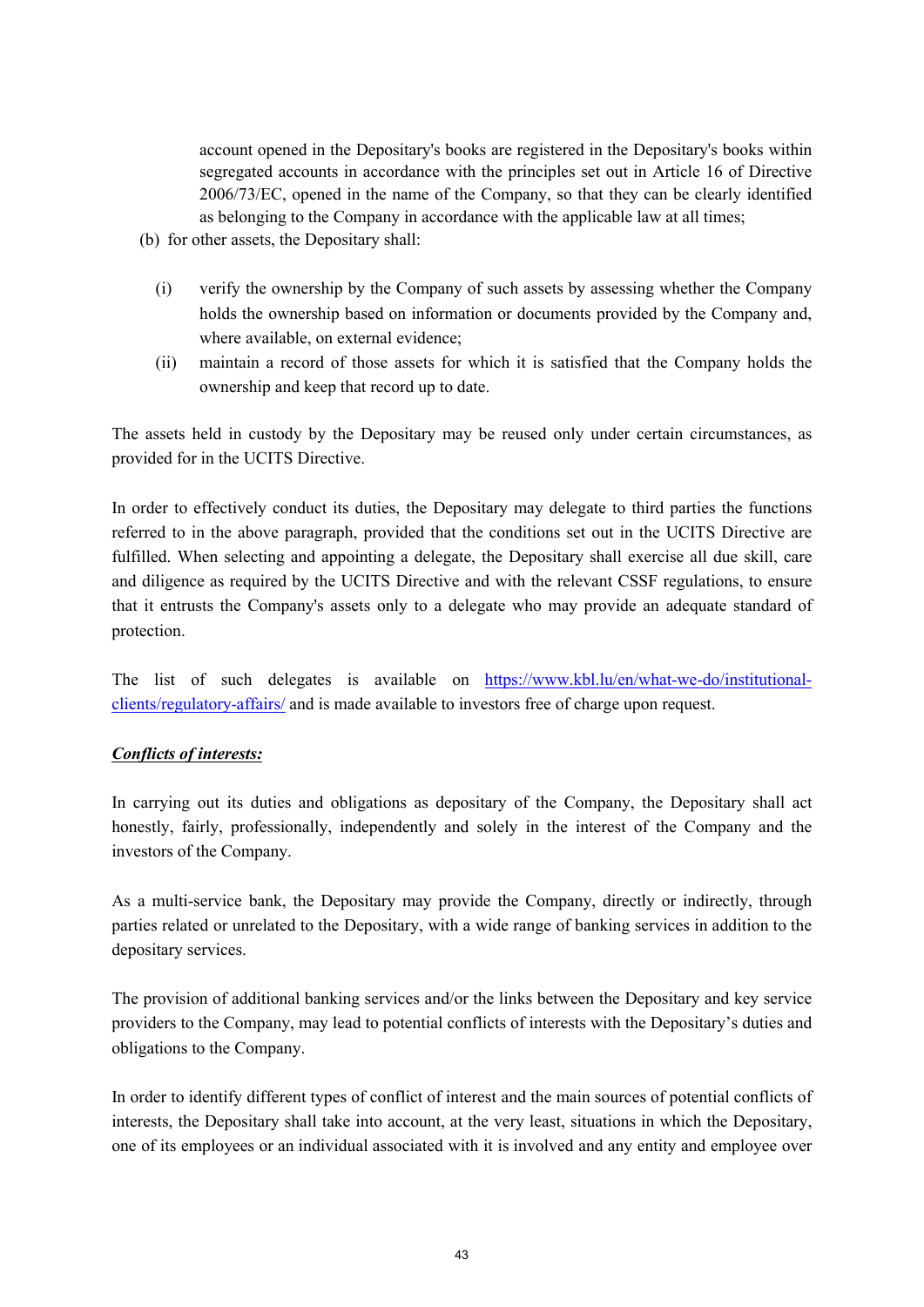which it has direct or indirect control.

The Depositary is responsible for taking all reasonable steps to avoid those conflicts of interest, or if not possible, to mitigate them. Where, despite the aforementioned circumstances, a conflict of interest arises at the level of the Depositary, the Depositary will at all times have regard to its duties and obligations under the depositary agreement with the Company and act accordingly. If, despite all measures taken, a conflict of interest that bears the risk to significantly and adversely affect the Company or the investors of the Company, may not be solved by the Depositary having regard to its duties and obligations under the depositary agreement with the Company, the Depositary will notify the conflicts of interests and/or its source to the Company which shall take appropriate action. Furthermore the Depositary shall maintain and operate effective organizational and administrative arrangements with a view to take all reasonable steps designed to properly (i) avoid them prejudicing the interests of its clients, (ii) manage and resolve such conflicts according to the Company decision and (iii) monitor them.

As the financial landscape and the organizational scheme of the Company may evolve over time, the nature and scope of possible conflicts of interests as well as the circumstances under which conflicts of interests may arise at the level of the Depositary may also evolve.

In case the organizational scheme of the Company or the scope of Depositary's services to the Company is subject to a material change, such change will be submitted to the Depositary's internal acceptance committee for assessment and approval. The Depositary's internal acceptance committee will assess, among others, the impact of such change on the nature and scope of possible conflicts of interests with the Depositary's duties and obligations to the Fund and assess appropriate mitigation actions.

Situations which could cause a conflict of interest have been identified as at the date of this Prospectus as follows (in case new conflicts of interests are identified, the list will be updated accordingly):

- Conflicts of interests between the Depositary and the Sub-Custodian:

 $\triangleright$  The selection and monitoring process of Sub-Custodians is handled in accordance with the 2010 Law and is functionally and hierarchically separated from possible other business relationships that exceed the sub custody of the Company's financial instruments and that might bias the performance of the Depositary's selection and monitoring process. The risk of occurrence and the impact of conflicts of interests is further mitigated by the fact that none of the Sub-Custodians used by the Depositary for the custody of the Company's financial instruments is part of the KBL Group.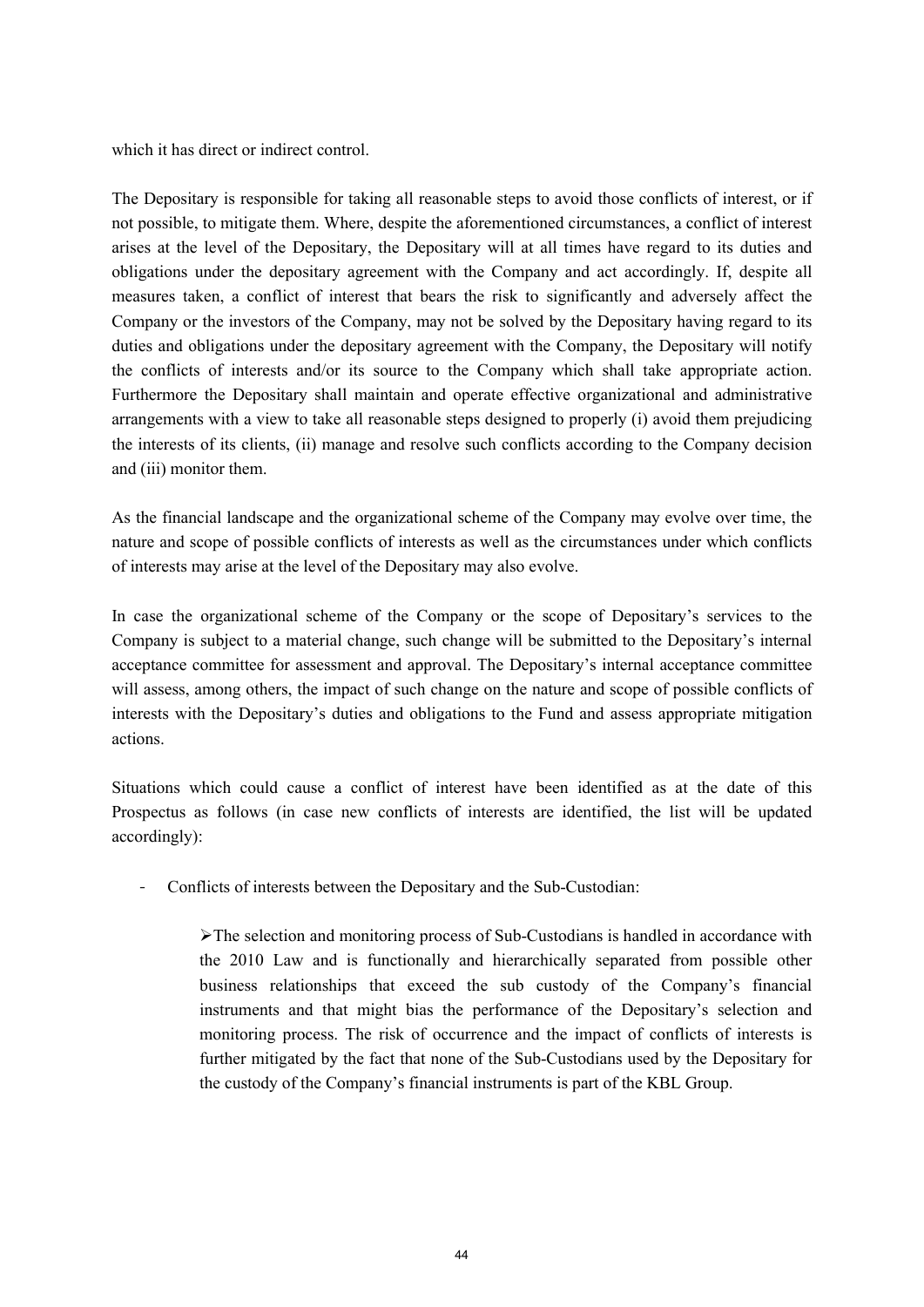- The Depositary has a significant shareholder stake in EFA and some members of the staff of the Depositary are members of EFA's board of directors.

The staff members of the Depositary in EFA's board of directors do not interfere in the day-to-day management of EFA which rests with EFA's management board and staff. EFA, when performing its duties and tasks, operates with its own staff, according to its own procedures and rules of conduct and under its own control framework.

The Depositary may act as depositary to other UCITS funds and may provide additional banking services beyond the depositary services and/or act as counterparty of the Company for over-the-counter derivative transactions (maybe over services within KBL).

 $\triangleright$  The Depositary will do its utmost to perform its services with objectivity and to treat all its clients fairly, in accordance with its best execution policy.

- The Depositary and the Management Company are part of the KBL Group and some members of the staff of other KBL Group entities (not acting as depositaries) are members of the Management Company's board of directors.

As a consequence, potential conflicts of interest would be notably:

- o The possibility that the Depositary would favor the interests of the Management Company over one UCI or group of UCI's, or over the interests of their unitholders/investors or group of unitholders/investors, for financial or other reasons.
- o The possibility that the Depositary would obtain a benefit from the Management Company or a third party in relation to the services provided, to the detriment of the interests of the Company or its investors.

 $\triangleright$  The Depositary will act in accordance with the standards applicable to credit institutions, in accordance with the 2010 Law and in the best interest of the Company and its investors, without being influenced by the interests of other parties.

The Depositary will do its utmost to perform its services with objectivity.

The Depositary and the Management Company are two separate entities with different purposes and employees, and ensuring a clear separation of tasks and functions.

The Depositary shall be liable to the Company and its investors for the loss by the Depositary or a third party to with whom the custody of financial instruments are held in custody in accordance with the UCITS Directive. The Depositary shall not be liable if it can prove that the loss has arisen as a result of an external event beyond its reasonable control, the consequences of which would have been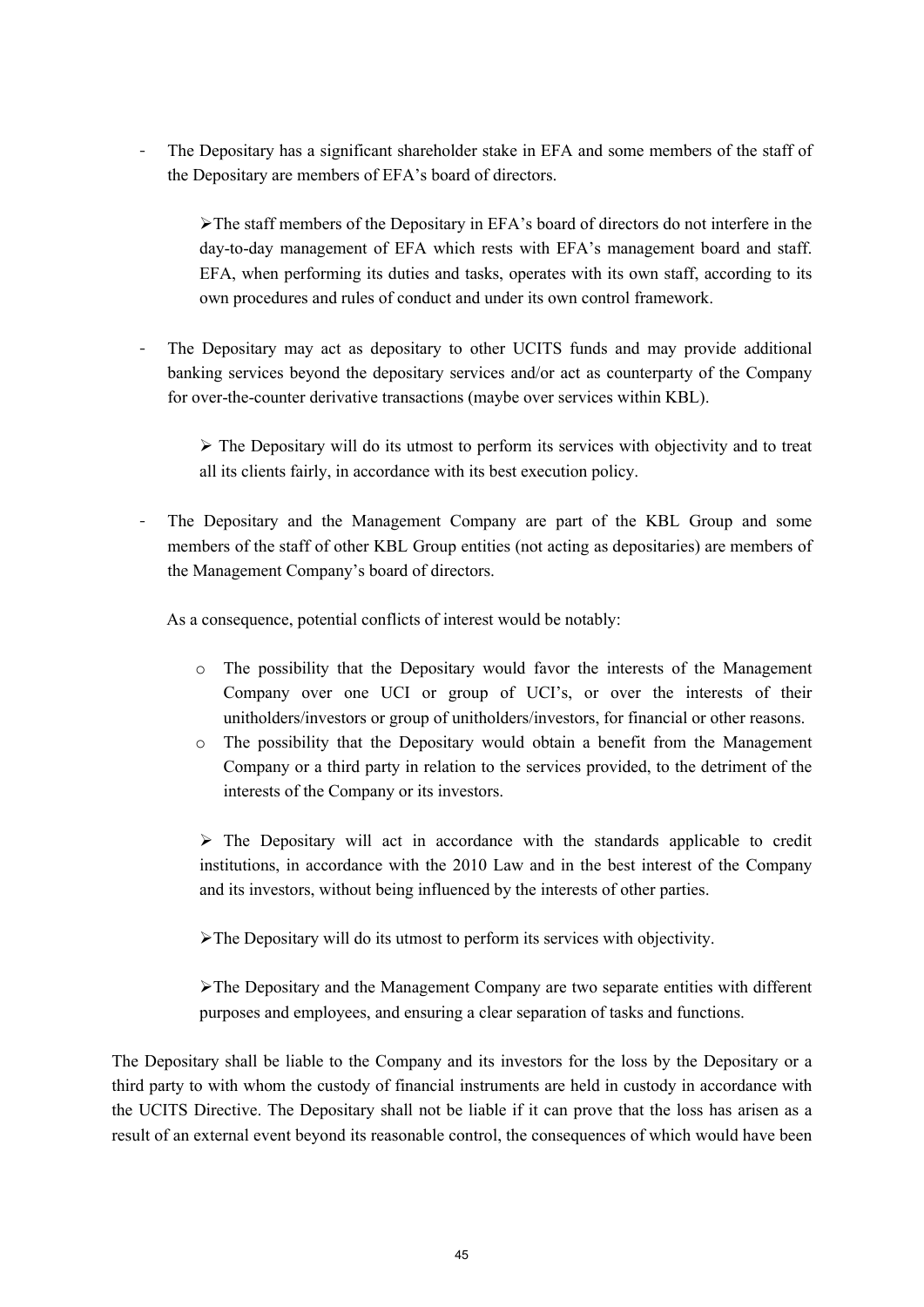unavoidable despite all reasonable efforts to the contrary.

For other assets, the Depositary shall be liable only in case of negligence, intentional failure to properly fulfil its obligations.

The Depositary shall not be liable for the contents of this Prospectus and will not be liable for any insufficient, misleading or unfair information contained herein.

The Depositary Agreement may be terminated by either party on giving to the other party a notice in writing specifying the date of termination which will not be less than ninety (90) days after giving such notice. The Company will use its best efforts to appoint a new depositary and obtain the approval of the CSSF within a reasonable time upon notice of termination, being understood that such appointment shall happen within two months. The Depositary will continue to fulfil its obligations until completion of the transfer of the relevant assets to another depositary appointed by the Company and approved by the CSSF.

Pursuant to a paying agency agreement KBL European Private Bankers S.A. also acts as Paying Agent. As principal paying agent KBL European Private Bankers S.A. will be responsible for distributing income and dividends, if applicable, to the shareholders.

#### 17. **ADMINISTRATION**

### **17.1. Administration Agent**

Kredietrust Luxembourg S.A. will act as Administration Agent for the Company pursuant to an agreement with the Company which may be terminated by either party in writing, giving not less than 90 calendar days' prior written notice to the other party. In such capacity the Administration Agent provides the Company with certain administrative and clerical services.

The Administrative Agent has delegated under its entire responsibility the execution of its duties as Administrative Agent to European Fund Administration in Luxembourg ("EFA").

EFA as sub-administrative agent will be responsible for administrative duties required by Luxembourg laws and among others for handling of the bookkeeping, the maintenance of accounting records, the calculation and determination of the Net Asset Value per share in each Sub-Fund in accordance with the terms of the delegation between Kredietrust Luxembourg S.A. and EFA.

### **17.2. Registrar and Transfer Agent**

Kredietrust Luxembourg S.A. will act as Registrar and Transfer Agent of the Company pursuant to an agreement with the Company which may be terminated by either party in writing giving not less than 90 calendar days' prior written notice to the other party.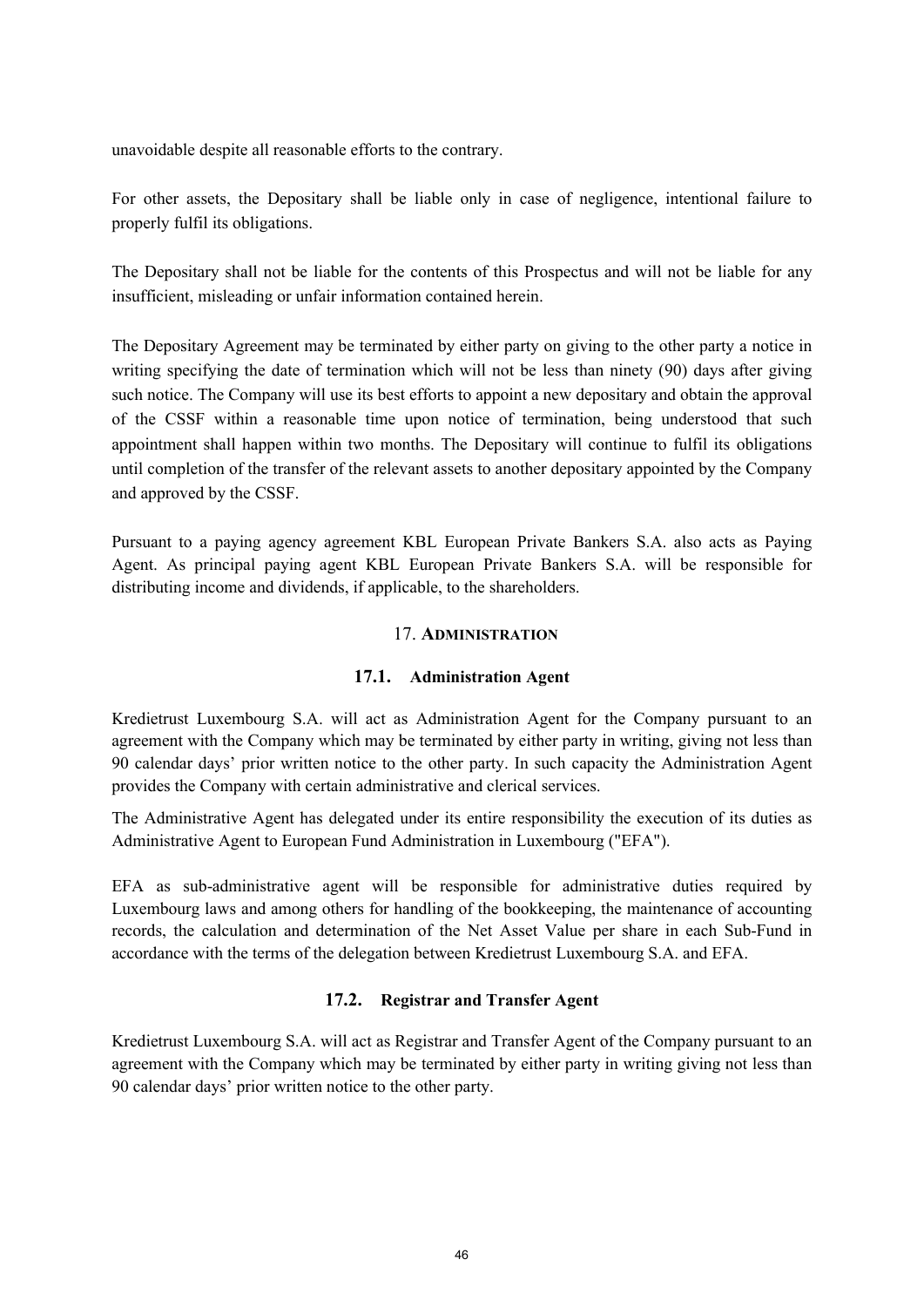The Registrar and Transfer Agent has delegated under its entire responsibility the execution of its duties as Registrar and Transfer Agent to European Fund Administration in Luxembourg ("EFA").

EFA as sub-registrar and transfer agent will be responsible for administrative duties required by Luxembourg laws and in particular for handling the processing of the issue, redemption and conversion of Shares, dealing with requests for subscriptions of Shares, redemptions and transfer of Shares, for the safekeeping of the register of Shareholders, for the mailing of statements, reports, notice and other documents to the concerned Shareholders of the Fund in accordance with the terms of the delegation between Kredietrust Luxembourg S.A. and EFA.

#### **17.3. Domiciliary Agent**

Kredietrust Luxembourg S.A. has been appointed by the Company as Domiciliary Agent.

#### 18. **CONFLICTS OF INTEREST**

The Management Company, the Investment Manager, the Global Distributor, the sales agents, the Administration Agent, the Registrar and Transfer Agent and the Depositary may from time to time act as management company, investment manager or adviser, distributor, sales agent, administrator, registrar and transfer agent or depositary in relation to, or be otherwise involved in, other funds which have similar investment objectives to those of the Company or any Sub-Fund. It is therefore possible that any of them may, in the due course of their business, have potential conflicts of interest with the Company or any Sub-Fund. In such event, each will at all times have regard to its obligations under any agreements to which it is party or by which it is bound in relation to the Company or any Sub-Fund. In particular, but without limitation to its obligations to act in the best interests of the shareholders when undertaking any dealings or investments where conflicts of interest may arise, each will respectively endeavour to ensure that such conflicts are resolved fairly.

There is no prohibition on the Company entering into any transactions with the Management Company, the Investment Manager, the Global Distributor, the sales agents, the Administration Agent, the Registrar and Transfer Agent or the Depositary or with any of their affiliates, provided that such transactions are carried out as if effected on normal commercial terms negotiated at arm's length. The Investment Manager or any affiliates acting in a fiduciary capacity with respect to client accounts may recommend to or direct clients to buy and sell shares of the Company.

#### 19. **DISTRIBUTION OF SHARES**

The Management Company has, by means of global distribution agreement dated 10 February 2014, appointed Rasmala Investment Bank Ltd. as the General Distributor of the Shares of the Company.

The global distribution agreement permits the Global Distributor to appoint other distributors (each a sub-distributor) for the distribution of Shares.

The Global Distributor and the sub-distributors may not offset the orders received or carry out any duties connected to the individual processing of the subscription and redemption orders.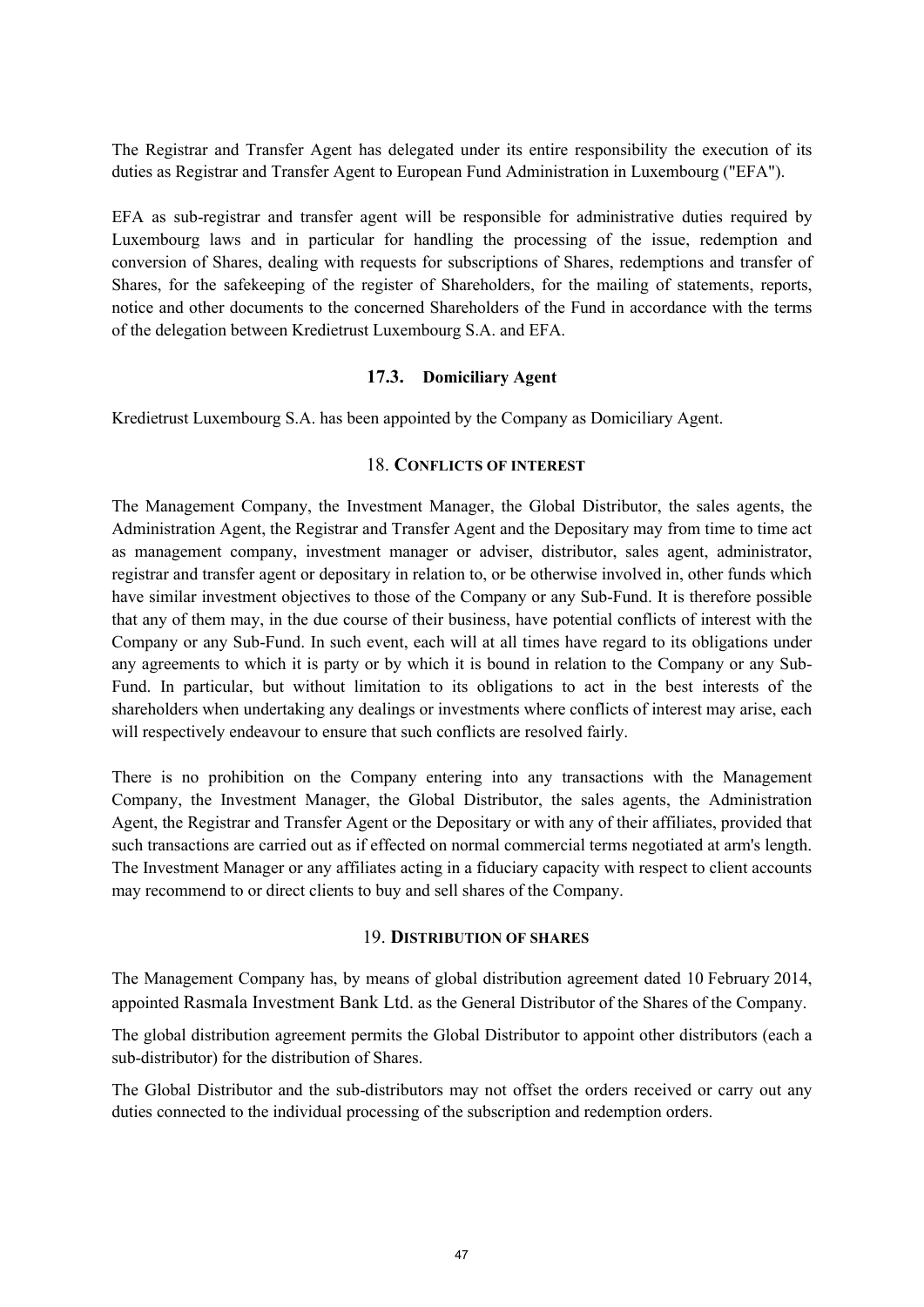In addition, any investor may deal directly with the Company in order to subscribe, redeem or convert Shares, on the same terms as if the investor had subscribed through the Global Distributor or a subdistributor.

#### 20. **MEETINGS AND REPORTS**

The annual general meeting of shareholders of the Company (the "Annual General Meeting") is held at the registered office of the Company or such other place as may be specified in the notice of meeting in Luxembourg at 11:00am (Luxembourg time) on the 14 of April in each year (or, if such day is not a Business Day, on the next following Business Day in Luxembourg).

If permitted by and under the conditions set forth in Luxembourg laws and regulations, the Annual General Meeting may be held at a date, time or place other than those set forth in the preceding paragraph, that date, time or place to be decided by the Board of Directors.

Other general meetings of shareholders will be held at such time and place as are indicated in the notices of such meetings.

Notices of general meetings are given in accordance with Luxembourg Law. Notices will specify the place and time of the meetings, the conditions of admission, the agenda, the quorum and the voting requirements. The requirements as to attendance, quorum and majorities at all general meetings will be those laid down in the Articles of Incorporation.

Under the conditions set forth in Luxembourg laws and regulations, the notice of any general meeting of shareholders may provide that the quorum and the majority at this general meeting shall be determined according to shares issued and outstanding at a certain date and time preceding the general meeting (the "Record Date"), whereas the right of a shareholder to attend a general meeting of shareholders and to exercise the voting rights attaching to his shares shall be determined by reference to the shares held by this shareholder as at the Record Date.

Financial periods of the Company end on 31 December in each year. The annual report containing the audited consolidated financial accounts of the Company expressed in USD in respect of the preceding financial period and with details of each Sub-Fund in the relevant Base Currency is made available at the Company's registered office, at least 8 days before the Annual General Meeting.

Copies of all reports are available at the registered office of the Company.

### 21. **TAXATION**

### **21.1. Taxation of the Company**

The Company is not subject to taxation in Luxembourg on its income, profits or gains.

The Company is not subject to net wealth tax in Luxembourg.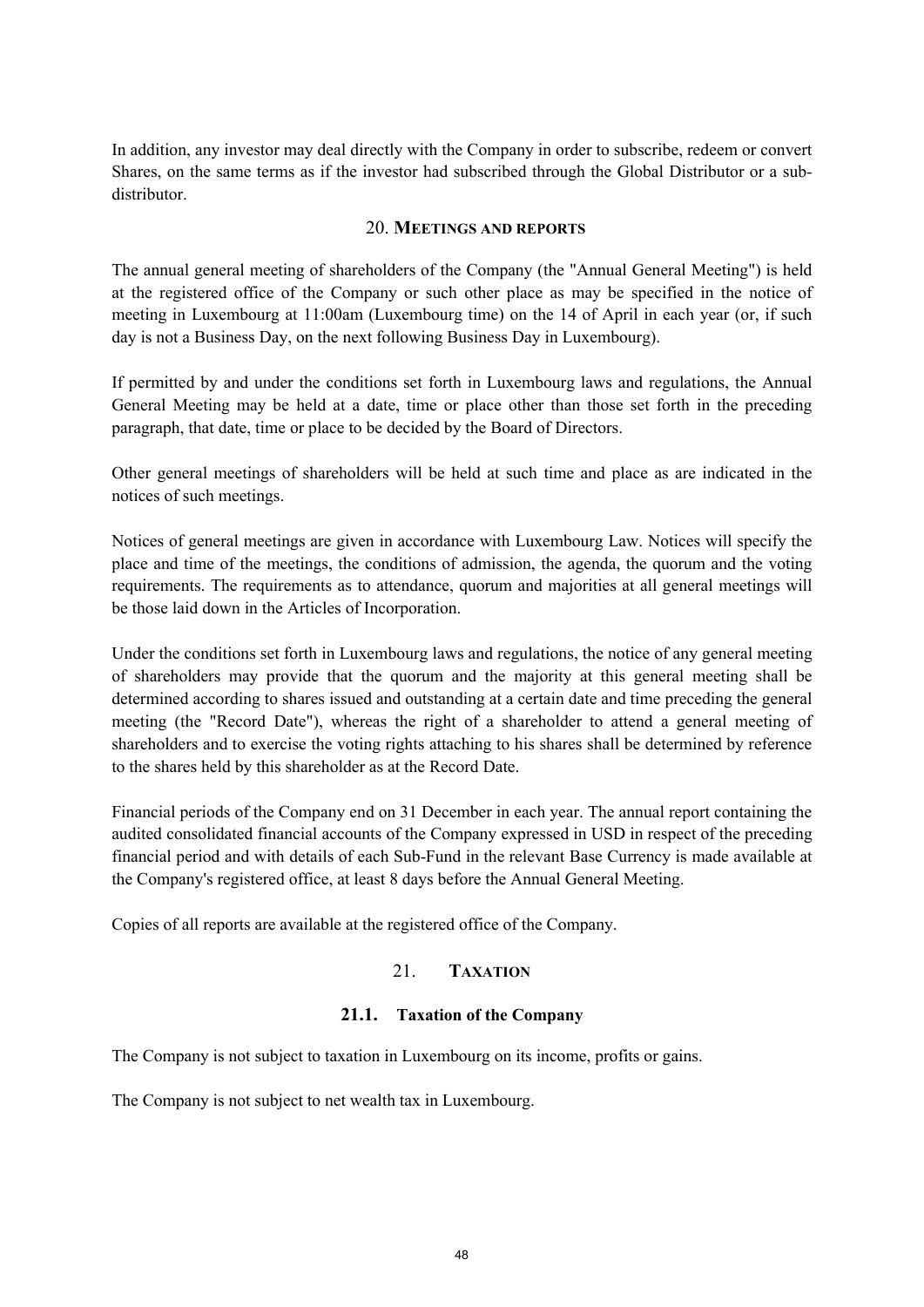No stamp duty, capital duty or other tax will be payable in Luxembourg upon the issue of the shares of the Company.

The Company is however subject to a subscription tax (*taxe d'abonnement*) levied at the rate of 0.05% *per annum* based on its net asset value at the end of the relevant quarter, calculated and paid quarterly.

A reduced subscription tax rate of 0.01% *per annum* is applicable to Luxembourg UCITS whose exclusive object is the collective investment in money market instruments, the placing of deposits with credit institutions, or both. A reduced subscription tax rate of 0.01% *per annum* is also applicable to UCITS individual compartments of UCITS with multiple compartments, as well as for individual classes of securities issued within a UCITS or within a compartment of a UCITS with multiple compartments, provided that the securities of such compartments or classes are reserved to one or more Institutional Investors.

A subscription tax exemption applies to:

- The portion of any Sub-Fund's assets (prorata) invested in a Luxembourg investment fund or any of its sub-fund to the extent it is subject to the subscription tax;
- Any Sub-Fund (i) whose securities are only held by Institutional Investor(s), and (ii) whose sole object is the collective investment in money market instruments and the placing of deposits with credit institutions, and (iii) whose weighted residual portfolio maturity does not exceed 90 days, and (iv) that have obtained the highest possible rating from a recognised rating agency. If several Classes of shares are in issue in the relevant Sub-Fund meeting (ii) to (iv) above, only those Classes of shares meeting (i) above will benefit from this exemption;
- Any Sub-Fund, whose main objective is the investment in microfinance institutions; and
- Any Sub-Fund, (i) whose securities are listed or traded on a stock exchange and (ii) whose exclusive object is to replicate the performance of one or more indices. If several Classes of shares are in issue in the relevant Sub-Fund meeting (ii) above, only those Classes of shares meeting (i) above will benefit from this exemption.

To the extent that the Company would only be held by pension funds and assimilated vehicles, the Company as a whole would benefit from the subscription tax exemption.

#### **Withholding tax**

.

Interest and dividend income received by the Company may be subject to non-recoverable withholding tax in the source countries. The Company may further be subject to tax on the realised or unrealised capital appreciation of its assets in the countries of origin. The Company may benefit from double tax treaties entered into by Luxembourg, which may provide for exemption from withholding tax or reduction of withholding tax rate.

Distributions made by the Company are not subject to withholding tax in Luxembourg.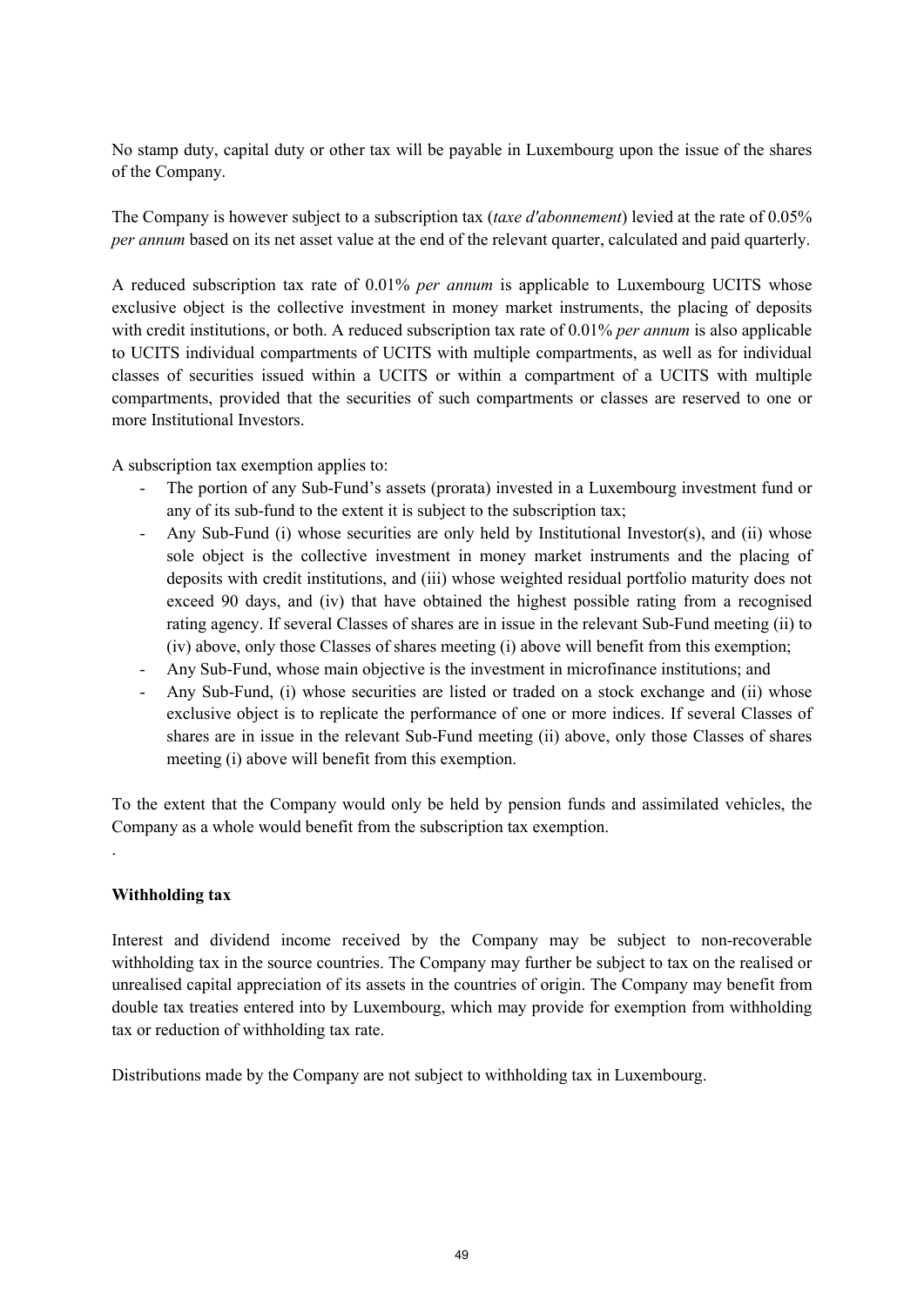## **21.2. Taxation of shareholders**

#### **Luxembourg resident individuals**

Capital gains realised on the sale of the shares by Luxembourg resident individual investors who hold the shares in their personal portfolios (and not as business assets) are generally not subject to Luxembourg income tax except if:

- (i) the shares are sold within 6 months from their subscription or purchase; or
- (ii) if the shares held in the private portfolio constitute a substantial shareholding. A shareholding is considered as substantial when the seller holds or has held, alone or with his/her spouse and underage children, either directly or indirectly at any time during the five years preceding the date of the disposal, more than 10% of the share capital of the company.

Distributions made by the Company will be subject to income tax. Luxembourg personal income tax is levied following a progressive income tax scale, and increased by the solidarity surcharge (*contribution au fonds pour l'emploi*) giving an effective maximum marginal tax rate of 45.78%.

#### **Luxembourg resident corporate**

Luxembourg resident corporate investors will be subject to corporate taxation at the rate of 26.01% (in 2018 for entities having the registered office in Luxembourg-City) on capital gains realised upon disposal of shares and on the distributions received from the Company.

Luxembourg corporate resident investors who benefit from a special tax regime, such as, for example, (i) an UCI subject to the 2010 Law, (iii) specialised investment funds subject to the amended law of 13 February 2007 on specialised investment funds, (iii) reserved alternative investment funds subject to the law of 23 July 2016 on reserved alternative investment funds (to the extent they have not opted to be subject to general corporation taxes), or (iv) family wealth management companies subject to the amended law of 11 May 2007 related to family wealth management companies, are exempt from income tax in Luxembourg, but instead subject to an annual subscription tax (*taxe d'abonnement*) and thus income derived from the shares, as well as gains realised thereon, are not subject to Luxembourg income taxes.

The shares shall be part of the taxable net wealth of the Luxembourg resident corporate investors except if the holder of the shares is (i) an UCI subject to the 2010 Law, (ii) a vehicle governed by the amended law of 22 March 2004 on securitisation, (iii) an investment company governed by the amended law of 15 June 2004 on the investment company in risk capital, (iv) a specialised investment fund subject to the amended law of 13 February 2007 on specialised investment funds, (v) a reserved alternative investment funds subject to the law of 23 July 2016 on reserved alternative investment funds, or (vi) a family wealth management company subject to the amended law of 11 May 2007 related to family wealth management companies. The taxable net wealth is subject to tax on a yearly basis at the rate of 0.5%. A reduced tax rate of 0.05% is due for the portion of the net wealth tax exceeding EUR 500 million.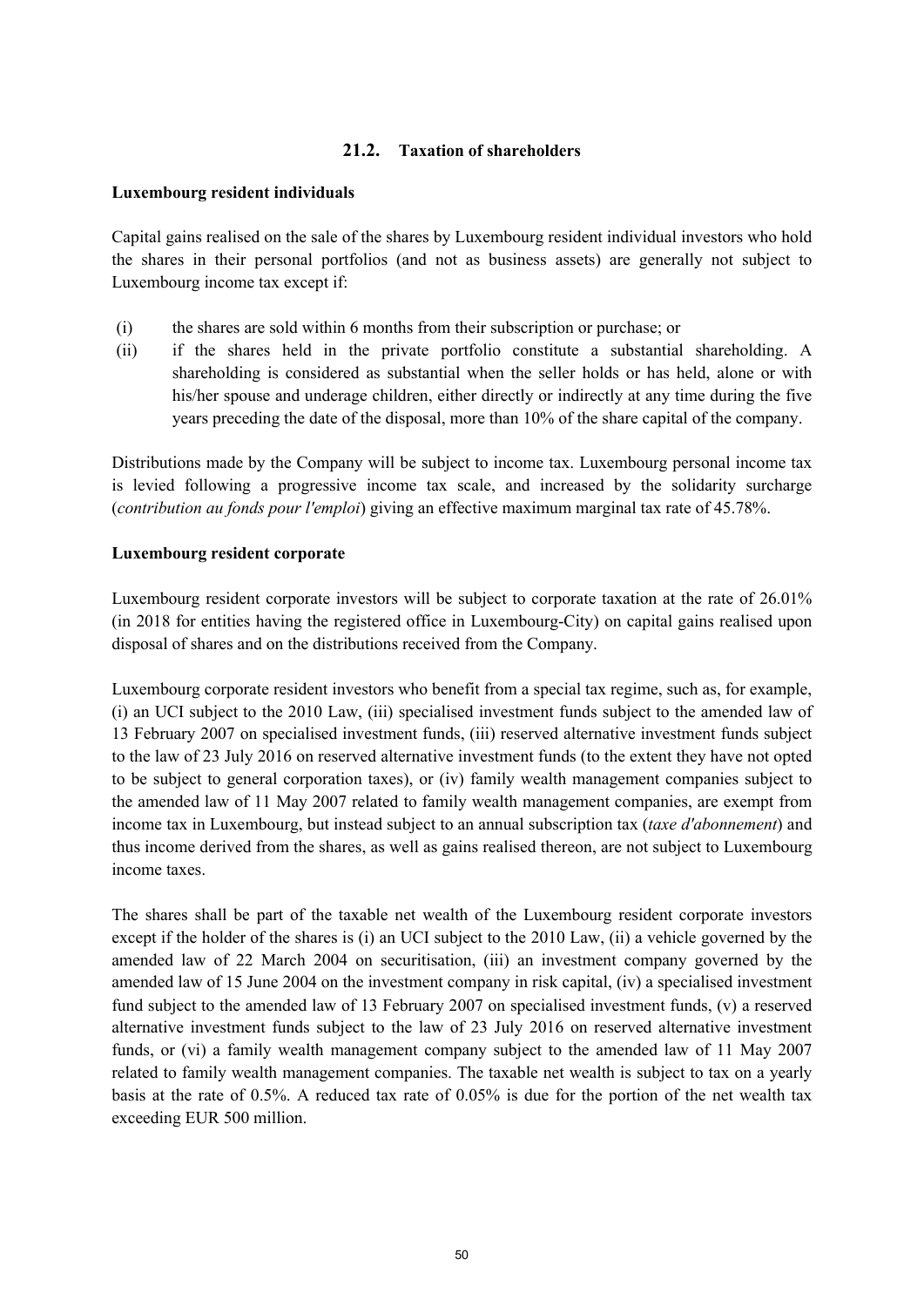#### **Non-Luxembourg residents**

Non-resident individuals or collective entities who do not have a permanent establishment in Luxembourg to which the shares are attributable, are not subject to Luxembourg taxation on capital gains realised upon disposal of the shares nor on the distribution received from the Company and the shares will not be subject to net wealth tax.

#### **Automatic Exchange of Information**

The Organisation for Economic Co-operation and Development ("OECD") has developed a common reporting standard (CRS) to achieve a comprehensive and multilateral automatic exchange of information (AEOI) on a global basis. On 9 December 2014, Council Directive 2014/107/EU amending Directive 2011/16/EU as regards mandatory automatic exchange of information in the field of taxation (the "Euro-CRS Directive") was adopted in order to implement the CRS among the Member States. The Euro-CRS Directive was implemented into Luxembourg law by the law of 18 December 2015 on the automatic exchange of financial account information in the field of taxation ("CRS Law"). The CRS Law requires Luxembourg financial institutions to identify financial assets holders and establish if they are fiscally resident in countries with which Luxembourg has a tax information sharing agreement. Luxembourg financial institutions will then report financial account information of the asset holder to the Luxembourg tax authorities, which will thereafter automatically transfer this information to the competent foreign tax authorities on a yearly basis.

Accordingly, the Company may require its investors to provide information in relation to the identity and fiscal residence of financial account holders (including certain entities and their controlling persons) in order to ascertain their CRS status and report information regarding a shareholder and his/her/its account to the Luxembourg tax authorities (*Administration des Contributions Directes*), if such account is deemed a CRS reportable account under the CRS Law. The Company shall communicate any information to the investor according to which (i) the Company is responsible for the treatment of the personal data provided for in the CRS Law; (ii) the personal data will only be used for the purposes of the CRS Law; (iii) the personal data may be communicated to the Luxembourg tax authorities (*Administration des Contributions Directes*); (iv) responding to CRSrelated questions is mandatory and accordingly the potential consequences in case of no response; and (v) the investor has a right of access to and rectification of the data communicated to the Luxembourg tax authorities (*Administration des Contributions Directes*).

Under the CRS Law, the first exchange of information will be applied by 30 September 2017 for information related to the calendar year 2016. Under the Euro-CRS Directive, the first AEOI must be applied by 30 September 2017 to the local tax authorities of the Member States for the data relating to the calendar year 2016.

In addition, Luxembourg signed the OECD's multilateral competent authority agreement ("Multilateral Agreement") to automatically exchange information under the CRS. The Multilateral Agreement aims to implement the CRS among non-Member States; it requires agreements on a country-by-country basis.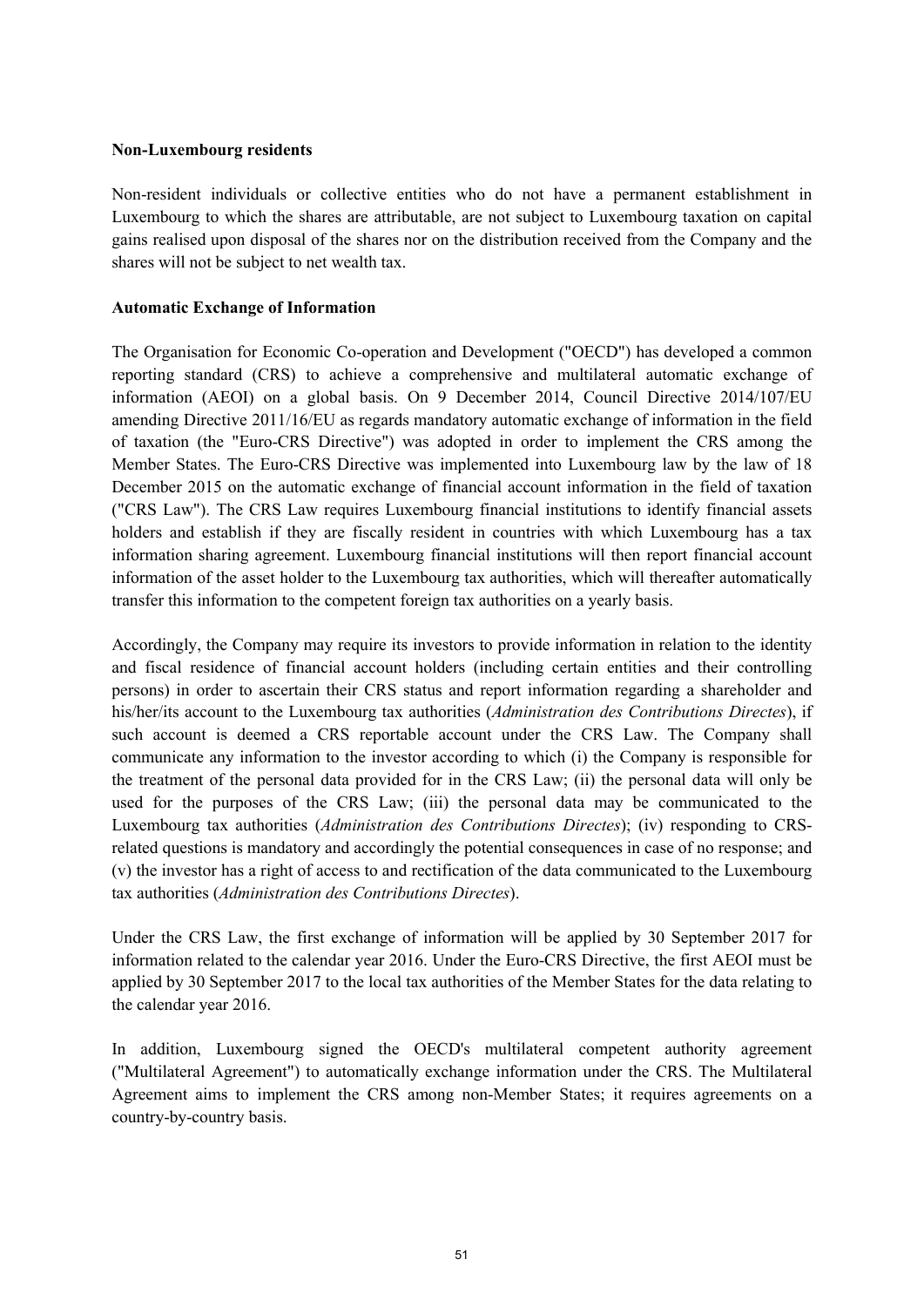The Company reserves the right to refuse any application for shares if the information provided or not provided does not satisfy the requirements under the CRS Law.

**Investors should consult their professional advisors on the possible tax and other consequences with respect to the implementation of the CRS.**

### **21.3. Prospective investors**

**Prospective investors should inform themselves of, and whether appropriate take advice on the laws and regulations in particular those relating to taxation (but also those relating to foreign exchange controls) applicable to the subscription, purchase, holding conversion and redemption of shares in the country of their citizenship, residence or domicile and their current tax situation (in particular with regard to the Savings Directive) and the current tax status of the Company in Luxembourg.** 

#### **21.4. Applicable law**

The Luxembourg District Court is competent for all legal disputes between the shareholders and the Company. Luxembourg law applies. The English version of this Prospectus is the authoritative version and shall prevail in the event of any inconsistency with any translation hereof.

Statements made in this Prospectus are based on the laws and practice in force at the date of this Prospectus in the Grand Duchy of Luxembourg, and are subject to changes in those laws and practice.

## 22. **LIQUIDATION OF THE COMPANY / TERMINATION AND AMALGAMATION OF SUB-FUNDS**

#### **22.1. Liquidation of the Company**

With the consent of the shareholders expressed in the manner provided for by articles 450-3 and 1100-2 of the 1915 Law, the Company may be liquidated. Upon a decision taken by the shareholders of the Company or by the liquidator duly authorised and subject to a one month's prior notice to the shareholders, all assets and liabilities of the Company may be transferred to another UCI having substantially the same characteristics as the Company in exchange for the issue to shareholders in the Company of shares of such corporation or fund proportionate to their shareholdings in the Company.

If at any time the value at their respective net asset values of all outstanding shares falls below two thirds of the minimum capital for the time being prescribed by Luxembourg Law, the Board of Directors must submit the question of dissolution of the Company to a general meeting of shareholders acting, without minimum quorum requirements, by a simple majority decision of the shares represented at the meeting.

If at any time the value at their respective net asset values of all outstanding shares is less than one quarter of the minimum capital for the time being required by Luxembourg Law, the Directors must submit the question of dissolution of the Company to a general meeting, acting without minimum quorum requirements and a decision to dissolve the Company may be taken by the shareholders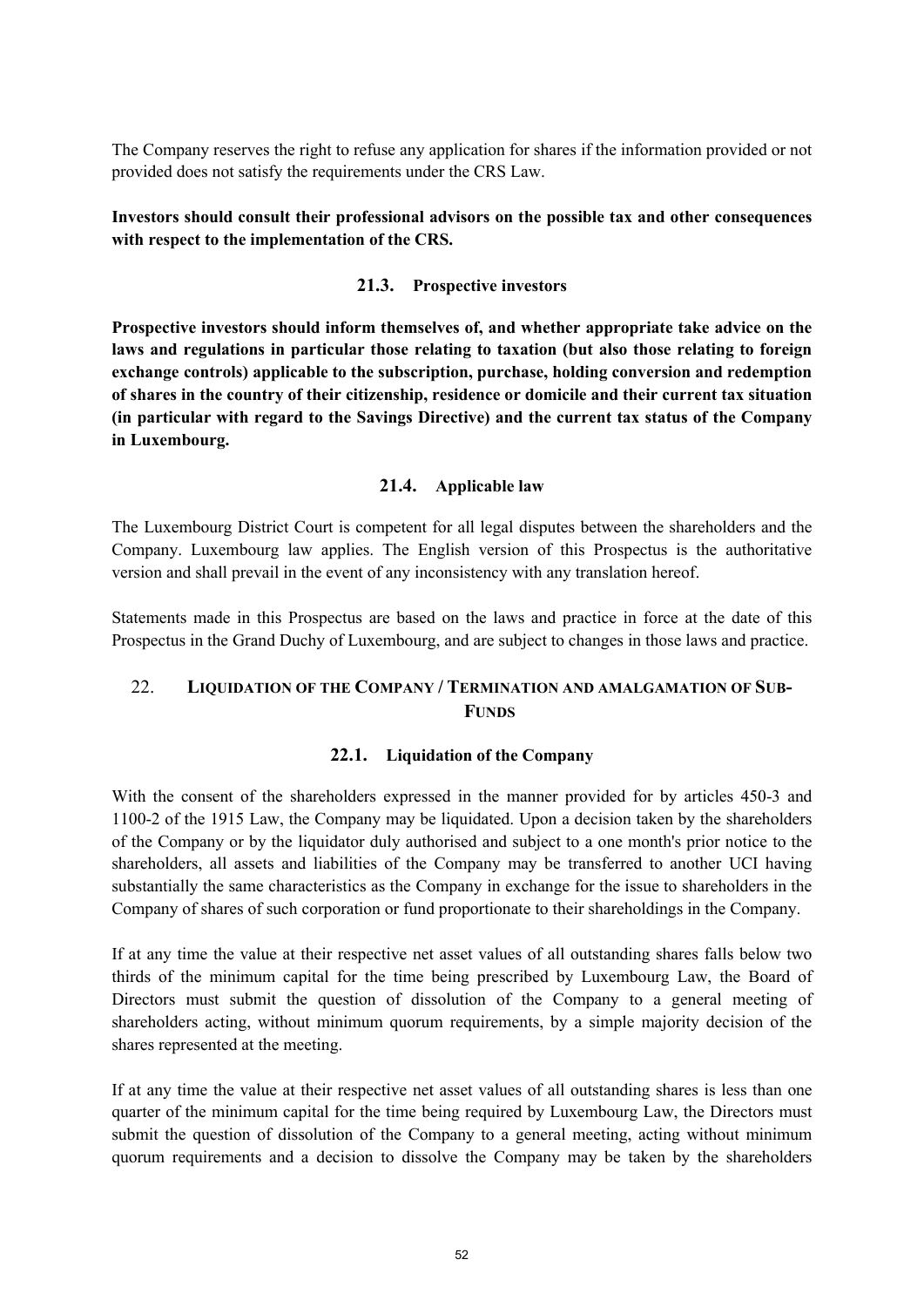owning one quarter of the shares represented at the meeting.

Any voluntary liquidation will be carried out in accordance with the provisions of the 2010 Law and the 1915 Law which specify the steps to be taken to enable shareholders to participate in the liquidation distribution(s) and in that connection provides for deposit in escrow at the *Caisse de Consignation* of any such amounts to the close of liquidation. Amounts not claimed from escrow within the prescription period would be liable to be forfeited in accordance with the provisions of Luxembourg laws.

## **22.2. Liquidation, merger, split or consolidation of Sub-Fund(s)/Classes**

The Directors may decide to liquidate one Sub-Fund if the net assets of such Sub-Fund fall below USD 10 million or its equivalent or, one Sub-Fund/Class if a change in the economic or political situation relating to the Sub-Fund or Class concerned would justify such liquidation or if the interests of the shareholders would justify it. The decision of the liquidation will be published or notified to the shareholders by the Company as decided from time to time by the Directors, prior to the effective date of the liquidation and the publication/notification will indicate the reasons for, and the procedures of, the liquidation operations. Unless the Board of Directors otherwise decides in the interests of, or to keep equal treatment between the shareholders, the shareholders of the Sub-Fund or Class concerned may continue to request redemption or conversion of their shares taking into account actual realisation prices of investments and realisation expenses. Assets which could not be distributed to their beneficiaries upon the close of the liquidation of the Sub-Fund or Class concerned will be deposited with the *Caisse de Consignation* on behalf of their beneficiaries.

Where the Board of Directors does not have the authority to do so or where the Board of Directors determines that the decision should be put for shareholders' approval, the decision to liquidate a Sub-Fund or Class may be taken at a meeting of shareholders of the Sub-Fund or Class to be liquidated instead of being taken by the Board of Directors. At such Class/Sub-Fund meeting, no quorum shall be required and the decision to liquidate must be approved by shareholders with a simple majority of the votes cast. The decision of the meeting will be notified to the shareholders and/or published by the Company.

Any merger, split or consolidation of a Sub-Fund/Class shall be decided by the Board of Directors unless the Board of Directors decides to submit the decision for a merger/split/consolidation to a meeting of shareholders of the Sub-Fund (or Class as the case may be) concerned. No quorum is required for this meeting and decisions are taken by the simple majority of the votes cast.

In case of a merger of one or more Sub-Fund(s) where, as a result, the Company ceases to exist, the merger shall be decided by a meeting of shareholders for which no quorum is required and that may decide with a simple majority of votes cast. In addition the provisions on mergers of UCITS set forth in the 2010 Law and any implementing regulation (relating in particular to the notification to the shareholders concerned) shall apply.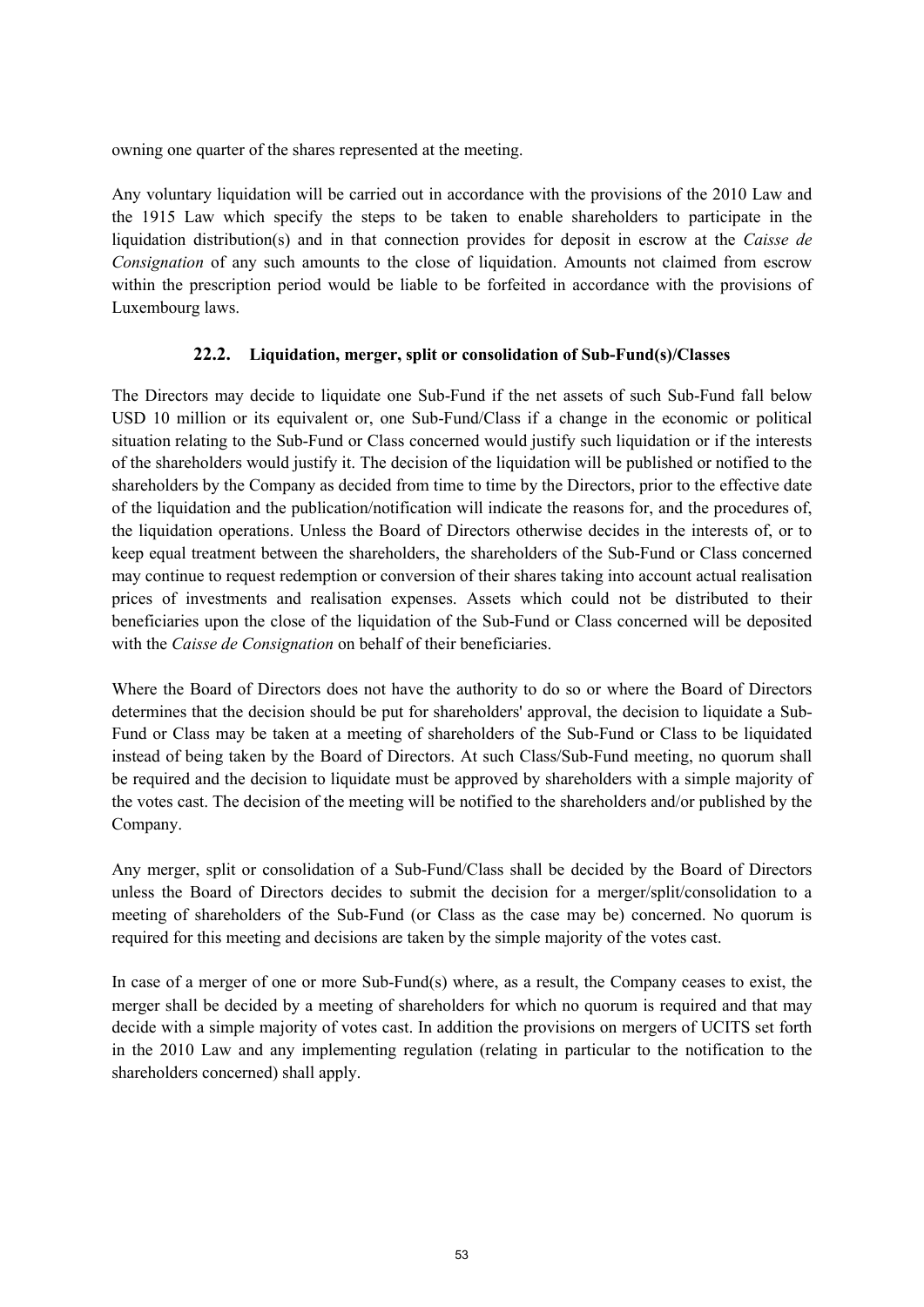#### 23. **DOCUMENTS AVAILABLE FOR INSPECTION, QUERIES AND COMPLAINTS**

#### **23.1. Documents available for inspection**

The following documents are available for inspection during usual business hours on any Business Day at the registered office of the Company.

- i) The Articles of Incorporation;
- ii) The most recent Prospectus;
- iii) The Key Investors Information Documents;
- iv) The latest annual and semi-annual reports; and
- v) The material agreements.

Copies of the Articles of Incorporation, the most recent Prospectus, the Key Investor Information Documents and the latest financial reports may be obtained free of charge, on request at the registered office of the Company.

In addition, the Key Investor Information Documents may be obtained in paper form or on any other durable medium agreed between the Management Company or the intermediary and the investor.

Additional information is made available by the Management Company at its registered office, upon request, in accordance with the provisions of Luxembourg laws and regulations. This additional information includes the procedures relating to complaints handling, the strategy followed for the exercise of voting rights of the Company, the policy for placing orders to deal on behalf of the Company with other entities, the best execution policy as well as the arrangements relating to the fee, commission or non-monetary benefit in relation with the investment management and administration of the Company.

### **23.2. Queries and complaints**

Any person who would like to receive further information regarding the Company or who wishes to make a complaint about the operation of the Company should contact the Company or the Management Company.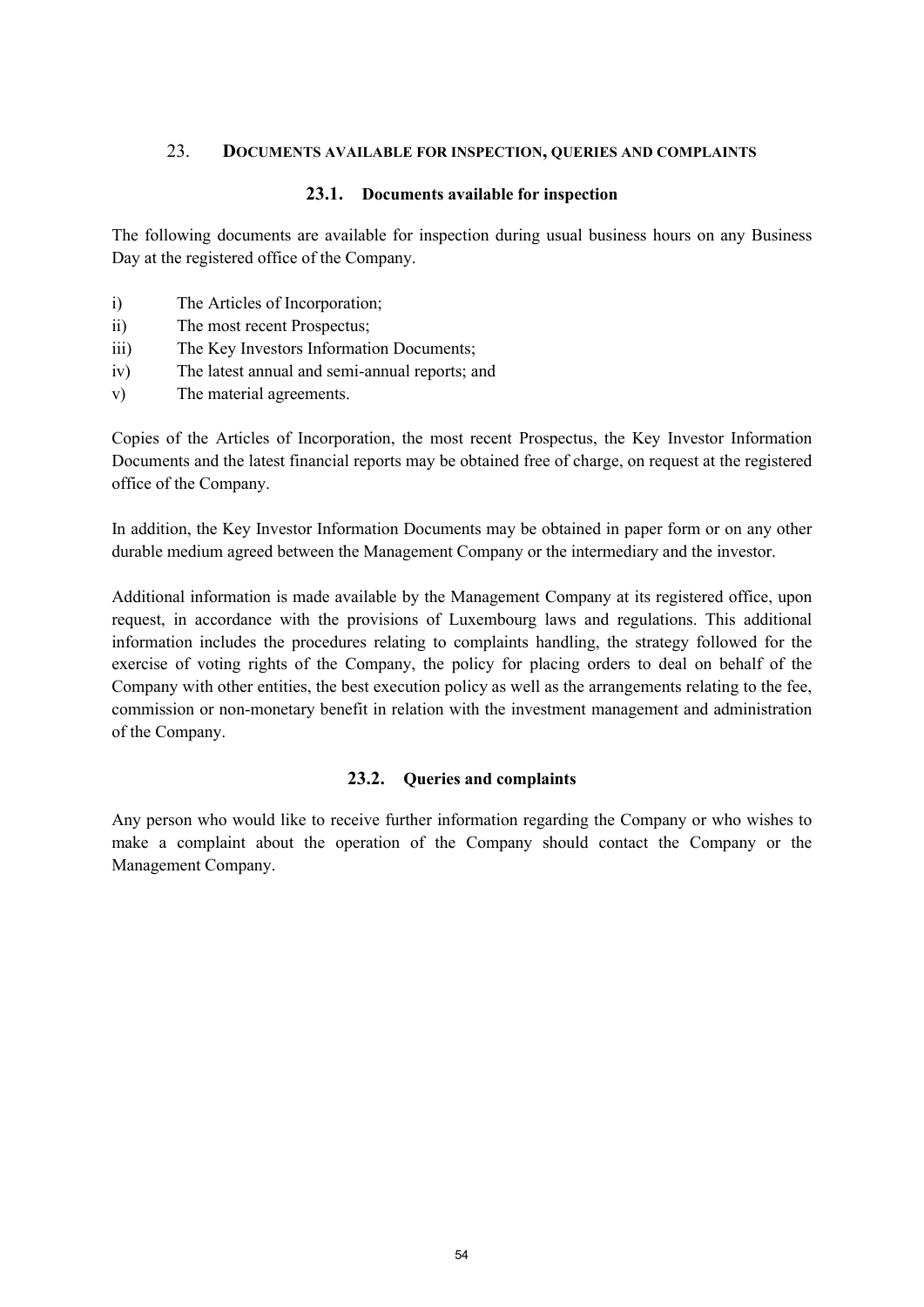# **SUB-FUND PARTICULARS**

Information contained in these Sub-Funds Particulars should be read in conjunction with the full text of the Prospectus.

The terms defined below shall have such meaning throughout the following Sub-Fund Particulars:

| G7                         | means the countries of Canada, France, Germany, Italy, Japan,<br>United Kingdom and United States.                                                                                                                                                                                                                                         |  |  |
|----------------------------|--------------------------------------------------------------------------------------------------------------------------------------------------------------------------------------------------------------------------------------------------------------------------------------------------------------------------------------------|--|--|
| <b>GCC</b>                 | Gulf Cooperation Council.                                                                                                                                                                                                                                                                                                                  |  |  |
| <b>Investment Vehicles</b> | (a) long-only equity funds; (b) long/short equity funds; (c)<br>instruments that have a rate of return linked to such funds; and (d)<br>instruments such as structured notes and exchange traded funds that<br>pay a rate of return linked to the return of underlying markets or<br>funds.                                                |  |  |
| Islamic                    | compliant with the principles of Sharia as determined by the relevant<br>Sub-Fund's Sharia Advisor.                                                                                                                                                                                                                                        |  |  |
| <b>MENA</b>                | the Middle East and North Africa.                                                                                                                                                                                                                                                                                                          |  |  |
| <b>Sukuk</b>               | Sukuk are certificates of equal value representing undivided shares in<br>exposure to tangible assets, usufruct and services or (in the<br>ownership of) the assets of particular projects or special investment<br>activities. Sukuk are generally tradable and yield periodic profit<br>distributions. The different types of Sukuk are: |  |  |
|                            | Ijara Sukuk<br>These are Sukuk that represent ownership of equal shares in an<br>underlying asset or the usufruct of an underlying asset. The assets<br>being leased and the amount of rent are clearly known to the parties<br>at the time of the Ijara arrangement.                                                                      |  |  |
|                            | Wakala Sukuk<br>Wakala means agency and can be used in a Sukuk arrangement<br>whereby one party (the principal) places funds with another (the<br>agent) for investment by the agent on the principal's behalf in return<br>for an agreed fee or commission.                                                                               |  |  |
|                            | Mudaraba Sukuk<br>Mudaraba is a partnership in profit wherein one party (the rab al-<br>maal) provides capital and the other party (the mudarib) provides the<br>labour or expertise to undertake a business or activity. Profits are<br>shared on a pre-agreed ratio but losses are borne by the rab al-maal<br>only.                     |  |  |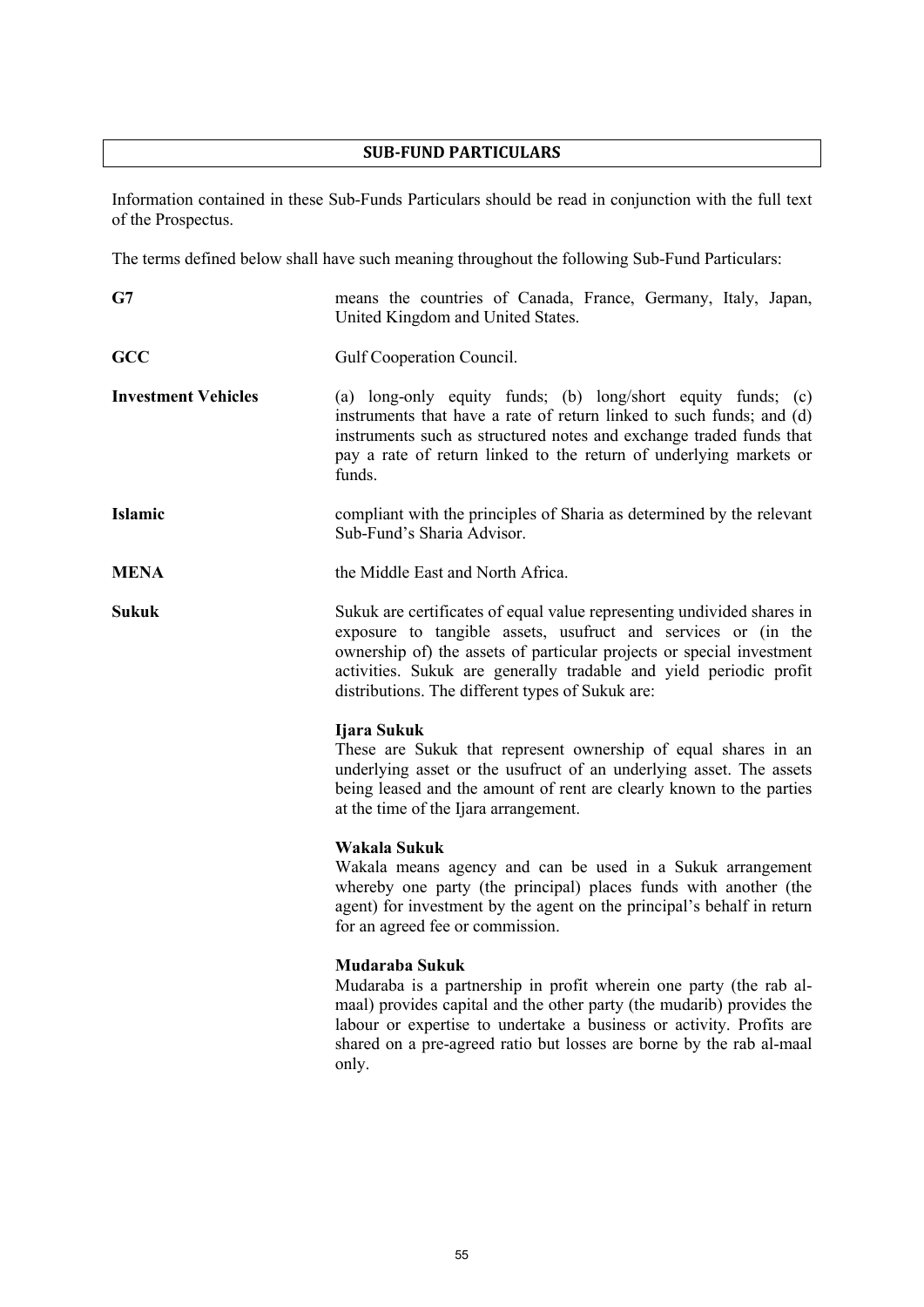#### **Musharaka Sukuk**

These are investment Sukuk that represent ownership of Musharaka equity. Musharaka Sukuk are used for mobilizing the funds for establishing a new project or developing an existing one or financing a business activity on the basis of partnership contracts. The certificate holders become the owners of the project or the assets of the activity as per their respective shares.

#### **Murabaha**

Murabaha is a sale of goods at a cost plus an agreed profit mark up under which a party (the seller) purchases goods at cost price from a supplier and sells the goods to another (the buyer) at a cost plus an agreed mark up.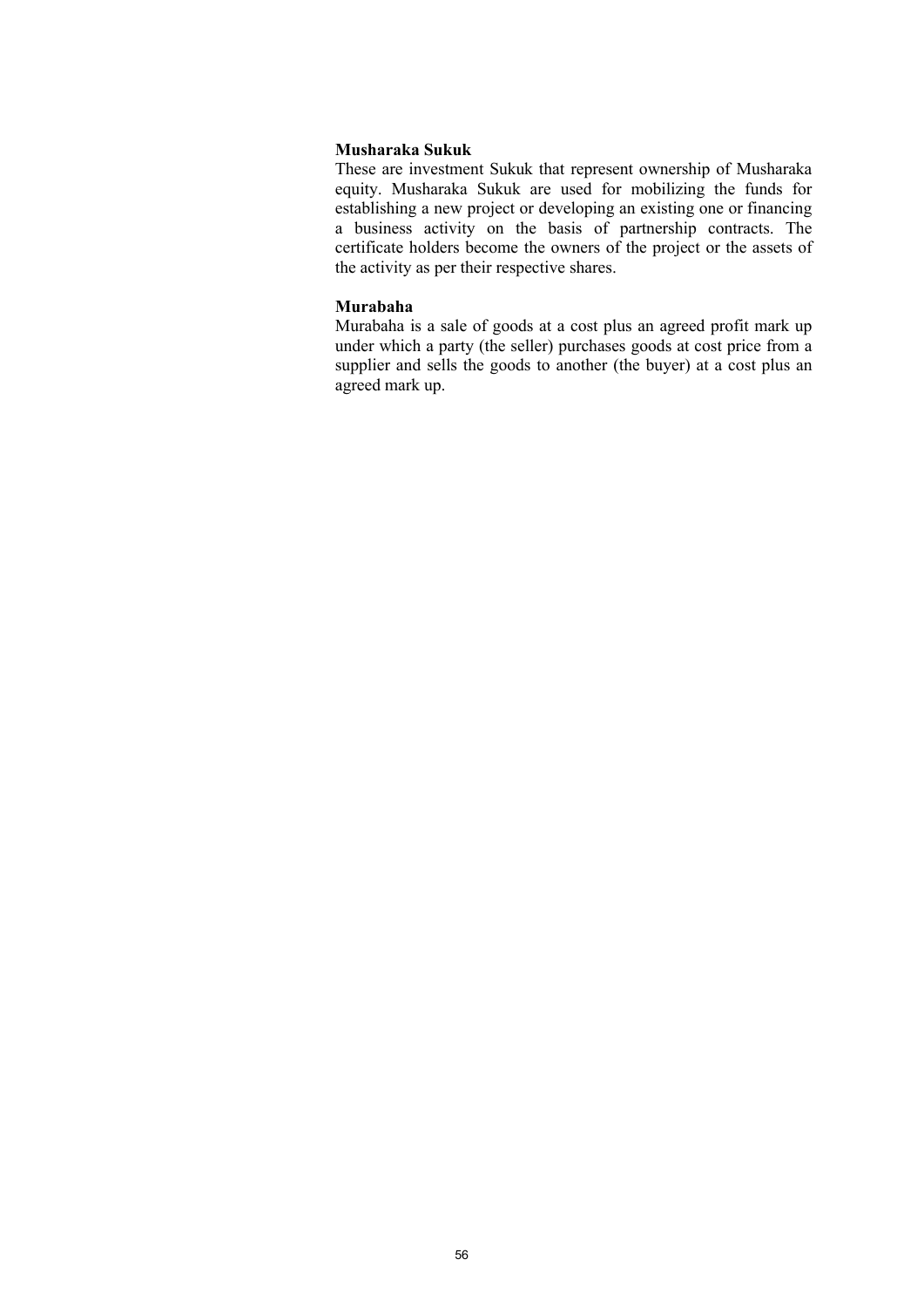### **I. Rasmala Investment Funds – Rasmala GCC Fixed Income Fund**

#### **1. Name of the Sub-Fund**

Rasmala Investment Funds – Rasmala GCC Fixed Income Fund (the "**Sub-Fund**").

### **2. Base Currency**

USD

### **3. Investment objective, policy and strategy**

The Sub-Fund's investment objective is to maximise total investment returns consisting of dividend distributions and capital appreciation by investing in a diversified portfolio of supra-national, government, government-related and corporate bonds and Sukuk (Ijara, Wakala, Mudaraba, Musharaka and Murabaha). The Sub-Fund will be dynamically managed and expects to make semiannual dividend distributions as calculated around the end of June and December each year.

The Sub-Fund seeks to achieve its investment objective while adhering to the following investment guidelines:

- Invest no less than 70% of the Sub-Fund's assets in issuers that are economically tied to GCC countries. The Sub-Fund considers an issuer to be economically tied to a GCC country if (1) the issuer maintains its registered office in a GCC country or (2) the issuer's primary operations are based in a GCC country.
- A minimum of 50% of the Sub-Fund assets rated Investment Grade.
- A maximum portfolio modified duration of 8 years.

The Sub-Fund may use derivative instruments such as futures, options, swap agreements (which may be listed or over-the-counter) and may also enter into currency forward contracts. Such derivative instruments may be used for hedging purposes. For example, the Sub-Fund may use derivative instruments (based only on underlying assets or sectors which are permitted under the investment policy of the Sub-Fund) to hedge a currency exposure or to tailor the Sub-Fund's interest rate exposure to the Investment Manager's outlook for interest rates.

The Investment Manager utilises its expertise in fixed income investing to select the most appropriate Fixed Income Securities taking into account the credit worthiness of the issuer, the yield to maturity, issue size, liquidity and duration. The Investment Manager regularly reviews the underlying credit risk of issuers using a combination of proprietary credit analysis, third-party credit intelligence and external credit rating reports released by the major rating agencies including Moody's, S&P and Fitch when making investment decisions.

The Sub-Fund may not invest more than 10% of its net asset value in other compartments of the Company, other UCITS or UCIs.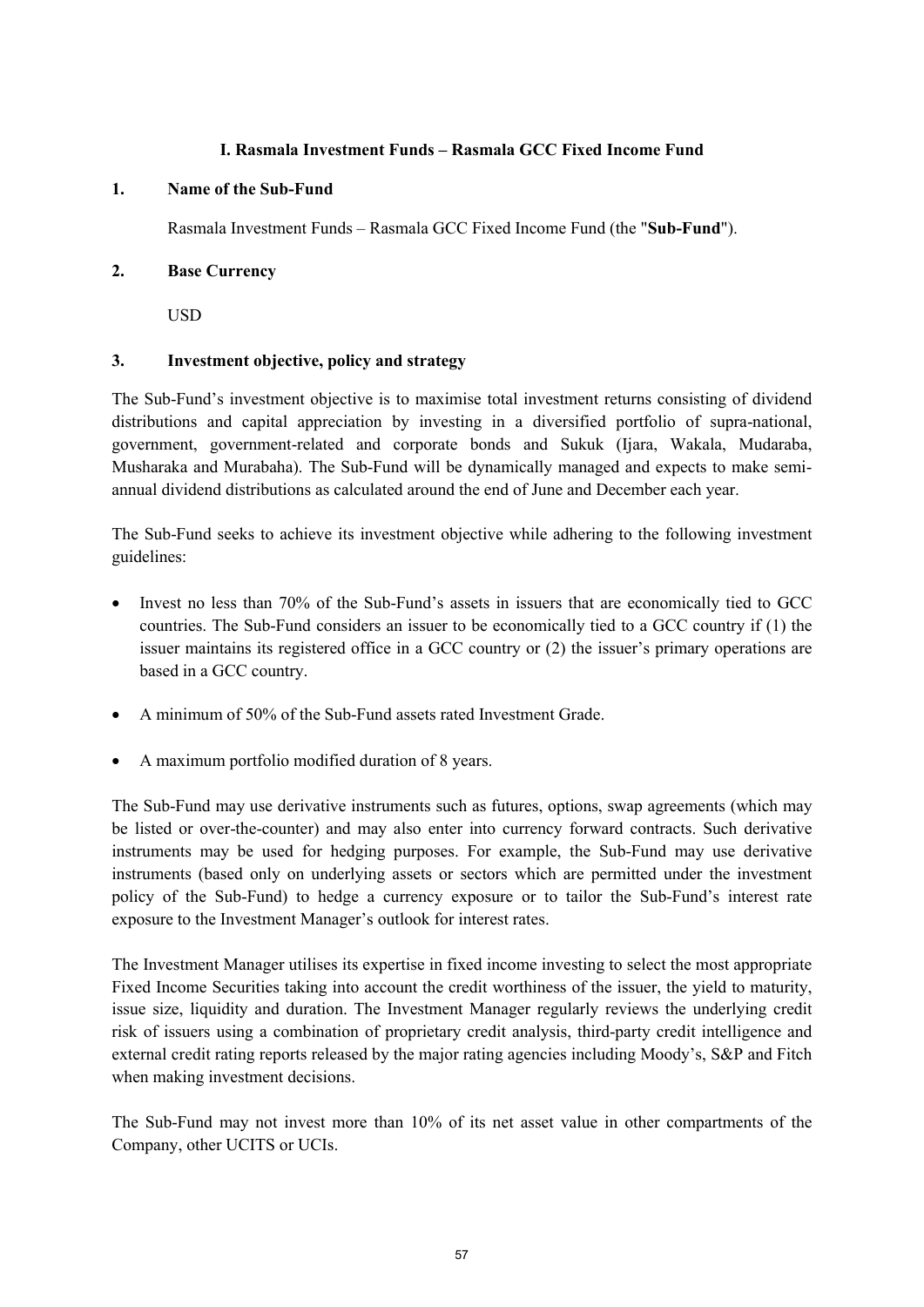IT MUST BE EMPHASISED, THAT THE PORTFOLIO OF THE SUB-FUND WILL BE SUBJECT TO NORMAL MARKET RISKS AND NO ASSURANCE CAN BE GIVEN THAT THE INVESTMENT OBJECTIVES OF THE SUB-FUND WILL BE ACHIEVED.

## **4. Profile of the typical investor**

The Sub-Fund may only be suitable for investors with a medium investment horizon who consider investments in the Sub-Fund as a convenient way of accessing the performance (positive or negative) of fixed income securities issued primarily by entities with strong links to GCC countries.

Investors must be able and willing to accept and bear the risks associated with an exposure to fixed income securities issued primarily by entities linked to GCC countries and the potential net asset value variations and losses on their investment, which may be substantial. A fall in value of the Sub-Fund's shares is possible at any time and investors should be able to bear the loss of their entire investment.

The Sub-Fund is not suitable for investors with less than 1 year investment horizon.

## **5. Global Exposure**

The global exposure relating to this Sub-Fund will be calculated using the commitment approach.

## **6. Classes of shares available for subscription**

As at the date of this Prospectus, there are the following Share Classes of the Rasmala GCC Fixed Income Fund available for subscription:

| <b>Share Class</b>                                                       | <b>Minimum Initial</b><br><b>Subscription and</b><br><b>Holding Amount</b><br>(US\$) | <b>Minimum</b><br><b>Subsequent</b><br>Subscription<br><b>Amount (US\$)</b> | <b>Minimum</b><br>Redemption<br>Amount<br>(US\$) | <b>Distribution</b><br><b>Policy</b> |
|--------------------------------------------------------------------------|--------------------------------------------------------------------------------------|-----------------------------------------------------------------------------|--------------------------------------------------|--------------------------------------|
| <b>CBD Al Dana GCC</b><br><b>Fixed Income Fund</b><br><b>Share Class</b> | 10,000                                                                               | 500                                                                         | 10,000                                           | Distributes                          |
| <b>Bank Sohar GCC Fixed</b><br><b>Income Fund Shares</b><br><b>Class</b> | 10,000                                                                               | 1000                                                                        | 10,000                                           | <b>Distributes</b>                   |
| <b>Class A ACC</b>                                                       | 500                                                                                  | 100                                                                         | 500                                              | Accumulates                          |
| Class A INC*                                                             | 500                                                                                  | 100                                                                         | 500                                              | <b>Distributes</b>                   |
| <b>Class S ACC</b>                                                       | 500                                                                                  | 100                                                                         | 500                                              | Accumulates                          |
| <b>Class S INC</b>                                                       | 500                                                                                  | 100                                                                         | 500                                              | <b>Distributes</b>                   |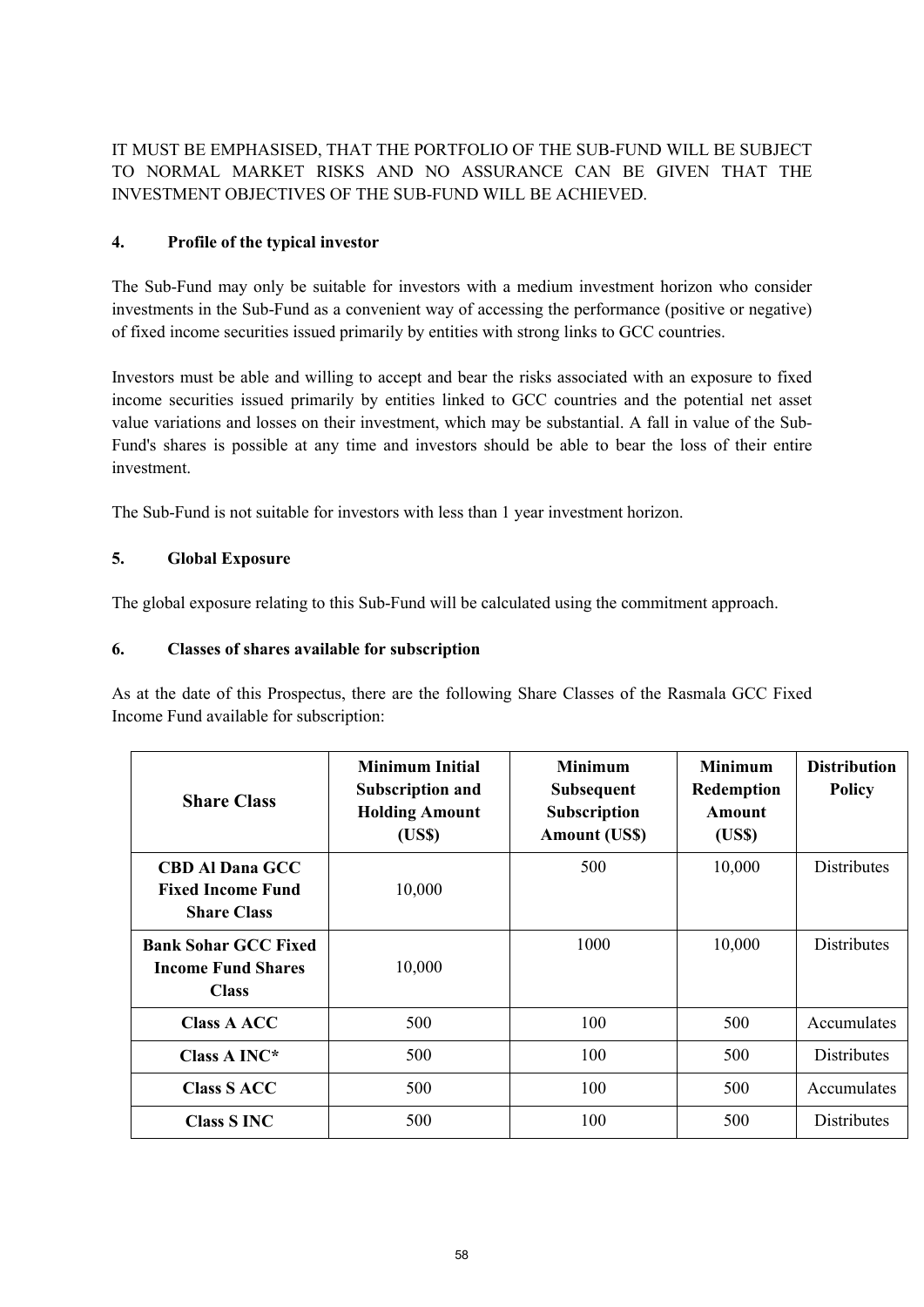| <b>Class M ACC</b> | 500 | 100 | 500 | Accumulates |
|--------------------|-----|-----|-----|-------------|
| <b>Class M INC</b> | 500 | 100 | 500 | Distributes |
| <b>Class L ACC</b> | 500 | 100 | 500 | Accumulates |
| <b>Class L INC</b> | 500 | 100 | 500 | Distributes |

\* This class was formerly known as the Rasmala GCC Fixed Income Share Class

### **7. Fees and expenses**

The fees detailed below shall be calculated as a percentage of the applicable Net Asset Value per share.

## **CBD AL DANA GCC FIXED INCOME FUND SHARE CLASS**

This Share Class is reserved for the Commercial Bank of Dubai and the use of its clients.

#### *Management Fee*

The Investment Manager will be entitled to receive an Investment Management Fee at an annual rate of 1.25% of the NAV of all Shares belonging to the CBD Al Dana GCC Fixed Income Fund Share Class calculated daily and payable monthly in arrears.

#### *Sales Fee*

Shares belonging to the CBD Al Dana GCC Fixed Income Fund Share Class may be subject to a sales fee of up to 1.0% of the value of any subscription which may be applied, in whole or in part, at the discretion of the Directors.

Any applicable Sales Fee will be deducted from the investor's subscription amount and will not be treated as part of the Share purchase price. The Global Distributor may elect to use, and may compensate, placement agents or others for introducing investors to the Sub-Fund. The Sales Fee shall apply to all initial subscriptions and any subsequent subscriptions.

The Sales Fee will be paid to the Global Distributor.

#### *Administration Fee*

The Administrator may charge an administration fee of 0.115% of the NAV of all Shares belonging to the CBD Al Dana GCC Fixed Income Fund Share Class, calculated daily and payable monthly in arrears.

#### *Exit Fee*

There is no exit fee payable in respect of the CBD Al Dana GCC Fixed Income Fund Share Class.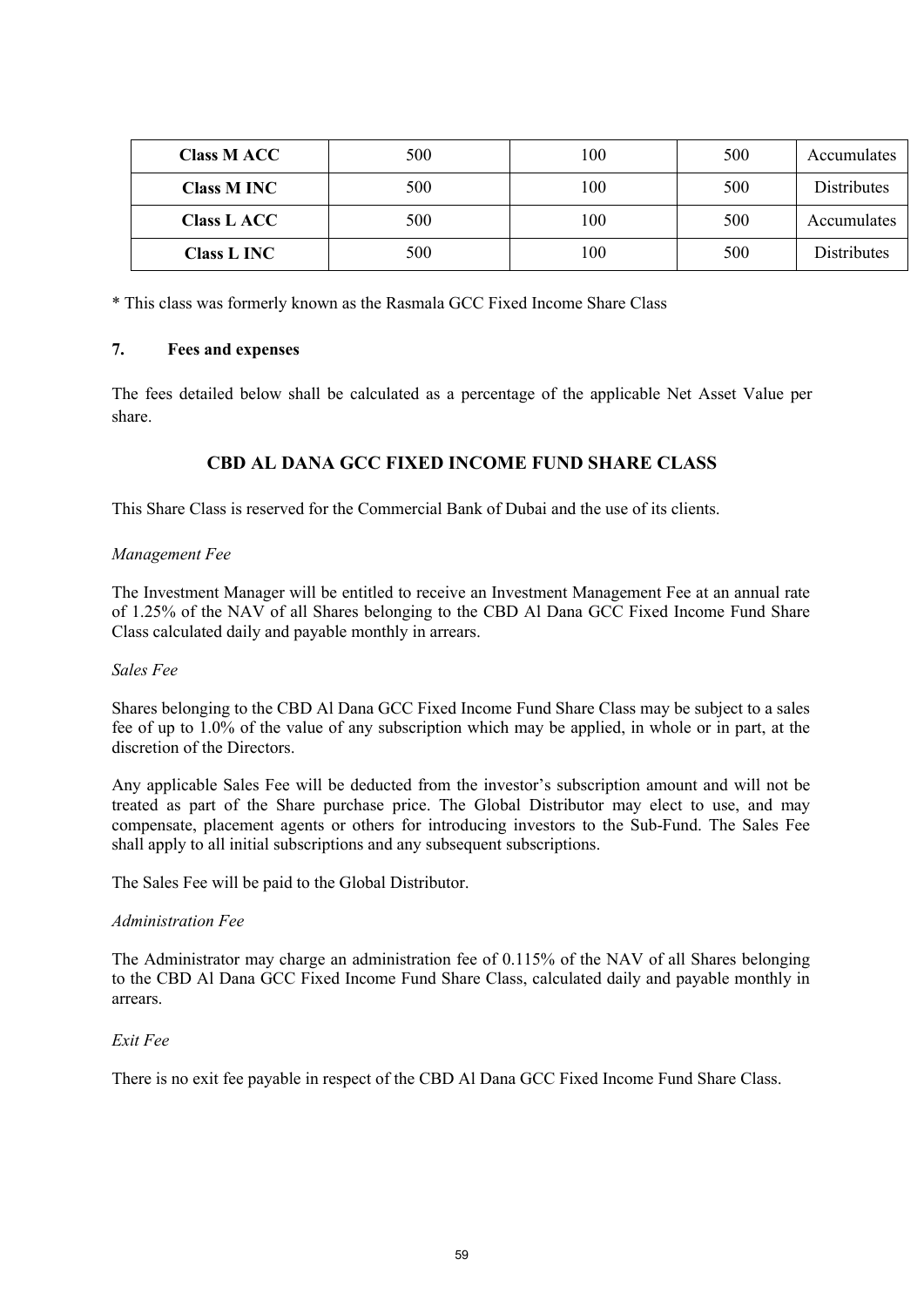## **BANK SOHAR GCC FIXED INCOME FUND SHARES CLASS**

This Share Class is reserved for Bank Sohar and the use of its clients,

#### *Management Fee*

The Investment Manager will be entitled to receive an Investment Management Fee at an annual rate of 0.70% of the NAV of all Shares belonging to the Bank Sohar GCC Fixed Income Fund Share Class calculated daily and payable monthly in arrears.

#### *Sales Fee*

Shares belonging to the Bank Sohar GCC Fixed Income Fund Share Class may be subject to a sales fee of up to 1.0% of the value of any subscription which may be applied, in whole or in part, at the discretion of the Directors.

Any applicable Sales Fee will be deducted from the investor's subscription amount and will not be treated as part of the Share purchase price. The Global Distributor may elect to use, and may compensate, placement agents or others for introducing investors to the Sub-Fund. The Sales Fee shall apply to all initial subscriptions and any subsequent subscriptions.

The Sales Fee will be paid to the Global Distributor.

#### *Administration Fee*

The Administrator may charge an administration fee of 0.115% of the NAV of all Shares belonging to the Bank Sohar GCC Fixed Income Fund Share Class, calculated daily and payable monthly in arrears.

#### *Exit Fee*

There is no exit fee payable in respect of the Bank Sohar GCC Fixed Income Fund Share Class.

## **'CLASS A ACC' AND 'CLASS A INC'**

#### *Management Fee*

The Investment Manager will be entitled to receive an Investment Management Fee at an annual rate of 0.85% of the NAV of all Shares belonging to the 'Class A ACC' and 'Class A INC' Share Classes, calculated daily and payable monthly in arrears.

#### *Sales Fee*

Shares belonging to the 'Class A ACC' and 'Class A INC' Share Classes may be subject to a sales fee of up to 3.0% of the value of any subscription which may be applied, in whole or in part, at the discretion of the Directors.

Any applicable Sales Fee will be deducted from the investor's subscription amount and will not be treated as part of the Share purchase price. The Global Distributor may elect to use, and may compensate, placement agents or others for introducing investors to the Sub-Fund. The Sales Fee shall apply to all initial subscriptions and any subsequent subscriptions.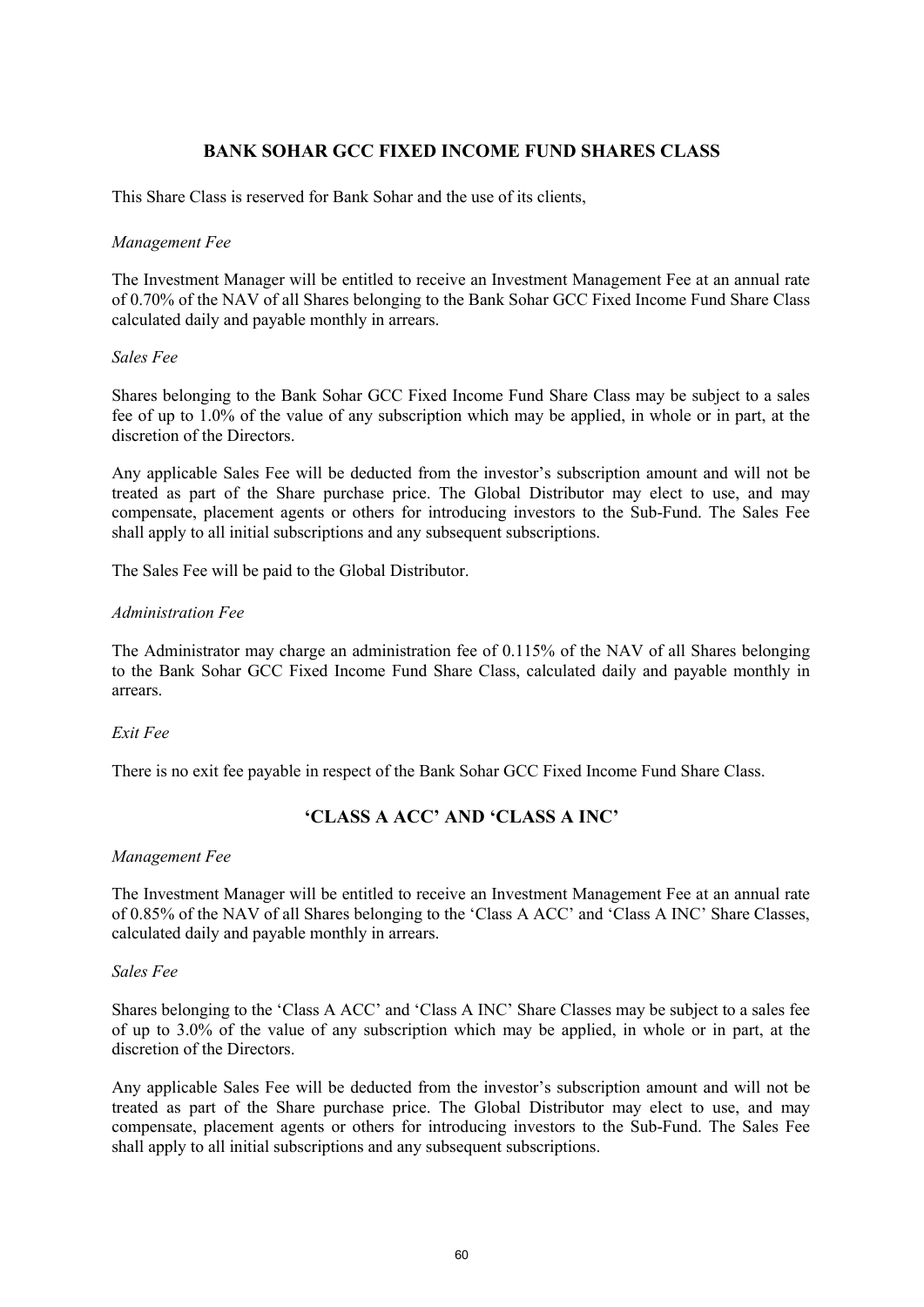The Sales Fee will be paid to the Global Distributor.

#### *Administration Fee*

The Administrator may charge an administration fee of 0.115% of the NAV of all Shares belonging to the 'Class A ACC' and 'Class A INC' Share Classes, calculated daily and payable monthly in arrears.

#### *Exit Fee*

There is no exit fee payable in respect of the Class A ACC and Class A Inc Share Classes.

## **'CLASS S ACC' AND 'CLASS S INC'**

#### *Management Fee*

The Investment Manager will be entitled to receive an Investment Management Fee at an annual rate of 1.25% of the NAV of all Shares belonging to the 'Class S ACC' and 'Class S INC' Share Classes, calculated daily and payable monthly in arrears.

#### *Deferred Sales Fee*

In respect of Shares belonging to the 'CLASS S ACC' and 'CLASS S INC' Share Classes, there is no Sales Fee and investors will receive an allotment of Shares equivalent to 100% of their subscription amount. A Deferred Sales Fee, amounting to 2% of the value of any subscription will be payable by the Sub-Fund to the Global Distributor for its absolute use and benefit in full following the subscription confirmation and amortised back to the Sub-Fund on each Valuation Day for the first two years from the date of subscription. The Deferred Sales Fee will therefore be reflected in the NAV of the Share Classes. The Deferred Sales Fee shall apply to all initial subscriptions and any subsequent subscriptions.

#### *Exit Fees*

In respect of Shares belonging to the 'CLASS S ACC' and 'CLASS S INC' Share Classes, Directors have determined that the following exit fees shall apply:

- Redemption within 12 months: 2% of the NAV of all Shares to be redeemed
- Redemption after 12 months but before 24 months: 1% of the NAV of all Shares to be redeemed

All Exit Fees will be retained solely for the benefit of remaining Shareholders of the Sub-Fund. These fees may not be waived but, in order to pass this fee back to the Sub-Fund, Directors may accept a range of operational procedures between the Administrator and custody banks and regulated investment platforms where they are of the opinion that remaining investors will not be disadvantaged.

The Global Distributor may elect to use, and may compensate, placement agents or others for introducing investors to the Sub-Fund.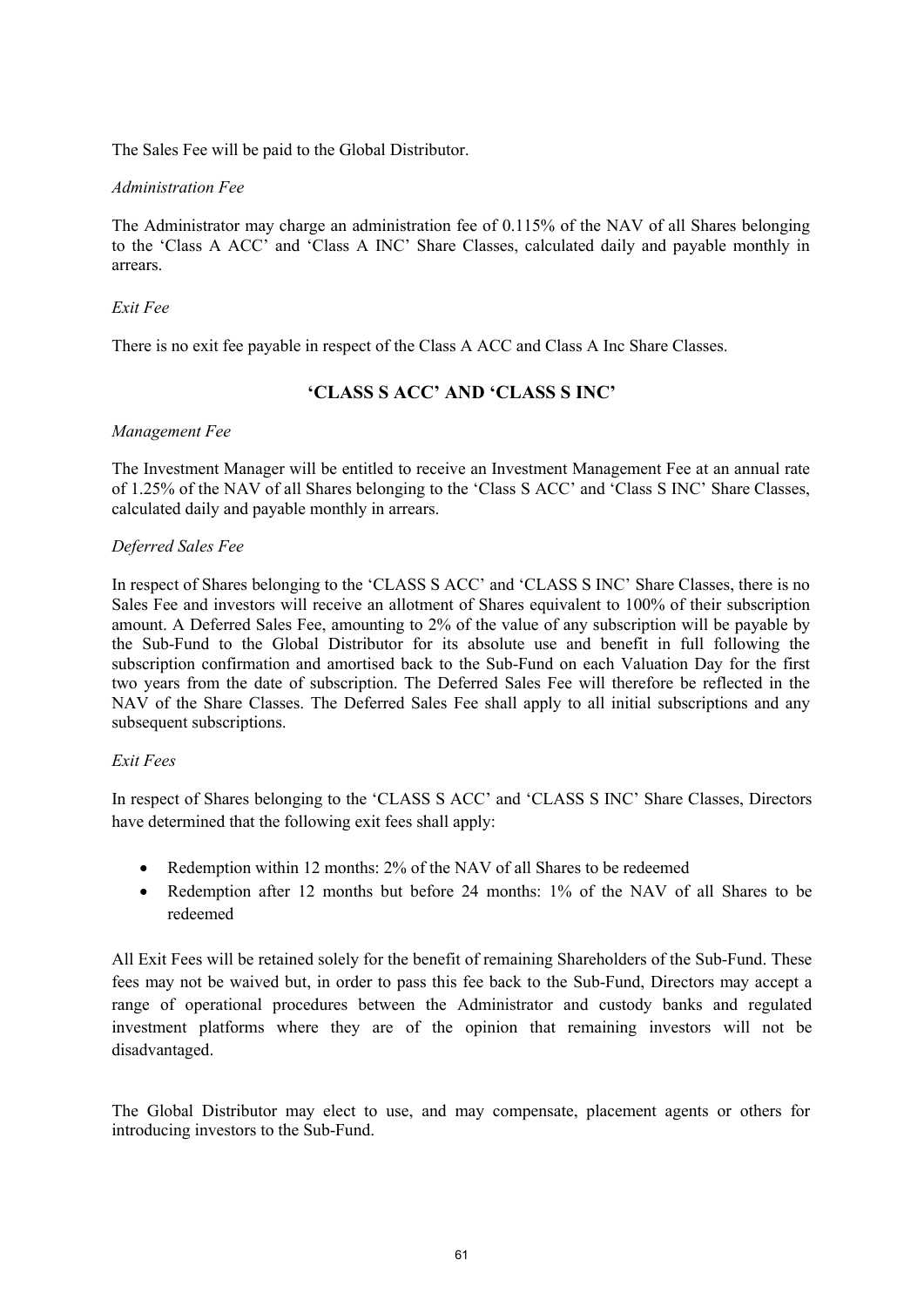#### *Administration Fee*

The Administrator may charge an administration fee of 0.115% of the NAV of all Shares belonging to the 'Class S ACC' and 'Class S INC' Share Classes, calculated daily and payable monthly in arrears.

## **'CLASS M ACC' AND 'CLASS M INC'**

#### *Management Fee*

The Investment Manager will be entitled to receive an Investment Management Fee at an annual rate of 1.25% of the NAV of all Shares belonging to the 'Class M ACC' and 'Class M INC' Share Classes, calculated daily and payable monthly in arrears.

#### *Deferred Sales Fee*

In respect of Shares belonging to the 'CLASS M ACC' and 'CLASS M INC' Share Classes, there is no Sales Fee and investors will receive an allotment of Shares equivalent to 100% of their subscription amount. A Deferred Sales Fee, amounting to 3% of the value of any subscription will be payable by the Sub-Fund to the Global Distributor for its absolute use and benefit in full following the subscription confirmation and amortised back to the Sub-Fund on each Valuation Day for the first three years from the date of subscription. The Deferred Sales Fee will therefore be reflected in the NAV of the Share Classes. The Deferred Sales Fee shall apply to all initial subscriptions and any subsequent subscriptions.

#### *Exit Fees*

In respect of Shares belonging to the 'CLASS M ACC' and 'CLASS M INC' Share Classes, Directors have determined that the following exit fees shall apply:

- Redemption within 12 months: 3.00% of the NAV of all Shares to be redeemed
- Redemption after 12 months but before 24 months: 2% of the NAV of all Shares to be redeemed
- Redemption after 24 months but before 36 months: 1% of the NAV of all Shares to be redeemed

All Exit Fees will be retained solely for the benefit of remaining Shareholders of the Sub-Fund. These fees may not be waived but, in order to pass this fee back to the Sub-Fund, Directors may accept a range of operational procedures between the Administrator and custody banks and regulated investment platforms where they are of the opinion that remaining investors will not be disadvantaged.

The Global Distributor may elect to use, and may compensate, placement agents or others for introducing investors to the Sub-Fund.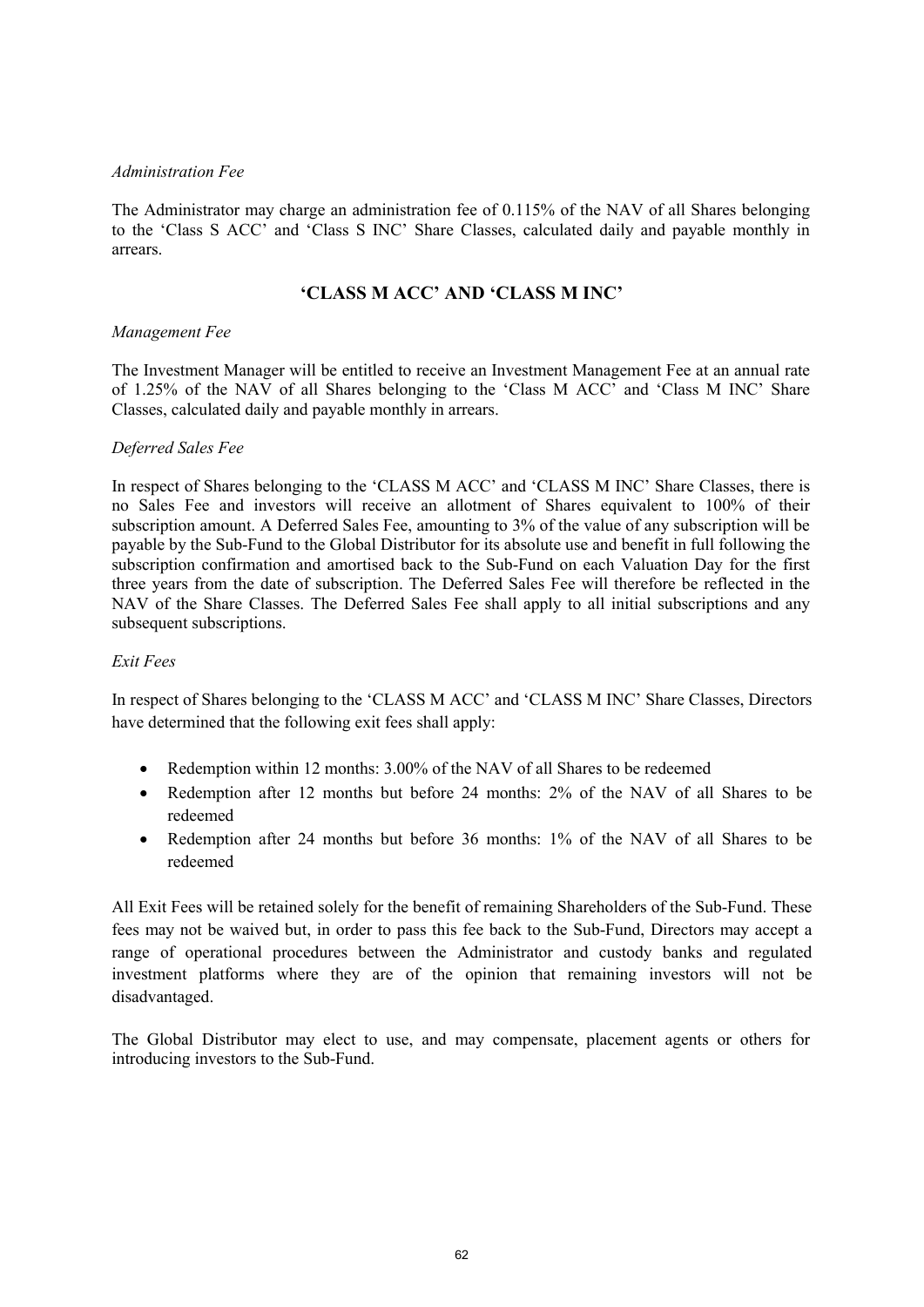#### *Administration Fee*

The Administrator may charge an administration fee of 0.115% of the NAV of all Shares belonging to the 'Class M ACC' and 'Class M INC' Share Classes, calculated daily and payable monthly in arrears.

## **'CLASS L ACC' AND 'CLASS L INC'**

#### *Management Fee*

The Investment Manager will be entitled to receive an Investment Management Fee at an annual rate of 1.25% of the NAV of all Shares belonging to the 'Class L ACC' and 'Class L INC' Share Classes, calculated daily and payable monthly in arrears.

#### *Deferred Sales Fee*

In respect of Shares belonging to the 'CLASS L ACC' AND 'CLASS L INC' Share Classes, there is no Sales Fee and investors will receive an allotment of Shares equivalent to 100% of their subscription amount. A Deferred Sales Fee, amounting to 4% of the value of any subscription will be payable by the Sub-Fund to the Global Distributor for its absolute use and benefit in full following the subscription confirmation and amortised back to the Sub-Fund on each Valuation Day for the first five years from the date of subscription. The Deferred Sales Fee will therefore be reflected in the NAV of the Share Classes. The Deferred Sales Fee shall apply to all initial subscriptions and any subsequent subscriptions.

#### *Exit Fees*

In respect of Shares belonging to the 'CLASS L ACC' and 'CLASS L INC' Share Classes, Directors have determined that the following exit fees shall apply:

- Redemption within 12 months: 4.00% of the NAV of all Shares to be redeemed
- Redemption after 12 months but before 24 months: 3.20% of the NAV of all Shares to be redeemed
- Redemption after 24 months but before 36 months: 2.40% of the NAV of all Shares to be redeemed
- Redemption after 36 months but before 48 months: 1.60% of the NAV of all Shares to be redeemed
- Redemption after 48 months but before 60 months: 0.80% of the NAV of all Shares to be redeemed

All Exit Fees will be retained solely for the benefit of remaining Shareholders of the Sub-Fund. These fees may not be waived but, in order to pass this fee back to the Sub-Fund, Directors may accept a range of operational procedures between the Administrator and custody banks and regulated investment platforms where they are of the opinion that remaining investors will not be disadvantaged.

The Global Distributor may elect to use, and may compensate, placement agents or others for introducing investors to the Sub-Fund.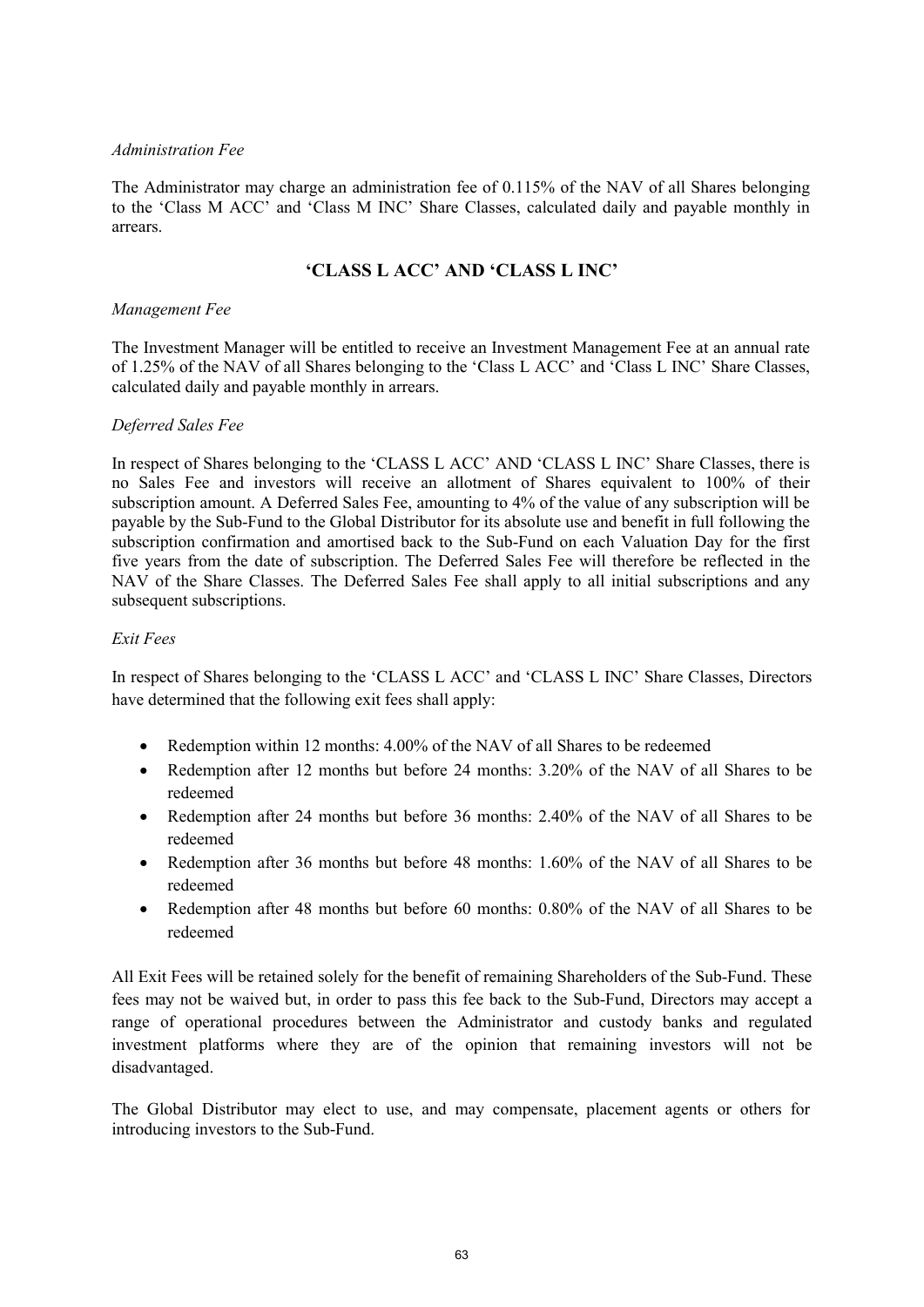### *Administration Fee*

The Administrator may charge an administration fee of 0.115% of the NAV of all Shares belonging to the 'Class L ACC' and 'Class L INC' Share Classes, calculated daily and payable monthly in arrears.

Investors should be aware that in respect of all Share Classes of the Sub-Fund, other fees and expenses might apply as outlined in section 12 of this Prospectus. There is no charge for converting shares but Directors reserve the right to charge a maximum of 1% of the NAV should they believe this is equitable and necessary to protect remaining Shareholders.

### **8. Frequency of the Net Asset Value calculation and Valuation Day**

The Net Asset Value per share will be determined as at (i) every Business Day of each week and (ii) any other day as the Board of Directors may determine on a case-by-case basis or generally from time to time (the "Valuation Day").

#### **9. Subscription**

Each Valuation Day will be a Subscription Day.

Shares will be issued at a price based on the Net Asset Value per share determined as at the relevant Valuation Day increased, as the case may be, by any applicable sales fee, as detailed in section 7 of this Sub-Fund Particulars.

All applications for subscriptions will be processed in accordance with the following principles.

Applications must be received by the Registrar and Transfer Agent no later than 12:00 p.m. (Luxembourg time) one (1) Business Day preceding the relevant Subscription Day. Any applications received after the applicable deadline will be processed in respect of the next Subscription Day.

Payment for subscribed shares has to be made no later than 1 Business Day before the relevant Subscription Day.

#### **10. Redemption**

Each Valuation Day will be a Redemption Day.

Shares will be redeemed at a price based on the Net Asset Value per Share determined as at the relevant Valuation Day, less, any applicable redemption fee, as detailed in section 7 of this Sub-Fund Particulars.

Applications must be received by the Registrar and Transfer Agent no later than 12:00 p.m. (Luxembourg time) one (1) Business Day preceding the relevant Redemption Day. Any applications received after the applicable deadline will be processed in respect of the next Redemption Day.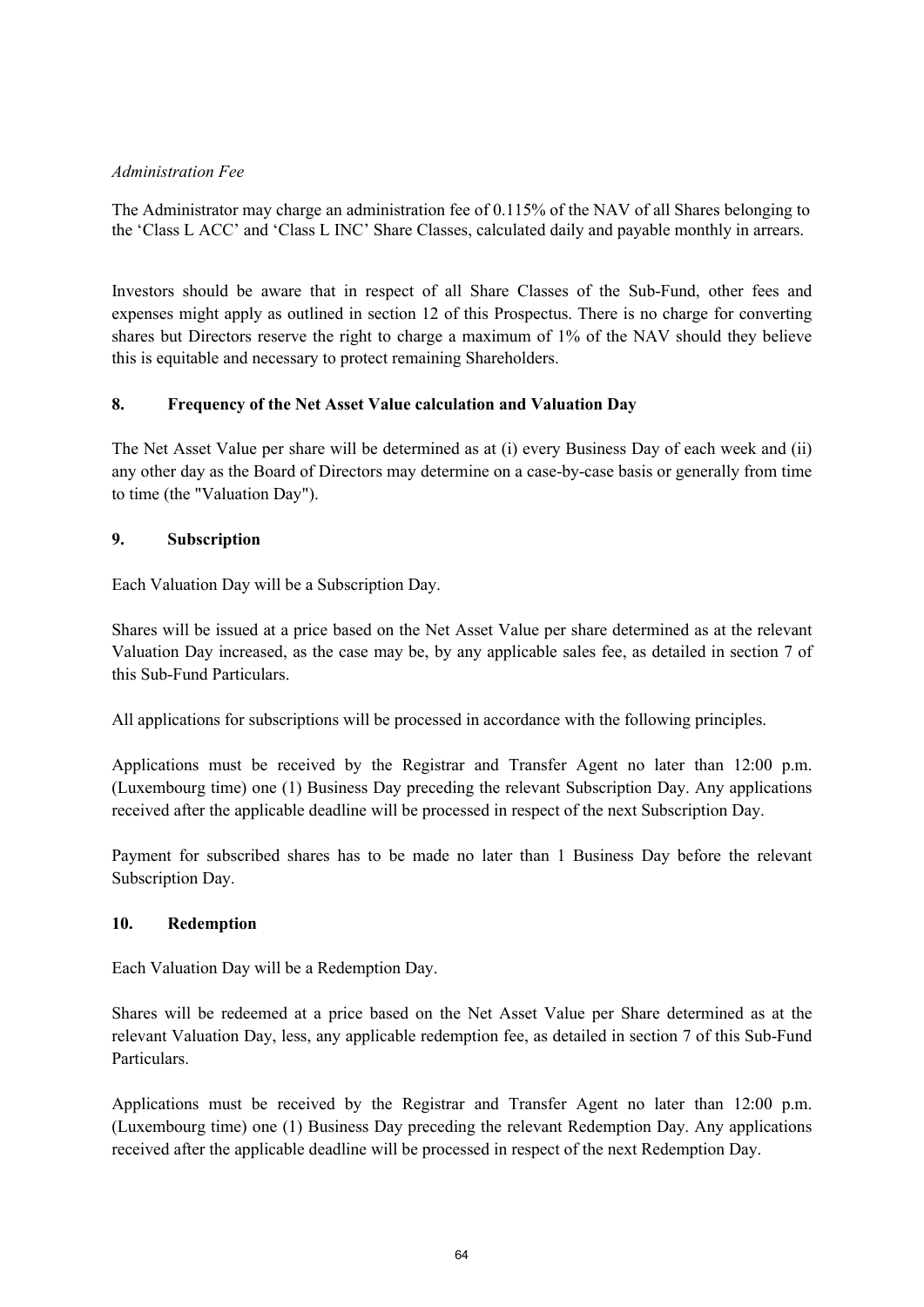Payment for redeemed Shares has to be made no later than 4 Business Days after the relevant Redemption Day.

#### **11. Conversion**

Shareholders may not request conversion of their shares from one Class to another Class within the Sub-Fund.

Shareholders may request conversion of their shares from one Class to another Class of another Sub-Fund of the Company.

Applications must be received by the Registrar and Transfer Agent no later than 12:00 p.m. (Luxembourg time) two (2) Business Day preceding the relevant Conversion Day. Any applications received after the application deadline will be processed in respect of the next Conversion Day.

#### **12. Risk Considerations**

The specific risk considerations below should be read in conjunction with the section 4 "Risk Considerations" of the main part of the Prospectus.

#### **Risks related to investments in Sukuk**

Price changes in Sukuk are influenced predominantly by interest rate developments in the capital markets, which in turn are influenced by macro-economic factors. Sukuk could suffer when capital market interest rate rise, while they could increase in value when capital market interest rate fall. The price changes also depend on the term or residual time to maturity of the Sukuk. In general, Sukuk with shorter terms have less price risks than Sukuk with longer terms. However, they generally have lower returns and, because of the more frequent due dates of the securities portfolios, involve higher re-investment costs.

#### **Risks related to investments in fixed-income securities/Sukuk without regular profit payments**

Because of their comparatively long term and the absence of continual profit payments, particular attention must be paid to observing the credit worthiness and assessing the issuer of profit-bearing securities without regular profit payments.

#### **High Yield Risk**

Securities rated below Baa3 / BBB- / BBB- by Moody's, S&P and Fitch respectively are sometimes referred to as "high yield" or "junk" bonds. Investing in high yield securities involves special risks in addition to the risks associated with investments in Investment Grade rated fixed income securities. Funds that invest in high yield securities and unrated securities of similar credit quality may be subject to greater levels of interest rate, credit and liquidity risk than Funds that do not invest in such securities. These securities are considered predominately speculative with respect to the issuer's continuing ability to make principal and interest payments. An economic downturn or period of rising interest rates could adversely affect the market for high yield securities and reduce the Sub-Fund's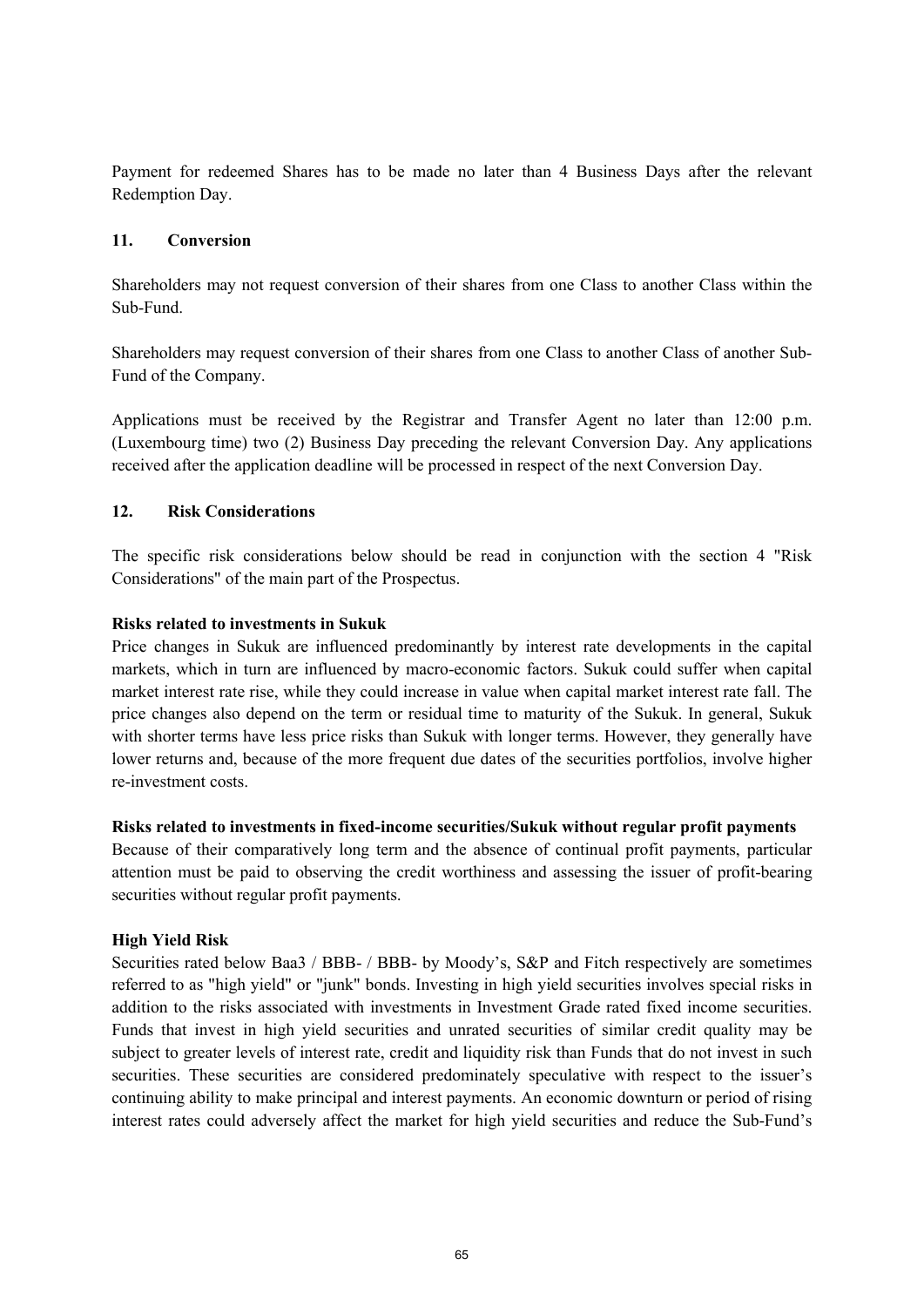ability to sell its high yield securities. If the issuer of a security is in default with respect to interest or principal payments, the Sub-Fund may lose its entire investment.

## **13. Historical Performance**

Information on the historical performance of the Sub-Fund is available in the relevant Key Investor Information Document.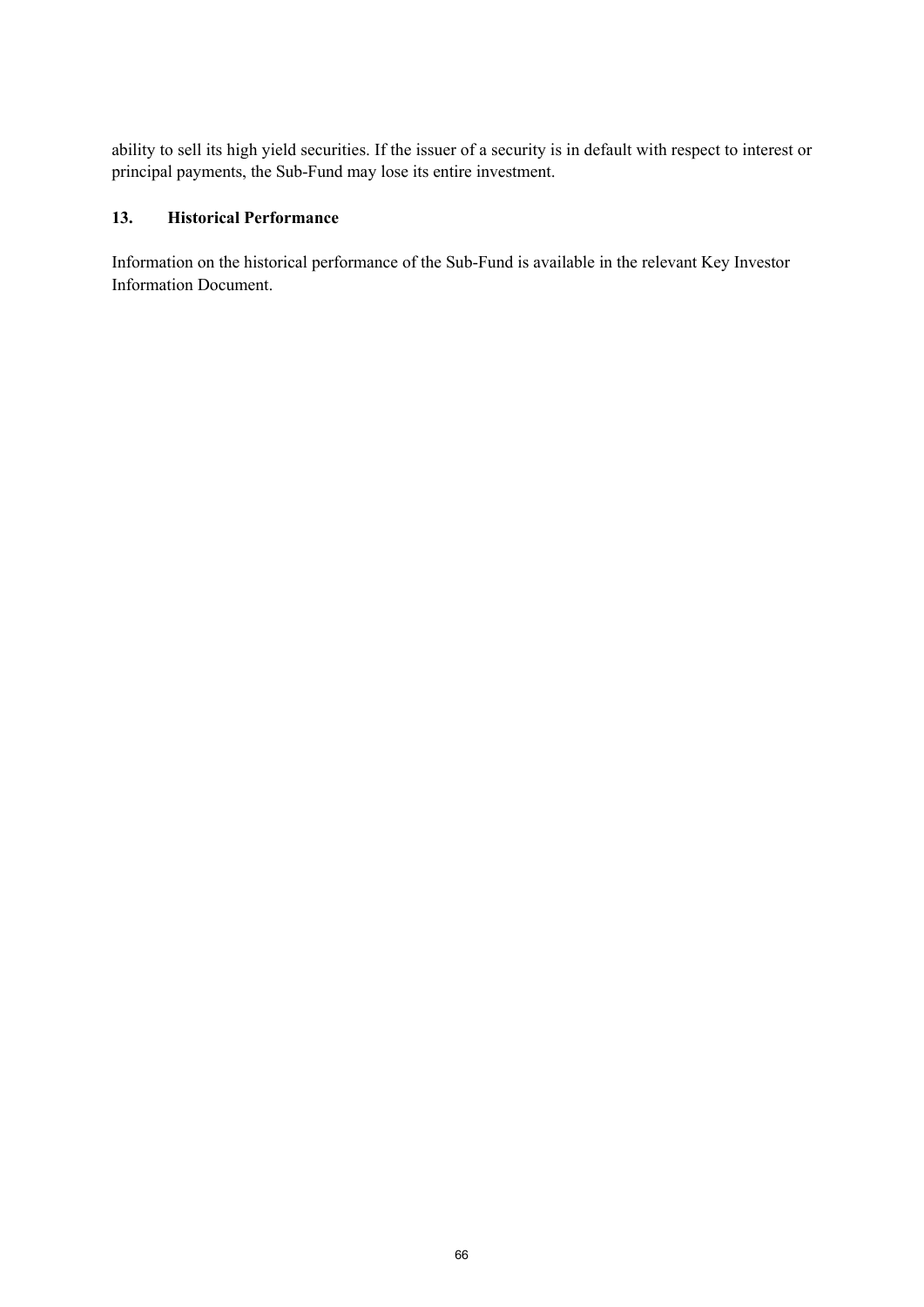#### **II. Rasmala Investment Funds – Rasmala Global Sukuk Fund**

#### **1. Name of the Sub-Fund**

Rasmala Investment Funds – Rasmala Global Sukuk Fund (the "**Sub-Fund**").

### **2. Base Currency**

USD

### **3. Investment objective, policy and strategy**

#### Until 16 February 2019

The Sub-Fund's investment objective is to maximise total investment returns consisting of dividend distributions and capital appreciation by investing in a global portfolio of Sharia compliant supranational, government, government-related and corporate Sukuk (Ijara, Wakala, Mudaraba, Musharaka and Murabaha). The Sub-Fund will be dynamically managed and expects to make semi-annual dividend distributions as calculated around the end of June and December each year.

The Sub-Fund seeks to achieve its investment objective whilst adhering to the following investment guidelines:

- A minimum of 50% of the Sub-Fund assets rated Investment Grade
- A maximum portfolio modified duration of 8 years

The Investment Manager utilises its expertise in fixed income investing to select the most appropriate Fixed Income Securities taking into account the credit worthiness of the issuer, the yield to maturity, issue size, liquidity and duration. The Investment Manager regularly reviews the underlying credit risk of issuers using a combination of proprietary credit analysis, third-party credit intelligence and external credit rating reports released by the major rating agencies including Moody's, S&P and Fitch when making investment decisions.

The Sub-Fund may not invest more than 10% of its net asset value in other compartments of the Company, other UCITS or UCIs.

# IT MUST BE EMPHASISED, THAT THE PORTFOLIO OF THE SUB-FUND WILL BE SUBJECT TO NORMAL MARKET RISKS AND NO ASSURANCE CAN BE GIVEN THAT THE INVESTMENT OBJECTIVES OF THE SUB-FUND WILL BE ACHIEVED.

### From 17 February 2019

The Sub-Fund's investment objective is to maximise total investment returns consisting of dividend distributions and capital appreciation by investing in a global portfolio of Sharia compliant supranational, government, government-related and corporate Sukuk (Ijara, Wakala, Mudaraba, Musharaka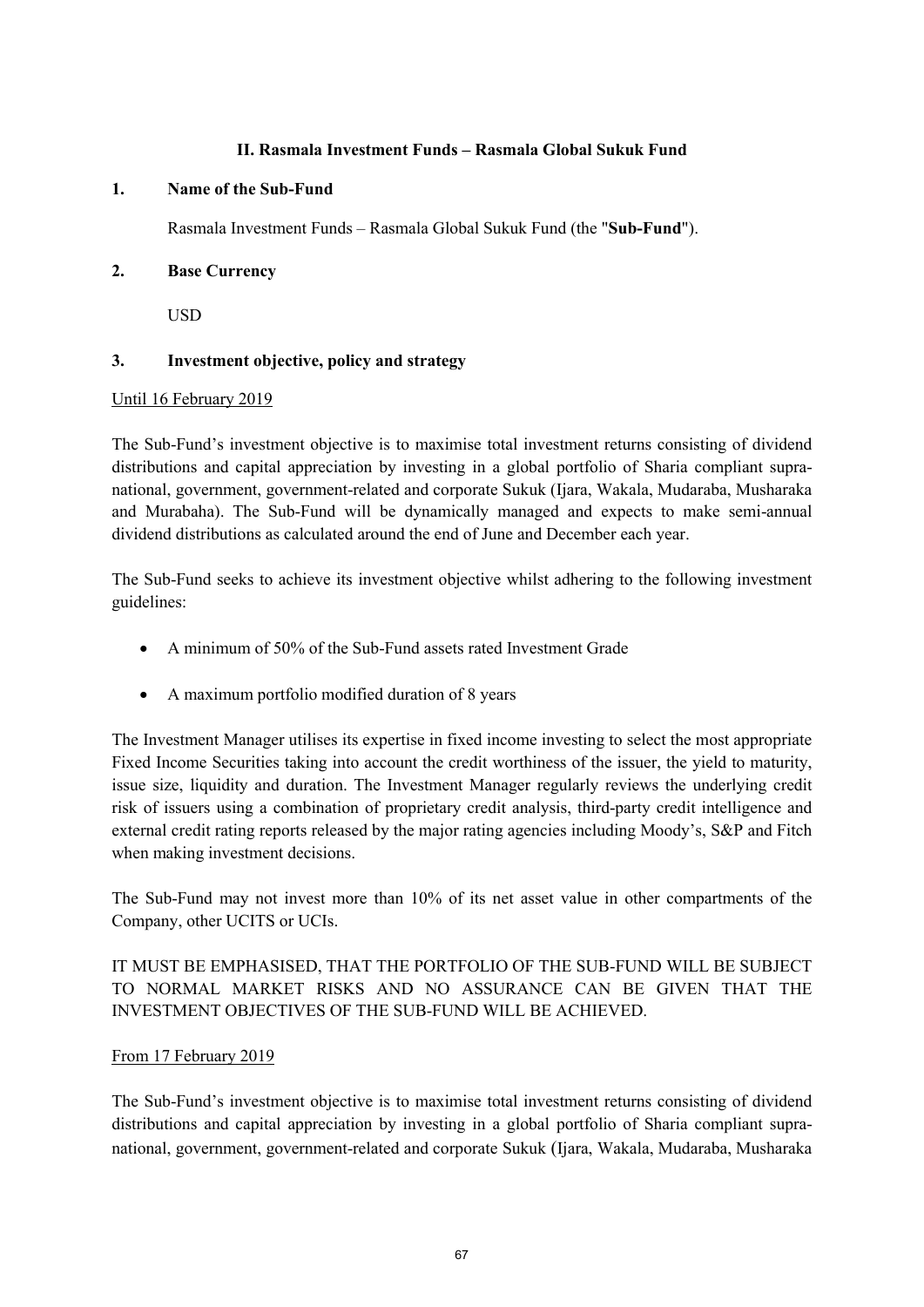and Murabaha). The Sub-Fund will be dynamically managed and expects to make monthly dividend distributions for holders of distributing share classes.

The Sub-Fund seeks to achieve its investment objective whilst adhering to the following investment guidelines:

- A minimum of 50% of the Sub-Fund assets rated Investment Grade
- A maximum portfolio modified duration of 8 years

The Investment Manager utilises its expertise in fixed income investing to select the most appropriate Fixed Income Securities taking into account the credit worthiness of the issuer, the yield to maturity, issue size, liquidity and duration. The Investment Manager regularly reviews the underlying credit risk of issuers using a combination of proprietary credit analysis, third-party credit intelligence and external credit rating reports released by the major rating agencies including Moody's, S&P and Fitch when making investment decisions.

The Sub-Fund may not invest more than 10% of its net asset value in other compartments of the Company, other UCITS or UCIs.

IT MUST BE EMPHASISED, THAT THE PORTFOLIO OF THE SUB-FUND WILL BE SUBJECT TO NORMAL MARKET RISKS AND NO ASSURANCE CAN BE GIVEN THAT THE INVESTMENT OBJECTIVES OF THE SUB-FUND WILL BE ACHIEVED.

### **4. Sharia Supervision**

The Sub-Fund will invest in a manner consistent with the principles of Islamic Sharia.

Dar Al Shariá Limited, the appointed Sharia Advisor of the Investment Manager and a recognized Sharia advisory service with extensive experience in Islamic Sharia, will advise and guide the Sub-Fund in respect of the investment of the Sub-Fund's assets, subject always to the overall supervision of the Directors.

The role of the Sharia Advisor will encompass all phases of the structuring and operation of the Sub-Fund. The Sharia Advisor will not have responsibility for the management of the Sub-Fund.

The Sharia Advisor will advise the Board of Directors as to the necessary investment policy and guidelines which will ensure that the Sub-Fund's investments are compliant with the investment principles of Sharia. Upon acceptance of these guidelines, the Sharia Advisor will issue a decree (a "Fatwa") certifying that the Sub-Fund is compliant to Sharia principles on the basis of its investment policy and guidelines.

Furthermore, the Sharia Advisor will perform a semi-annual review of the portfolio and transactions of the Sub-Fund to determine if, and certify that, the Sub-Fund has been compliant with Sharia principles.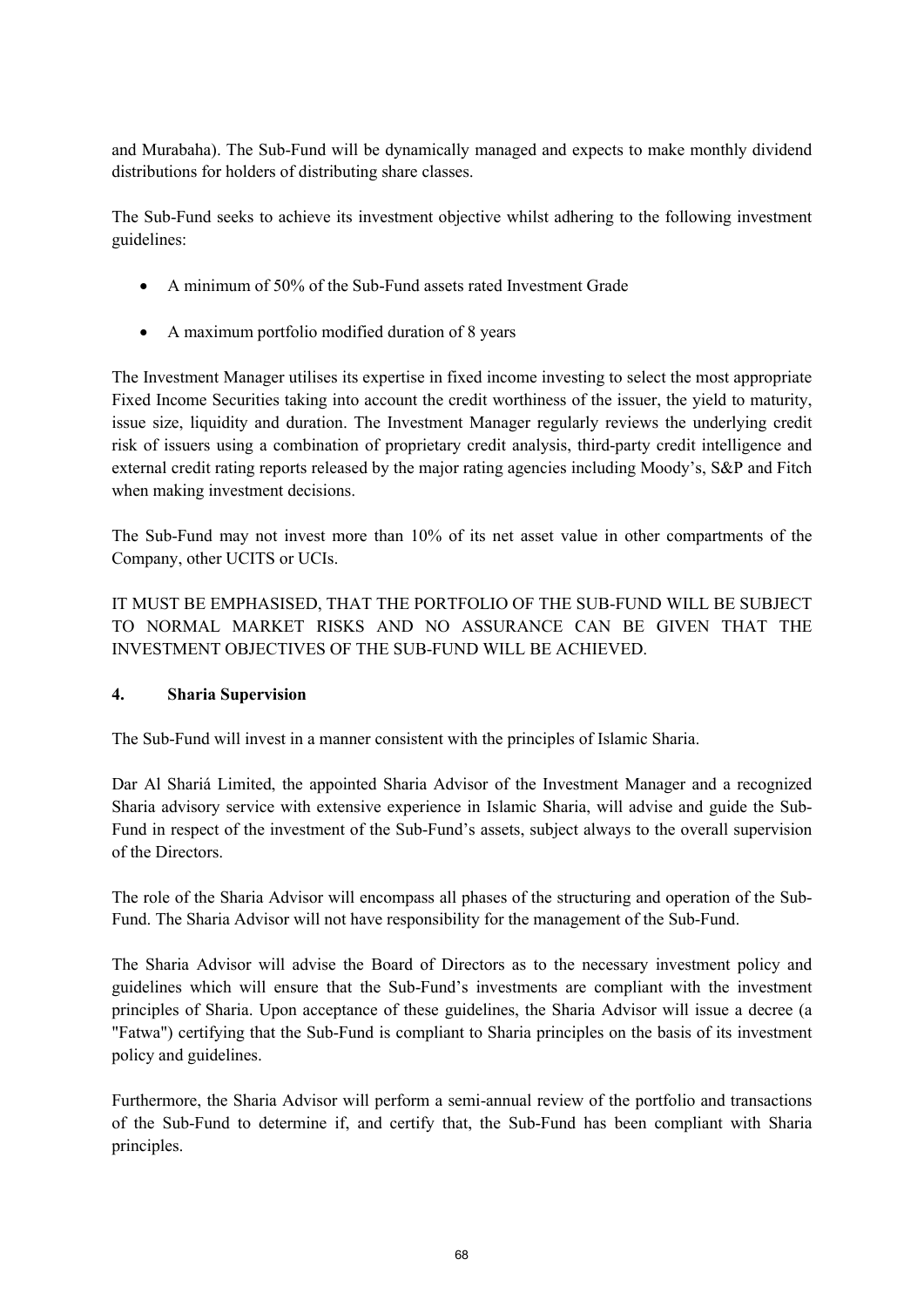The Sharia Advisor has reviewed this Prospectus and will review the various primary implementing agreements, documents and instruments and advise on compliance with the principles of Sharia.

The Sharia Advisor shall ensure the satisfactory and efficient working of the relationship between the Sub-Fund and the Sharia Board. It shall also ensure that all Sharia requirements and obligations on and of the Sub-Fund are met from a Sharia compliance perspective.

The Board of Directors may decide to change the Sharia Advisor, in which case this Sub-Fund Particulars will be amended accordingly.

### **5. Profile of the typical investor**

The Sub-Fund may only be suitable for investors with a medium-term investment horizon who consider investments in the Sub-Fund as a convenient way of accessing the performance (positive or negative) of Sukuk.

Investors must be able and willing to accept and bear the risks associated with an exposure to Sukuk and the potential net asset value variations and losses on their investment, which may be substantial. A fall in value of the Sub-Fund's shares is possible at any time and investors should be able to bear the loss of their entire investment.

The Sub-Fund is not suitable for investors with less than a one year investment horizon.

#### **6. Global Exposure**

The global exposure relating to this Sub-Fund will be calculated using the commitment approach.

### **7. Classes of shares available for subscription**

The following classes are available for subscription:

| <b>Share Class</b>                                                   | <b>Minimum Initial</b><br><b>Subscription and</b><br><b>Holding Amount (US\$)</b><br>unless otherwise<br>stated) | <b>Minimum</b><br><b>Subsequent</b><br><b>Subscription</b><br><b>Amount (US\$ unless</b><br>otherwise stated)) | <b>Minimum</b><br>Redemption<br><b>Amount (US\$)</b><br>unless<br>otherwise<br>stated) | <b>Distribution</b><br><b>Policy</b> |
|----------------------------------------------------------------------|------------------------------------------------------------------------------------------------------------------|----------------------------------------------------------------------------------------------------------------|----------------------------------------------------------------------------------------|--------------------------------------|
| <b>CBD Al Dana Global</b><br><b>Sukuk Fund Share</b><br><b>Class</b> | 10,000                                                                                                           | 500                                                                                                            | 10,000                                                                                 | <b>Distributes</b>                   |
| Class $A$ ACC*                                                       | 500                                                                                                              | 100                                                                                                            | 500                                                                                    | Accumulates                          |
| Class A INC**                                                        | 500                                                                                                              | 100                                                                                                            | 500                                                                                    | <b>Distributes</b>                   |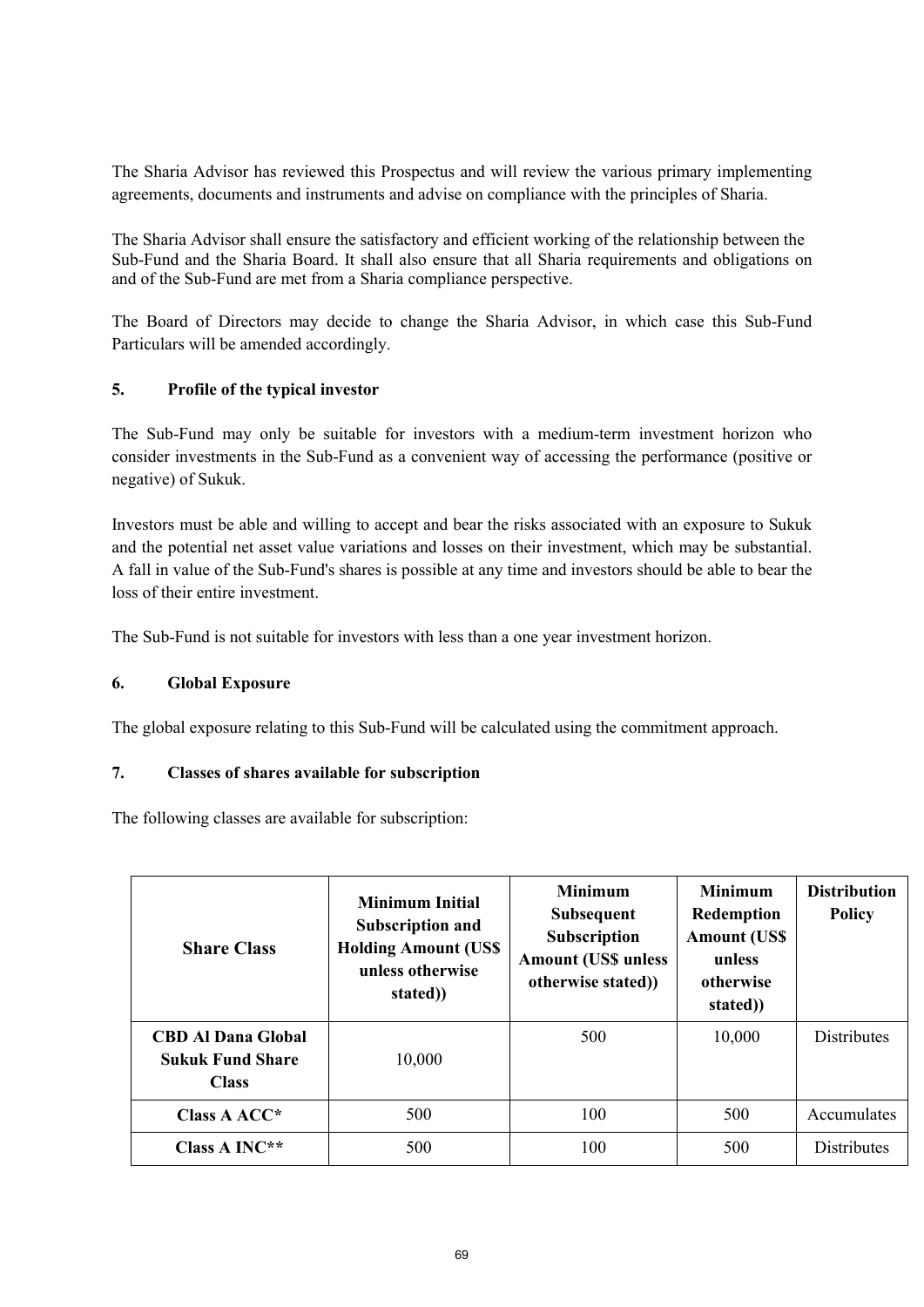| Class A ACC (Euro)        | Euro500             | Euro100 | Euro500             | Accumulates        |
|---------------------------|---------------------|---------|---------------------|--------------------|
| <b>Class A INC (Euro)</b> | Euro500             | Euro100 | Euro <sub>500</sub> | <b>Distributes</b> |
| <b>Class C ACC</b>        | 500                 | 100     | 500                 | Accumulates        |
| <b>Class C INC</b>        | 500                 | 100     | 500                 | Distributes        |
| <b>Class S ACC</b>        | 500                 | 100     | 500                 | Accumulates        |
| <b>Class S INC</b>        | 500                 | 100     | 500                 | Distributes        |
| Class S ACC (Euro)        | Euro <sub>500</sub> | Euro100 | Euro <sub>500</sub> | Accumulates        |
| <b>Class S INC (Euro)</b> | Euro <sub>500</sub> | Euro100 | Euro <sub>500</sub> | Distributes        |
| <b>Class M ACC</b>        | 500                 | 100     | 500                 | Accumulates        |
| <b>Class M INC</b>        | 500                 | 100     | 500                 | Distributes        |
| Class M ACC (Euro)        | Euro500             | Euro100 | Euro500             | Accumulates        |
| <b>Class M INC (Euro)</b> | Euro500             | Euro100 | Euro500             | Distributes        |
| <b>Class L ACC</b>        | 500                 | 100     | 500                 | Accumulates        |
| <b>Class L INC</b>        | 500                 | 100     | 500                 | Distributes        |

\* Formerly known as Rasmala Global Sukuk Fund - Accumulation Shares Class

\*\* Formerly known as Rasmala Global Sukuk Fund - Distribution Shares Class

Investors should be aware that classes denominated in currencies other than US Dollars are not expected to be hedged and therefore will be subject to movements in the US Dollar/Euro exchange rate in the calculation of the NAV of these classes. This will lead to higher volatility – and risk to capital – than investment in other Share Classes of the Sub-Fund.

### **8. Fees and expenses**

The fees detailed below shall be calculated as a percentage of the applicable Net Asset Value per share.

### **CBD AL DANA GLOBAL SUKUK FUND SHARE CLASS**

This Share Class is reserved for the Commercial Bank of Dubai and the use of its clients.

#### *Management Fee*

The Investment Manager will be entitled to receive an Investment Management Fee at an annual rate of 1.00% of the NAV of all Shares belonging to the CBD Al Dana Global Sukuk Fund Share Class calculated daily and payable monthly in arrears.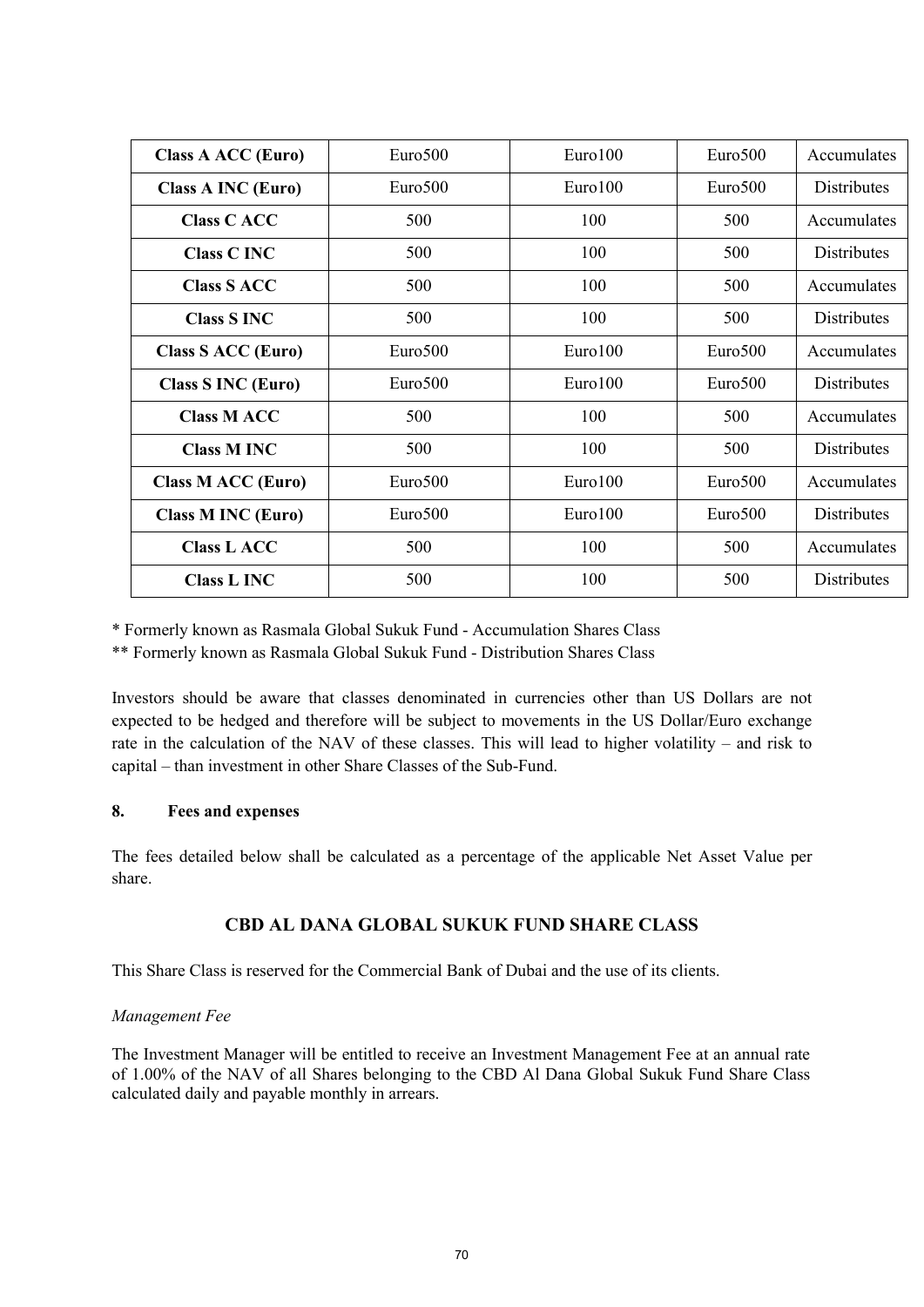#### *Sales Fee*

Shares belonging to the CBD Al Dana Global Sukuk Fund Share Class may be subject to a sales fee of up to 2.0% of the value of any subscription which may be applied, in whole or in part, at the discretion of the Directors.

Any applicable Sales Fee will be deducted from the investor's subscription amount and will not be treated as part of the Share purchase price. The Global Distributor may elect to use, and may compensate, placement agents or others for introducing investors to the Sub-Fund. The Sales Fee shall apply to all initial subscriptions and any subsequent subscriptions.

The Sales Fee will be paid to the Global Distributor.

#### *Administration Fee*

The Administrator may charge an administration fee of 0.115% of the NAV of all Shares belonging to the CBD Al Dana Global Sukuk Fund Share Class, calculated daily and payable monthly in arrears.

#### *Exit Fee*

There is no exit fee payable in respect of the CBD Al Dana Global Sukuk Fund Share Class.

## **'CLASS A ACC' AND 'CLASS A INC' (FORMERLY RASMALA GLOBAL SUKUK FUND ACCUMULATION CLASS AND RASMALA GLOBAL SUKUK FUND DISTRIBUTION CLASS)**

#### *Management Fee*

The Investment Manager will be entitled to receive an Investment Management Fee at an annual rate of 0.85% of the NAV of all Shares belonging to the 'Class A ACC' and 'Class A INC' Share Classes, calculated daily and payable monthly in arrears.

#### *Sales Fee*

Shares belonging to the 'Class A ACC' and 'Class A INC' Share Classes may be subject to a sales fee of up to 2.0% of the value of any subscription which may be applied, in whole or in part, at the discretion of the Directors.

Any applicable Sales Fee will be deducted from the investor's subscription amount and will not be treated as part of the Share purchase price. The Global Distributor may elect to use, and may compensate, placement agents or others for introducing investors to the Sub-Fund. The Sales Fee shall apply to all initial subscriptions and any subsequent subscriptions.

The Sales Fee will be paid to the Global Distributor.

#### *Administration Fee*

The Administrator may charge an administration fee of 0.115% of the NAV of all Shares belonging to the 'Class A ACC' and 'Class A INC' Share Classes, calculated daily and payable monthly in arrears.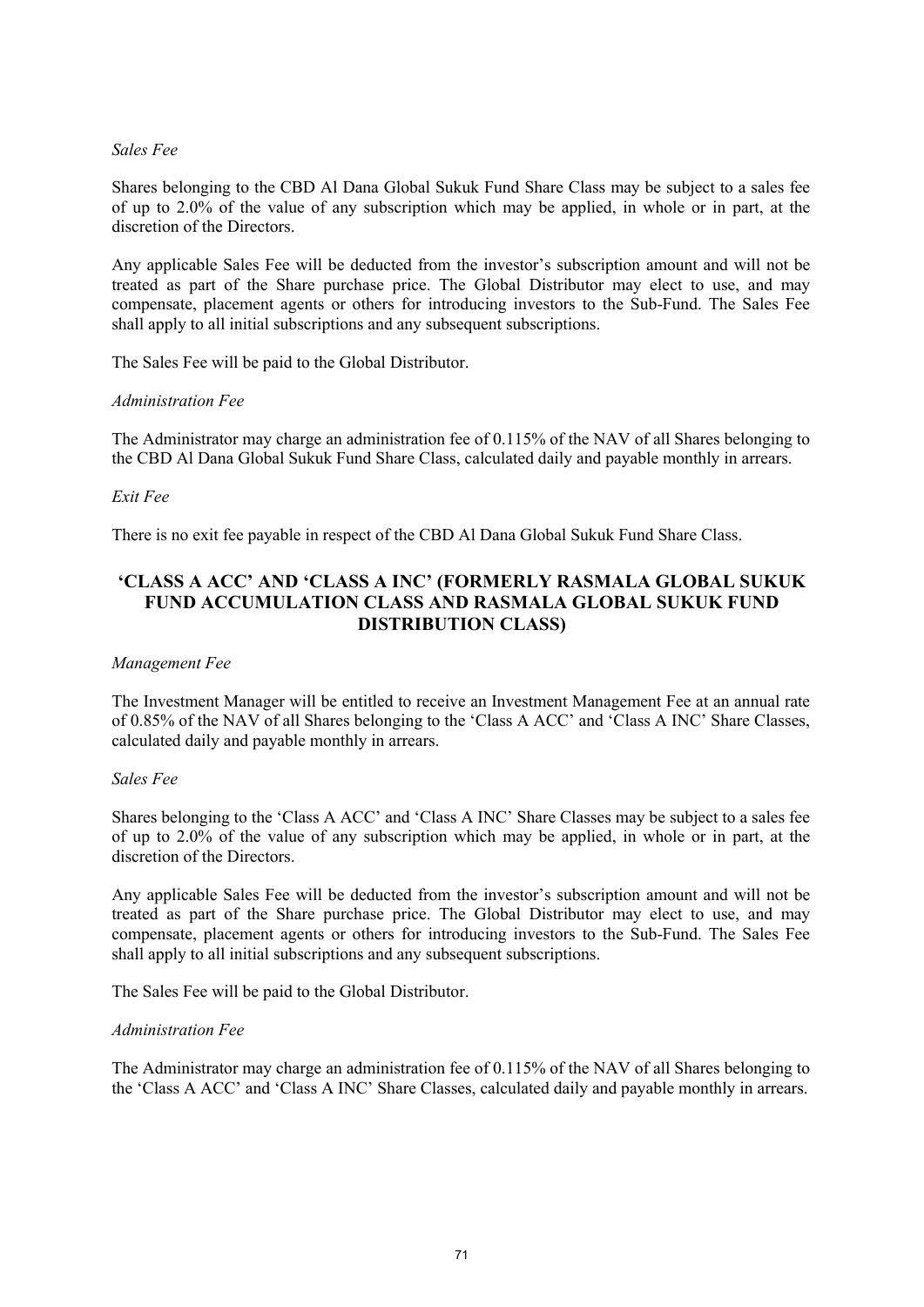#### *Exit Fee*

There is no exit fee payable in respect of the Class A ACC and Class A Inc Share Classes.

# **'CLASS A ACC' (EURO) AND 'CLASS A INC' (EURO)**

#### *Management Fee*

The Investment Manager will be entitled to receive an Investment Management Fee at an annual rate of 1.25% of the NAV of all Shares belonging to the 'Class A ACC' (Euro) and 'Class A INC' (Euro) Share Classes, calculated daily and payable monthly in arrears.

#### *Sales Fee*

Shares belonging to the 'Class A ACC' (Euro) and 'Class A INC' (Euro) Share Classes may be subject to a sales fee of up to 2.0% of the value of any subscription which may be applied, in whole or in part, at the discretion of the Directors.

Any applicable Sales Fee will be deducted from the investor's subscription amount and will not be treated as part of the Share purchase price. The Global Distributor may elect to use, and may compensate, placement agents or others for introducing investors to the Sub-Fund. The Sales Fee shall apply to all initial subscriptions and any subsequent subscriptions.

The Sales Fee will be paid to the Global Distributor.

#### *Administration Fee*

The Administrator may charge an administration fee of 0.115% of the NAV of all Shares belonging to the 'Class A ACC' (Euro) and 'Class A INC' (Euro) Share Classes, calculated daily and payable monthly in arrears.

#### *Exit Fee*

There is no exit fee payable in respect of the Class A ACC (Euro) and Class A Inc (Euro) Share Classes.

## **'CLASS C ACC' AND 'CLASS C INC'**

#### *Management Fee*

The Investment Manager will be entitled to receive an Investment Management Fee at an annual rate of 1.25% of the NAV of all Shares belonging to the 'Class C ACC' and 'Class C INC' Share Classes, calculated daily and payable monthly in arrears.

#### *Sales Fee*

Shares belonging to the 'Class C ACC' and 'Class C INC' Share Classes may be subject to a sales fee of up to 2.0% of the value of any subscription which may be applied, in whole or in part, at the discretion of the Directors.

Any applicable Sales Fee will be deducted from the investor's subscription amount and will not be treated as part of the Share purchase price. The Global Distributor may elect to use, and may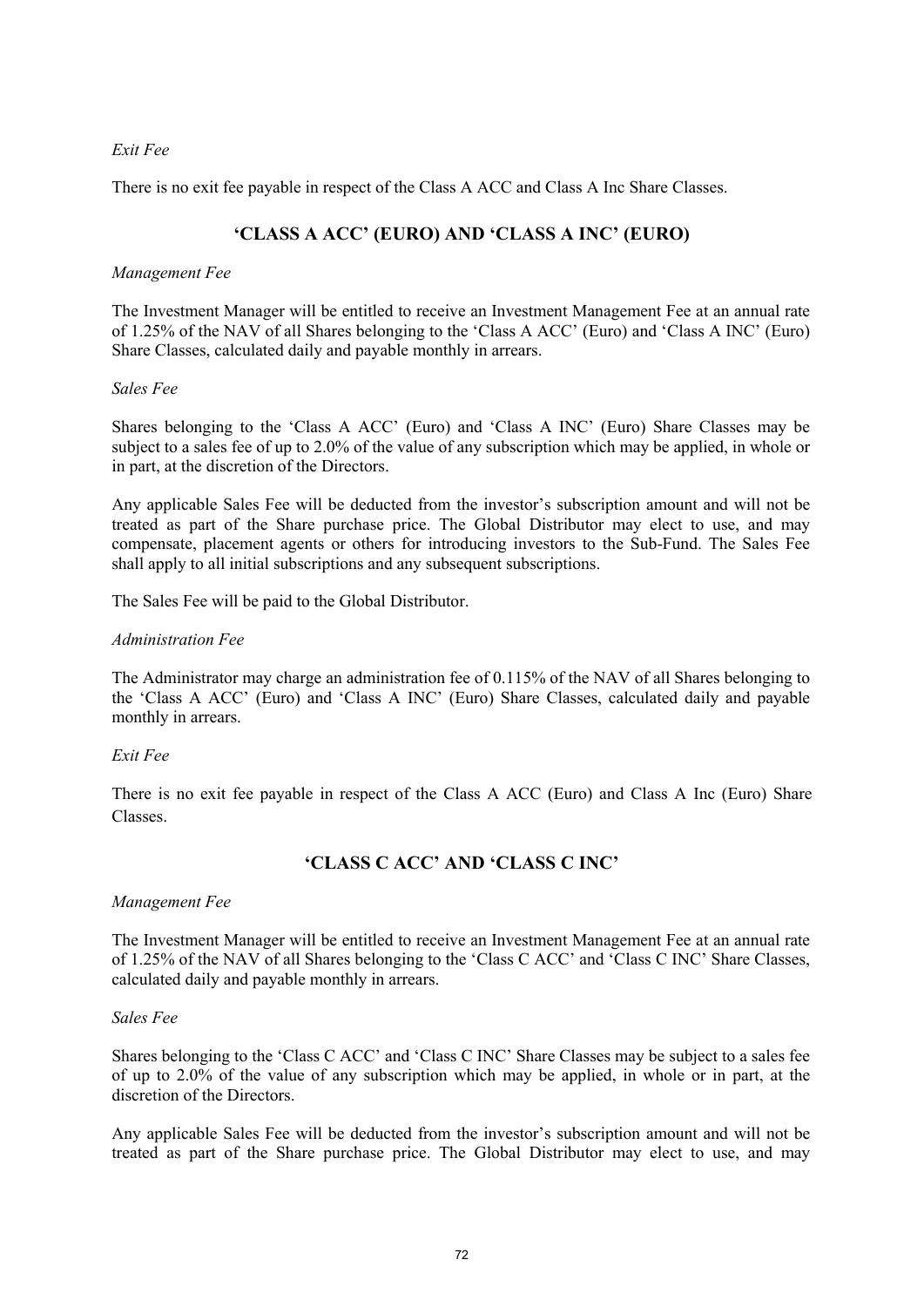compensate, placement agents or others for introducing investors to the Sub-Fund. The Sales Fee shall apply to all initial subscriptions and any subsequent subscriptions.

The Sales Fee will be paid to the Global Distributor.

#### *Administration Fee*

The Administrator may charge an administration fee of 0.115% of the NAV of all Shares belonging to the 'Class C ACC' and 'Class C INC' Share Classes, calculated daily and payable monthly in arrears.

#### *Exit Fee*

There is no exit fee payable in respect of the Class C ACC and Class C Inc Share Classes.

## **'CLASS S ACC' AND 'CLASS S INC'**

#### *Management Fee*

The Investment Manager will be entitled to receive an Investment Management Fee at an annual rate of 1.25% of the NAV of all Shares belonging to the 'Class S ACC' and 'Class S INC' Share Classes, calculated daily and payable monthly in arrears.

#### *Deferred Sales Fee*

In respect of Shares belonging to the 'CLASS S ACC' and 'CLASS S INC' Share Classes, there is no Sales Fee and investors will receive an allotment of Shares equivalent to 100% of their subscription amount. A Deferred Sales Fee, amounting to 2% of the value of any subscription will be payable by the Sub-Fund to the Global Distributor for its absolute use and benefit in full following the subscription confirmation and amortised back to the Sub-Fund on each Valuation Day for the first two years from the date of subscription. The Deferred Sales Fee will therefore be reflected in the NAV of the Share Classes. The Deferred Sales Fee shall apply to all initial subscriptions and any subsequent subscriptions.

### *Exit Fees*

In respect of Shares belonging to the 'CLASS S ACC' and 'CLASS S INC' Share Classes, Directors have determined that the following exit fees shall apply:

- Redemption within 12 months: 2% of the NAV of all Shares to be redeemed
- Redemption after 12 months but before 24 months: 1% of the NAV of all Shares to be redeemed

All Exit Fees will be retained solely for the benefit of remaining Shareholders of the Sub-Fund. These fees may not be waived but, in order to pass this fee back to the Sub-Fund, Directors may accept a range of operational procedures between the Administrator and custody banks and regulated investment platforms where they are of the opinion that remaining investors will not be disadvantaged.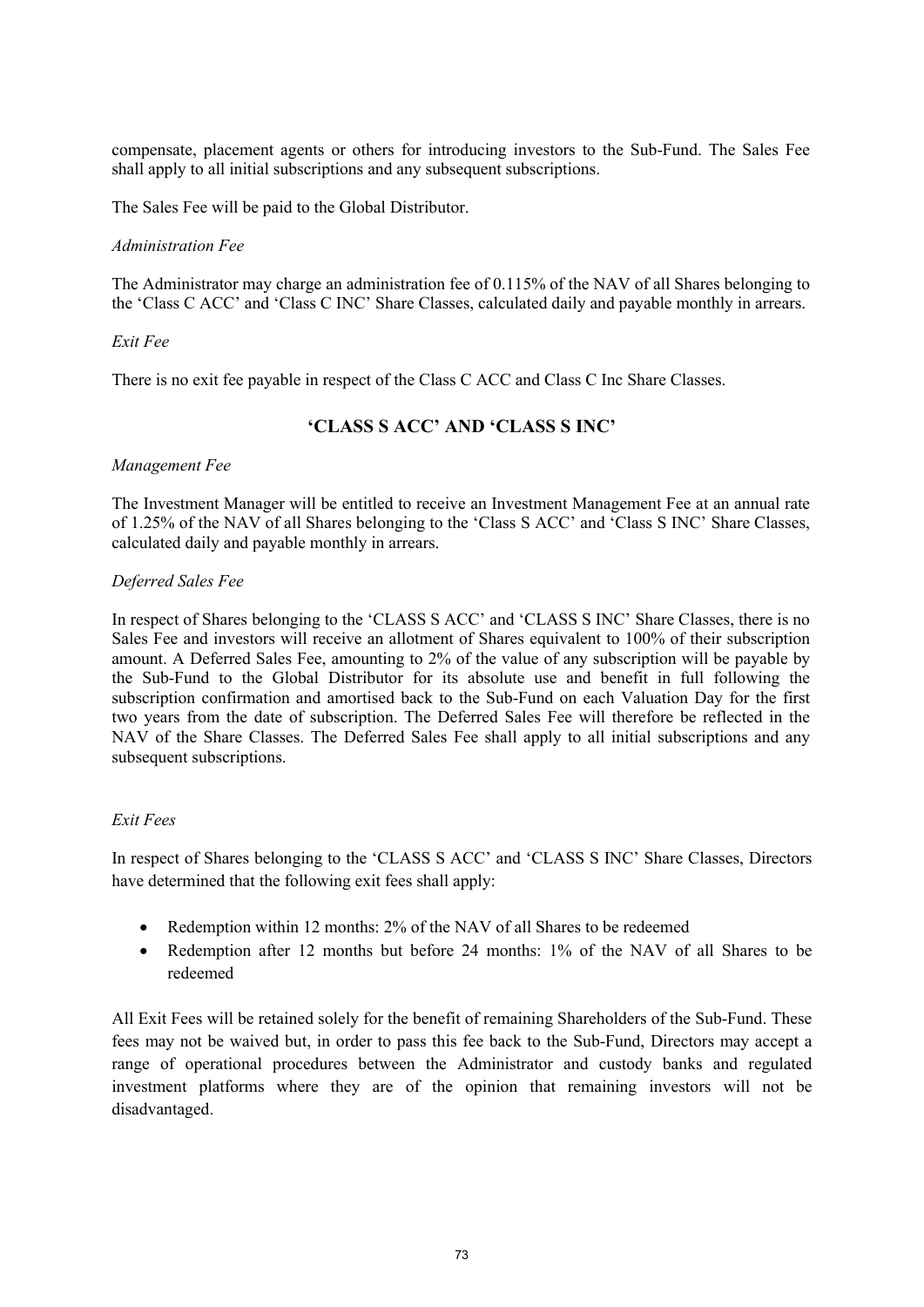The Global Distributor may elect to use, and may compensate, placement agents or others for introducing investors to the Sub-Fund.

#### *Administration Fee*

The Administrator may charge an administration fee of 0.115% of the NAV of all Shares belonging to the 'Class S ACC' and 'Class S INC' Share Classes, calculated daily and payable monthly in arrears.

### **'CLASS S ACC' (EURO) AND 'CLASS S INC' (EURO)**

### *Management Fee*

The Investment Manager will be entitled to receive an Investment Management Fee at an annual rate of 1.25% of the NAV of all Shares belonging to the 'Class S ACC' (Euro) and 'Class S INC' (Euro) Share Classes, calculated daily and payable monthly in arrears.

### *Deferred Sales Fee*

In respect of Shares belonging to the 'CLASS S ACC' (Euro) and 'CLASS S INC' (Euro) Share Classes, there is no Sales Fee and investors will receive an allotment of Shares equivalent to 100% of their subscription amount. A Deferred Sales Fee, amounting to 2% of the value of any subscription will be payable by the Sub-Fund to the Global Distributor for its absolute use and benefit in full following the subscription confirmation and amortised back to the Sub-Fund on each Valuation Day for the first two years from the date of subscription. The Deferred Sales Fee will therefore be reflected in the NAV of the Share Classes. The Deferred Sales Fee shall apply to all initial subscriptions and any subsequent subscriptions.

### *Exit Fees*

In respect of Shares belonging to the 'CLASS S ACC' (Euro) and 'CLASS S INC' (Euro) Share Classes, Directors have determined that the following exit fees shall apply:

- Redemption within 12 months: 2% of the NAV of all Shares to be redeemed
- Redemption after 12 months but before 24 months: 1% of the NAV of all Shares to be redeemed

All Exit Fees will be retained solely for the benefit of remaining Shareholders of the Sub-Fund. These fees may not be waived but, in order to pass this fee back to the Sub-Fund, Directors may accept a range of operational procedures between the Administrator and custody banks and regulated investment platforms where they are of the opinion that remaining investors will not be disadvantaged.

The Global Distributor may elect to use, and may compensate, placement agents or others for introducing investors to the Sub-Fund.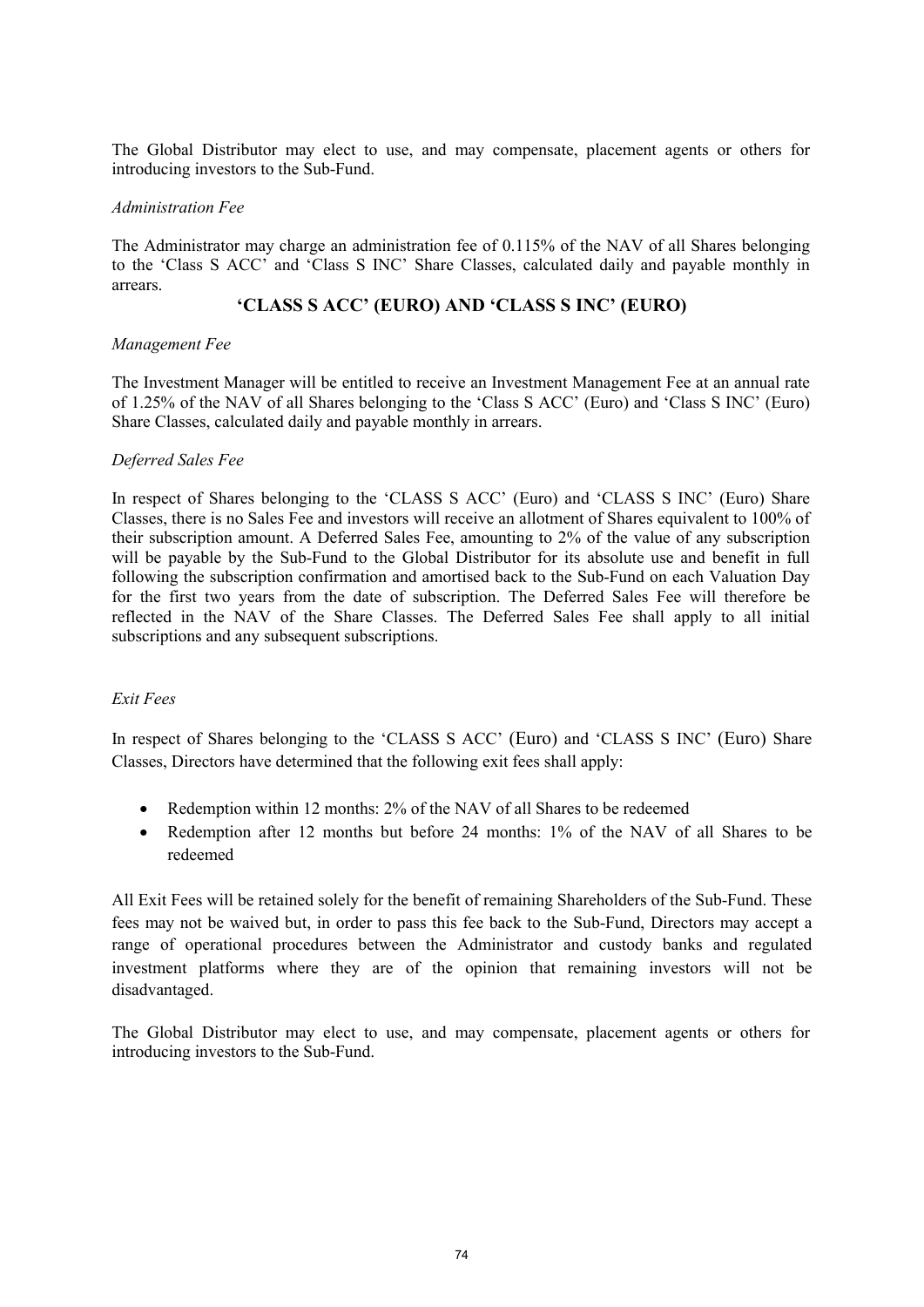### *Administration Fee*

The Administrator may charge an administration fee of 0.115% of the NAV of all Shares belonging to the 'Class S ACC' (Euro) and 'Class S INC' (Euro) Share Classes, calculated daily and payable monthly in arrears.

## **'CLASS M ACC' AND 'CLASS M INC'**

### *Management Fee*

The Investment Manager will be entitled to receive an Investment Management Fee at an annual rate of 1.25% of the NAV of all Shares belonging to the 'Class M ACC' and 'Class M INC' Share Classes, calculated daily and payable monthly in arrears.

### *Deferred Sales Fee*

In respect of Shares belonging to the 'CLASS M ACC' and 'CLASS M INC' Share Classes, there is no Sales Fee and investors will receive an allotment of Shares equivalent to 100% of their subscription amount. A Deferred Sales Fee, amounting to 3% of the value of any subscription will be payable by the Sub-Fund to the Global Distributor for its absolute use and benefit in full following the subscription confirmation and amortised back to the Sub-Fund on each Valuation Day for the first three years from the date of subscription. The Deferred Sales Fee will therefore be reflected in the NAV of the Share Classes. The Deferred Sales Fee shall apply to all initial subscriptions and any subsequent subscriptions.

### *Exit Fees*

In respect of Shares belonging to the 'CLASS M ACC' and 'CLASS M INC' Share Classes, Directors have determined that the following exit fees shall apply:

- Redemption within 12 months: 3.00% of the NAV of all Shares to be redeemed
- Redemption after 12 months but before 24 months: 2% of the NAV of all Shares to be redeemed
- Redemption after 24 months but before 36 months: 1% of the NAV of all Shares to be redeemed

All Exit Fees will be retained solely for the benefit of remaining Shareholders of the Sub-Fund. These fees may not be waived but, in order to pass this fee back to the Sub-Fund, Directors may accept a range of operational procedures between the Administrator and custody banks and regulated investment platforms where they are of the opinion that remaining investors will not be disadvantaged.

The Global Distributor may elect to use, and may compensate, placement agents or others for introducing investors to the Sub-Fund.

*Administration Fee*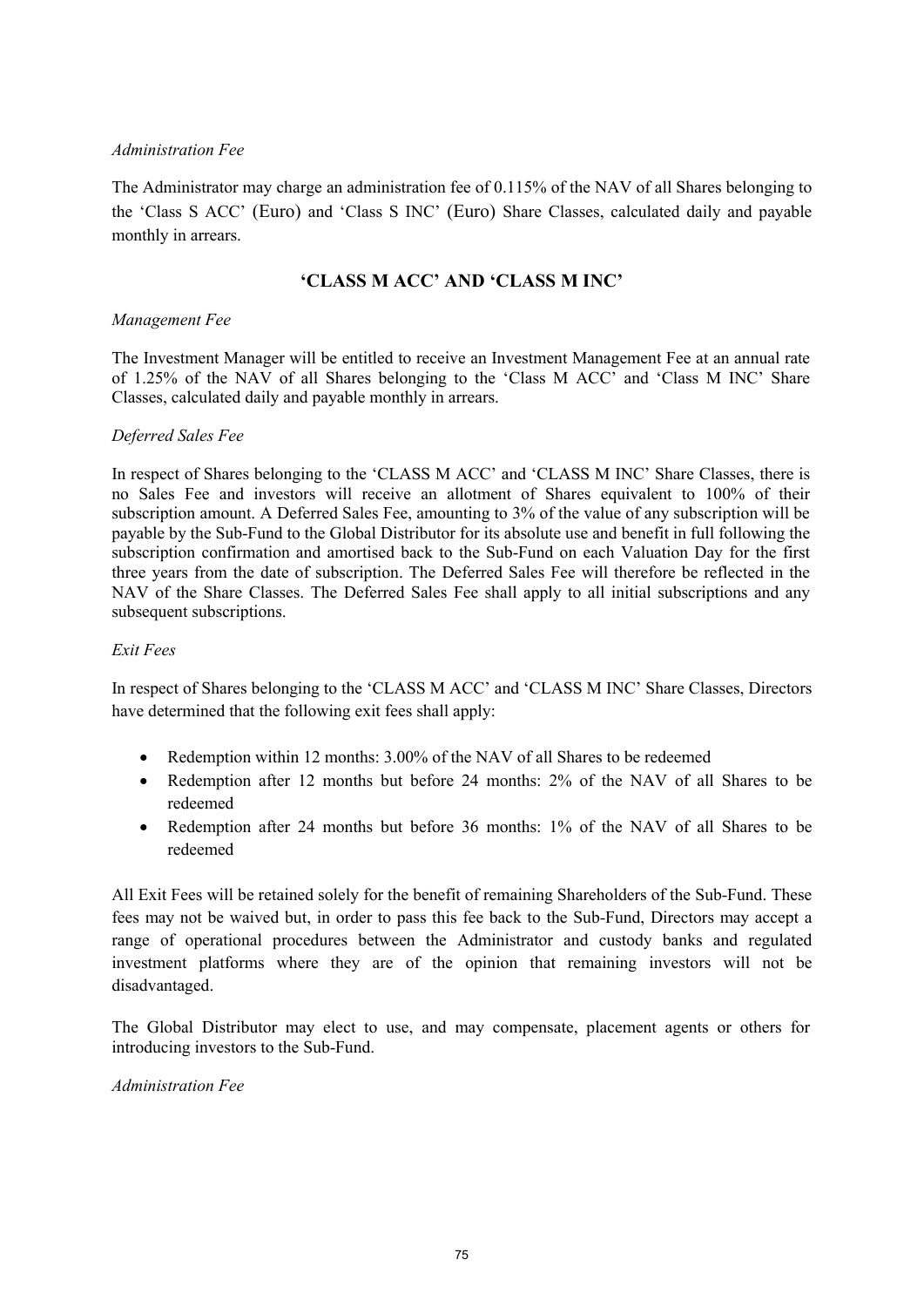The Administrator may charge an administration fee of 0.115% of the NAV of all Shares belonging to the 'Class M ACC' and 'Class M INC' Share Classes, calculated daily and payable monthly in arrears.

# **'CLASS M ACC' (EURO) AND 'CLASS M INC' (EURO)**

### *Management Fee*

The Investment Manager will be entitled to receive an Investment Management Fee at an annual rate of 1.25% of the NAV of all Shares belonging to the 'Class M ACC' (Euro) and 'Class M INC' (Euro) Share Classes, calculated daily and payable monthly in arrears.

### *Deferred Sales Fee*

In respect of Shares belonging to the 'CLASS M ACC' (Euro) and 'CLASS M INC' (Euro) Share Classes, there is no Sales Fee and investors will receive an allotment of Shares equivalent to 100% of their subscription amount. A Deferred Sales Fee, amounting to 3% of the value of any subscription will be payable by the Sub-Fund to the Global Distributor for its absolute use and benefit in full following the subscription confirmation and amortised back to the Sub-Fund on each Valuation Day for the first three years from the date of subscription. The Deferred Sales Fee will therefore be reflected in the NAV of the Share Classes. The Deferred Sales Fee shall apply to all initial subscriptions and any subsequent subscriptions.

#### *Exit Fees*

In respect of Shares belonging to the 'CLASS M ACC' (Euro) and 'CLASS M INC' (Euro) Share Classes, Directors have determined that the following exit fees shall apply:

- Redemption within 12 months: 3.00% of the NAV of all Shares to be redeemed
- Redemption after 12 months but before 24 months: 2% of the NAV of all Shares to be redeemed
- Redemption after 24 months but before 36 months: 1% of the NAV of all Shares to be redeemed

All Exit Fees will be retained solely for the benefit of remaining Shareholders of the Sub-Fund. These fees may not be waived but, in order to pass this fee back to the Sub-Fund, Directors may accept a range of operational procedures between the Administrator and custody banks and regulated investment platforms where they are of the opinion that remaining investors will not be disadvantaged.

The Global Distributor may elect to use, and may compensate, placement agents or others for introducing investors to the Sub-Fund.

### *Administration Fee*

The Administrator may charge an administration fee of 0.115% of the NAV of all Shares belonging to the 'Class M ACC' (Euro) and 'Class M INC' (Euro) Share Classes, calculated daily and payable monthly in arrears.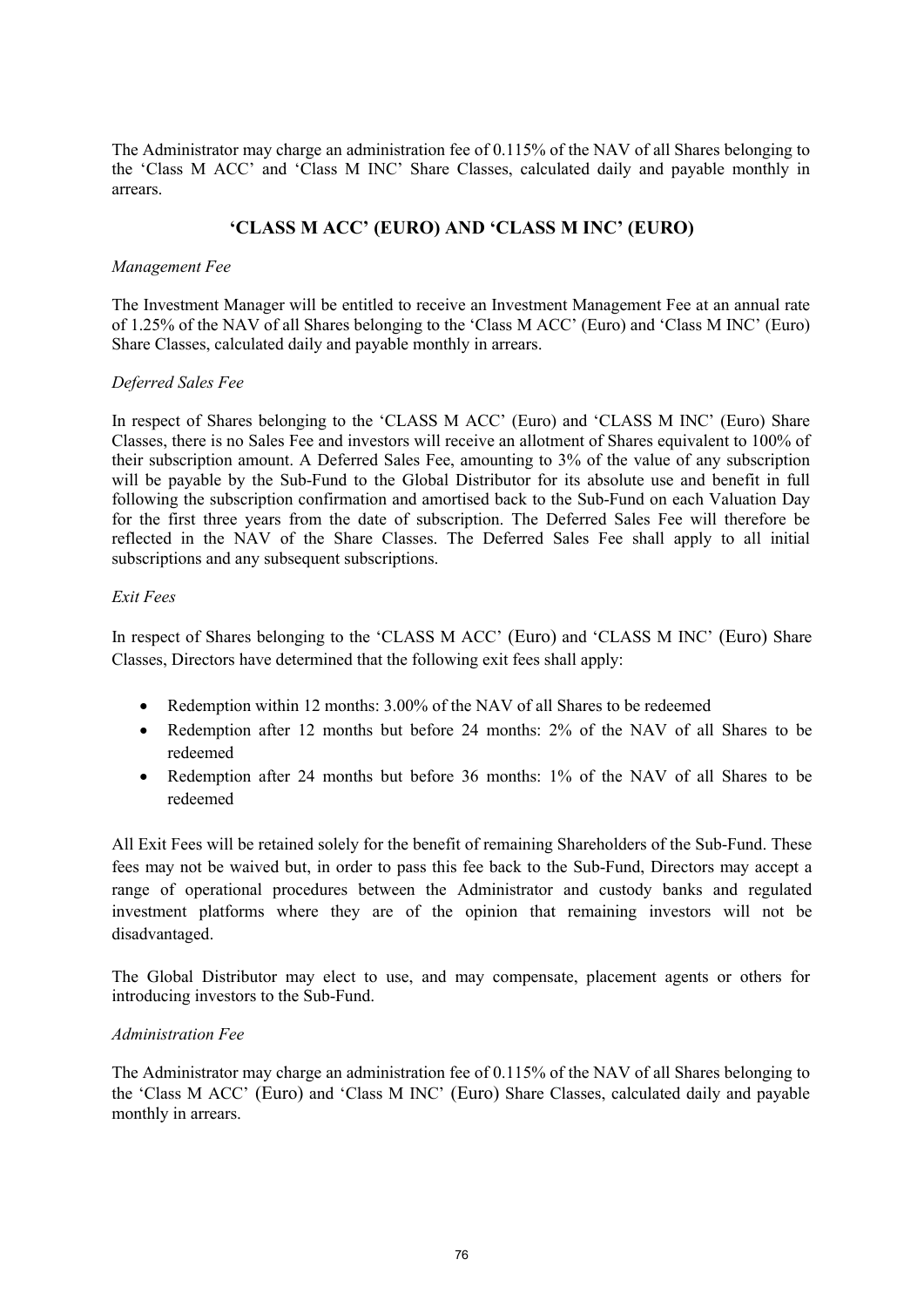# **'CLASS L ACC' AND 'CLASS L INC'**

### *Management Fee*

The Investment Manager will be entitled to receive an Investment Management Fee at an annual rate of 1.25% of the NAV of all Shares belonging to the 'Class L ACC' and 'Class L INC' Share Classes, calculated daily and payable monthly in arrears.

### *Deferred Sales Fee*

In respect of Shares belonging to the 'CLASS L ACC' and 'CLASS L INC' Share Classes, there is no Sales Fee and investors will receive an allotment of Shares equivalent to 100% of their subscription amount. A Deferred Sales Fee, amounting to 4% of the value of any subscription will be payable by the Sub-Fund to the Global Distributor for its absolute use and benefit in full following the subscription confirmation and amortised back to the Sub-Fund on each Valuation Day for the first five years from the date of subscription. The Deferred Sales Fee will therefore be reflected in the NAV of the Share Classes. The Deferred Sales Fee shall apply to all initial subscriptions and any subsequent subscriptions.

### *Exit Fees*

In respect of Shares belonging to the 'CLASS L ACC' AND 'CLASS L INC' Share Classes, Directors have determined that the following exit fees shall apply:

- Redemption within 12 months: 4.00% of the NAV of all Shares to be redeemed
- Redemption after 12 months but before 24 months: 3.20% of the NAV of all Shares to be redeemed
- Redemption after 24 months but before 36 months: 2.40% of the NAV of all Shares to be redeemed
- Redemption after 36 months but before 48 months: 1.60% of the NAV of all Shares to be redeemed
- Redemption after 48 months but before 60 months: 0.80% of the NAV of all Shares to be redeemed

All Exit Fees will be retained solely for the benefit of remaining Shareholders of the Sub-Fund. These fees may not be waived but, in order to pass this fee back to the Sub-Fund, Directors may accept a range of operational procedures between the Administrator and custody banks and regulated investment platforms where they are of the opinion that remaining investors will not be disadvantaged.

The Global Distributor may elect to use, and may compensate, placement agents or others for introducing investors to the Sub-Fund.

### *Administration Fee*

The Administrator may charge an administration fee of 0.115% of the NAV of all Shares belonging to the 'Class L ACC' and 'Class L INC' Share Classes, calculated daily and payable monthly in arrears.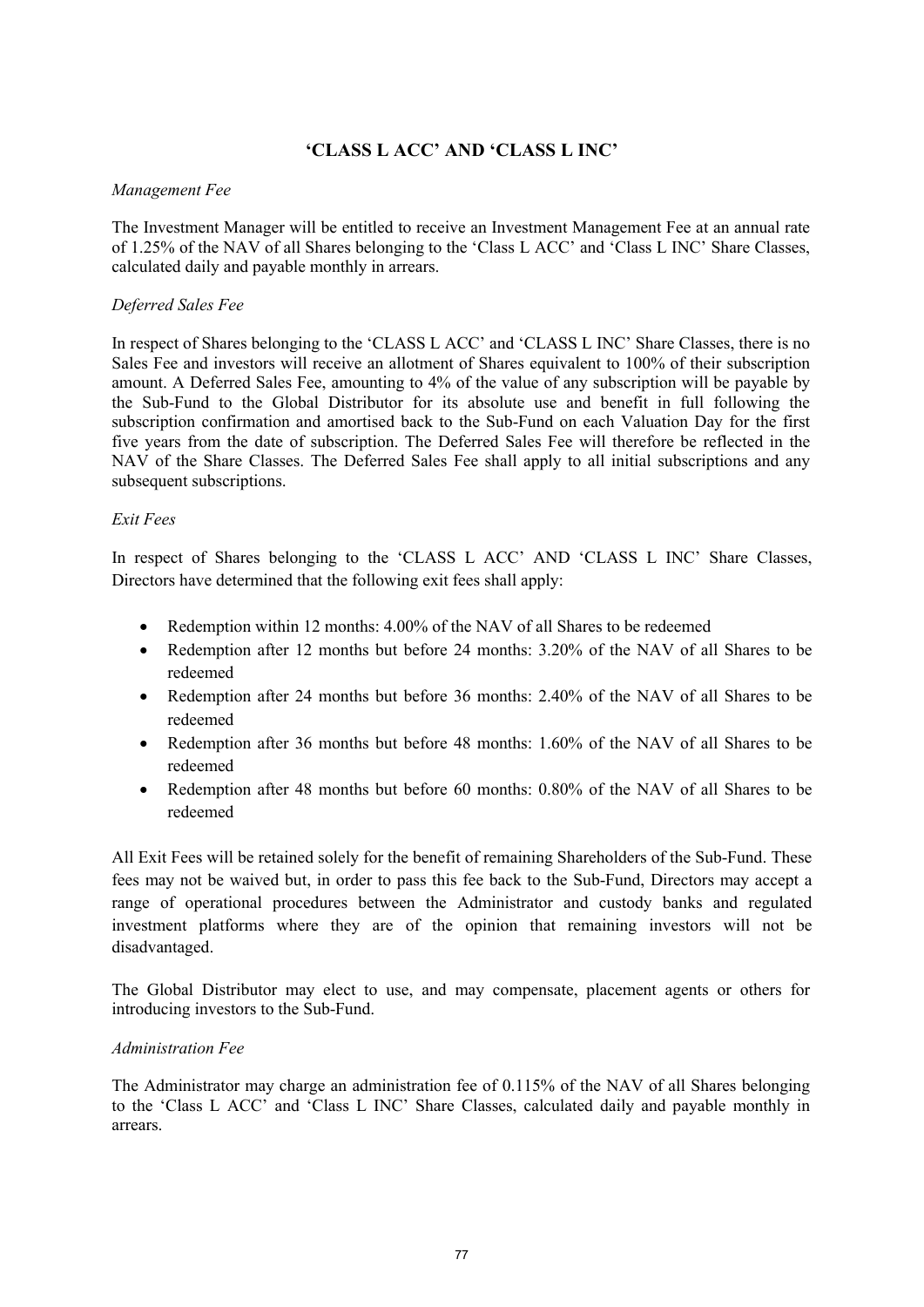Investors should be aware that in respect of all Share Classes of the Sub-Fund, other fees and expenses might apply as outlined in section 12 of this Prospectus. There is no charge for converting shares but Directors reserve the right to charge a maximum of 1% of the NAV should they believe this is equitable and necessary to protect remaining Shareholders. Sharia Advisor fees will not exceed 0.5% of the NAV per annum and will be subject to approval of Directors.

# **9. Frequency of the Net Asset Value calculation and Valuation Day**

The Net Asset Value per share will be determined as at (i) every Business Day of each week and (ii) any other day as the Board of Directors may determine on a case-by-case basis or generally from time to time (the "Valuation Day").

## **10. Subscription**

Each Valuation Day will be a Subscription Day.

Shares will be issued at a price based on the Net Asset Value per share determined as at the relevant Valuation Day increased, as the case may be, by any applicable sales fee, as detailed in section 8 of this Sub-Fund Particulars.

All applications for subscriptions will be processed in accordance with the following principles.

Applications must be received by the Registrar and Transfer Agent no later than 12:00 p.m. (Luxembourg time) one (1) Business Day preceding the relevant Subscription Day. Any applications received after the applicable deadline will be processed in respect of the next Subscription Day.

Payment for subscribed shares has to be made no later than 1 Business Day before the relevant Subscription Day.

## **11. Redemption**

Each Valuation Day will be a Redemption Day.

Shares will be redeemed at a price based on the Net Asset Value per Share determined as at the relevant Valuation Day, less, any applicable redemption fee, as detailed in section 8 of this Sub-Fund Particulars.

Applications must be received by the Registrar and Transfer Agent no later than 12:00 p.m. (Luxembourg time) one (1) Business Day preceding the relevant Redemption Day. Any applications received after the applicable deadline will be processed in respect of the next Redemption Day.

Payment for redeemed Shares has to be made no later than 4 Business Days after the relevant Redemption Day.

## **12. Conversion**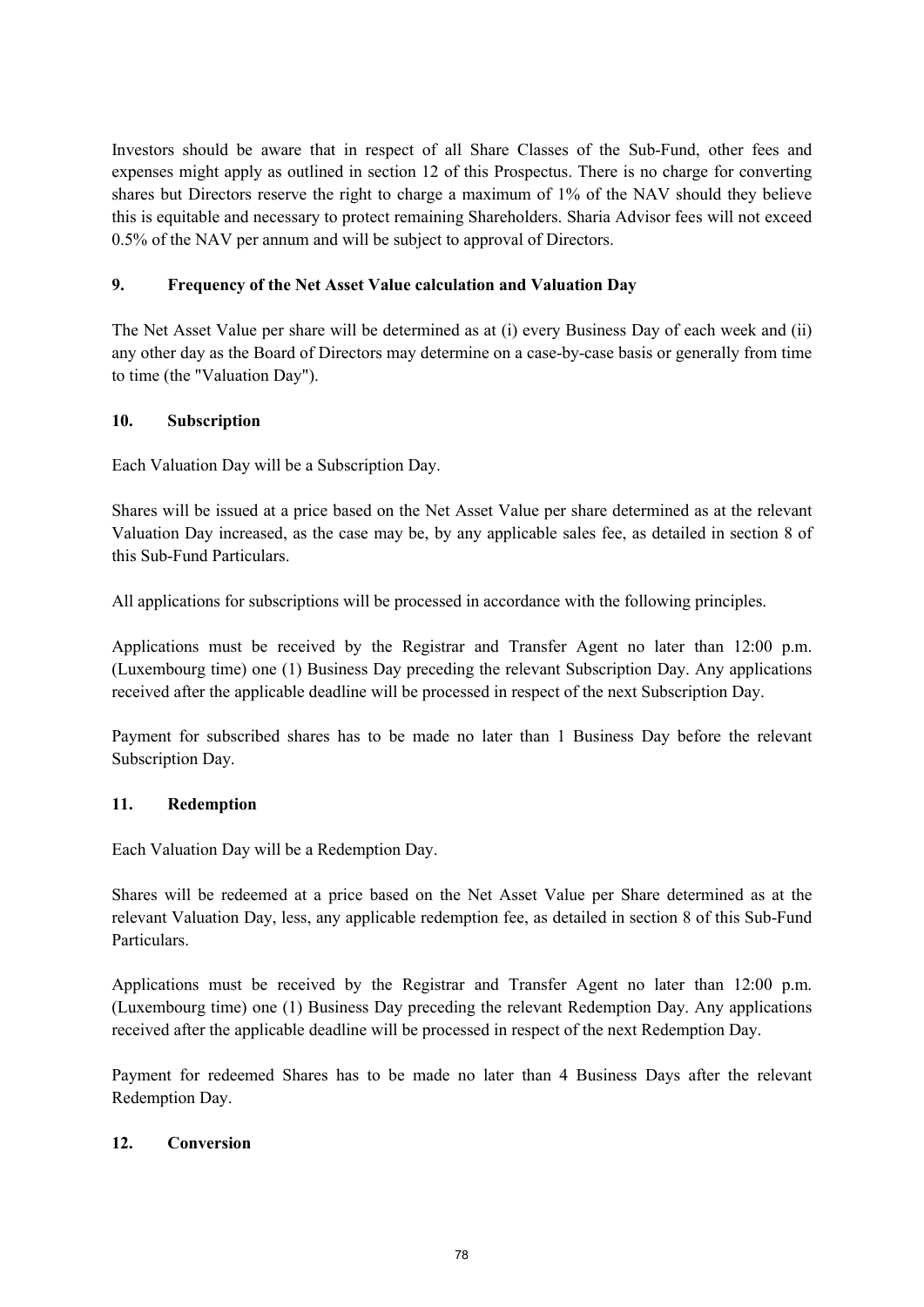Shareholders may request conversion of their shares from one Class to another Class that they may be eligible for within the Sub-Fund.

Shareholders may also request conversion of their shares from one Class to another Class of another Sub-Fund of the Company.

Applications must be received by the Registrar and Transfer Agent no later than 12:00 p.m. Luxembourg time two (2) Business Days preceding the relevant Conversion Day. Any applications received after the application deadline will be processed in respect of the next Conversion Day.

### **13. Risk Considerations**

The specific risk considerations below should be read in conjunction with the section 4 "Risk Considerations" of the main part of the Prospectus.

### **Risks related to investments in Sukuk**

Price changes in Sukuk are influenced predominantly by interest rate developments in the capital markets, which in turn are influenced by macro-economic factors. Sukuk could suffer when capital market interest rate rise, while they could increase in value when capital market interest rate fall. The price changes also depend on the term or residual time to maturity of the Sukuk. In general, Sukuk with shorter terms have less price risks than Sukuk with longer terms. However, they generally have lower returns and, because of the more frequent due dates of the securities portfolios, involve higher re-investment costs.

#### **Risks related to investments in fixed-income securities/Sukuk without regular profit payments**

Because of their comparatively long term and the absence of continual profit payments, particular attention must be paid to observing the credit worthiness and assessing the issuer of profit-bearing securities without regular profit payments.

#### **Sharia Requirements**

The Sub-Fund will operate within the requirements of Sharia as determined by its appointed Sharia scholar, which may limit certain investment opportunities and may impose structural requirements that could increase costs and limit opportunities. There is a risk that the Sharia scholar will declare an investment impermissible and this may require its disposal at a loss to the Sub-Fund.

### **Divergence of Sharia opinion risk**

Because there are no universally accepted binding rules of Sharia in relation to modern finance and modern commercial practices, as well as due to differences of opinion on, and interpretation of, the principles of Sharia that exist among different Sharia scholars, there can be no assurances that any Fatwa, opinion, ruling or advice from any particular scholar or group of scholars will not be challenge by other Sharia scholar or scholars. Accordingly there can also be no assurances that the Sharia view of any particular scholar or group of scholars will be upheld by, followed by or enforced by any government body, court, arbitration, tribunal or other body purporting to apply Sharia.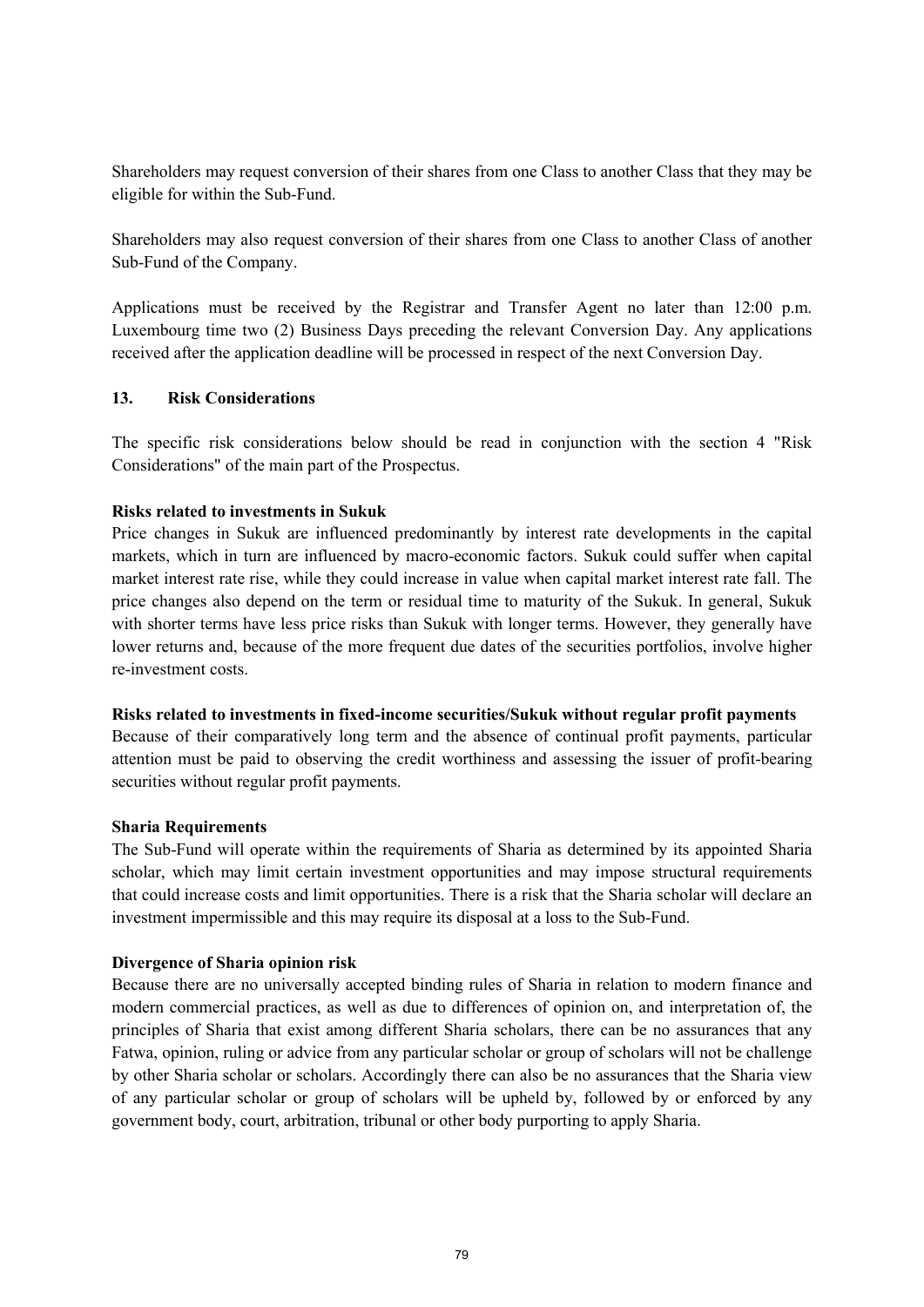### **Reliance on Sharia Advisor**

The Sharia Advisor does not monitor performance of the Company rather the Sub-Fund's compliance with the Sharia Investment Guidelines.

The Sharia Advisor monitors the activities of the Sub-Fund to advise on the Sub-Fund's compliance with the Sharia Investment Guidelines. The Sharia Advisor has no discretionary, management or investment advisory responsibilities in respect of the Sub-Fund and shall only have the right or ability to require the Investment Manager to make changes in the portfolio of the Sub-Fund if such changes are required so that the Sub-Fund is in compliance with the Sharia Investment Guidelines. Since the Sharia Advisor's function is not to monitor performance of the Sub-Fund, prospective investors should be aware that compliance with the Sharia Investment Guidelines does not ensure that a Sub-Fund will not suffer a loss. The Depositary may need to rely on representations from the Investment Manager or the Sharia Advisor regarding the Sub-Fund's compliance with Sharia principles.

### **14. Historical Performance**

Information on the historical performance of the Sub-Fund is available in the relevant Key Investor Information Document.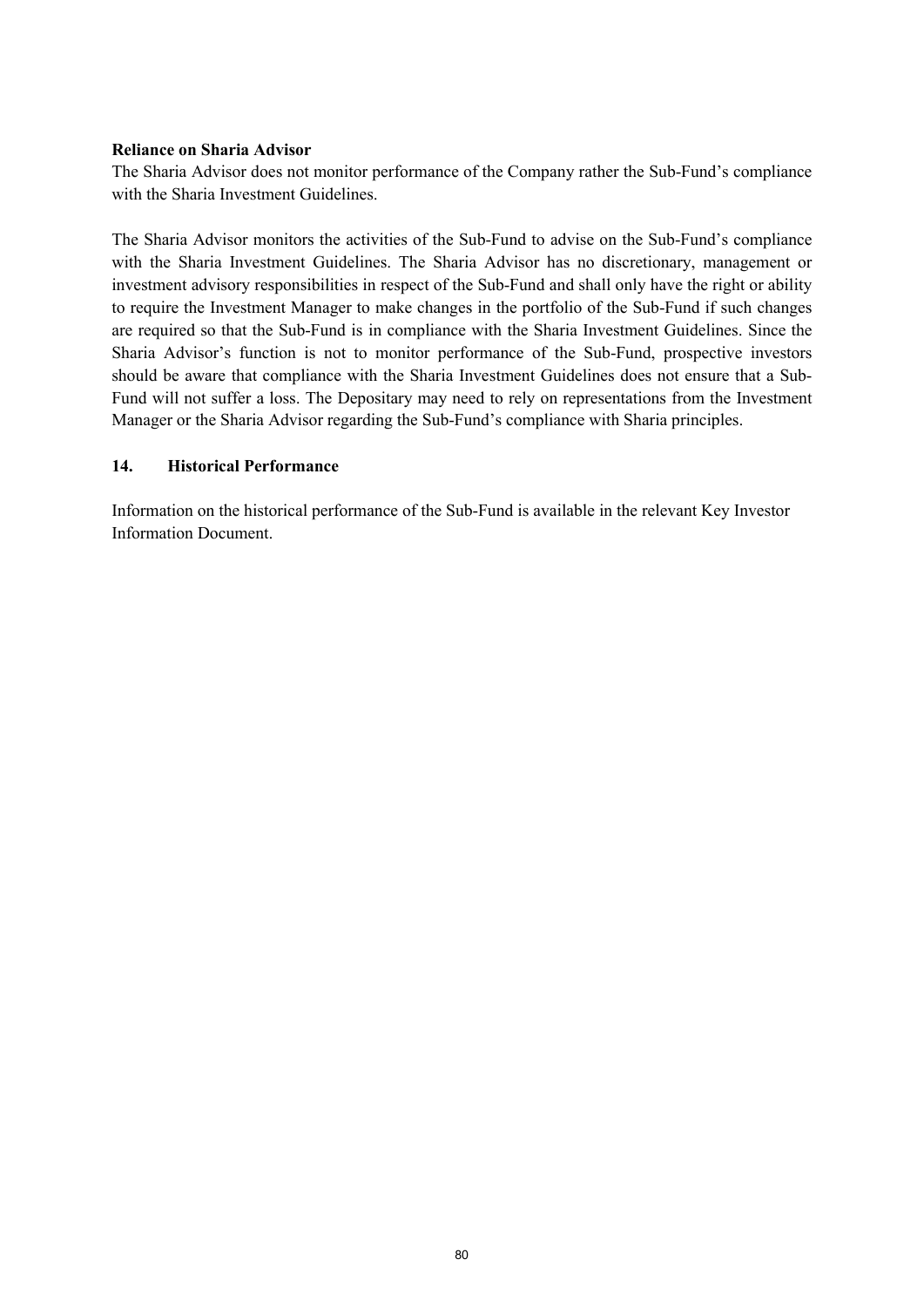## **III. Rasmala Investment Funds – Rasmala Global Equity Manager Selection Fund**

### **1. Name of the Sub-Fund**

Rasmala Investment Funds – Rasmala Global Equity Manager Selection Fund (the "**Sub-Fund**").

### **2. Base Currency**

USD

### **3. Investment objective, policy and strategy**

### Until 16 February 2019

The investment objective of the Sub-Fund is to achieve capital appreciation by investing in a portfolio of long-only equity funds (collectively "Investment Vehicles"). The Sub-Fund may also invest in securities such as structured notes and exchange traded funds ("ETFs") that pay a rate of return linked to the performance of underlying funds, markets or indices. The Investment Manager will adopt a multi-manager, multi-strategy and multi-country approach to seek to achieve optimum levels of strategy, manager and geographic diversification. The Investment Vehicles selected by the Investment Manager will invest in a broad range of markets, including North America and Western Europe, as well as emerging and developed markets in the Middle East, Eastern Europe, Asia, Africa and Latin America. Some overlap amongst countries or regions is expected and certain Investment Vehicles may invest in multiple countries within one or more geographic regions. The Investment Manager may select Investment Vehicles that engage in, or whose performance is linked to, any traditional or alternative equity investment strategy (including opportunistic or short-term trading), although the Investment Manager intends to focus on traditional long-only equity strategies rather than alternative strategies such as long/short equity strategies.

The Investment Manager's investment process comprises five main stages:

- Analysis of current economic and market environment and an assessment of near-term factors that may impact market performance.
- Assessment of the risks, returns and correlation amongst several investment strategies and countries.
- Identifying, evaluating and selecting a set of discretionary investment managers ("Portfolio Managers") and Investment Vehicles.
- Monitoring and on-going evaluation of selected investment strategies, Portfolio Managers and Investment Vehicles.
- Making changes to the asset allocation amongst strategies, countries, Portfolio Managers and Investment Vehicles as a result of the four stages above.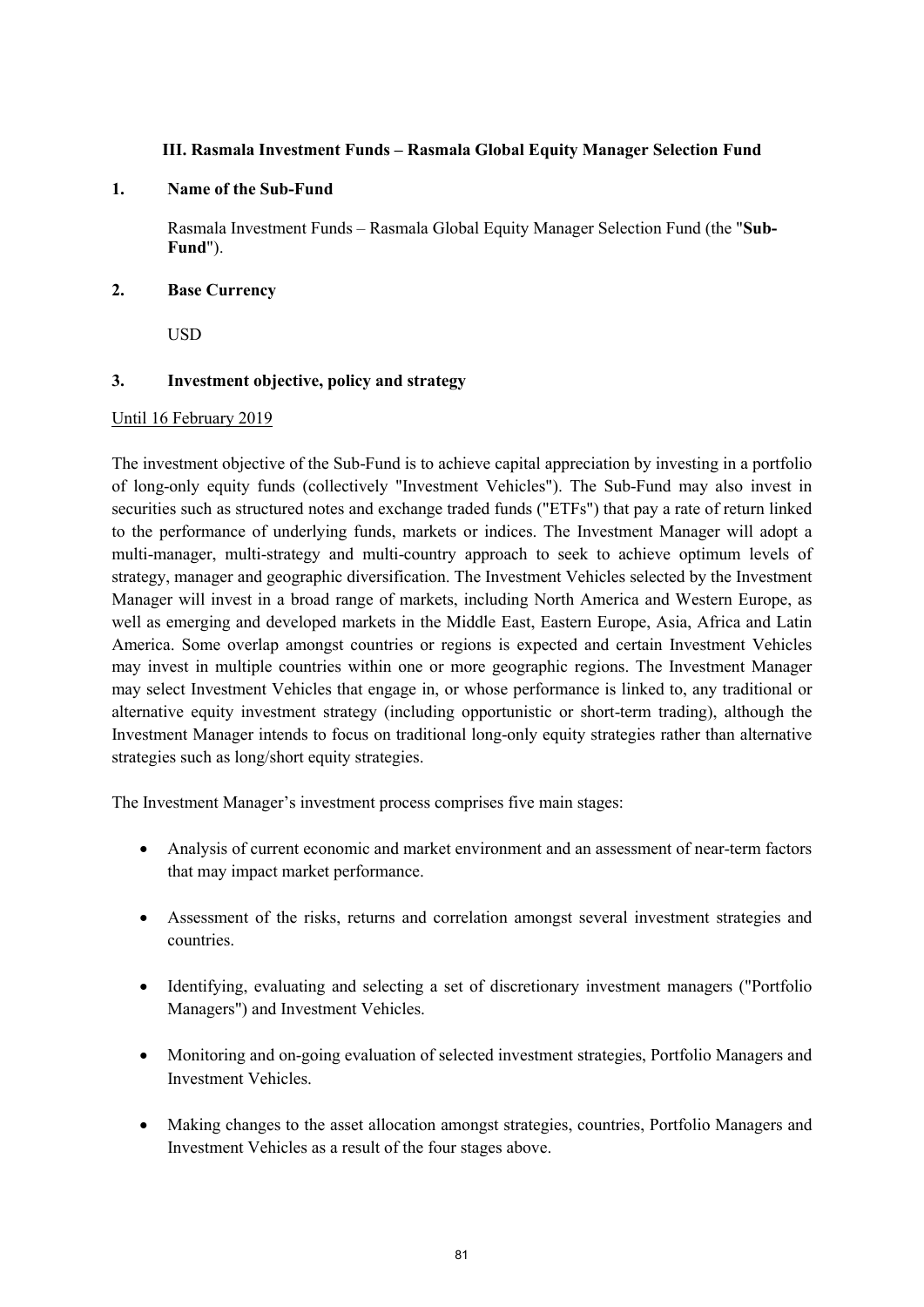The Sub-Fund may not invest more than 10% of its net asset value in other compartments of the Company, other UCITS or UCIs.

The Sub-Fund may use derivative instruments such as futures, options, swap agreements (which may be listed or over-the-counter) and may also enter into currency forward contracts. Such derivative instruments may be used for hedging purposes. For example, the Sub-Fund may use derivative instruments (based only on underlying assets or sectors which are permitted under the investment policy of the Sub-Fund) to hedge a currency exposure or to tailor the Sub-Fund's interest rate exposure to the Investment Manager's outlook for interest rates.

IT MUST BE EMPHASISED, THAT THE PORTFOLIO OF THE SUB-FUND WILL BE SUBJECT TO NORMAL MARKET RISKS AND NO ASSURANCE CAN BE GIVEN THAT THE INVESTMENT OBJECTIVES OF THE SUB-FUND WILL BE ACHIEVED.

### From 17 February 2019

The investment objective of the Sub-Fund is to achieve capital appreciation by investing in a portfolio of long-only equity funds (collectively "Investment Vehicles"). The Sub-Fund may also invest in securities such as structured notes and exchange traded funds ("ETFs") that pay a rate of return linked to the performance of underlying funds, markets or indices. The Investment Manager will adopt a multi-manager, multi-strategy and multi-country approach to seek to achieve optimum levels of strategy, manager and geographic diversification. The Investment Vehicles selected by the Investment Manager will invest in a broad range of markets, including North America and Western Europe, as well as emerging and developed markets in the Middle East, Eastern Europe, Asia, Africa and Latin America. Some overlap amongst countries or regions is expected and certain Investment Vehicles may invest in multiple countries within one or more geographic regions. The Investment Manager may select Investment Vehicles that engage in, or whose performance is linked to, any traditional or alternative equity investment strategy (including opportunistic or short-term trading), although the Investment Manager intends to focus on traditional long-only equity strategies rather than alternative strategies such as long/short equity strategies.

The Investment Manager's investment process comprises five main stages:

- Analysis of current economic and market environment and an assessment of near-term factors that may impact market performance.
- Assessment of the risks, returns and correlation amongst several investment strategies and countries.
- Identifying, evaluating and selecting a set of discretionary investment managers ("Portfolio Managers") and Investment Vehicles.
- Monitoring and on-going evaluation of selected investment strategies, Portfolio Managers and Investment Vehicles.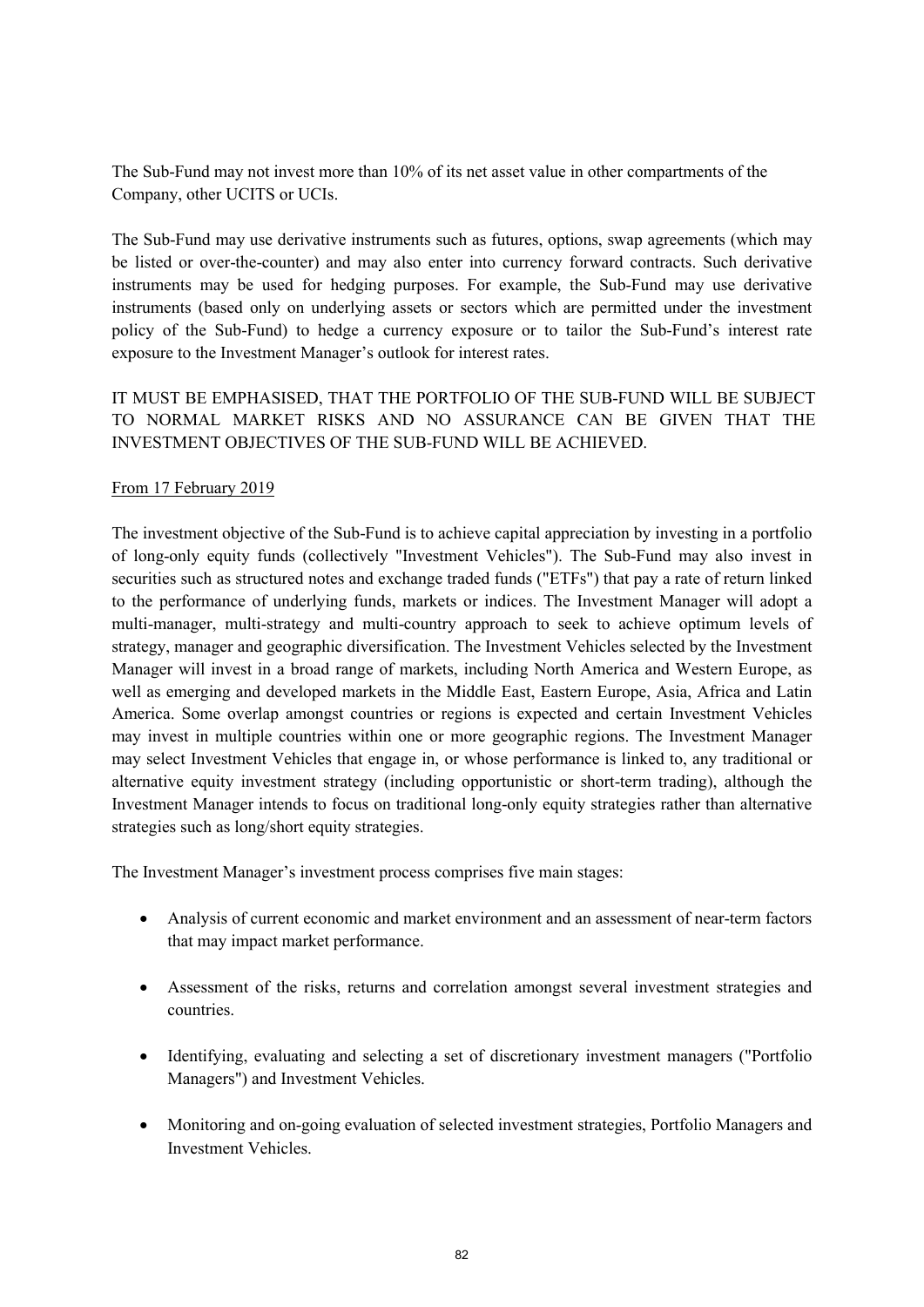Making changes to the asset allocation amongst strategies, countries, Portfolio Managers and Investment Vehicles as a result of the four stages above.

The Sub-Fund may invest up to 100% of its net asset value in other Sub-Funds, other UCITS or UCIs provided that the Sub-Fund may not acquire more than 20% of the shares of a single other Sub-Fund, a single UCITS or a single Other UCI.

The Sub-Fund may use derivative instruments such as futures, options, swap agreements (which may be listed or over-the-counter) and may also enter into currency forward contracts. Such derivative instruments may be used for hedging purposes. For example, the Sub-Fund may use derivative instruments (based only on underlying assets or sectors which are permitted under the investment policy of the Sub-Fund) to hedge a currency exposure or to tailor the Sub-Fund's interest rate exposure to the Investment Manager's outlook for interest rates.

IT MUST BE EMPHASISED, THAT THE PORTFOLIO OF THE SUB-FUND WILL BE SUBJECT TO NORMAL MARKET RISKS AND NO ASSURANCE CAN BE GIVEN THAT THE INVESTMENT OBJECTIVES OF THE SUB-FUND WILL BE ACHIEVED.

# **4. Profile of the typical investor**

The Sub-Fund may only be suitable for investors with a medium investment horizon who consider investments in the Sub-Fund as a convenient way of accessing the performance (positive or negative) of long-only equity Investment Vehicles.

Investors must be able and willing to accept and bear the risks associated with an exposure to underlying Investment Vehicles and the potential net asset value variations and losses on their investment, which may be substantial. A fall in value of the Sub-Fund's shares is possible at any time and investors should be able to bear the loss of their entire investment.

The Sub-Fund is not suitable for investors with less than 1 year(s) investment horizon.

## **5. Global Exposure**

The global exposure relating to this Sub-Fund will be calculated using the commitment approach.

## **6. Classes of shares available for subscription**

| <b>Share Class</b>                                 | <b>Minimum Initial</b><br><b>Subscription and</b><br><b>Holding Amount</b><br>(US\$) | <b>Minimum</b><br><b>Subsequent</b><br><b>Subscription</b><br><b>Amount (US\$)</b> | <b>Minimum</b><br>Redemption<br>Amount<br>(US\$) | <b>Distribution</b><br><b>Policy</b> |
|----------------------------------------------------|--------------------------------------------------------------------------------------|------------------------------------------------------------------------------------|--------------------------------------------------|--------------------------------------|
| <b>CBD Al Dana Global</b><br><b>Equity Manager</b> | 10,000                                                                               | 500                                                                                | 10,000                                           | Accumulates                          |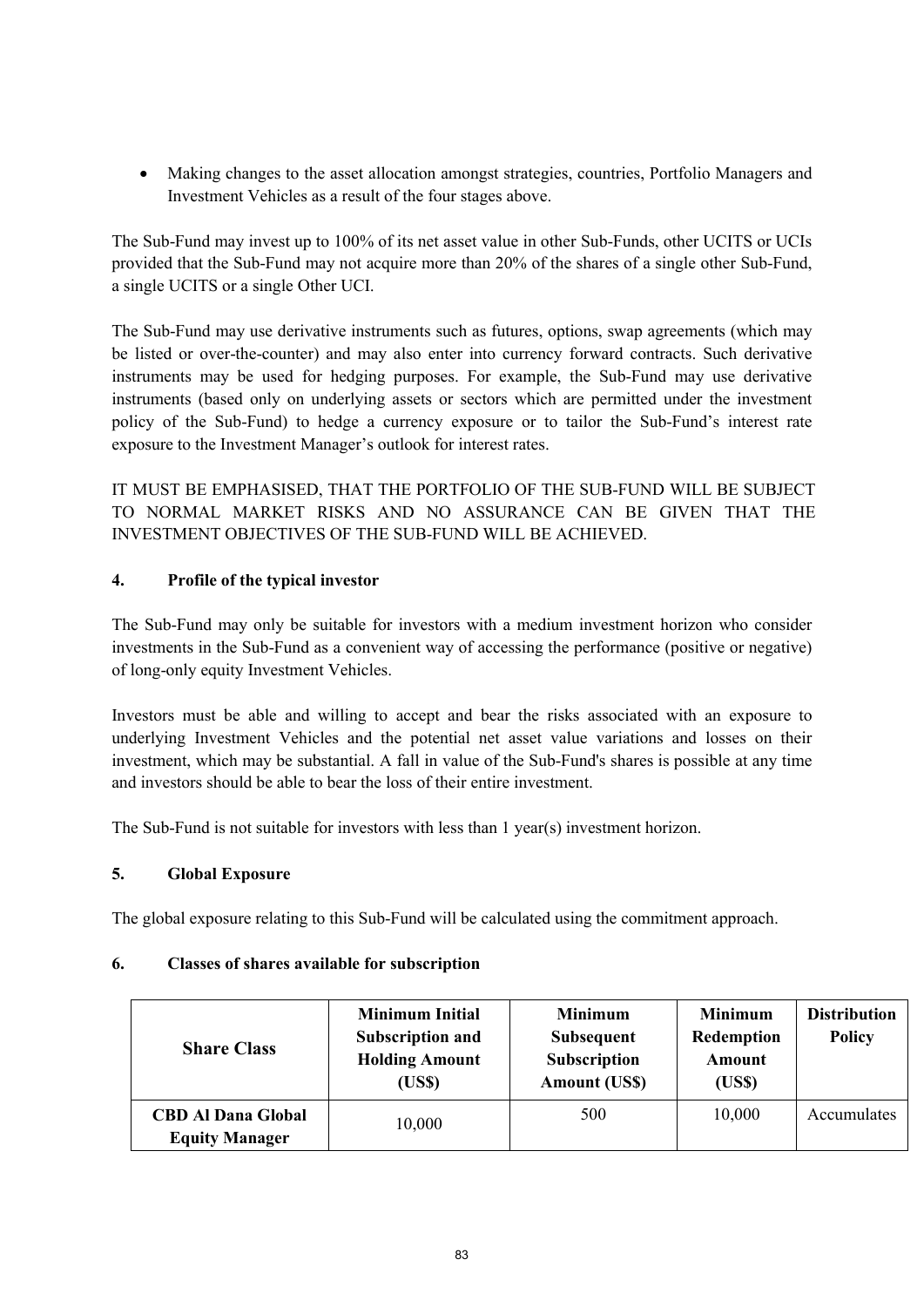| <b>Selection Fund Shares</b><br><b>Class</b> |     |     |     |             |
|----------------------------------------------|-----|-----|-----|-------------|
| Class A ACC*                                 | 500 | 100 | 500 | Accumulates |
| <b>Class S ACC</b>                           | 500 | 100 | 500 | Accumulates |
| <b>Class M ACC</b>                           | 500 | 100 | 500 | Accumulates |
| <b>Class L ACC</b>                           | 500 | 100 | 500 | Accumulates |

\* Formerly known as Rasmala Global Equity Manager Selection Fund Share Class

### **7. Fees and expenses**

The fees detailed below shall be calculated as a percentage of the applicable Net Asset Value per share.

# **CBD AL DANA GLOBAL EQUITY MANAGER SELECTION FUND SHARE CLASS**

This Share Class is reserved for the Commercial Bank of Dubai and the use of its clients.

### *Management Fee*

The Investment Manager will be entitled to receive an Investment Management Fee at an annual rate of 1.75% of the NAV of all Shares belonging to the CBD Al Dana Global Equity Manager Selection Fund Share Class calculated daily and payable monthly in arrears.

### *Sales Fee*

Shares belonging to the CBD Al Dana Global Equity Manager Selection Share Class may be subject to a sales fee of up to 3.0% of the value of any subscription which may be applied, in whole or in part, at the discretion of the Directors.

Any applicable Sales Fee will be deducted from the investor's subscription amount and will not be treated as part of the Share purchase price. The Global Distributor may elect to use, and may compensate, placement agents or others for introducing investors to the Sub-Fund. The Sales Fee shall apply to all initial subscriptions and any subsequent subscriptions.

The Sales Fee will be paid to the Global Distributor.

### *Administration Fee*

The Administrator may charge an administration fee of 0.115% of the NAV of all Shares belonging to the CBD Al Dana Global Equity Manager Selection Share Class, calculated daily and payable monthly in arrears.

## *Exit Fee*

There is no exit fee payable in respect of the CBD Al Dana Global Equity Manager Selection Share Class.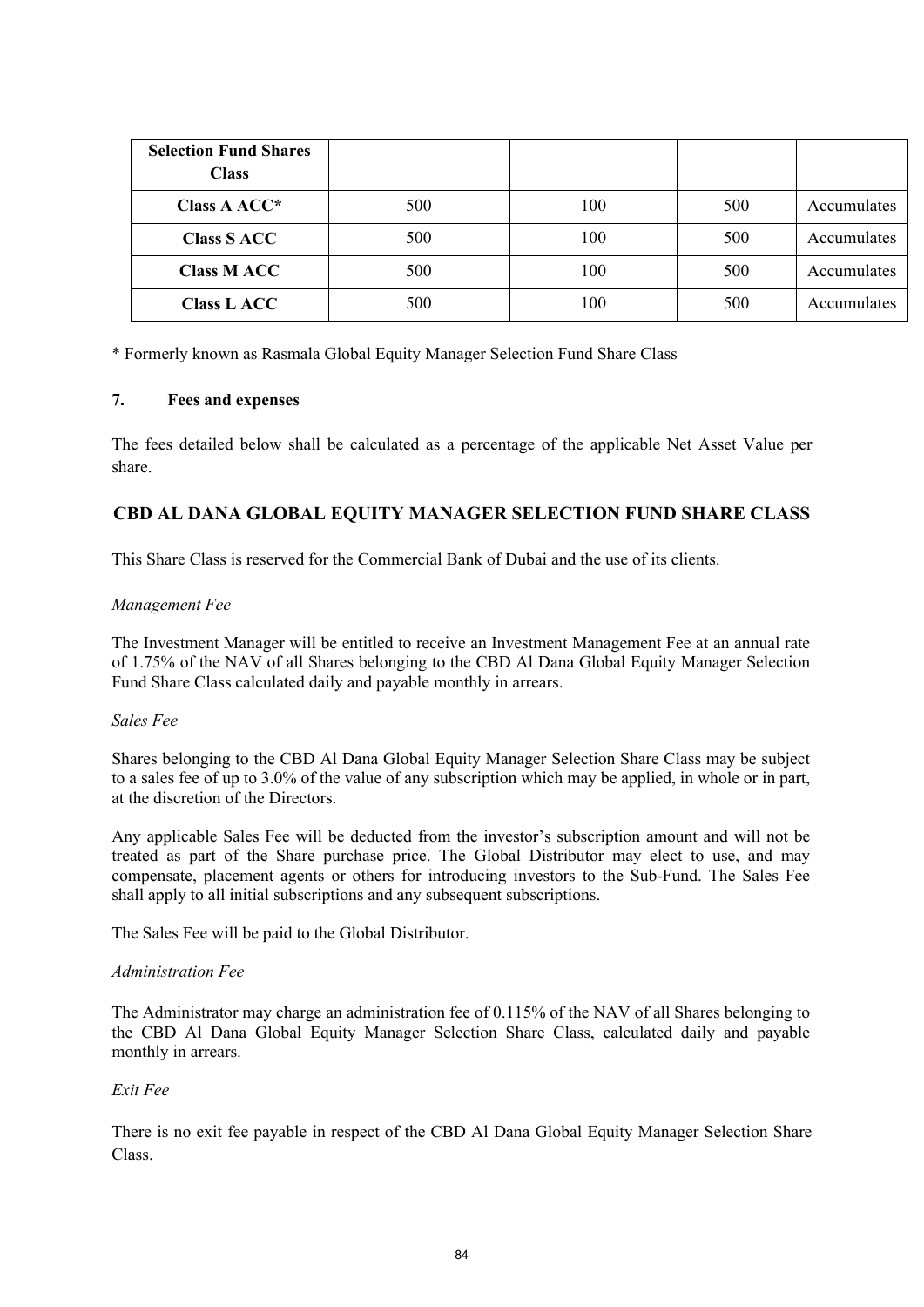# **'CLASS A ACC'**

### *Management Fee*

The Investment Manager will be entitled to receive an Investment Management Fee at an annual rate of 1.75% of the NAV of all Shares belonging to the 'Class A ACC' Share Class, calculated daily and payable monthly in arrears.

### *Sales Fee*

Shares belonging to the 'Class A ACC' Share Class may be subject to a sales fee of up to 3.0% of the value of any subscription which may be applied, in whole or in part, at the discretion of the Directors.

Any applicable Sales Fee will be deducted from the investor's subscription amount and will not be treated as part of the Share purchase price. The Global Distributor may elect to use, and may compensate, placement agents or others for introducing investors to the Sub-Fund. The Sales Fee shall apply to all initial subscriptions and any subsequent subscriptions.

The Sales Fee will be paid to the Global Distributor.

### *Administration Fee*

The Administrator may charge an administration fee of 0.115% of the NAV of all Shares belonging to the 'Class A ACC' Share Class, calculated daily and payable monthly in arrears.

*Exit Fee*

There is no exit fee payable in respect of the Class A ACC Share Class.

## **'CLASS S ACC'**

### *Management Fee*

The Investment Manager will be entitled to receive an Investment Management Fee at an annual rate of 1.75% of the NAV of all Shares belonging to the 'Class S ACC' Share Class, calculated daily and payable monthly in arrears.

### *Deferred Sales Fee*

In respect of Shares belonging to the 'CLASS S ACC' Share Class, there is no Sales Fee and investors will receive an allotment of Shares equivalent to 100% of their subscription amount. A Deferred Sales Fee, amounting to 2% of the value of any subscription will be payable by the Sub-Fund to the Global Distributor for its absolute use and benefit in full following the subscription confirmation and amortised back to the Sub-Fund on each Valuation Day for the first two years from the date of subscription. The Deferred Sales Fee will therefore be reflected in the NAV of the Share Classes. The Deferred Sales Fee shall apply to all initial subscriptions and any subsequent subscriptions.

### *Exit Fees*

In respect of Shares belonging to the 'CLASS S ACC' Share Class, Directors have determined that the following exit fees shall apply: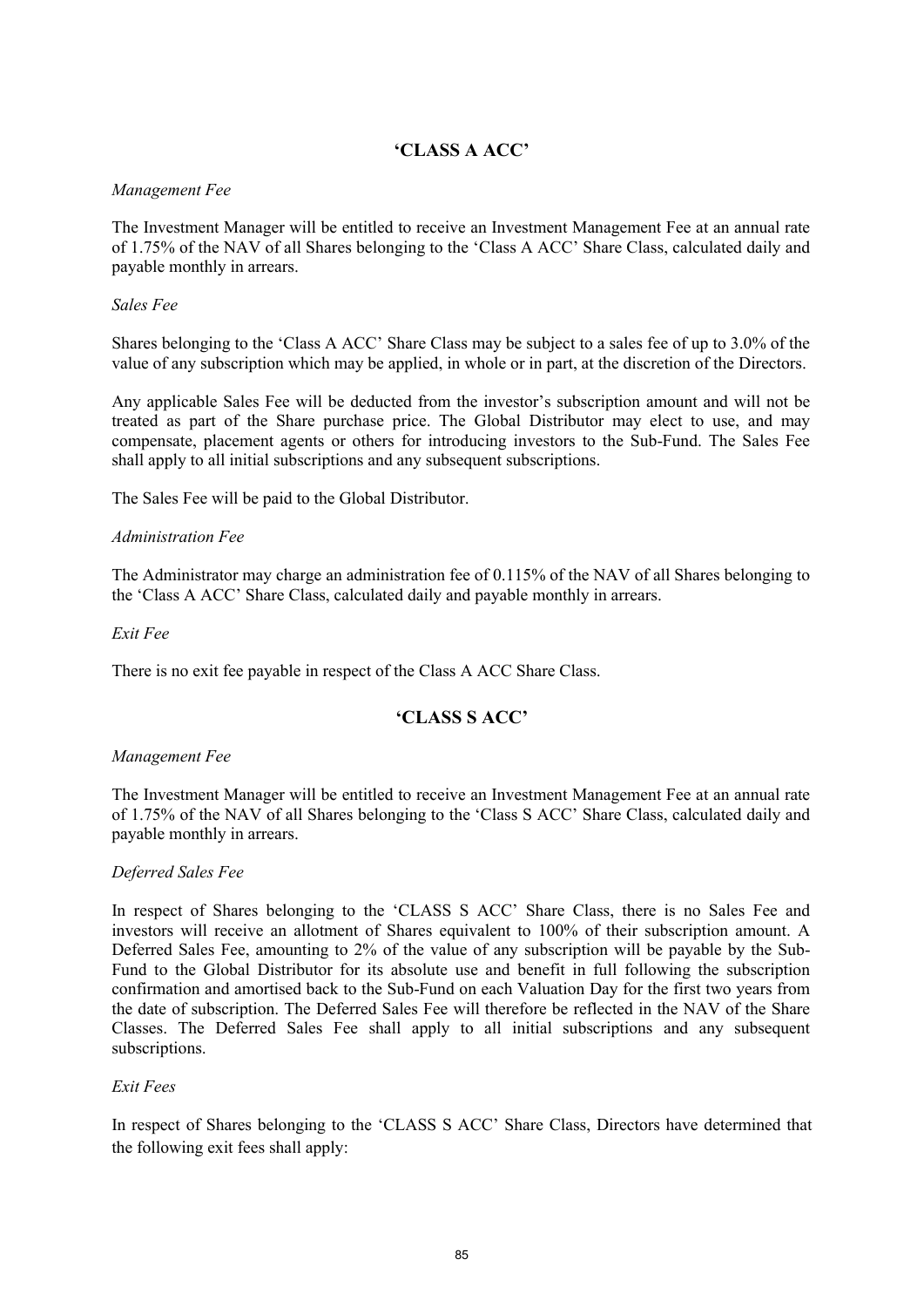- Redemption within 12 months: 2% of the NAV of all Shares to be redeemed
- Redemption after 12 months but before 24 months: 1% of the NAV of all Shares to be redeemed

All Exit Fees will be retained solely for the benefit of remaining Shareholders of the Sub-Fund. These fees may not be waived but, in order to pass this fee back to the Sub-Fund, Directors may accept a range of operational procedures between the Administrator and custody banks and regulated investment platforms where they are of the opinion that remaining investors will not be disadvantaged.

The Global Distributor may elect to use, and may compensate, placement agents or others for introducing investors to the Sub-Fund.

### *Administration Fee*

The Administrator may charge an administration fee of 0.115% of the NAV of all Shares belonging to the 'Class S ACC' Share Class, calculated daily and payable monthly in arrears.

# **'CLASS M ACC'**

### *Management Fee*

The Investment Manager will be entitled to receive an Investment Management Fee at an annual rate of 1.75% of the NAV of all Shares belonging to the 'Class M ACC' Share Class, calculated daily and payable monthly in arrears.

### *Deferred Sales Fee*

In respect of Shares belonging to the 'CLASS M ACC' Share Class, there is no Sales Fee and investors will receive an allotment of Shares equivalent to 100% of their subscription amount. A Deferred Sales Fee, amounting to 3% of the value of any subscription will be payable by the Sub-Fund to the Global Distributor for its absolute use and benefit in full following the subscription confirmation and amortised back to the Sub-Fund on each Valuation Day for the first three years from the date of subscription. The Deferred Sales Fee will therefore be reflected in the NAV of the Share Classes. The Deferred Sales Fee shall apply to all initial subscriptions and any subsequent subscriptions.

### *Exit Fees*

In respect of Shares belonging to the 'CLASS M ACC' Share Class, Directors have determined that the following exit fees shall apply:

- Redemption within 12 months: 3.00% of the NAV of all Shares to be redeemed
- Redemption after 12 months but before 24 months: 2% of the NAV of all Shares to be redeemed
- Redemption after 24 months but before 36 months: 1% of the NAV of all Shares to be redeemed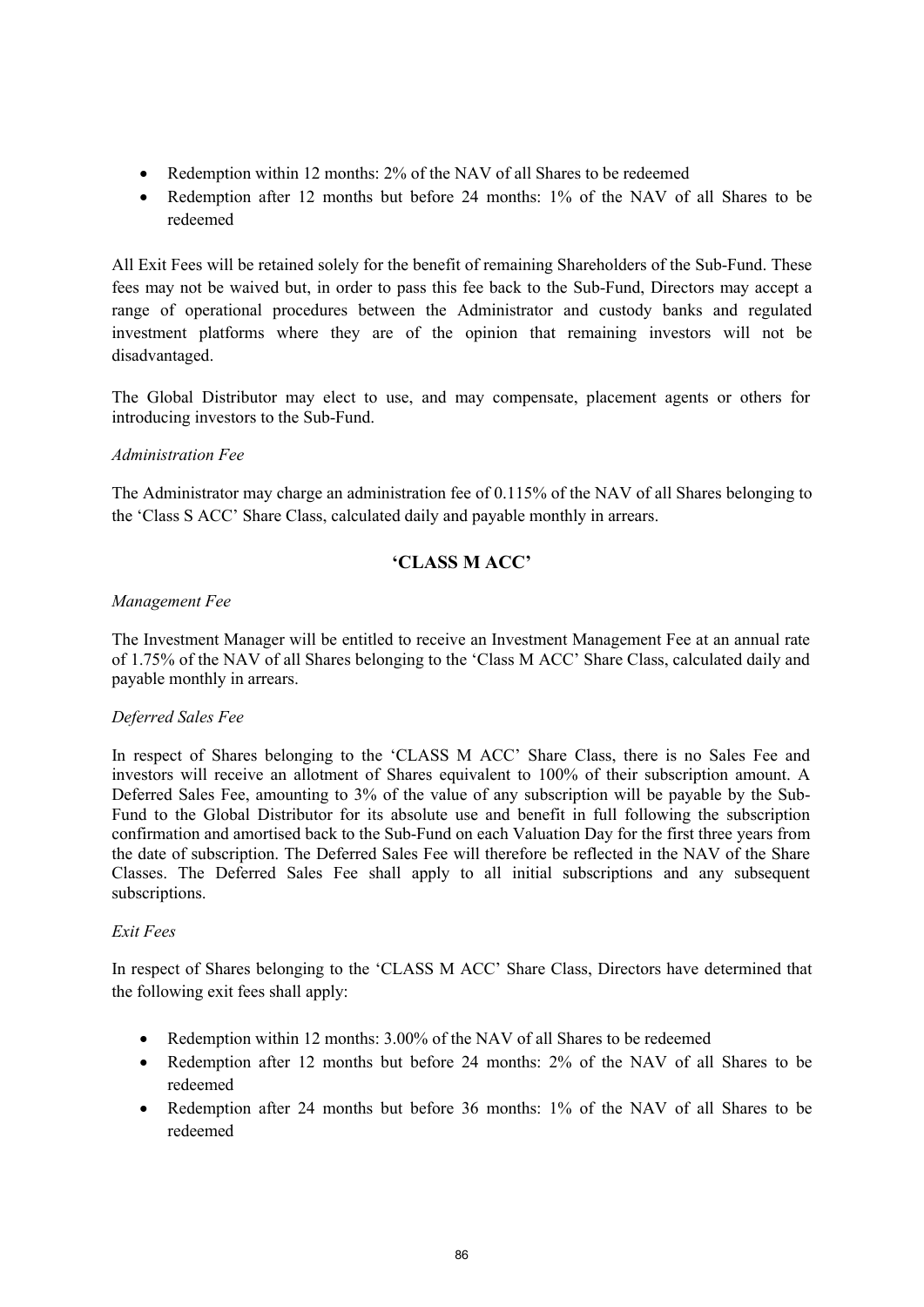All Exit Fees will be retained solely for the benefit of remaining Shareholders of the Sub-Fund. These fees may not be waived but, in order to pass this fee back to the Sub-Fund, Directors may accept a range of operational procedures between the Administrator and custody banks and regulated investment platforms where they are of the opinion that remaining investors will not be disadvantaged.

The Global Distributor may elect to use, and may compensate, placement agents or others for introducing investors to the Sub-Fund.

### *Administration Fee*

The Administrator may charge an administration fee of 0.115% of the NAV of all Shares belonging to the 'Class M ACC' Share Class, calculated daily and payable monthly in arrears.

## **'CLASS L ACC'**

### *Management Fee*

The Investment Manager will be entitled to receive an Investment Management Fee at an annual rate of 1.75% of the NAV of all Shares belonging to the 'Class L ACC' Share Class, calculated daily and payable monthly in arrears.

### *Deferred Sales Fee*

In respect of Shares belonging to the 'CLASS L ACC' Share Class, there is no Sales Fee and investors will receive an allotment of Shares equivalent to 100% of their subscription amount. A Deferred Sales Fee, amounting to 5% of the value of any subscription will be payable by the Sub-Fund to the Global Distributor for its absolute use and benefit in full following the subscription confirmation and amortised back to the Sub-Fund on each Valuation Day for the first five years from the date of subscription. The Deferred Sales Fee will therefore be reflected in the NAV of the Share Classes. The Deferred Sales Fee shall apply to all initial subscriptions and any subsequent subscriptions.

### *Exit Fees*

In respect of Shares belonging to the 'CLASS L ACC' Share Class, Directors have determined that the following exit fees shall apply:

- Redemption within 12 months: 5.00% of the NAV of all Shares to be redeemed
- Redemption after 12 months but before 24 months: 4% of the NAV of all Shares to be redeemed
- Redemption after 24 months but before 36 months: 3% of the NAV of all Shares to be redeemed
- Redemption after 36 months but before 48 months: 2% of the NAV of all Shares to be redeemed
- Redemption after 48 months but before 60 months: 1% of the NAV of all Shares to be redeemed

All Exit Fees will be retained solely for the benefit of remaining Shareholders of the Sub-Fund. These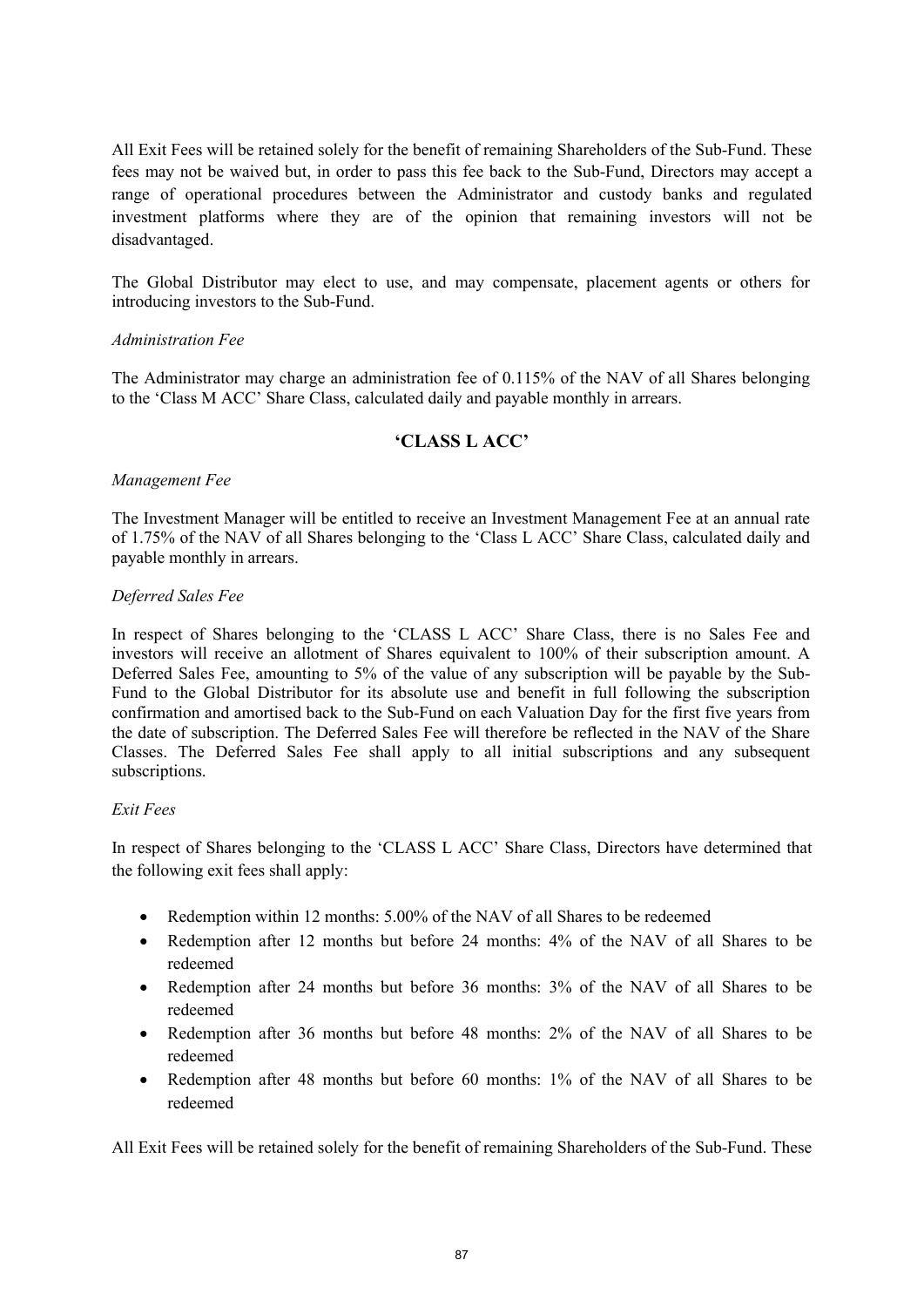fees may not be waived but, in order to pass this fee back to the Sub-Fund, Directors may accept a range of operational procedures between the Administrator and custody banks and regulated investment platforms where they are of the opinion that remaining investors will not be disadvantaged.

The Global Distributor may elect to use, and may compensate, placement agents or others for introducing investors to the Sub-Fund.

## *Administration Fee*

The Administrator may charge an administration fee of 0.115% of the NAV of all Shares belonging to the 'Class L ACC' Share Class, calculated daily and payable monthly in arrears.

Investors should be aware that in respect of all Share Classes, other fees and expenses might apply as outlined in section 12 of this Prospectus. There is no charge for converting shares but Directors reserve the right to charge a maximum of 1% of the NAV should they believe this is equitable and necessary to protect remaining Shareholders.

### **8. Frequency of the Net Asset Value calculation and Valuation Day**

The Net Asset Value per share will be determined as at (i) the Monday of each week and (ii) any other day as the Board of Directors may determine on a case-by-case basis or generally from time to time (the "Valuation Day").

### **9. Subscription**

Each Valuation Day will be a Subscription Day.

Shares will be issued at a price based on the Net Asset Value per share determined as at the relevant Valuation Day increased, as the case may be, by any applicable sales fee, as detailed in section 7 of this Sub-Fund Particulars.

All applications for subscriptions will be processed in accordance with the following principles.

Applications must be received by the Registrar and Transfer Agent no later than 3:00 p.m. (Luxembourg time) at least two (2) Business Days preceding the relevant Subscription Day. Any applications received after the applicable deadline will be processed in respect of the next Subscription Day.

Payment for subscribed shares has to be made no later than two (2) Business Days prior to the relevant Subscription Day.

### **10. Redemption**

Each Valuation Day will be a Redemption Day.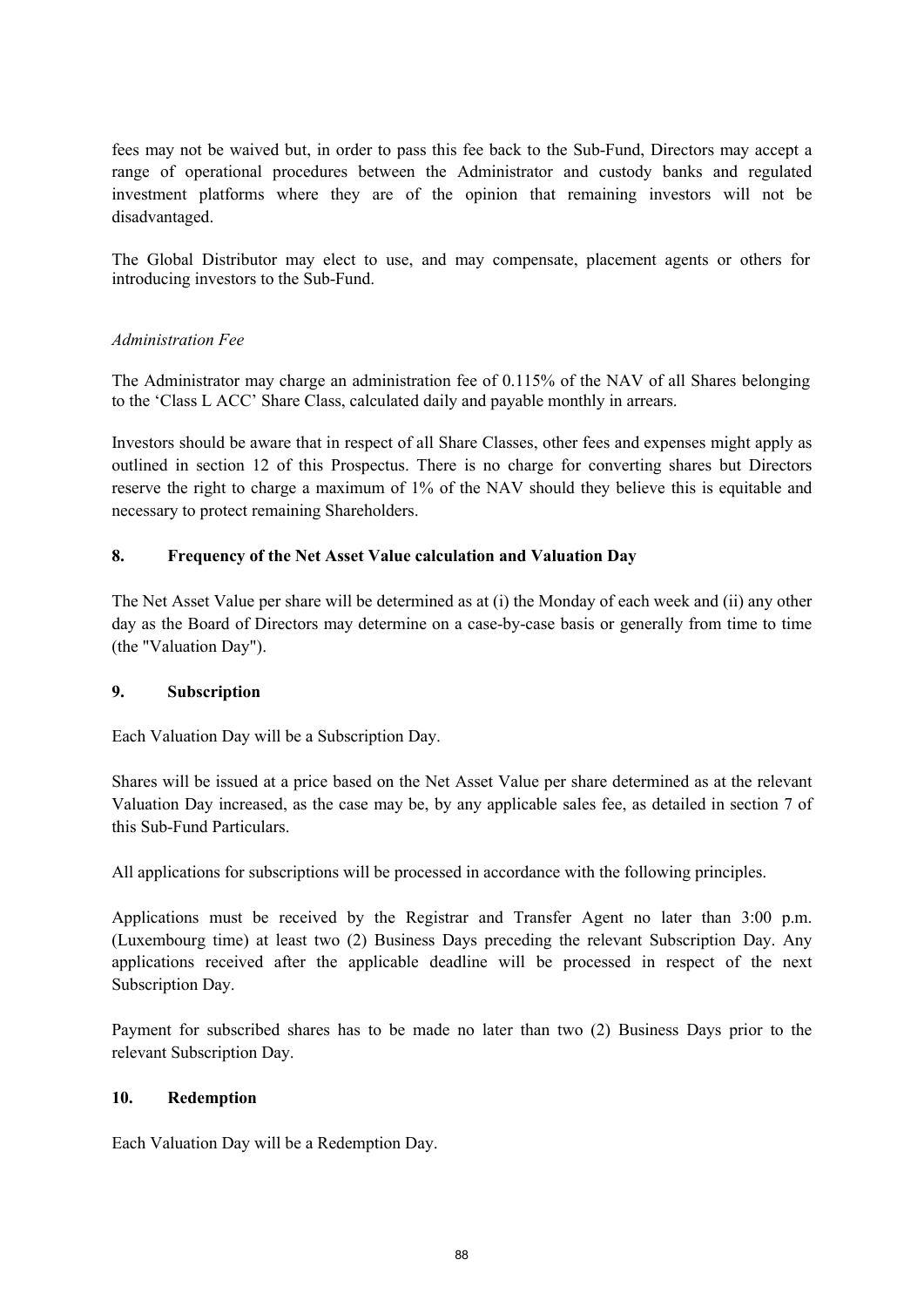Shares will be redeemed at a price based on the Net Asset Value per Share determined as at the relevant Valuation Day, less, any applicable redemption fee, as detailed in section 7 of this Sub-Fund Particulars.

Applications must be received by the Registrar and Transfer Agent no later than 3:00 p.m. (Luxembourg time) at least two (2) Business Days preceding the relevant Redemption Day. Any applications received after the applicable deadline will be processed in respect of the next Redemption Day.

Payment for redeemed Shares has to be made no later than 4 Business Days after the relevant Redemption Day.

## **11. Conversions**

Shareholders may not request conversion of their shares from one Class to another Class within the Sub-Fund.

Shareholders may request conversion of their shares from one Class to another Class of another Sub-Fund of the Company.

Applications must be received by the Registrar and Transfer Agent no later than 12:00 p.m. (Luxembourg time) two (2) Business Days preceding the relevant Conversion Day. Any applications received after the application deadline will be processed in respect of the next Conversion Day.

### **12. Risk Considerations**

The specific risk factors below should be read in conjunction with the section 4 "Risk Considerations" of the main part of the Prospectus.

## **Use of Multiple Managers is No Assurance of Success***.*

No assurance is given that the Sub-Fund's policy of investing either directly or in Investment Vehicles will result in profitable returns for the Sub-Fund as a whole under all or any conditions. The possibility exists that good performance achieved by one or more investments may be neutralised by poor performance experienced by other investments.

### **Portfolio Managers' Trading Strategies**

There can be no assurance that the trading strategies employed by the Portfolio Manager of an Investment Vehicle will be successful. For example, the proprietary models used by a manager may not function as anticipated. While each Portfolio Manager generally has a performance record reflecting its prior experience in using the strategies that will be applied to trading for the Investment Vehicle, this performance cannot be used to predict future profitability. The Sub-Fund may also invest in Investment Vehicles with little or no performance history.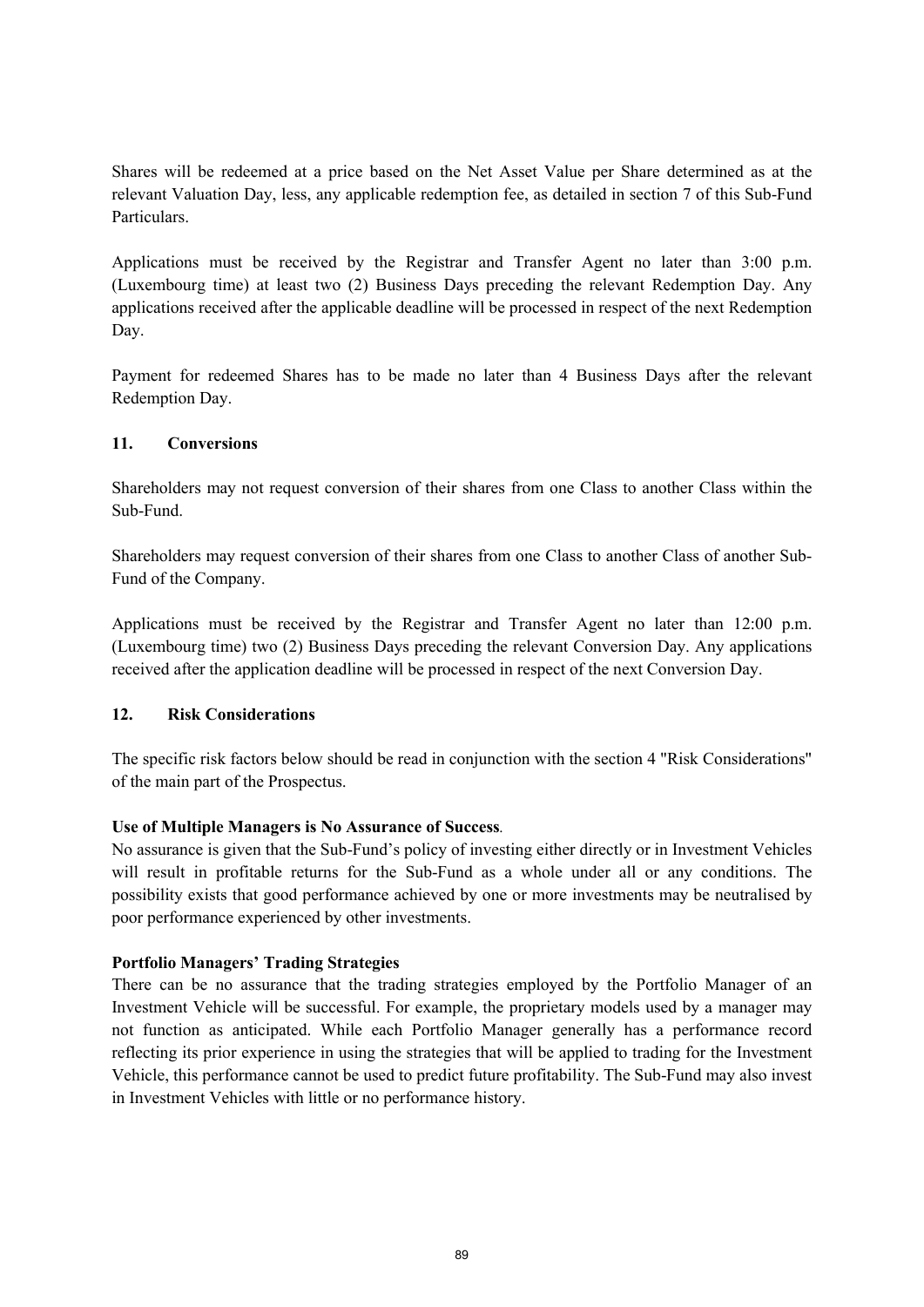### **Leverage and Financing Risk**

Certain Investment Vehicles may trade on margin, engage in other forms of borrowing to finance their operations and use other forms of financial leverage. An Investment Vehicle may pledge its assets in order to borrow additional funds for investment purposes and may leverage its investment return with options, short sales, swaps, forwards and other derivative instruments. The amount of borrowings which an Investment Vehicle may have outstanding at any time may be substantial in relation to its capital.

While leverage presents opportunities for increasing an Investment Vehicle's total return, it has the effect of potentially increasing losses as well. Accordingly, any event which adversely affects the value of an investment by an Investment Vehicle would be magnified to the extent the Investment Vehicle is leveraged.

The anticipated use of short-term margin borrowing results in certain additional risks to an Investment Vehicle. For example, should the securities pledged to brokers to secure the Investment Vehicle's margin accounts decline in value, the Investment Vehicle could be subject to a "margin call", pursuant to which the Investment Vehicle must either deposit additional funds or securities with the broker, or suffer mandatory liquidation of the pledged securities to compensate for the decline in value. In the event of a sudden drop in the value of an Investment Vehicle's assets, the Investment Vehicle might not be able to liquidate assets quickly enough to satisfy its margin requirements.

Investment Vehicles and the Sub-Fund may enter into repurchase and reverse repurchase agreements. When a party enters into a repurchase agreement, it "sells" securities to a broker-dealer or financial institution, and agrees to repurchase such securities for the price paid by the broker-dealer or financial institution, plus interest at a negotiated rate. In a reverse repurchase transaction, a party "buys" securities from a broker-dealer or financial institution, subject to the obligation of the broker-dealer or financial institution to repurchase such securities at the price paid by the party, plus interest at a negotiated rate. The use of such agreements involves counterparty risk, i.e. the risk that the other side may not perform its part of the contract which may lead to losses for the Investment Vehicle or Sub-Fund.

### **Specific nature of a fund of funds**

Prospective investors should be aware of the specific features of a fund of funds and the consequences of investing in Investment Vehicles. Although the Sub-Fund will seek to monitor investments and trading activities of the Investment Vehicles to which the Sub-Funds' assets will be allocated, investment decisions are made at the level of such Investment Vehicles and it is possible that the managers of such Investment Vehicles will take positions or engage in transactions in the same securities or in issues of the same asset class, industry or country or currency at the same time. Consequently there is a possibility that one Investment Vehicle may purchase an asset at about the same time as another Investment Vehicle may sell it.

There can be no assurance that the selection of the managers of the Investment Vehicles will result in an effective diversification of investment styles and that positions taken by the underlying Investment Vehicles will always be consistent.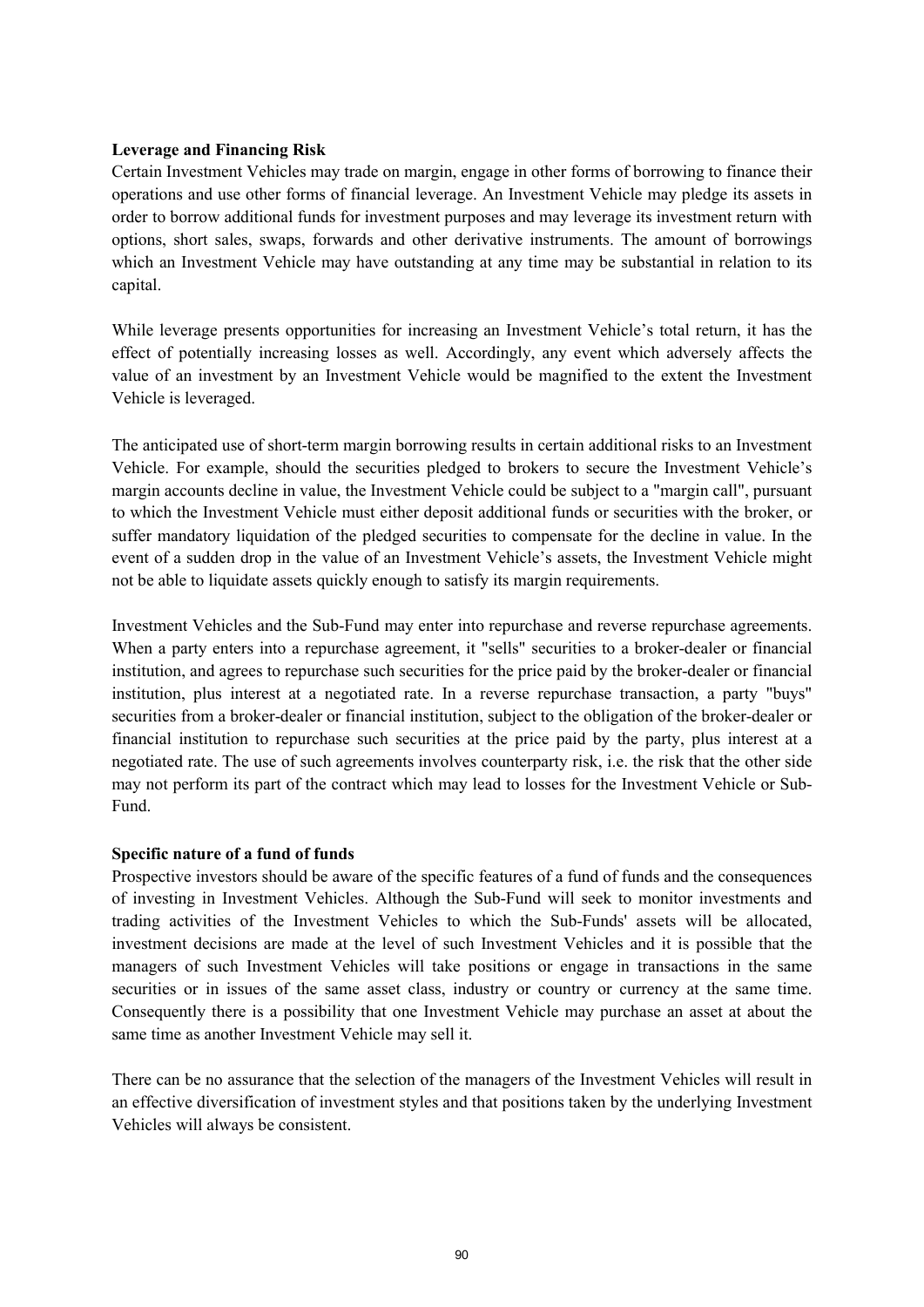The selection of Investment Vehicles will be made in a manner to secure the opportunity to have the shares or units in such Investment Vehicles redeemed within a reasonable time frame. There is, however, no assurance that the liquidity of the Investment Vehicles will always be sufficient to meet redemption requests as and when made.

## **13. Historical Performance**

Information on the historical performance of the Sub-Fund is available in the relevant Key Investor Information Document.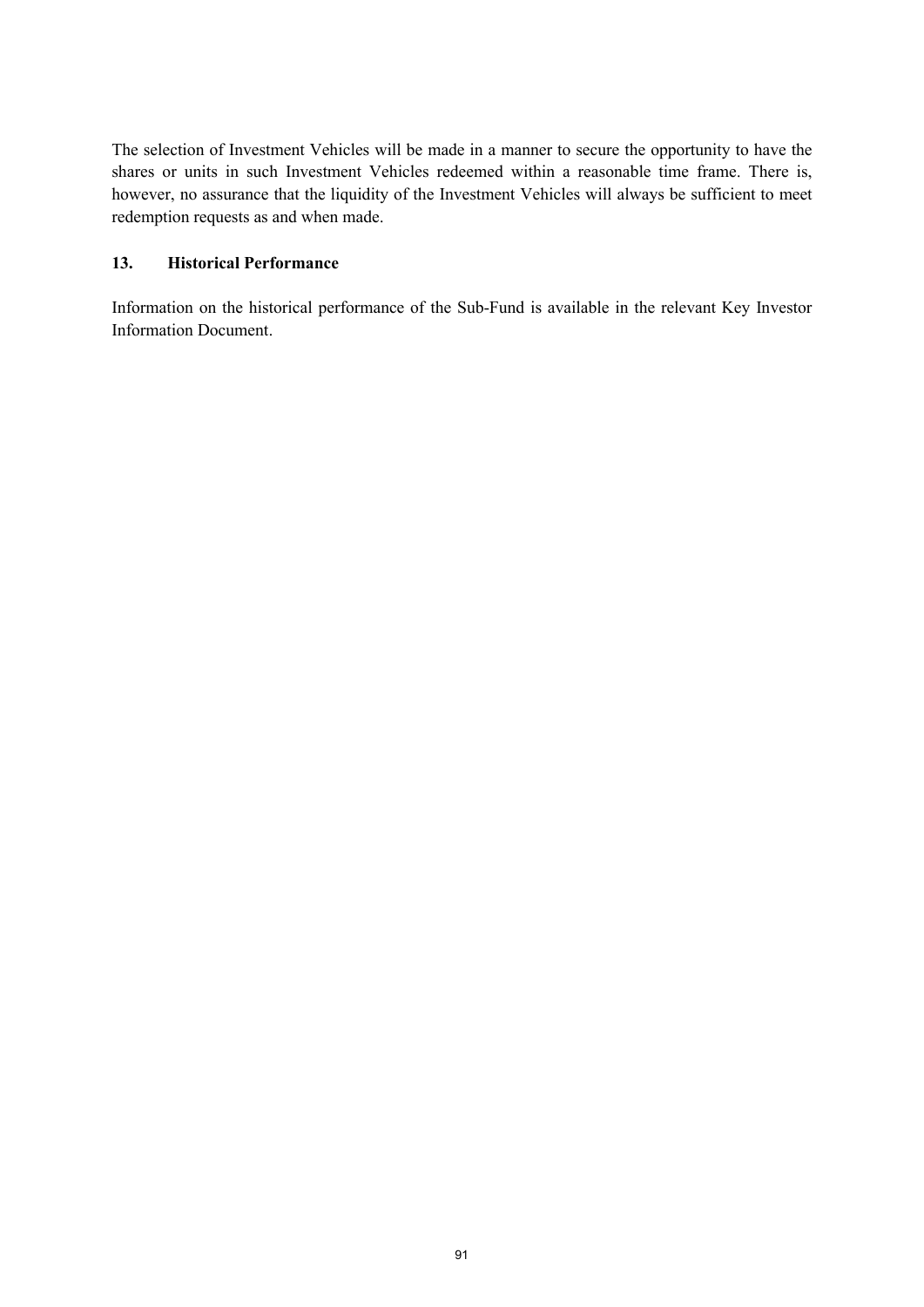## **IV. Rasmala Investment Funds – Rasmala Arabian Markets Growth Equity Fund**

### **1. Name of the Sub-Fund**

Rasmala Investment Funds – Rasmala Arabian Markets Growth Equity Fund (the "**Sub-Fund**").

### **2. Base Currency**

USD

### **3. Investment objective, policy and strategy**

The investment objective of the Sub-Fund is to achieve long-term capital appreciation by primarily investing in publicly listed equity securities traded on the stock exchanges in the Middle East and North Africa ("MENA") region. The universe of securities will be largely drawn from equity and equity-related securities listed on the various MENA exchanges. The Sub-Fund may invest directly in these equity and equity-related securities or indirectly through eligible instruments such as, but not limited to, Participatory Notes ("P-Notes"), American Depositary Receipts (ADRs), Global Depositary Receipts (GDRs) and listed certificates, which represent an economic interest and have a rate of return that is linked to an underlying equity or basket of equities. The Sub-Fund's investment strategy may be implemented and executed in any public or private market. Instruments traded may include, but are not limited to common and preferred stocks, convertible debt, P-Notes, structured notes and ETFs. In general, it is anticipated that the Sub-Fund will invest primarily in marketable securities.

The Investment Manager's investment process comprises three main stages:

- Quantitative screening of a broad universe of securities principally comprising the regional benchmark indices based upon market capitalization, free float, liquidity and analyst coverage to arrive at a narrow universe of securities
- Fundamental analysis of the securities in the narrow universe along with qualitative input from the portfolio manager and analysts, and theme identification based upon a macro-economic and/or sector basis
- Portfolio construction based upon bottom-up stock selection and risk optimization

The Sub-Fund may use derivative instruments such as futures, options, and swap agreements (which may be listed or over-the-counter), and may also enter into currency forward contracts. Such derivative instruments may be used for hedging purposes. For example, the Sub-Fund may use derivative instruments (based only on underlying assets or sectors which are permitted under the investment policy of the Sub-Fund) to hedge a currency exposure or to tailor the Sub-Fund's interest rate exposure to the Investment Manager's outlook for interest rates.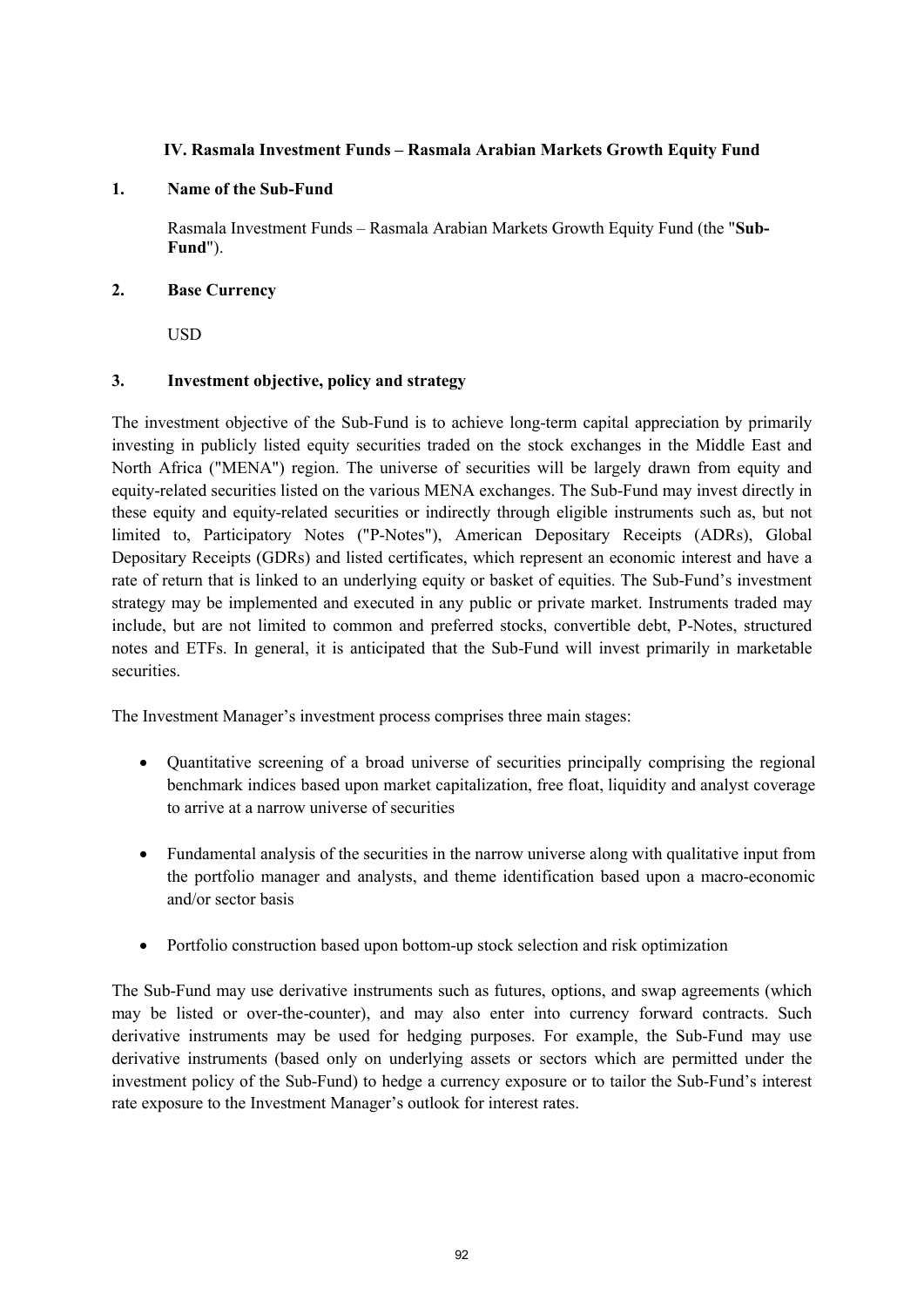The Sub-Fund may not invest more than 10% of its net asset value in other compartments of the Company, other UCITS or UCIs.

IT MUST BE EMPHASISED, THAT THE PORTFOLIO OF THE SUB-FUND WILL BE SUBJECT TO NORMAL MARKET RISKS AND NO ASSURANCE CAN BE GIVEN THAT THE INVESTMENT OBJECTIVES OF THE SUB-FUND WILL BE ACHIEVED.

# **4. Profile of the typical investor**

The Sub-Fund may only be suitable for investors with a long term investment horizon who consider investments in the Sub-Fund as a convenient way of accessing the performance (positive or negative) of equity and equity-related securities listed on the various MENA stock exchanges.

Investors must be able and willing to accept and bear the risks associated with an exposure to equity and equity-related securities listed on the various MENA stock exchanges and the potential net asset value variations and losses on their investment, which may be substantial. A fall in value of the Sub-Fund's shares is possible at any time and investors should be able to bear the loss of their entire investment.

The Sub-Fund is not suitable for investors with less than 1 year investment horizon.

# **5. Global Exposure**

The global exposure relating to this Sub-Fund will be calculated using the commitment approach.

## **6. Classes of shares available for subscription**

The following classes are available for subscription:

| <b>Share Class</b>                                                                     | <b>Minimum Initial</b><br><b>Subscription and</b><br><b>Holding Amount</b><br>(US\$) | <b>Minimum</b><br><b>Minimum</b><br>Redemption<br><b>Subsequent</b><br>Subscription<br>Amount<br><b>Amount (US\$)</b><br>(US\$) |        | <b>Distribution</b><br><b>Policy</b> |
|----------------------------------------------------------------------------------------|--------------------------------------------------------------------------------------|---------------------------------------------------------------------------------------------------------------------------------|--------|--------------------------------------|
| <b>CBD Al Dana Arabian</b><br><b>Markets Growth Equity</b><br><b>Fund Shares Class</b> | 10,000                                                                               | 500                                                                                                                             | 10,000 | Accumulates                          |
| Class A $ACC^*$                                                                        | 500                                                                                  | 100                                                                                                                             | 500    | Accumulates                          |
| <b>Class S ACC</b>                                                                     | 500                                                                                  | 100                                                                                                                             | 500    | Accumulates                          |
| <b>Class MACC</b>                                                                      | 500                                                                                  | 100                                                                                                                             | 500    | Accumulates                          |
| <b>Class L ACC</b>                                                                     | 500                                                                                  | 100                                                                                                                             | 500    | Accumulates                          |

\* Formerly known as Rasmala Arabian Markets Growth Equity Fund Share Class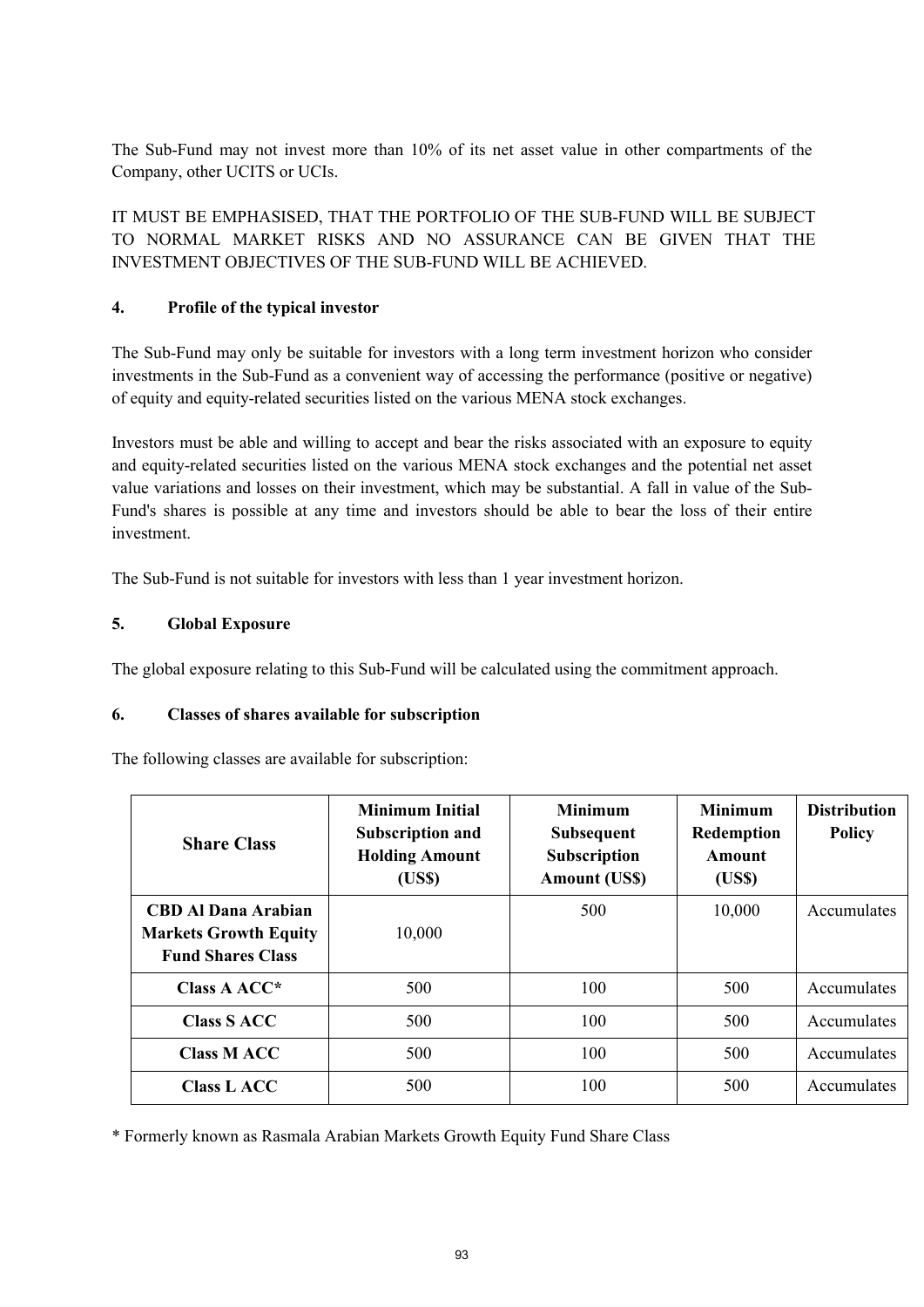### **7. Fees and expenses**

The fees detailed below shall be calculated as a percentage of the applicable Net Asset Value per share.

## **CBD AL DANA ARABIAN MARKETS GROWTH EQUITY FUND SHARE CLASS**

This Share Class is reserved for the Commercial Bank of Dubai and the use of its clients.

### *Management Fee*

The Investment Manager will be entitled to receive an Investment Management Fee at an annual rate of 1.75% of the NAV of all Shares belonging to the CBD Al Dana Arabian Markets Growth Equity Fund Share Class calculated daily and payable monthly in arrears.

### *Sales Fee*

Shares belonging to the CBD Al Dana Arabian Markets Growth Equity Fund Share Class may be subject to a sales fee of up to 2.0% of the value of any subscription which may be applied, in whole or in part, at the discretion of the Directors.

Any applicable Sales Fee will be deducted from the investor's subscription amount and will not be treated as part of the Share purchase price. The Global Distributor may elect to use, and may compensate, placement agents or others for introducing investors to the Sub-Fund. The Sales Fee shall apply to all initial subscriptions and any subsequent subscriptions.

The Sales Fee will be paid to the Global Distributor.

### *Administration Fee*

The Administrator may charge an administration fee of 0.115% of the NAV of all Shares belonging to the CBD Al Dana Arabian Markets Growth Equity Fund Share Class, calculated daily and payable monthly in arrears.

### *Exit Fee*

There is no exit fee payable in respect of the CBD Al Dana Arabian Markets Growth Equity Fund Share Class.

## **'CLASS A ACC'**

### *Management Fee*

The Investment Manager will be entitled to receive an Investment Management Fee at an annual rate of 1.75% of the NAV of all Shares belonging to the 'Class A ACC' Share Class, calculated daily and payable monthly in arrears.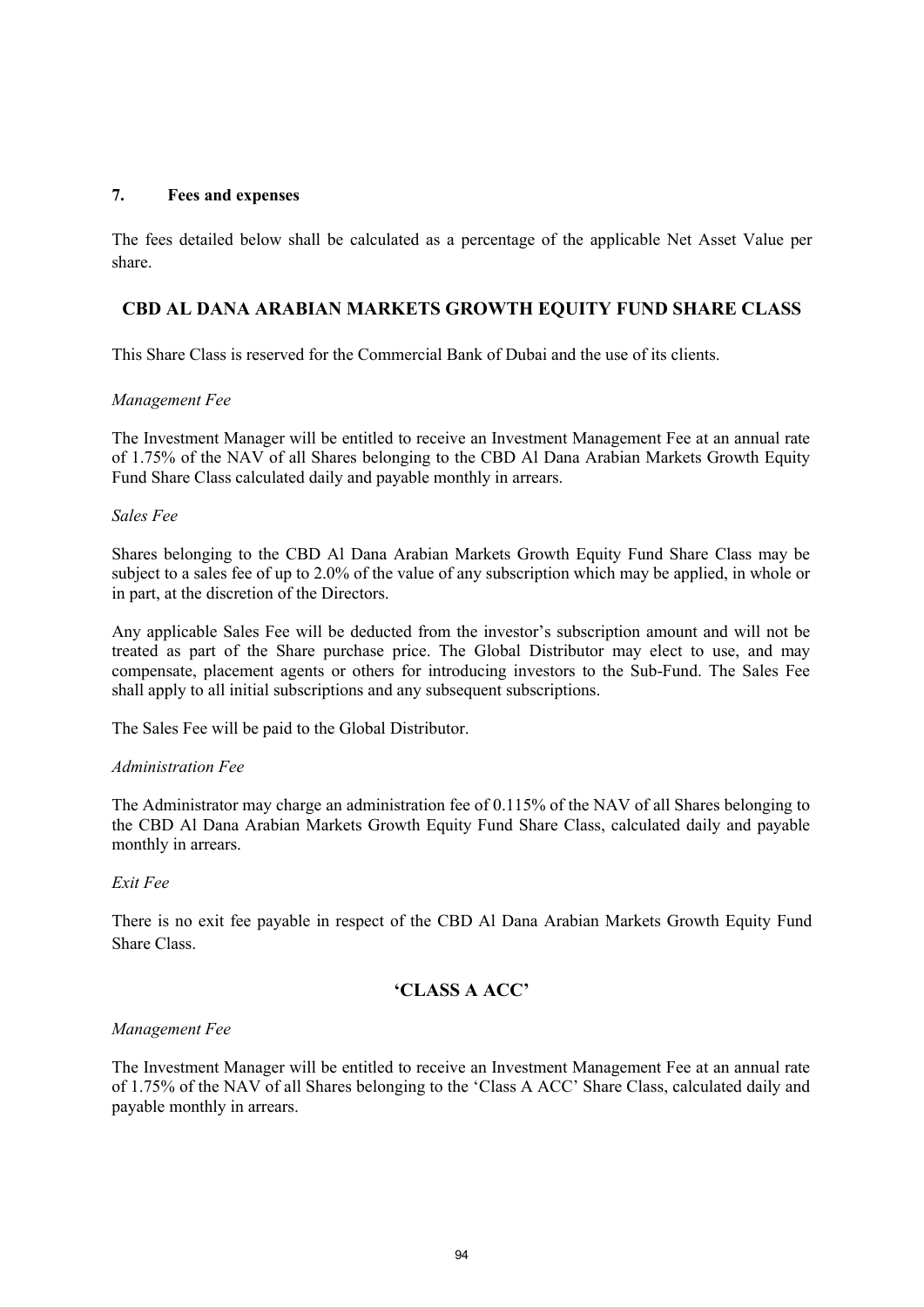### *Sales Fee*

Shares belonging to the 'Class A ACC' Share Class may be subject to a sales fee of up to 2.0% of the value of any subscription which may be applied, in whole or in part, at the discretion of the Directors.

Any applicable Sales Fee will be deducted from the investor's subscription amount and will not be treated as part of the Share purchase price. The Global Distributor may elect to use, and may compensate, placement agents or others for introducing investors to the Sub-Fund. The Sales Fee shall apply to all initial subscriptions and any subsequent subscriptions.

The Sales Fee will be paid to the Global Distributor.

### *Administration Fee*

The Administrator may charge an administration fee of 0.115% of the NAV of all Shares belonging to the 'Class A ACC' Share Class, calculated daily and payable monthly in arrears.

### *Exit Fee*

There is no exit fee payable in respect of the Class A ACC Share Class.

# **'CLASS S ACC'**

### *Management Fee*

The Investment Manager will be entitled to receive an Investment Management Fee at an annual rate of 1.75% of the NAV of all Shares belonging to the 'Class S ACC' Share Class, calculated daily and payable monthly in arrears.

### *Deferred Sales Fee*

In respect of Shares belonging to the 'CLASS S ACC' Share Class, there is no Sales Fee and investors will receive an allotment of Shares equivalent to 100% of their subscription amount. A Deferred Sales Fee, amounting to 2% of the value of any subscription will be payable by the Sub-Fund to the Global Distributor for its absolute use and benefit in full following the subscription confirmation and amortised back to the Sub-Fund on each Valuation Day for the first two years from the date of subscription. The Deferred Sales Fee will therefore be reflected in the NAV of the Share Classes. The Deferred Sales Fee shall apply to all initial subscriptions and any subsequent subscriptions.

### *Exit Fees*

In respect of Shares belonging to the 'CLASS S ACC' Share Class, Directors have determined that the following exit fees shall apply:

- Redemption within 12 months: 2% of the NAV of all Shares to be redeemed
- Redemption after 12 months but before 24 months: 1% of the NAV of all Shares to be redeemed

All Exit Fees will be retained solely for the benefit of remaining Shareholders of the Sub-Fund. These fees may not be waived but, in order to pass this fee back to the Sub-Fund, Directors may accept a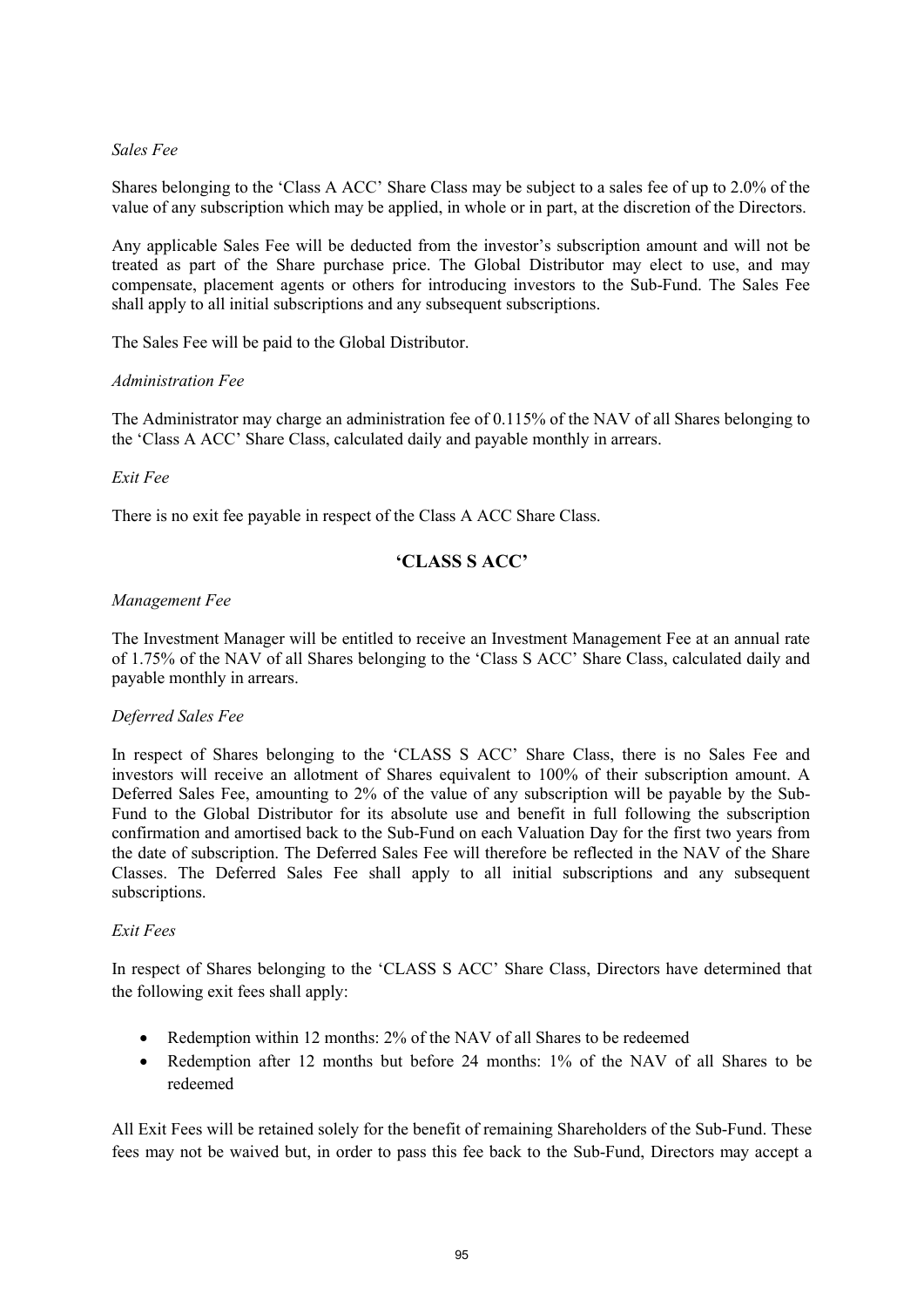range of operational procedures between the Administrator and custody banks and regulated investment platforms where they are of the opinion that remaining investors will not be disadvantaged.

The Global Distributor may elect to use, and may compensate, placement agents or others for introducing investors to the Sub-Fund.

#### *Administration Fee*

The Administrator may charge an administration fee of 0.115% of the NAV of all Shares belonging to the 'Class S ACC' Share Class, calculated daily and payable monthly in arrears.

## **'CLASS M ACC'**

#### *Management Fee*

The Investment Manager will be entitled to receive an Investment Management Fee at an annual rate of 1.75% of the NAV of all Shares belonging to the 'Class M ACC' Share Class, calculated daily and payable monthly in arrears.

#### *Deferred Sales Fee*

In respect of Shares belonging to the 'CLASS M ACC' Share Class, there is no Sales Fee and investors will receive an allotment of Shares equivalent to 100% of their subscription amount. A Deferred Sales Fee, amounting to 3% of the value of any subscription will be payable by the Sub-Fund to the Global Distributor for its absolute use and benefit in full following the subscription confirmation and amortised back to the Sub-Fund on each Valuation Day for the first three years from the date of subscription. The Deferred Sales Fee will therefore be reflected in the NAV of the Share Classes. The Deferred Sales Fee shall apply to all initial subscriptions and any subsequent subscriptions.

### *Exit Fees*

In respect of Shares belonging to the 'CLASS M ACC' Share Class, Directors have determined that the following exit fees shall apply:

- Redemption within 12 months: 3.00% of the NAV of all Shares to be redeemed
- Redemption after 12 months but before 24 months: 2% of the NAV of all Shares to be redeemed
- Redemption after 24 months but before 36 months: 1% of the NAV of all Shares to be redeemed

All Exit Fees will be retained solely for the benefit of remaining Shareholders of the Sub-Fund. These fees may not be waived but, in order to pass this fee back to the Sub-Fund, Directors may accept a range of operational procedures between the Administrator and custody banks and regulated investment platforms where they are of the opinion that remaining investors will not be disadvantaged.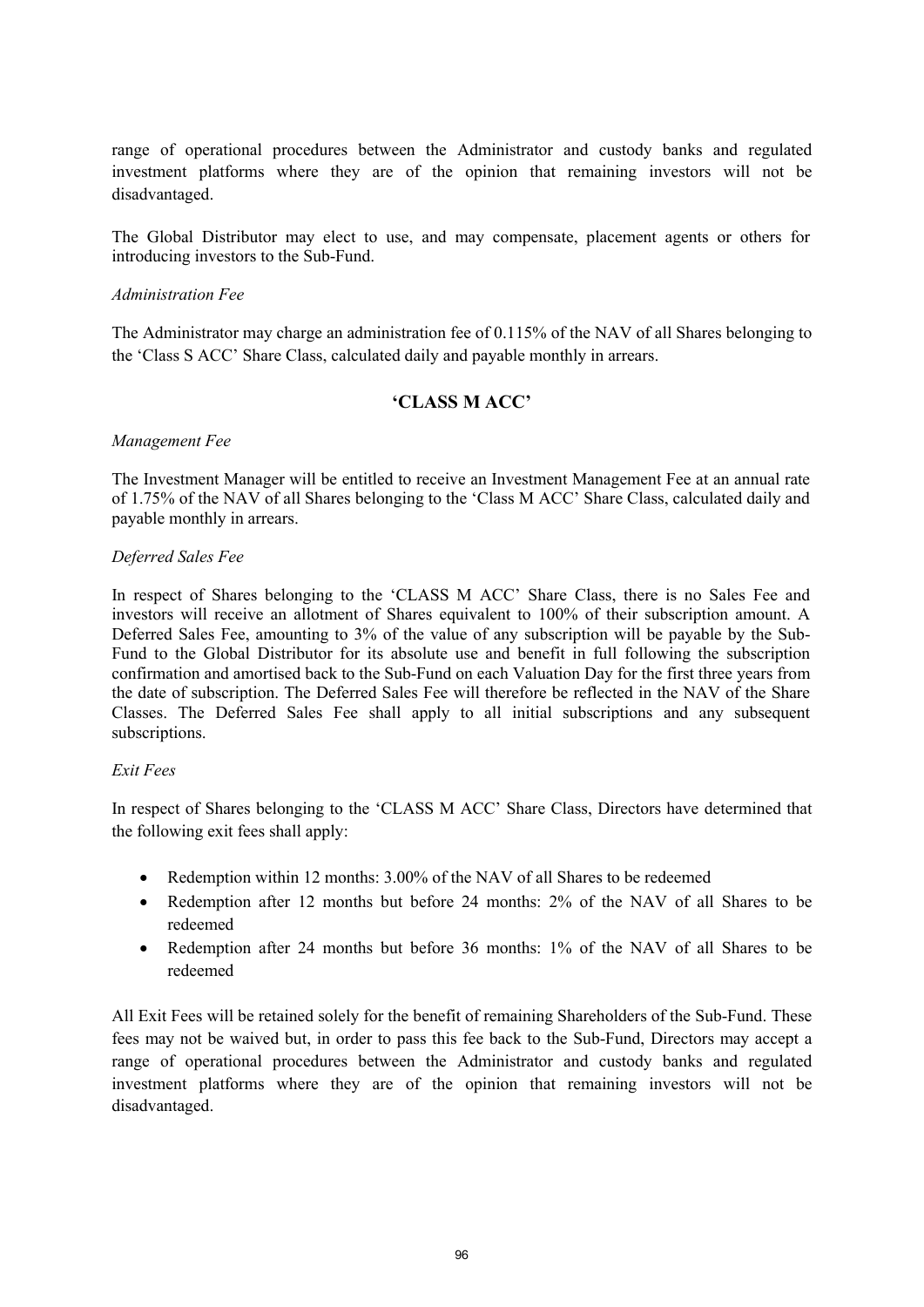The Global Distributor may elect to use, and may compensate, placement agents or others for introducing investors to the Sub-Fund.

#### *Administration Fee*

The Administrator may charge an administration fee of 0.115% of the NAV of all Shares belonging to the 'Class M ACC' Share Class, calculated daily and payable monthly in arrears.

### **'CLASS L ACC'**

#### *Management Fee*

The Investment Manager will be entitled to receive an Investment Management Fee at an annual rate of 1.75% of the NAV of all Shares belonging to the 'Class L ACC' Share Class, calculated daily and payable monthly in arrears.

#### *Deferred Sales Fee*

In respect of Shares belonging to the 'CLASS L ACC' Share Class, there is no Sales Fee and investors will receive an allotment of Shares equivalent to 100% of their subscription amount. A Deferred Sales Fee, amounting to 5% of the value of any subscription will be payable by the Sub-Fund to the Global Distributor for its absolute use and benefit in full following the subscription confirmation and amortised back to the Sub-Fund on each Valuation Day for the first five years from the date of subscription. The Deferred Sales Fee will therefore be reflected in the NAV of the Share Classes. The Deferred Sales Fee shall apply to all initial subscriptions and any subsequent subscriptions.

#### *Exit Fees*

In respect of Shares belonging to the 'CLASS L ACC' Share Class, Directors have determined that the following exit fees shall apply:

- Redemption within 12 months: 5.00% of the NAV of all Shares to be redeemed
- Redemption after 12 months but before 24 months: 4% of the NAV of all Shares to be redeemed
- Redemption after 24 months but before 36 months: 3% of the NAV of all Shares to be redeemed
- Redemption after 36 months but before 48 months: 2% of the NAV of all Shares to be redeemed
- Redemption after 48 months but before 60 months: 1% of the NAV of all Shares to be redeemed

All Exit Fees will be retained solely for the benefit of remaining Shareholders of the Sub-Fund. These fees may not be waived but, in order to pass this fee back to the Sub-Fund, Directors may accept a range of operational procedures between the Administrator and custody banks and regulated investment platforms where they are of the opinion that remaining investors will not be disadvantaged.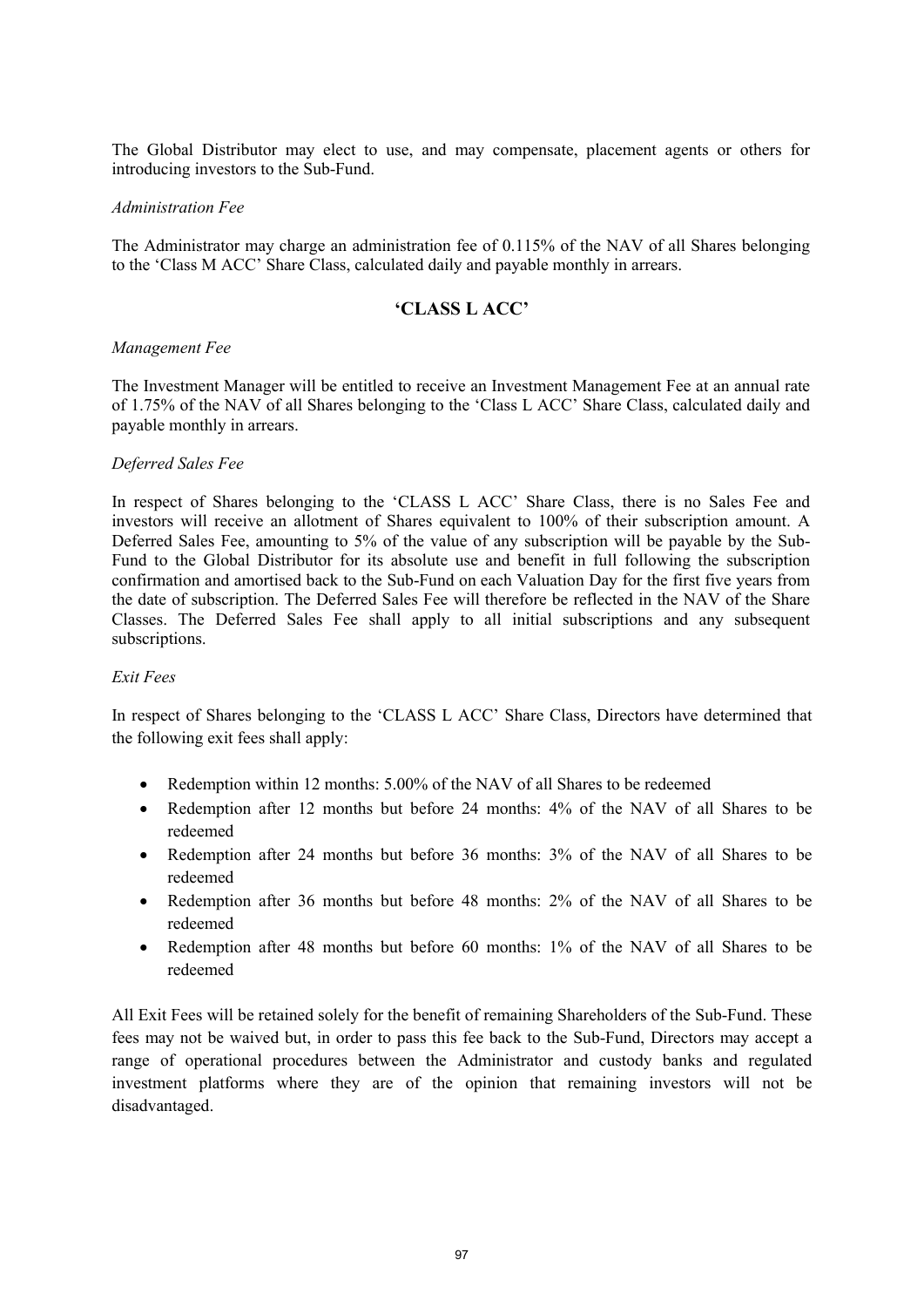The Global Distributor may elect to use, and may compensate, placement agents or others for introducing investors to the Sub-Fund.

### *Administration Fee*

The Administrator may charge an administration fee of 0.115% of the NAV of all Shares belonging to the 'Class L ACC' Share Class, calculated daily and payable monthly in arrears.

Investors should be aware that in respect of all Share Classes, other fees and expenses might apply as outlined in section 12 of this Prospectus. There is no charge for converting shares but Directors reserve the right to charge a maximum of 1% of the NAV should they believe this is equitable and necessary to protect remaining Shareholders.

## **8. Frequency of the Net Asset Value calculation and Valuation Day**

The Net Asset Value per share will be determined as at (i) every Business Day of each week and (ii) any other day as the Board of Directors may determine on a case-by-case basis or generally from time to time (the "Valuation Day").

### **9. Subscription**

Each Valuation Day will be a Subscription Day

Shares will be issued at a price based on the Net Asset Value per share determined as at the relevant Valuation Day increased, as the case may be, by any applicable sales fee, as detailed in section 7 of this Sub-Fund Particulars.

All applications for subscriptions will be processed in accordance with the following principles.

Applications must be received by the Registrar and Transfer Agent no later than 12:00 p.m. (Luxembourg time) one (1) Business Day preceding the relevant Subscription Day. Any applications received after the applicable deadline will be processed in respect of the next Subscription Day.

Payment for subscribed shares has to be made no later than 1 Business Day before the relevant Subscription Day.

### **10. Redemption**

Each Valuation Day will be a Redemption Day.

Shares will be redeemed at a price based on the Net Asset Value per Share determined as at the relevant Valuation Day, less, any applicable redemption fee, as detailed in section 7 of this Sub-Fund Particulars.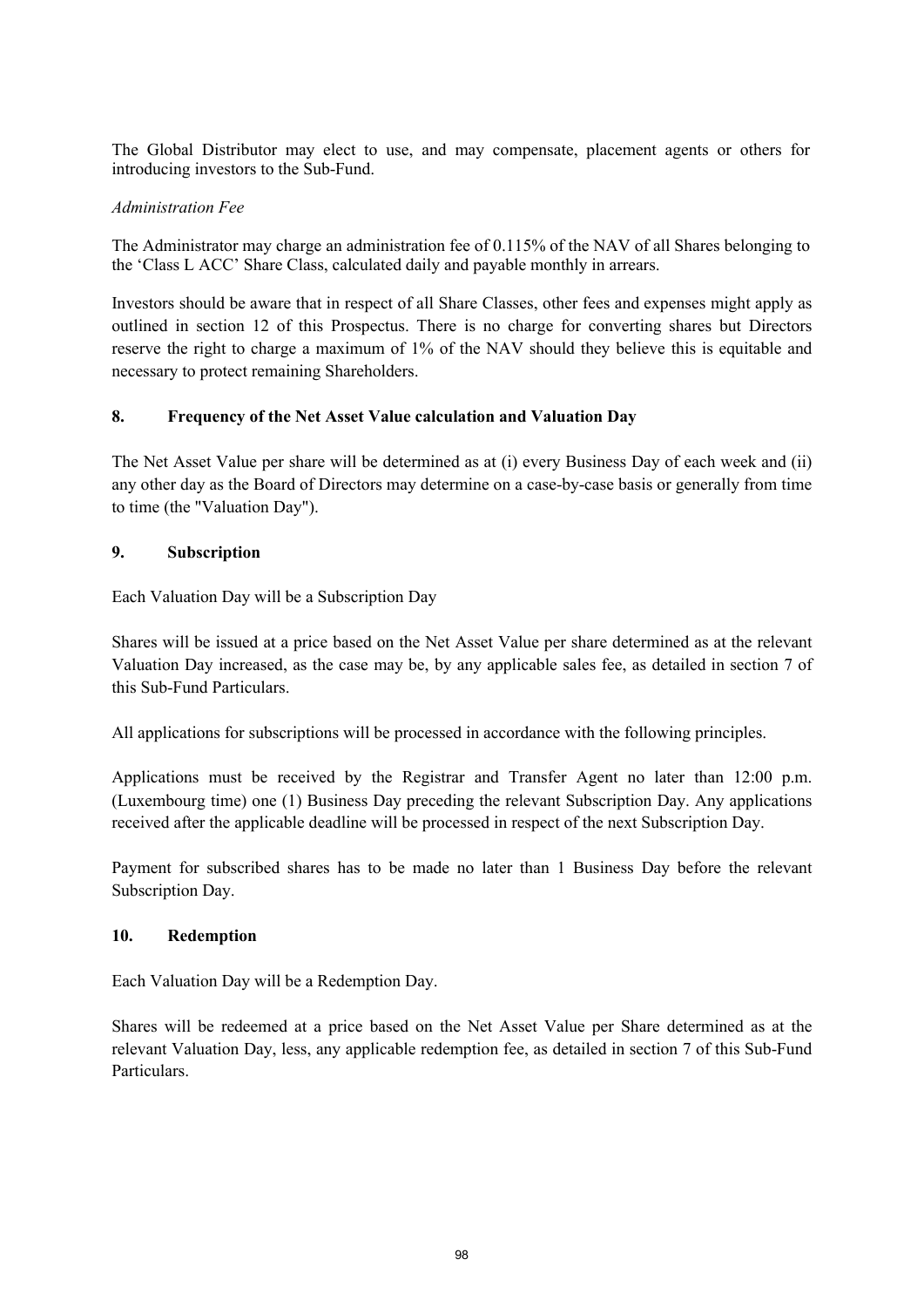Applications must be received by the Registrar and Transfer Agent no later than 12:00 p.m. (Luxembourg time) one (1) Business Days preceding the relevant Redemption Day. Any applications received after the applicable deadline will be processed in respect of the next Redemption Day.

Payment for redeemed Shares will normally be made no later than 4 Business Days after the relevant Redemption Day.

## **11. Conversion**

Shareholders may not request conversion of their shares from one Class to another Class within the Sub-Fund.

Shareholders may request conversion of their shares from one Class to another Class of another Sub-Fund of the Company.

Applications must be received by the Registrar and Transfer Agent no later than 12:00 p.m. (Luxembourg time) two (2) Business Days preceding the relevant Conversion Day. Any applications received after the application deadline will be processed in respect of the next Conversion Day.

# **12. Risk Considerations**

The specific risk factors below should be read in conjunction with the section 4 "Risk Considerations" of the main part of the Prospectus.

## **Participatory Notes risk**

Participatory Notes also known as P-Notes are financial instruments that may be used by the Sub-Fund to obtain exposure to an equity investment, including common stocks and warrants, in a local market where direct ownership is not allowed. Investment in Participatory Notes may involve an OTC transaction with a third party. Therefore, when investing in Participatory Notes the Sub-Fund may be exposed not only to movements in the value of the underlying equity, but also to the risk of counterparty default, which may in the event of counterparty default result in the loss of the full market value of the equity

## **13. Historical Performance**

Information on the historical performance of the Sub-Fund is available in the relevant Key Investor Information Document.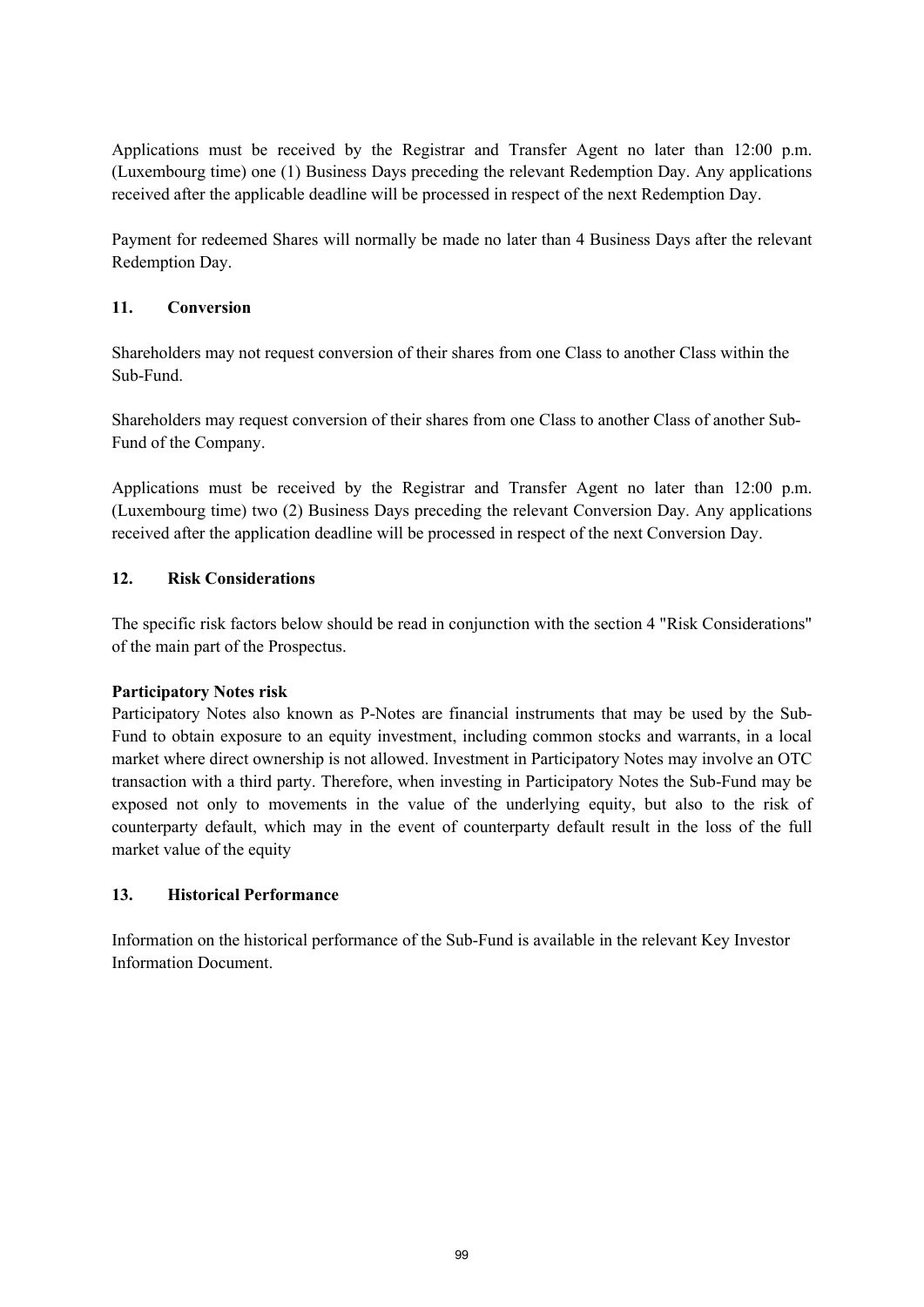### **V. Rasmala Investment Funds – Rasmala GCC Islamic Equity Income Fund**

### **1. Name of the Sub-Fund**

Rasmala Investment Funds – Rasmala GCC Islamic Equity Income Fund (the "**Sub-Fund**").

### **2. Base Currency**

USD

## **3. Investment objective, policy and strategy**

Until 16 February 2019

The investment objective of the Sub-Fund is to provide investors with regular income/cash flow distributions as well as long term capital appreciation through investing in Sharia compliant equity securities listed on the stock exchanges in the GCC. The universe of securities will be largely drawn from Sharia compliant equity and equity-related securities listed on the various GCC exchanges. The Sub-Fund may invest directly in these Sharia compliant equity and equity-related securities or indirectly through eligible instruments such as, but not limited to, Participatory Notes ("P-Notes"), American Depositary Receipts (ADRs), Global Depositary Receipts (GDRs) and listed certificates, which represent an economic interest and have a rate of return that is linked to an underlying equity or basket of equities. The Sub-Fund's investment strategy may be implemented and executed in any public or private market. Instruments traded may include, but are not limited to Sharia compliant common and preferred stocks, P-Notes, structured notes and ETFs. In general, it is anticipated that the Sub-Fund will invest primarily in marketable securities.

The Investment Manager's investment process comprises three main stages:

- Quantitative screening of a broad universe of Sharia compliant securities principally comprising the regional benchmark indices based upon market capitalization, free float, liquidity and analyst coverage to arrive at a narrow universe of securities
- Fundamental analysis of the securities in the narrow universe along with qualitative input from the portfolio manager and analysts, and theme identification based upon a macro-economic and/or sector basis
- Portfolio construction based upon bottom-up stock selection and risk optimization

The Sub-Fund may not invest more than 10% of its net asset value in other compartments of the Company, other UCITS or UCIs.

IT MUST BE EMPHASISED, THAT THE PORTFOLIO OF THE SUB-FUND WILL BE SUBJECT TO NORMAL MARKET RISKS AND NO ASSURANCE CAN BE GIVEN THAT THE INVESTMENT OBJECTIVES OF THE SUB-FUND WILL BE ACHIEVED.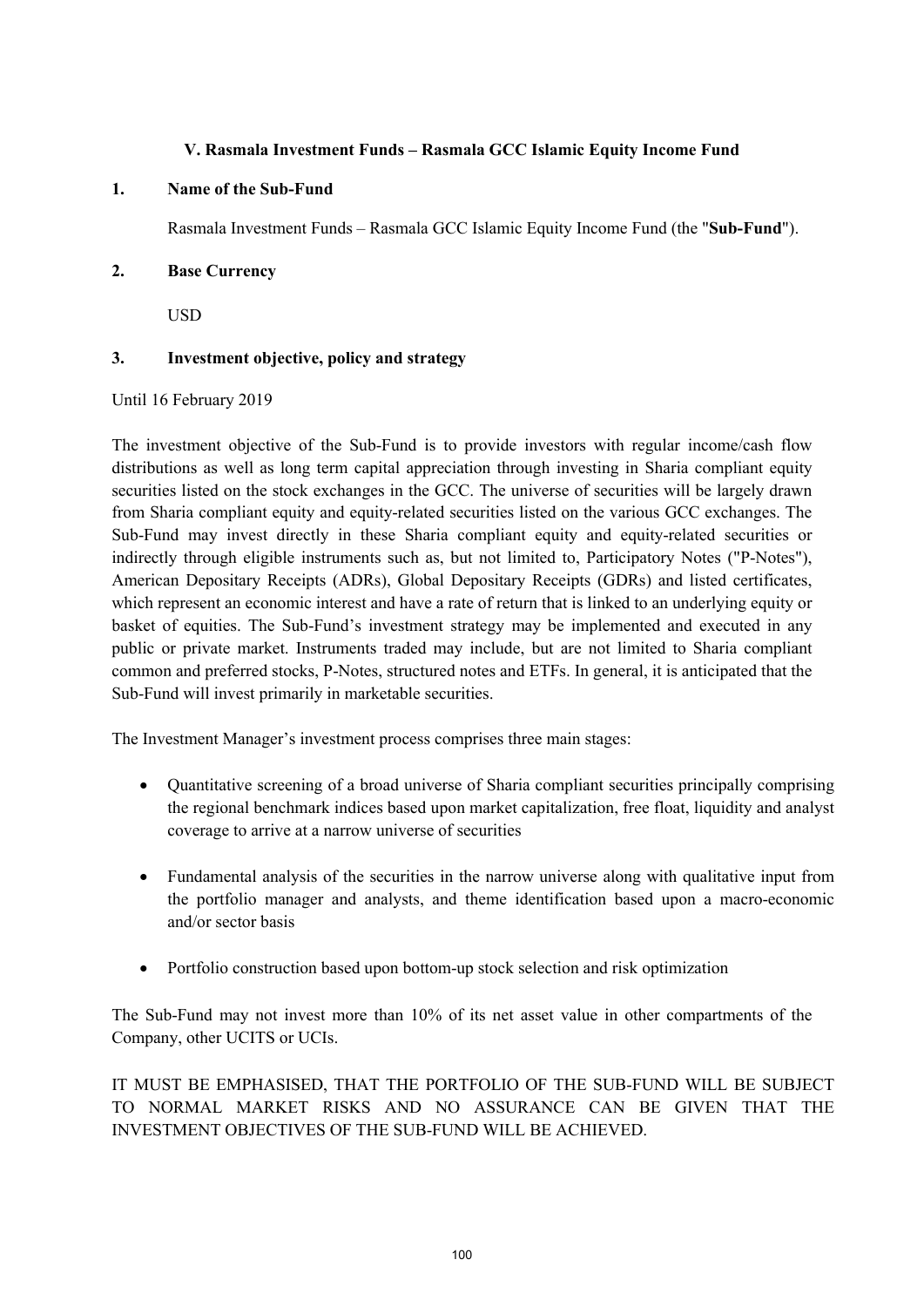### From 17 February 2019

The investment objective of the Sub-Fund is to provide investors with regular income/cash flow distributions as well as long term capital appreciation through investing in Sharia compliant equity securities listed on the stock exchanges in the GCC. The universe of securities will be largely drawn from Sharia compliant equity and equity-related securities listed on the various GCC exchanges. The Sub-Fund may invest directly in these Sharia compliant equity and equity-related securities or indirectly through eligible instruments such as, but not limited to, Participatory Notes ("P-Notes"), American Depositary Receipts (ADRs), Global Depositary Receipts (GDRs) and listed certificates, which represent an economic interest and have a rate of return that is linked to an underlying equity or basket of equities. The Sub-Fund's investment strategy may be implemented and executed in any public or private market. Instruments traded may include, but are not limited to Sharia compliant common and preferred stocks, P-Notes, structured notes and ETFs. In general, it is anticipated that the Sub-Fund will invest primarily in marketable securities. The Sub-Fund will be dynamically managed and expects to make monthly dividend distributions for holders of distributing share classes.

The Investment Manager's investment process comprises three main stages:

- Quantitative screening of a broad universe of Sharia compliant securities principally comprising the regional benchmark indices based upon market capitalization, free float, liquidity and analyst coverage to arrive at a narrow universe of securities
- Fundamental analysis of the securities in the narrow universe along with qualitative input from the portfolio manager and analysts, and theme identification based upon a macro-economic and/or sector basis
- Portfolio construction based upon bottom-up stock selection and risk optimization

The Sub-Fund may not invest more than 10% of its net asset value in other compartments of the Company, other UCITS or UCIs.

IT MUST BE EMPHASISED, THAT THE PORTFOLIO OF THE SUB-FUND WILL BE SUBJECT TO NORMAL MARKET RISKS AND NO ASSURANCE CAN BE GIVEN THAT THE INVESTMENT OBJECTIVES OF THE SUB-FUND WILL BE ACHIEVED.

## **4. Sharia Supervision**

The Sub-Fund will invest in a manner consistent with the principles of Islamic Sharia.

Dar Al Shariá Limited, the appointed Sharia Advisor of the Investment Manager and a recognized Sharia advisory service with extensive experience in Islamic Sharia, will advise and guide the Sub-Fund in respect of the investment of the Sub-Fund's assets, subject always to the overall supervision of the Directors.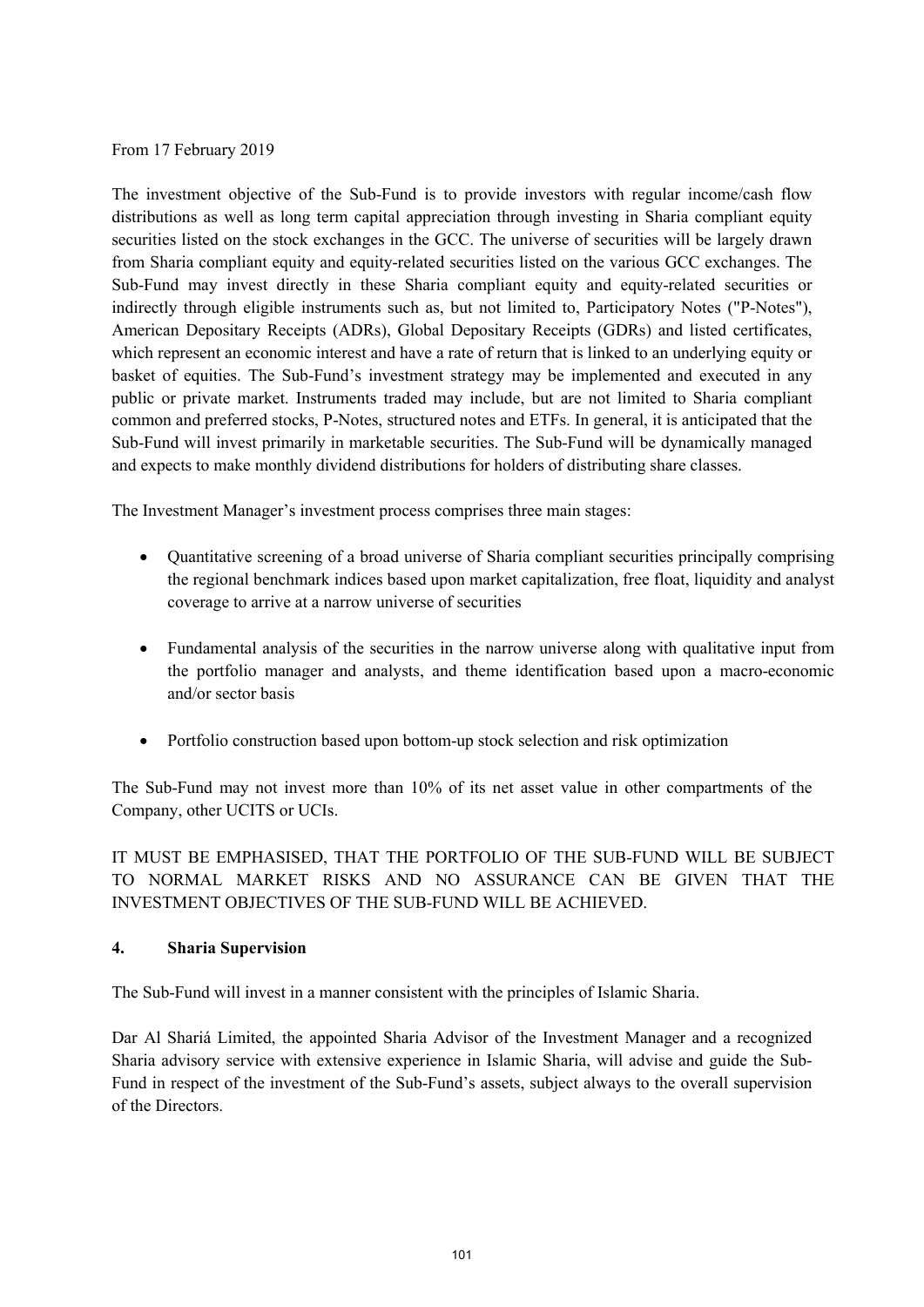The role of the Sharia Advisor will encompass all phases of the structuring and operation of the Sub-Fund. The Sharia Advisor will not have responsibility for the management of the Sub-Fund.

The Sharia Advisor will advise the Board of Directors as to the necessary investment policy and guidelines which will ensure that the Sub-Fund's investments are compliant with the investment principles of Sharia. Upon acceptance of these guidelines, the Sharia Advisor will issue a decree (a "Fatwa") certifying that the Sub-Fund is compliant to Sharia principles on the basis of its investment policy and guidelines.

Furthermore, the Sharia Advisor will perform a semi-annual review of the portfolio and transactions of the Sub-Fund to determine if, and certify that, the Sub-Fund has been compliant with Sharia principles.

The Board of Directors may decide to change the Sharia Advisor, in which case this Sub-Fund Particulars will be amended accordingly.

### **Sharia Screening**

The Investment Manager will ensure that the Sub-Fund's investment strategy is compatible with the guidelines and instructions issued by the Sharia advisor of the Sub-Fund.

### **Sharia Screening Guidelines:**

### A. **Sector-Based Screens**

Stocks of companies engaged in business activities related to the following are excluded:

- 1. Advertising and Media, with the following exceptions:
	- a. Media and advertising companies generating revenues in excess of 65% of total income from the GCC countries
	- b. News Channels
	- c. Newspapers
	- d. Sports Channels
- 2. Alcohol
- 3. Cloning
- 4. Financials, except:
	- a. Islamic Banks
	- b. Islamic Financial Institutions
	- c. Islamic Insurance Companies
- 5. Gambling
- 6. Pork
- 7. Pornography
- 8. Tobacco
- 9. Trading of gold and silver as cash on deferred basis
- 10. Any other business activities deemed to be Sharia non compliant by the Sharia Advisor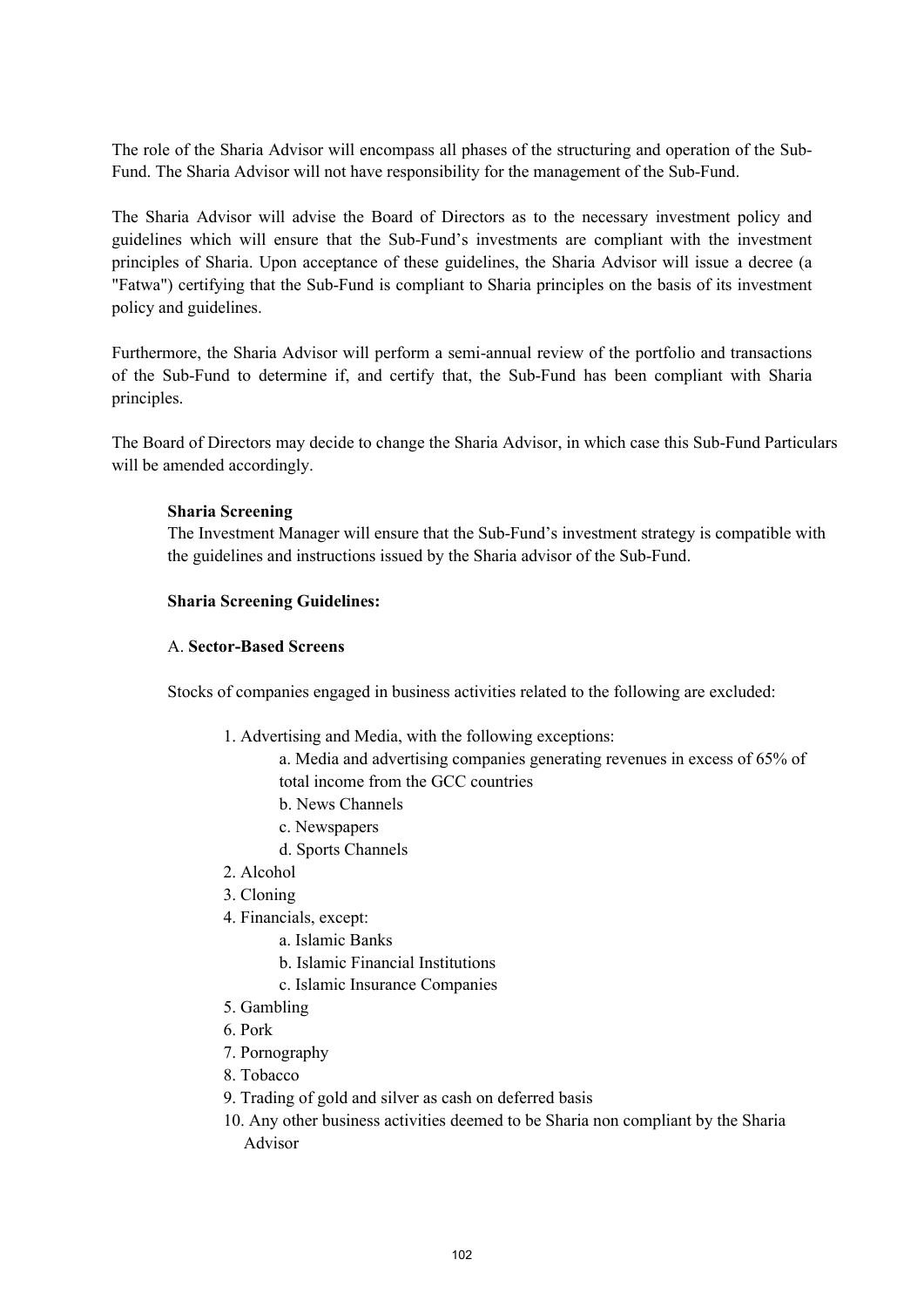11. In case of any doubt, however, the Sharia Advisor will be referred to for more discussion.

#### B. **Accounting-Based Screens**

After removing companies with business activities that are not Sharia compliant, the rest of the companies are examined for Sharia compliance in relation to their financial ratios, as certain ratios may violate Sharia compliance requirements. Three areas of focus are leverage, cash, and the share of revenues derived from non-compliant activities. All of these are subject to evaluation on an ongoing basis.

1. **Leverage Compliance**: This Sharia compliance rule requires that:

The ratio of a company's debt to the market value of its equity should not, on a thirty-six month average basis, exceed 33%

2. **Cash Compliance:** Sharia compliance rules with reference to cash holdings require that:

> The ratio of a company's accounts receivables to the market value of its equity should not, on a thirty-six month average basis, exceed 49%; and

The ratio of a company's cash plus interest bearing securities to the market value of its equity should not, on a thirty-six month average basis, exceed 33%.

3. **Revenue Share from Non-Compliant Activities**: In certain cases, companies' revenues from activities that are not Sharia compliant can be tolerated, if they comply with the following threshold:

The ratio of a company's non-permissible income (other than interest income) to its revenue should not exceed 5%.

4. **Dividend Purification Ratio:** Dividends, received where it is known that a proportion of the business that has generated the dividend was business that was not Sharia compliant, may be purified by giving that same proportion of the dividend to charity: the proportion to be given to charity is calculated by multiplying the amount of the dividend by the ratio of the dividend issuing company's non-permissible revenue to its total revenue. The resulting amount and the relevant charity(ies) will be detailed in the Company's annual reports.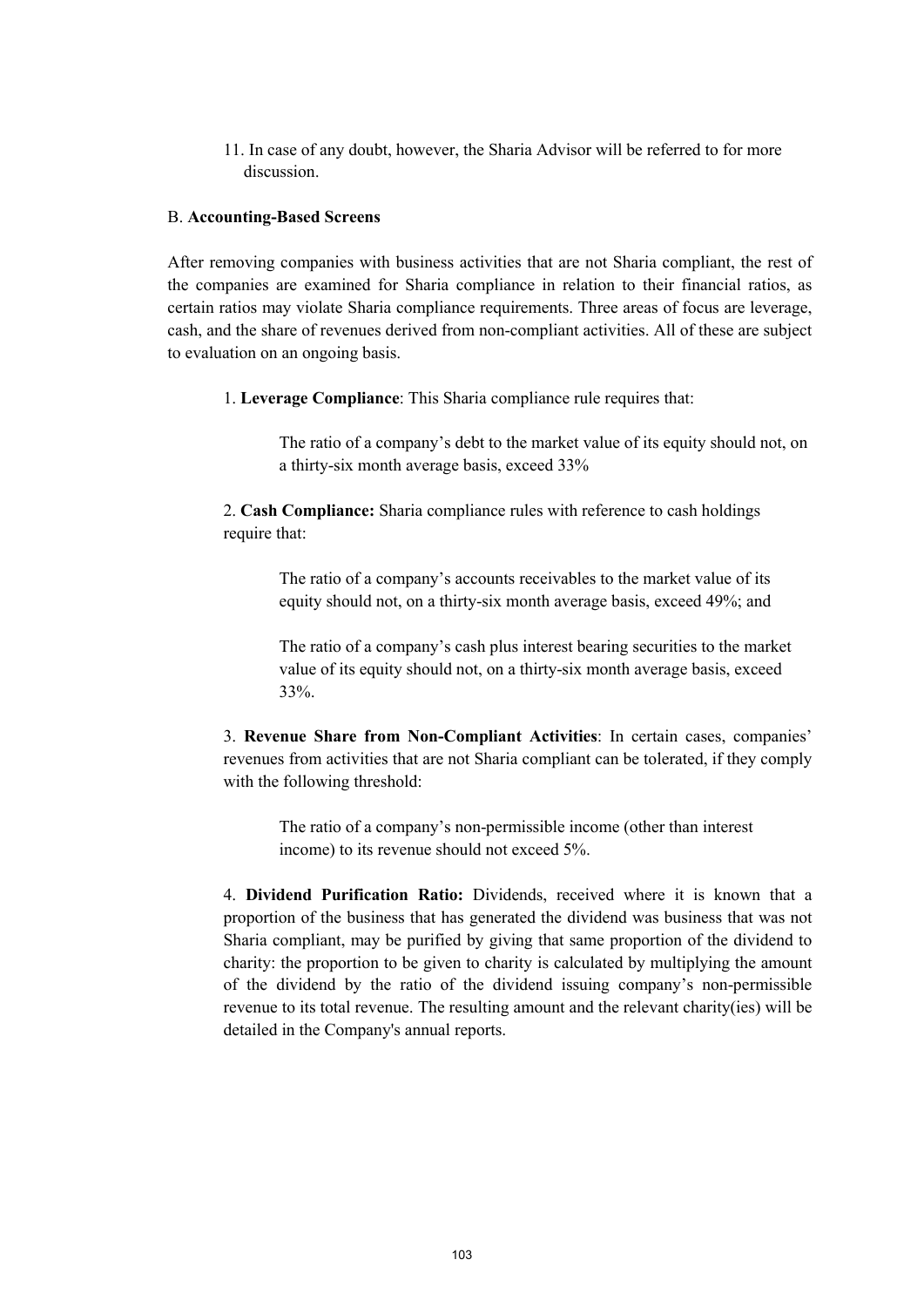# **5. Profile of the typical investor**

The Sub-Fund may only be suitable for investors with a medium investment horizon who consider investments in the Sub-Fund as a convenient way of accessing the performance (positive or negative) of Sharia's compliant equity and equity-related securities listed on the various GCC stock exchanges.

Investors must be able and willing to accept and bear the risks associated with an exposure to Sharia's compliant equity and equity-related securities listed on the various GCC stock exchanges and the potential net asset value variations and losses on their investment, which may be substantial. A fall in value of the Sub-Fund's shares is possible at any time and investors should be able to bear the loss of their entire investment.

The Sub-Fund is not suitable for investors with less than one year investment horizon.

# **6. Global Exposure**

The global exposure relating to this Sub-Fund will be calculated using the commitment approach.

## **7. Classes of shares available for subscription**

|  |  |  | The following classes are available for subscription: |  |
|--|--|--|-------------------------------------------------------|--|
|  |  |  |                                                       |  |

| <b>Share Class</b>                                                                 | <b>Minimum Initial</b><br><b>Subscription and</b><br><b>Holding Amount</b><br>(USS) | <b>Minimum</b><br><b>Minimum</b><br><b>Subsequent</b><br>Redemption<br>Subscription<br>Amount<br>(US\$)<br><b>Amount (US\$)</b> |        | <b>Distribution</b><br><b>Policy</b> |
|------------------------------------------------------------------------------------|-------------------------------------------------------------------------------------|---------------------------------------------------------------------------------------------------------------------------------|--------|--------------------------------------|
| <b>CBD Al Dana GCC</b><br><b>Islamic Equity Income</b><br><b>Fund Shares Class</b> | 10,000                                                                              | 500                                                                                                                             | 10,000 | <b>Distributes</b>                   |
| Class A ACC*                                                                       | 500                                                                                 | 100                                                                                                                             | 500    | Accumulates                          |
| Class A INC**                                                                      | 500                                                                                 | 100                                                                                                                             | 500    | <b>Distributes</b>                   |
| <b>Class S ACC</b>                                                                 | 500                                                                                 | 100                                                                                                                             | 500    | Accumulates                          |
| <b>Class S INC</b>                                                                 | 500                                                                                 | 100                                                                                                                             | 500    | <b>Distributes</b>                   |
| <b>Class M ACC</b>                                                                 | 500                                                                                 | 100                                                                                                                             | 500    | Accumulates                          |
| <b>Class M INC</b>                                                                 | 500                                                                                 | 100                                                                                                                             | 500    | <b>Distributes</b>                   |
| <b>Class L ACC</b>                                                                 | 500                                                                                 | 100                                                                                                                             | 500    | Accumulates                          |
| <b>Class L INC</b>                                                                 | 500                                                                                 | 100                                                                                                                             | 500    | <b>Distributes</b>                   |

\* Formerly known as Rasmala GCC Islamic Equity Income Fund Accumulation Shares Class

\*\* Formerly known as Rasmala GCC Islamic Equity Income Fund Distribution Shares Class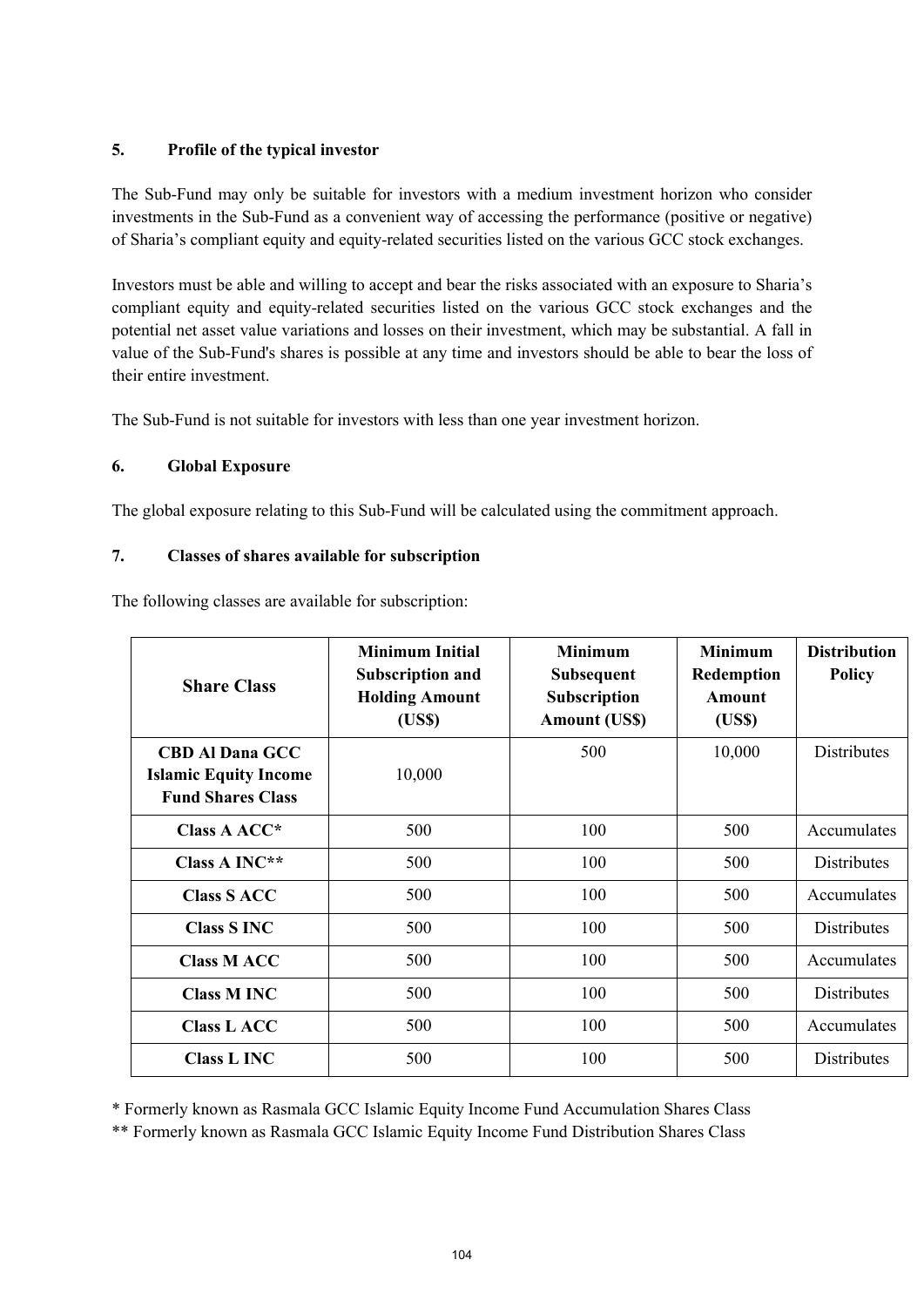### **8. Fees and expenses**

The fees detailed below shall be calculated as a percentage of the applicable Net Asset Value per share.

# **CBD AL DANA ISLAMIC EQUITY INCOME FUND SHARE CLASS**

This Share Class is reserved for the Commercial Bank of Dubai and the use of its clients.

### *Management Fee*

The Investment Manager will be entitled to receive an Investment Management Fee at an annual rate of 1.75% of the NAV of all Shares belonging to the CBD Al Dana Islamic Equity Income Fund Share Class calculated daily and payable monthly in arrears.

### *Sales Fee*

Shares belonging to the CBD Al Dana Islamic Equity Income Fund Share Class may be subject to a sales fee of up to 2.0% of the value of any subscription which may be applied, in whole or in part, at the discretion of the Directors.

Any applicable Sales Fee will be deducted from the investor's subscription amount and will not be treated as part of the Share purchase price. The Global Distributor may elect to use, and may compensate, placement agents or others for introducing investors to the Sub-Fund. The Sales Fee shall apply to all initial subscriptions and any subsequent subscriptions.

The Sales Fee will be paid to the Global Distributor.

### *Administration Fee*

The Administrator may charge an administration fee of 0.115% of the NAV of all Shares belonging to the CBD Al Dana Islamic Equity Income Fund Share Class, calculated daily and payable monthly in arrears.

### *Exit Fee*

There is no exit fee payable in respect of the CBD Al Dana Islamic Equity Income Fund Share Class.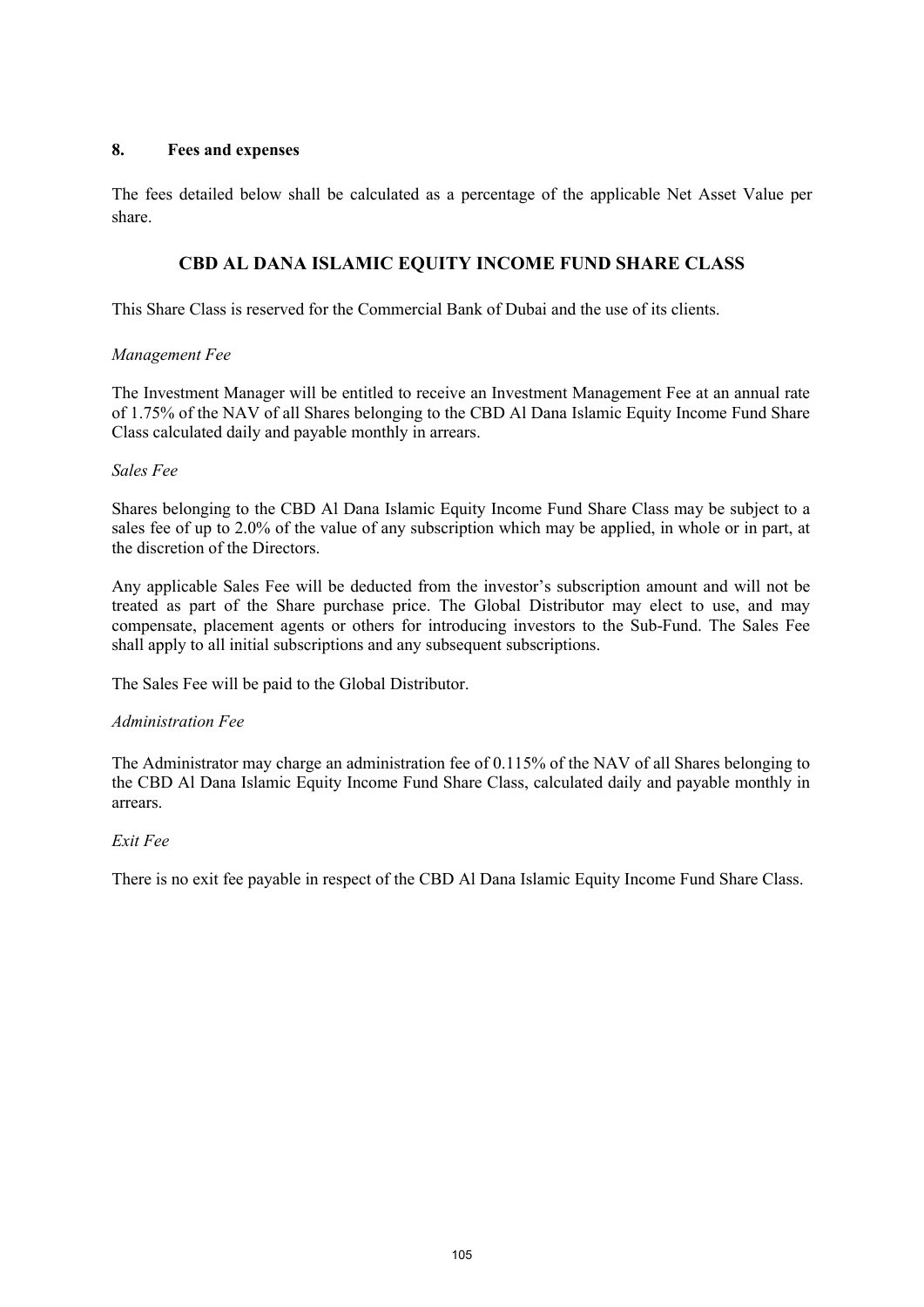# **'CLASS A ACC' AND 'CLASS A INC'**

### *Management Fee*

The Investment Manager will be entitled to receive an Investment Management Fee at an annual rate of 1.75% of the NAV of all Shares belonging to the 'Class A ACC' and 'Class A INC' Share Classes, calculated daily and payable monthly in arrears.

### *Sales Fee*

Shares belonging to the 'Class A ACC' and 'Class A INC' Share Classes may be subject to a sales fee of up to 2.0% of the value of any subscription which may be applied, in whole or in part, at the discretion of the Directors.

Any applicable Sales Fee will be deducted from the investor's subscription amount and will not be treated as part of the Share purchase price. The Global Distributor may elect to use, and may compensate, placement agents or others for introducing investors to the Sub-Fund. The Sales Fee shall apply to all initial subscriptions and any subsequent subscriptions.

The Sales Fee will be paid to the Global Distributor.

### *Administration Fee*

The Administrator may charge an administration fee of 0.115% of the NAV of all Shares belonging to the 'Class A ACC' and 'Class A INC' Share Classes, calculated daily and payable monthly in arrears.

### *Exit Fee*

There is no exit fee payable in respect of the Class A ACC and Class A Inc Share Classes.

## **'CLASS S ACC' AND 'CLASS S INC'**

### *Management Fee*

The Investment Manager will be entitled to receive an Investment Management Fee at an annual rate of 1.75% of the NAV of all Shares belonging to the 'Class S ACC' and 'Class S INC' Share Classes, calculated daily and payable monthly in arrears.

### *Deferred Sales Fee*

In respect of Shares belonging to the 'CLASS S ACC' and 'CLASS S INC' Share Classes, there is no Sales Fee and investors will receive an allotment of Shares equivalent to 100% of their subscription amount. A Deferred Sales Fee, amounting to 2% of the value of any subscription will be payable by the Sub-Fund to the Global Distributor for its absolute use and benefit in full following the subscription confirmation and amortised back to the Sub-Fund on each Valuation Day for the first two years from the date of subscription. The Deferred Sales Fee will therefore be reflected in the NAV of the Share Classes. The Deferred Sales Fee shall apply to all initial subscriptions and any subsequent subscriptions.

### *Exit Fees*

In respect of Shares belonging to the 'CLASS S ACC' and 'CLASS S INC' Share Classes, Directors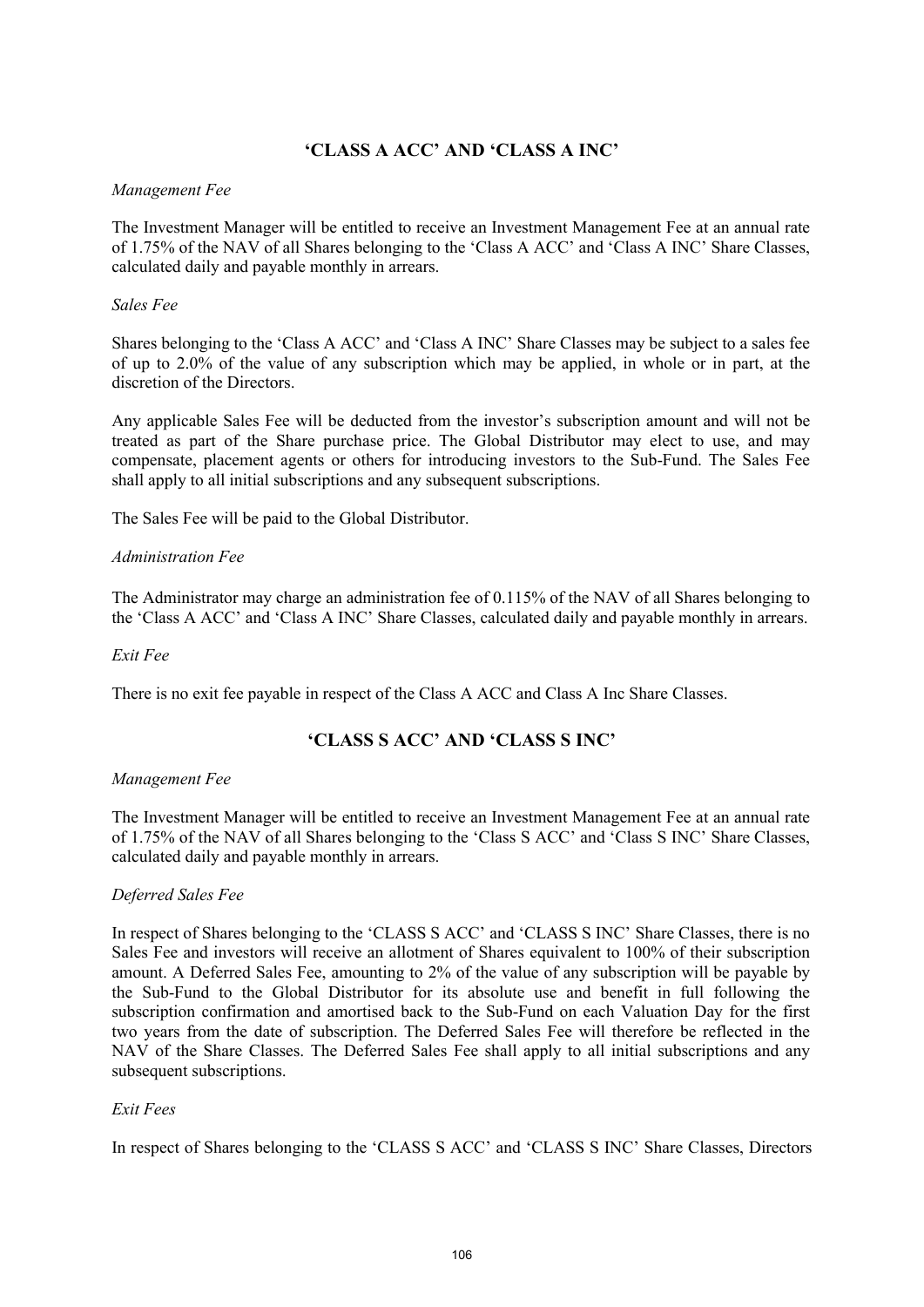have determined that the following exit fees shall apply:

- Redemption within 12 months: 2% of the NAV of all Shares to be redeemed
- Redemption after 12 months but before 24 months: 1% of the NAV of all Shares to be redeemed

All Exit Fees will be retained solely for the benefit of remaining Shareholders of the Sub-Fund. These fees may not be waived but, in order to pass this fee back to the Sub-Fund, Directors may accept a range of operational procedures between the Administrator and custody banks and regulated investment platforms where they are of the opinion that remaining investors will not be disadvantaged.

The Global Distributor may elect to use, and may compensate, placement agents or others for introducing investors to the Sub-Fund.

### *Administration Fee*

The Administrator may charge an administration fee of 0.115% of the NAV of all Shares belonging to the 'Class S ACC' and 'Class S INC' Share Classes, calculated daily and payable monthly in arrears.

# **'CLASS M ACC' AND 'CLASS M INC'**

### *Management Fee*

The Investment Manager will be entitled to receive an Investment Management Fee at an annual rate of 1.75% of the NAV of all Shares belonging to the 'Class M ACC' and 'Class M INC' Share Classes, calculated daily and payable monthly in arrears.

### *Deferred Sales Fee*

In respect of Shares belonging to the 'CLASS M ACC' and 'CLASS M INC' Share Classes, there is no Sales Fee and investors will receive an allotment of Shares equivalent to 100% of their subscription amount. A Deferred Sales Fee, amounting to 3% of the value of any subscription will be payable by the Sub-Fund to the Global Distributor for its absolute use and benefit in full following the subscription confirmation and amortised back to the Sub-Fund on each Valuation Day for the first three years from the date of subscription. The Deferred Sales Fee will therefore be reflected in the NAV of the Share Classes. The Deferred Sales Fee shall apply to all initial subscriptions and any subsequent subscriptions.

### *Exit Fees*

In respect of Shares belonging to the 'CLASS M ACC' and 'CLASS M INC' Share Classes, Directors have determined that the following exit fees shall apply:

- Redemption within 12 months: 3.00% of the NAV of all Shares to be redeemed
- Redemption after 12 months but before 24 months: 2% of the NAV of all Shares to be redeemed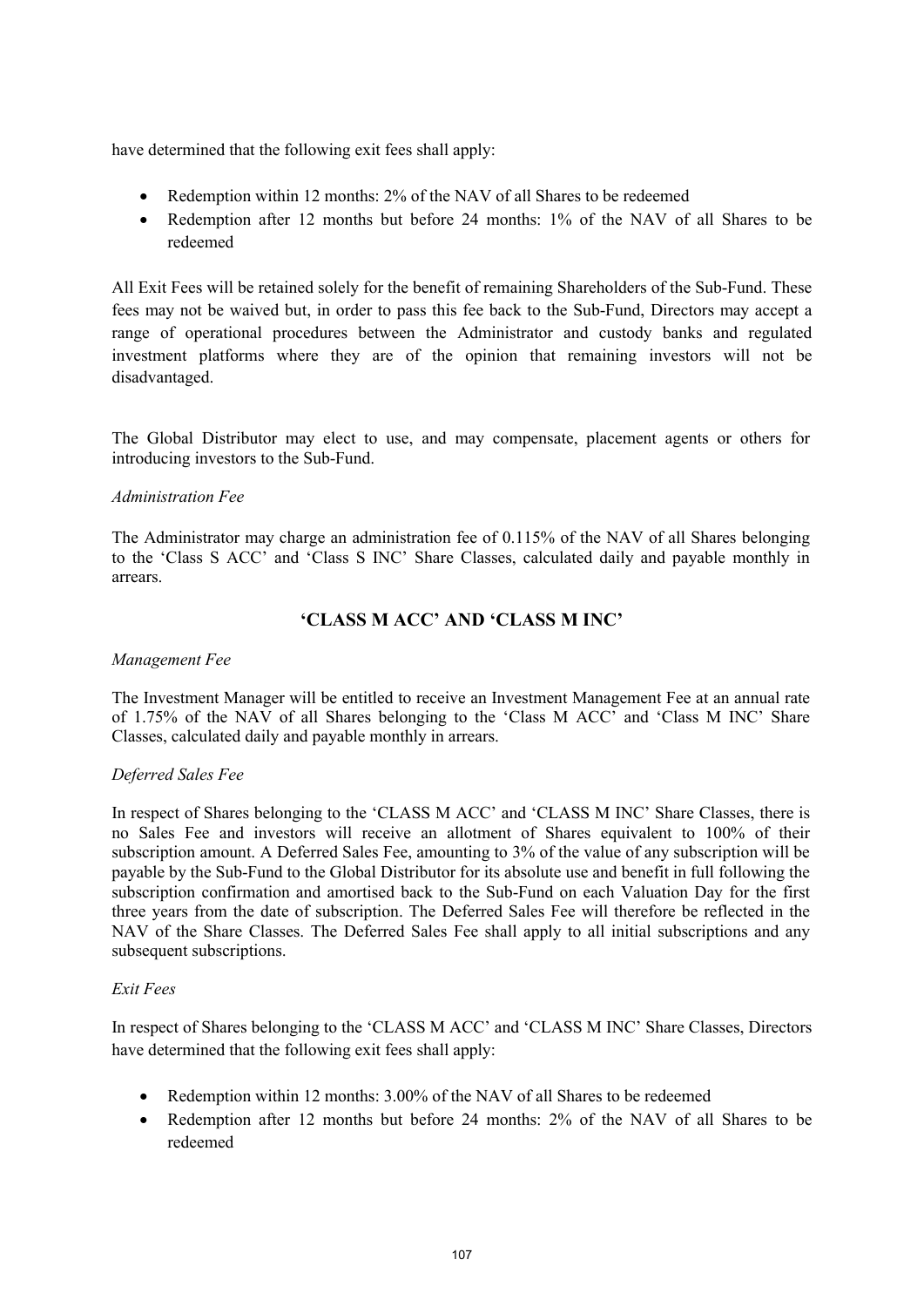• Redemption after 24 months but before 36 months: 1% of the NAV of all Shares to be redeemed

All Exit Fees will be retained solely for the benefit of remaining Shareholders of the Sub-Fund. These fees may not be waived but, in order to pass this fee back to the Sub-Fund, Directors may accept a range of operational procedures between the Administrator and custody banks and regulated investment platforms where they are of the opinion that remaining investors will not be disadvantaged.

The Global Distributor may elect to use, and may compensate, placement agents or others for introducing investors to the Sub-Fund.

### *Administration Fee*

The Administrator may charge an administration fee of 0.115% of the NAV of all Shares belonging to the 'Class M ACC' and 'Class M INC' Share Classes, calculated daily and payable monthly in arrears.

# **'CLASS L ACC' AND 'CLASS L INC'**

### *Management Fee*

The Investment Manager will be entitled to receive an Investment Management Fee at an annual rate of 1.75% of the NAV of all Shares belonging to the 'Class L ACC' and 'Class L INC' Share Classes, calculated daily and payable monthly in arrears.

## *Deferred Sales Fee*

In respect of Shares belonging to the 'CLASS L ACC' and 'CLASS L INC' Share Classes, there is no Sales Fee and investors will receive an allotment of Shares equivalent to 100% of their subscription amount. A Deferred Sales Fee, amounting to 5% of the value of any subscription will be payable by the Sub-Fund to the Global Distributor for its absolute use and benefit in full following the subscription confirmation and amortised back to the Sub-Fund on each Valuation Day for the first five years from the date of subscription. The Deferred Sales Fee will therefore be reflected in the NAV of the Share Classes. The Deferred Sales Fee shall apply to all initial subscriptions and any subsequent subscriptions.

### *Exit Fees*

In respect of Shares belonging to the 'CLASS L ACC' and 'CLASS L INC' Share Classes, Directors have determined that the following exit fees shall apply:

- Redemption within 12 months: 5.00% of the NAV of all Shares to be redeemed
- Redemption after 12 months but before 24 months: 4% of the NAV of all Shares to be redeemed
- Redemption after 24 months but before 36 months: 3% of the NAV of all Shares to be redeemed
- Redemption after 36 months but before 48 months: 2% of the NAV of all Shares to be redeemed
- Redemption after 48 months but before 60 months: 1% of the NAV of all Shares to be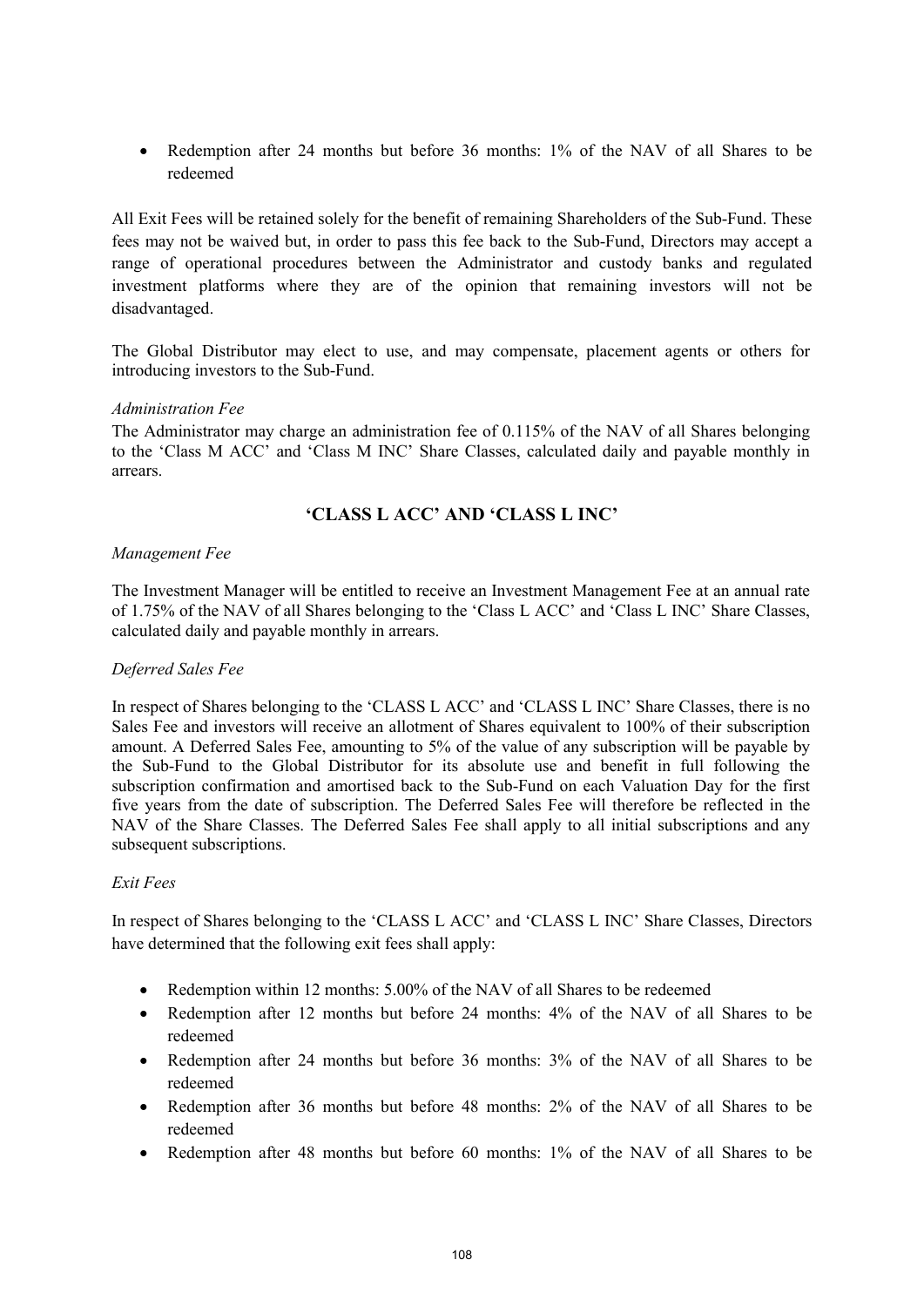### redeemed

All Exit Fees will be retained solely for the benefit of remaining Shareholders of the Sub-Fund. These fees may not be waived but, in order to pass this fee back to the Sub-Fund, Directors may accept a range of operational procedures between the Administrator and custody banks and regulated investment platforms where they are of the opinion that remaining investors will not be disadvantaged.

The Global Distributor may elect to use, and may compensate, placement agents or others for introducing investors to the Sub-Fund.

### *Administration Fee*

The Administrator may charge an administration fee of 0.115% of the NAV of all Shares belonging to the 'Class L ACC' and 'Class L INC' Share Classes, calculated daily and payable monthly in arrears.

Investors should be aware that in respect of all Share Classes, other fees and expenses might apply as outlined in section 12 of this Prospectus. There is no charge for converting shares but Directors reserve the right to charge a maximum of 1% of the NAV should they believe this is equitable and necessary to protect remaining Shareholders. Sharia Advisor fees are not expected to exceed 0.5% of the NAV per annum and will be subject to approval of Directors.

# **9. Frequency of the Net Asset Value calculation and Valuation Day**

The Net Asset Value per share will be determined as at (i) every Business Day of each week and (ii) any other day as the Board of Directors may determine on a case-by-case basis or generally from time to time (the "Valuation Day").

# **10. Subscription**

Each Valuation Day will be a Subscription Day.

Shares will be issued at a price based on the Net Asset Value per share determined as at the relevant Valuation Day increased, as the case may be, by any applicable sales fee, as detailed in section 8 of this Sub-Fund Particulars.

All applications for subscriptions will be processed in accordance with the following principles.

Applications must be received by the Registrar and Transfer Agent no later than 12:00 p.m. (Luxembourg time) one (1) Business Day preceding the relevant Subscription Day. Any applications received after the applicable deadline will be processed in respect of the next Subscription Day.

Payment for subscribed shares has to be made no later than 1 Business Day before the relevant Subscription Day.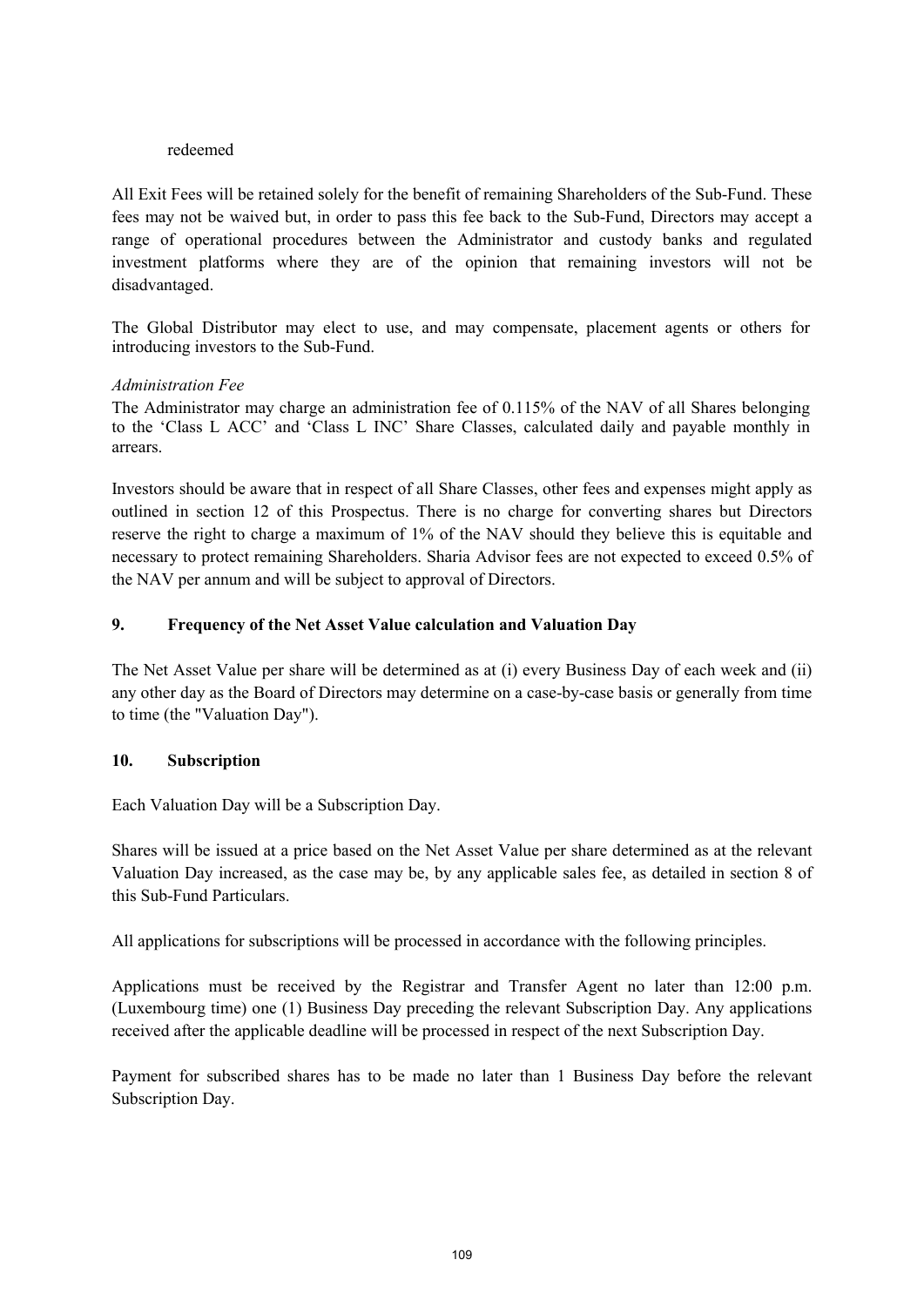# **11. Redemption**

Each Valuation Day will be a Redemption Day.

Shares will be redeemed at a price based on the Net Asset Value per Share determined as at the relevant Valuation Day, less any applicable redemption fee, as detailed in section 8 of this Sub-Fund Particulars.

Applications must be received by the Registrar and Transfer Agent no later than 12:00 p.m. (Luxembourg time) one (1) Business Day preceding the relevant Redemption Day. Any applications received after the applicable deadline will be processed in respect of the next Redemption Day.

Payment for redeemed Shares will normally be made no later than 4 Business Days after the relevant Redemption Day.

# **12. Conversion**

Shareholders may not request conversion of their shares from one Class to another Class within the Sub-Fund.

Shareholders may request conversion of their shares from one Class to another Class of another Sub-Fund of the Company.

Applications must be received by the Registrar and Transfer Agent no later than 12:00 p.m. (Luxembourg time) two (2) Business Days preceding the Conversion Day. Any applications received after the application deadline will be processed in respect of the next Conversion Day.

# **13. Risk Considerations**

The specific risk factors below should be read in conjunction with the section 4 "Risk Considerations" of the main part of the Prospectus.

# **Sharia Requirements**

The Sub-Fund will operate within the requirements of Sharia as determined by its appointed Sharia scholar, which may limit certain investment opportunities and may impose structural requirements that could increase costs and limit opportunities. There is a risk that the Sharia scholar will declare an investment impermissible and this may require its disposal at a loss to the Sub-Fund.

# **Divergence of Sharia opinion risk**

Because there are no universally accepted binding rules of Sharia in relation to modern finance and modern commercial practices, as well as due to differences of opinion on, and interpretation of, the principles of Sharia that exist among different Sharia scholars, there can be no assurances that any Fatwa, opinion, ruling or advice from any particular scholar or group of scholars will not be challenge by other Sharia scholar or scholars. Accordingly there can also be no assurances that the Sharia view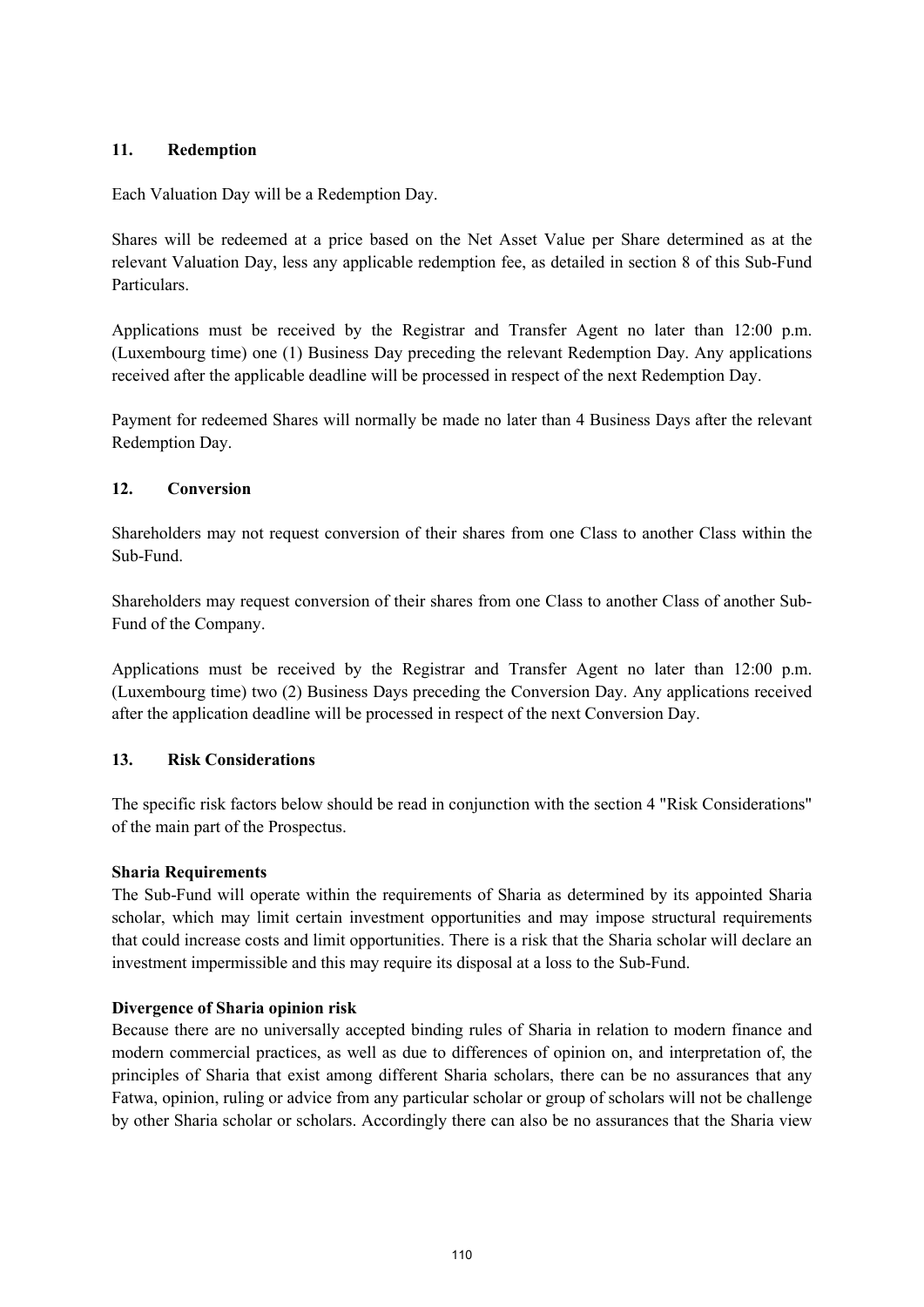of any particular scholar or group of scholars will be upheld by, followed by or enforced by any government body, court, arbitration, tribunal or other body purporting to apply Sharia.

### **Participatory Notes risk**

Participatory Notes also known as P-Notes are financial instruments that may be used by the Sub-Fund to obtain exposure to an equity investment, including common stocks and warrants, in a local market where direct ownership is not allowed. Investment in Participatory Notes may involve an OTC transaction with a third party. Therefore, when investing in Participatory Notes the Sub-Fund may be exposed not only to movements in the value of the underlying equity, but also to the risk of counterparty default, which may in the event of counterparty default result in the loss of the full market value of the equity.

### **14. Historical Performance**

Information on the historical performance of the Sub-Fund is available in the relevant Key Investor Information Document.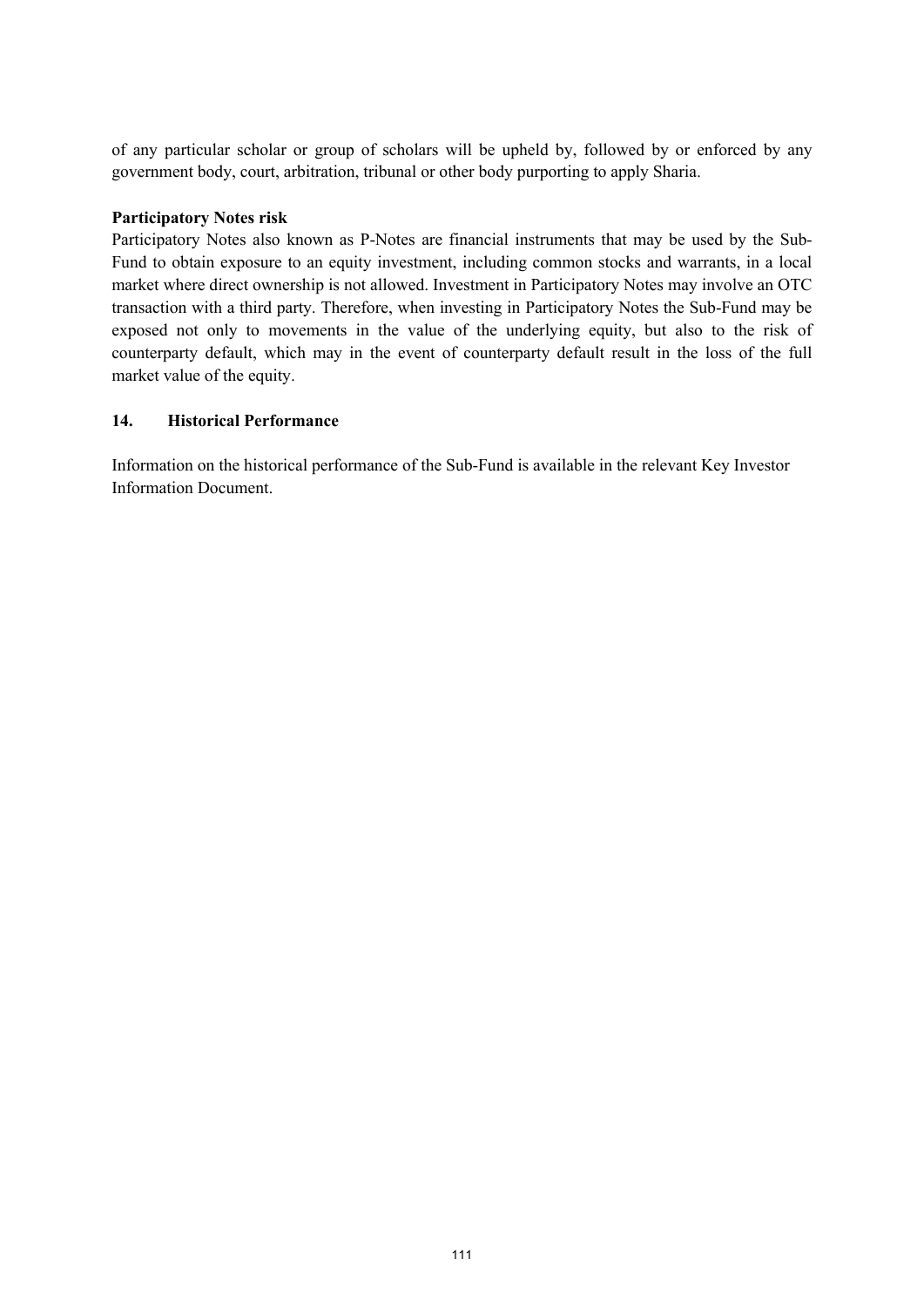#### **VI. Rasmala Investment Funds – Nujoom Aggressive Fund**

#### **1. Name of the Sub-Fund**

Rasmala Investment Funds – Nujoom Aggressive Fund (the "**Sub-Fund**").

### **2. Base Currency**

USD

# **3. Investment objective, policy and strategy**

#### Until 16 February 2019

The Sub-Fund's investment objective is to maximise total investment returns consisting of profit distributions and capital appreciation by investing in a global portfolio of Sharia compliant equity and Sharia's compliant fixed income investments (which will principally be comprised of Sukuks) and Sharia compliant money market instruments. The Sub-Fund will be dynamically managed.

The Sub-Fund seeks to achieve its investment objective whilst adhering to the following investment guidelines:

|              | Minimum | Normal | Maximum |
|--------------|---------|--------|---------|
| Equity       | 30%     | 70%    | 80%     |
| Sukuk        | 0%      | 25%    | 50%     |
| Money Market | $0\%$   | 5%     | 20%     |

#### Asset allocation ranges will apply for the Sub-Fund.

# Equity Investments

The equity securities in which the Sub-Fund will invest are principally common stock and related depositary receipts and participatory notes, which comply with the principles of Sharia. The Sub-Fund may invest in the equity securities of companies of any size. The Sub-Fund may also invest in equity linked products such as: Exchange Traded Funds (ETFs), Index Funds and other long-only equity Funds (collectively "Investment Vehicles") provided they comply with the principles of Sharia. The Sub-Fund may also invest in securities such as structured notes, which have been structured in accordance with the principles of Sharia that pay a rate of return linked to the performance of underlying funds, markets or indices. The Sub-Fund may also invest in Sharia compliant Participatory Notes which are equity access products structured as debt obligations that are issued or backed by banks and broker-dealers and designed to replicate equity market exposure in markets where direct investment is either impossible or difficult due to local investment restrictions.

The Investment Manager's investment process comprises three main stages:

 Quantitative screening of a broad universe of Sharia compliant securities principally comprising the benchmark indices based upon market capitalization, free float, liquidity and analyst coverage to arrive at a narrow universe of securities based on the Sharia parameters to be advised by the Sharia Advisor (as defined in Section 4 below).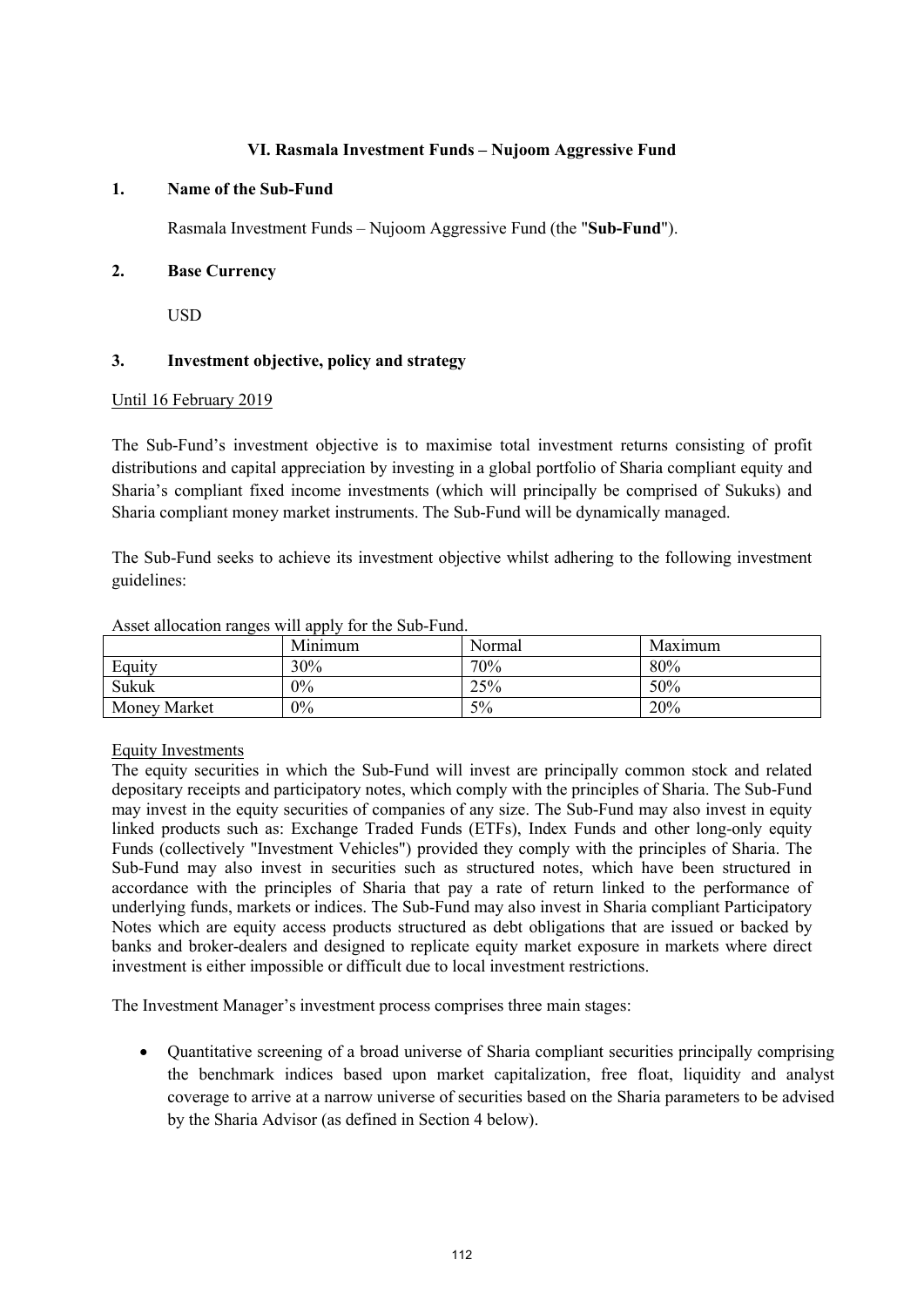- Fundamental analysis of the securities in the narrow universe along with qualitative input from the portfolio manager and analysts, and theme identification based upon a macro-economic and/or sector basis
- Portfolio construction based upon bottom-up stock selection and risk optimization

### Sharia Compliant Fixed Income Investments

The fixed income securities in which the Sub-Fund will invest are principally Sharia compliant supranational, government, government-related and corporate Sukuk (Ijara, Wakala, Mudaraba, Musharaka and Murabaha) that have been structured in accordance with the generally acceptable principles of Sharia as well as the following conditions:

- Credit rating guidelines: Weighted average credit rating of the portfolio will be investment grade (as determined by at least one of the internationally recognized rating agencies; Moody's, Fitch, S&P with the highest rating to apply).
- Unrated and sub-investment grade rated exposure to comprise a cumulative maximum of 20% of the Sub-Fund.

The Investment Manager utilises its expertise in fixed income investing to select the most appropriate Fixed Income Securities taking into account the credit worthiness of the issuer, the yield to maturity, issue size, liquidity and duration. The Investment Manager regularly reviews the underlying credit risk of issuers using a combination of proprietary credit analysis, third-party credit intelligence and external credit rating reports released by the major rating agencies including Moody's, S&P and Fitch when making investment decisions.

The Fund will have the flexibility to increase or decrease equity market exposure by adjusting its mix of equity market exposures, fixed income exposure and money market investments. The Fund will tend to have more equity market exposure when attractive investment opportunities are plentiful, and will reduce equity market exposure when there is an absence of compelling ideas, or when risks appear to outweigh reward.

Currency limits: Only USD and USD pegged currency exposure is permitted within the sukuk element of the Sub-Fund. For the avoidance of doubt, multi-currency exposure is permitted on equity and other investments.

The Sub-Fund may not invest more than 10% of its net asset value in other compartments of the Company, other UCITS or UCIs provided they comply with the principles of Sharia.

IT MUST BE EMPHASISED, THAT THE PORTFOLIO OF THE SUB-FUND WILL BE SUBJECT TO NORMAL MARKET RISKS AND NO ASSURANCE CAN BE GIVEN THAT THE INVESTMENT OBJECTIVES OF THE SUB-FUND WILL BE ACHIEVED.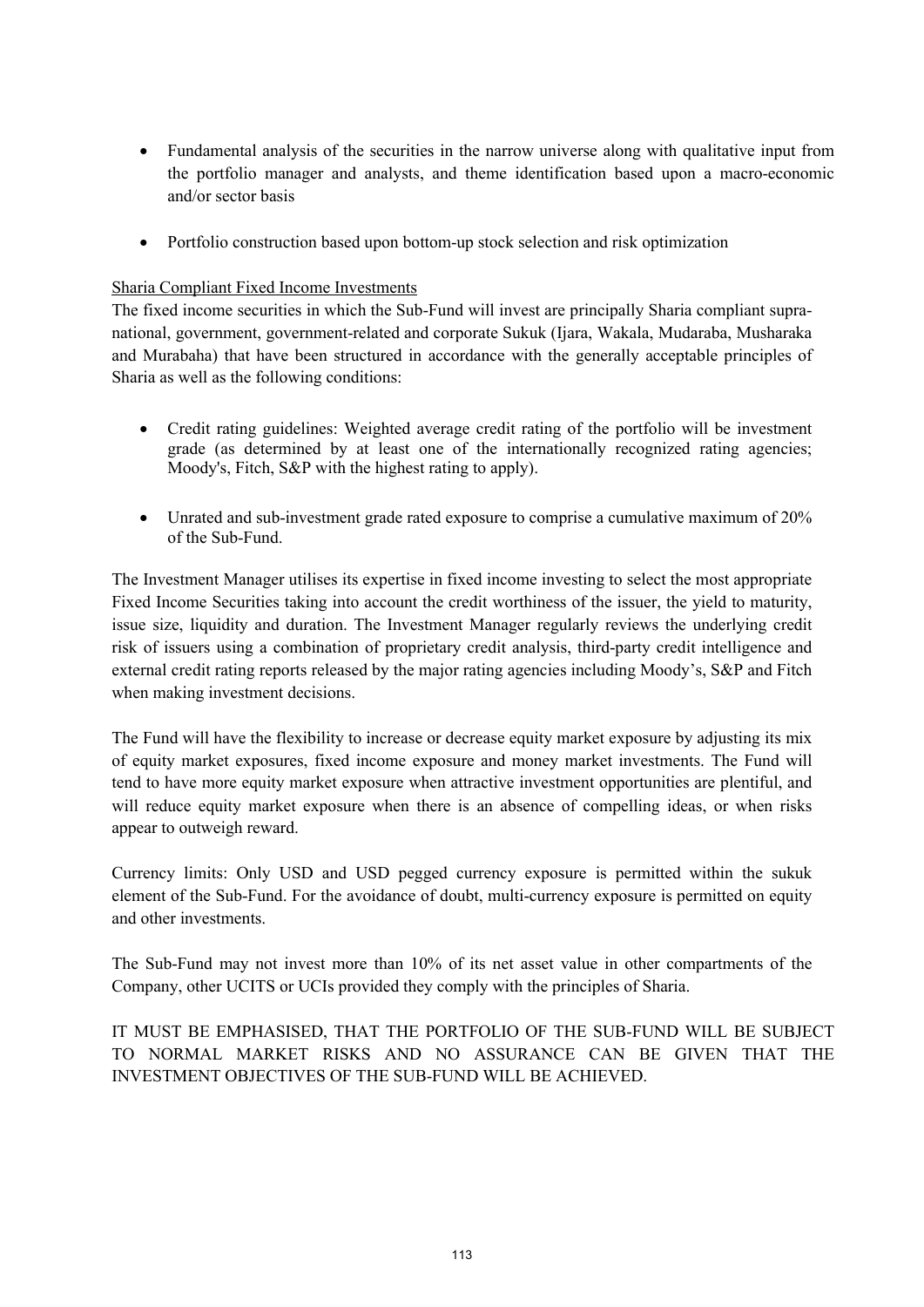# From 17 February 2019

The Sub-Fund's investment objective is to maximise total investment returns consisting of profit distributions and capital appreciation by investing in a global portfolio of Sharia compliant equity and Sharia's compliant fixed income investments (which will principally be comprised of Sukuks) and Sharia compliant money market instruments. The Sub-Fund will be dynamically managed.

The Sub-Fund seeks to achieve its investment objective whilst adhering to the following investment guidelines:

| Troper allocation ranges will apply for the bab I and. |         |        |         |  |
|--------------------------------------------------------|---------|--------|---------|--|
|                                                        | Minimum | Normal | Maximum |  |
| Equity                                                 | 30%     | 70%    | 80%     |  |
| Sukuk                                                  | 0%      | 25%    | 50%     |  |
| Money Market                                           | $0\%$   | 5%     | 20%     |  |

Asset allocation ranges will apply for the Sub-Fund.

# Equity Investments

The equity securities in which the Sub-Fund will invest are principally common stock and related depositary receipts and participatory notes, which comply with the principles of Sharia. The Sub-Fund may invest in the equity securities of companies of any size. The Sub-Fund may also invest in equity linked products such as: Exchange Traded Funds (ETFs), Index Funds and other long-only equity Funds (collectively "Investment Vehicles") provided they comply with the principles of Sharia. The Sub-Fund may also invest in securities such as structured notes, which have been structured in accordance with the principles of Sharia that pay a rate of return linked to the performance of underlying funds, markets or indices. The Sub-Fund may also invest in Sharia compliant Participatory Notes which are equity access products structured as debt obligations that are issued or backed by banks and broker-dealers and designed to replicate equity market exposure in markets where direct investment is either impossible or difficult due to local investment restrictions.

The Investment Manager's investment process comprises three main stages:

- Quantitative screening of a broad universe of Sharia compliant securities principally comprising the benchmark indices based upon market capitalization, free float, liquidity and analyst coverage to arrive at a narrow universe of securities based on the Sharia parameters to be advised by the Sharia Advisor (as defined in Section 4 below).
- Fundamental analysis of the securities in the narrow universe along with qualitative input from the portfolio manager and analysts, and theme identification based upon a macro-economic and/or sector basis
- Portfolio construction based upon bottom-up stock selection and risk optimization

# Sharia Compliant Fixed Income Investments

The fixed income securities in which the Sub-Fund will invest are principally Sharia compliant supranational, government, government-related and corporate Sukuk (Ijara, Wakala, Mudaraba, Musharaka and Murabaha) that have been structured in accordance with the generally acceptable principles of Sharia as well as the following conditions: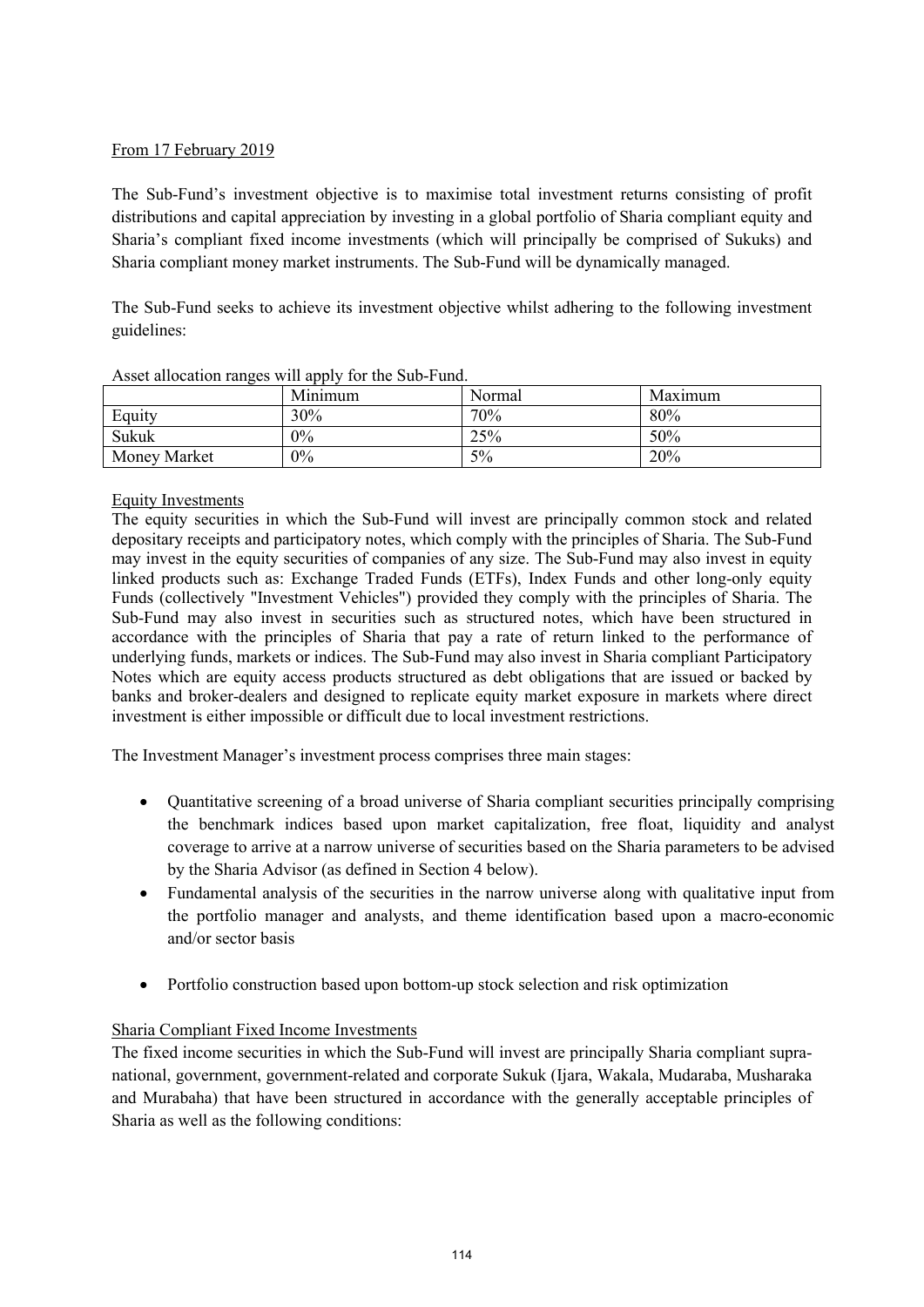- Credit rating guidelines: Weighted average credit rating of the portfolio will be investment grade (as determined by at least one of the internationally recognized rating agencies; Moody's, Fitch, S&P with the highest rating to apply).
- Unrated and sub-investment grade rated exposure to comprise a cumulative maximum of 20% of the Sub-Fund.

The Investment Manager utilises its expertise in fixed income investing to select the most appropriate Fixed Income Securities taking into account the credit worthiness of the issuer, the yield to maturity, issue size, liquidity and duration. The Investment Manager regularly reviews the underlying credit risk of issuers using a combination of proprietary credit analysis, third-party credit intelligence and external credit rating reports released by the major rating agencies including Moody's, S&P and Fitch when making investment decisions.

The Fund will have the flexibility to increase or decrease equity market exposure by adjusting its mix of equity market exposures, fixed income exposure and money market investments. The Fund will tend to have more equity market exposure when attractive investment opportunities are plentiful, and will reduce equity market exposure when there is an absence of compelling ideas, or when risks appear to outweigh reward.

Currency limits: Only USD and USD pegged currency exposure is permitted within the sukuk element of the Sub-Fund. For the avoidance of doubt, multi-currency exposure is permitted on equity and other investments.

The Sub-Fund may not invest more than 20% of its net asset value in other compartments of the Company, other UCITS or UCIs provided they comply with the principles of Sharia.

IT MUST BE EMPHASISED, THAT THE PORTFOLIO OF THE SUB-FUND WILL BE SUBJECT TO NORMAL MARKET RISKS AND NO ASSURANCE CAN BE GIVEN THAT THE INVESTMENT OBJECTIVES OF THE SUB-FUND WILL BE ACHIEVED.

# **4. Sharia Supervision**

The Sub-Fund will invest in a manner consistent with the principles of Islamic Sharia.

Dar Al Shariá Limited, which is the appointed Sharia Advisor of the Investment Manager and is a recognized Sharia Advisory Firm with extensive experience in Islamic Sharia, will advise and guide the Sub-Fund in respect of the investment of the Sub-Fund's assets, subject always to the overall supervision of the Directors.

The role of the Sharia Advisor will encompass all phases of the structuring and operation of the Sub-Fund. The Sharia Advisor will not have responsibility for the management of the Sub-Fund.

The Sharia Advisor will advise the Board of Directors as to the necessary investment policy and guidelines which will ensure that the Sub-Fund's investments are compliant with the investment principles of Sharia. Upon acceptance of these guidelines, the Sharia Advisor will issue a decree (a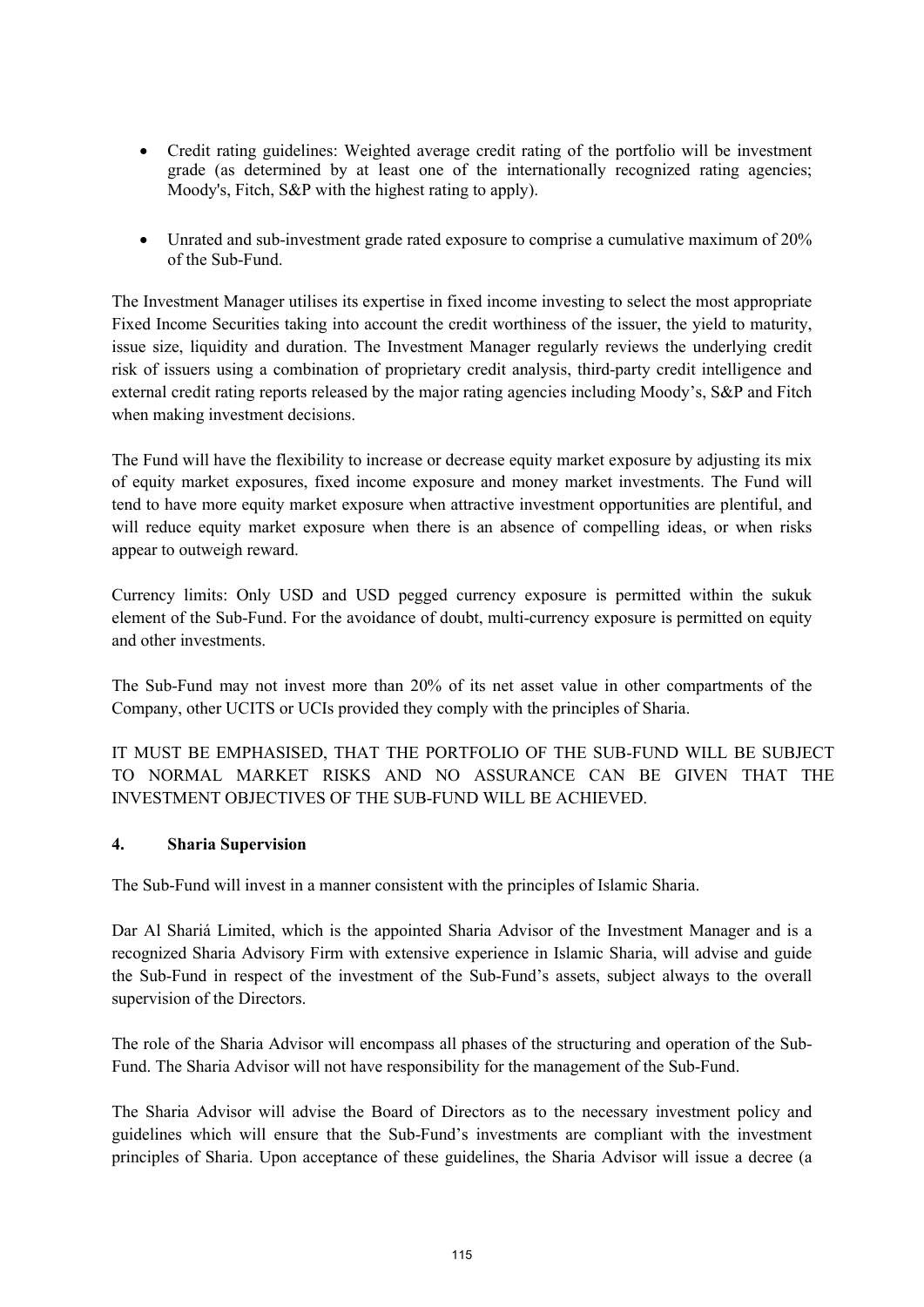"Fatwa") certifying that the Sub-Fund is compliant to Sharia principles on the basis of its investment policy and guidelines.

Furthermore, the Sharia Advisor will perform a semi-annual review of the portfolio and transactions of the Sub-Fund to determine if, and certify that, the Sub-Fund has been compliant with Sharia principles.

The Sharia Advisor of the Sub-Fund has reviewed this Prospectus and will review the various primary implementing agreements, documents and instruments and advise on compliance with the principles of Sharia.

The Board of Directors may decide to change the Sharia Advisor, in which case this Sub-Fund Particulars will be amended accordingly.

# **Sharia Screening**

The Investment Manager will ensure that the Sub-Fund's investment strategy is compatible with the guidelines and instructions issued by the Sharia Advisor of the Sub-Fund.

### **Sharia Screening Guidelines:**

#### A. **Sector-Based Screens**

Stocks of companies engaged in business activities related to the following are excluded:

- 1. Advertising and Media, with the following exceptions:
	- a. Media and advertising companies generating revenues in excess of 65% of total income from the GCC countries
	- b. News Channels
	- c. Newspapers
	- d. Sports Channels
- 2. Alcohol
- 3. Cloning
- 4. Financials, except:
	- a. Islamic Banks
	- b. Islamic Financial Institutions
	- c. Islamic Insurance Companies
- 5. Gambling
- 6. Pork
- 7. Pornography
- 8. Tobacco
- 9. Trading of gold and silver as cash on deferred basis
- 10. Any other business activities deemed to be Sharia non-compliance by the Sharia Advisor
- 11. In case of any doubt, however, the Sharia Advisor will be referred to for more discussion.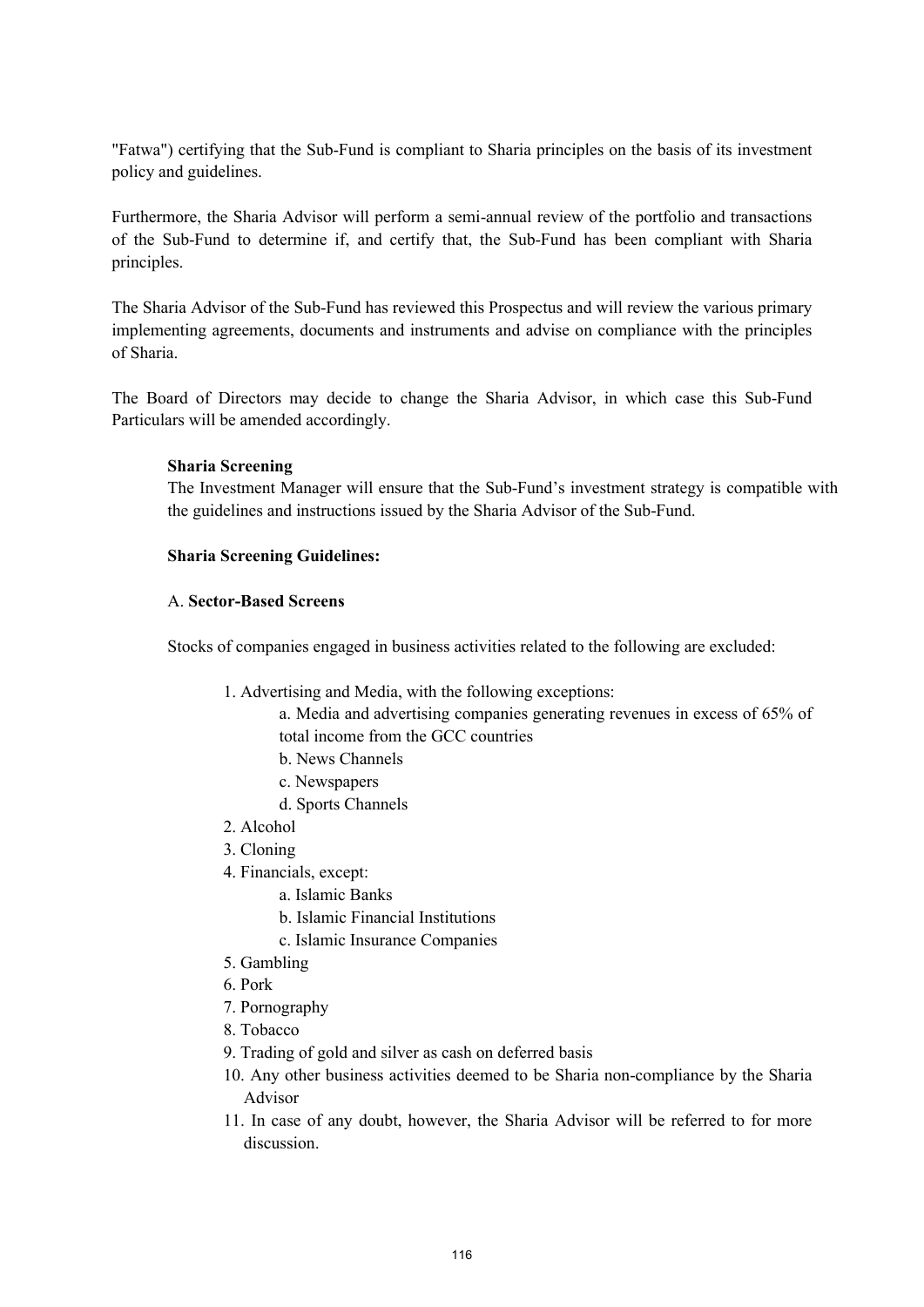#### B. **Accounting-Based Screens**

After removing companies with business activities that are not Sharia compliant, the rest of the companies are examined for Sharia compliance in relation to their financial ratios, as certain ratios may violate Sharia compliance requirements. Three areas of focus are leverage, cash, and the share of revenues derived from non-compliant activities. All of these are subject to evaluation on an ongoing basis.

1. **Leverage Compliance**: This Sharia compliance rule requires that:

The ratio of a company's debt to the market value of its equity should not, on a thirty-six month average basis, exceed 33%

# 2. **Interest bearing deposits / securities**:

The ratio of a company's interest bearing deposits / securities to the market value of its equity should not, on a thirty-six month average basis, exceed 33%.

3. **Cash Compliance:** Sharia compliance rules with reference to cash holdings require that:

The ratio of a company's accounts cash and receivables to the market value of its equity should not, on a thirty-six month average basis, exceed 49%

4. **Revenue Share from Non-Compliant Activities:** In certain cases, companies' revenues from activities that are not Sharia compliant can be tolerated, if they comply with the following threshold:

The ratio of a company's non-permissible income (other than interest income) to its total income should not exceed 5%.

5. **Dividend Purification Ratio:** Dividends, received where it is known that a proportion of the business that has generated the dividend was business that was not Sharia compliant, may be purified by giving that same proportion of the dividend to charities duly approved by the Sharia Advisor: the proportion to be given to charity is calculated by multiplying the amount of the dividend by the ratio of the dividend issuing company's non-permissible revenue to its total revenue. The resulting amount and the relevant charity(ies) will be detailed in the Company's annual reports.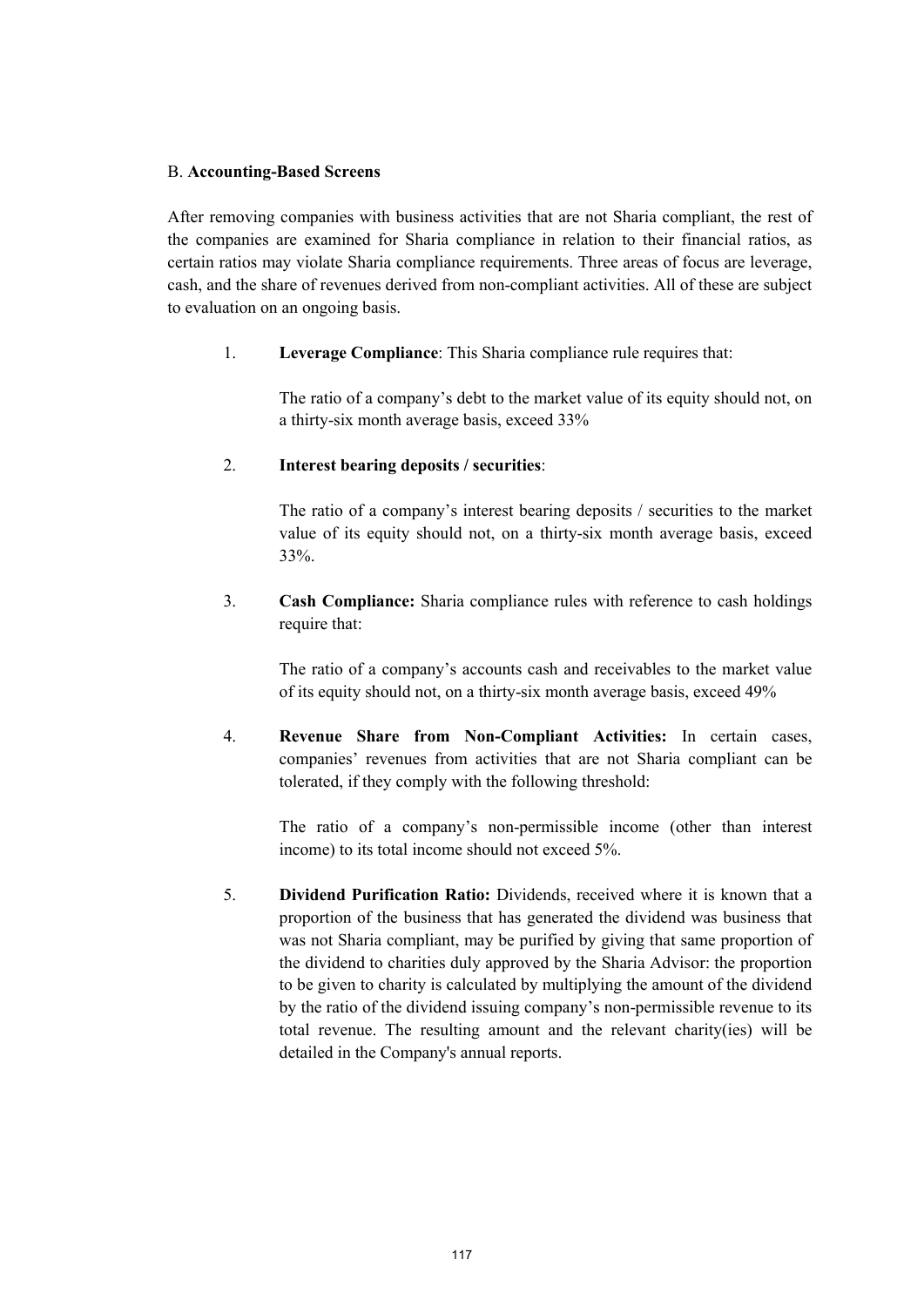# **5. Profile of the typical investor**

The Sub-Fund may only be suitable for investors with a medium-term investment horizon who consider investments in the Sub-Fund as a convenient way of accessing the performance of Sharia compliant equities with a slight allocation to Sukuk.

Investors must be able and willing to accept and bear the risks associated with an exposure to Sharia compliant equity and equity-related securities and Sukuk, and the potential net asset value variations and losses on their investment, which may be substantial. A fall in value of the Sub-Fund's shares is possible at any time and investors should be able to bear the loss of their entire investment.

The Sub-Fund is not suitable for investors with less than a 1-year investment horizon.

# **6. Global Exposure**

The global exposure relating to this Sub-Fund will be calculated using the commitment approach.

| 7. |  |  | Classes of shares available for subscription |
|----|--|--|----------------------------------------------|
|    |  |  |                                              |

| <b>Class of Shares</b>                            | Nujoom Aggressive          |
|---------------------------------------------------|----------------------------|
|                                                   | Fund                       |
|                                                   | <b>Accumulation</b>        |
|                                                   | <b>Shares Class</b>        |
| <b>Availability</b>                               | <b>Retail Investors</b>    |
| <b>Reference currency</b>                         | USD                        |
| Minimum<br>Initial                                | <b>USD 500</b>             |
| Investment<br>and                                 |                            |
| <b>Minimum Holding</b>                            |                            |
| <b>Minimum</b><br>Subsequent<br><b>Investment</b> | <b>USD 100</b>             |
| <b>Minimum</b><br><b>Redemption Amount</b>        | <b>USD 100</b>             |
| <b>Distribution policy</b>                        | <b>Accumulation shares</b> |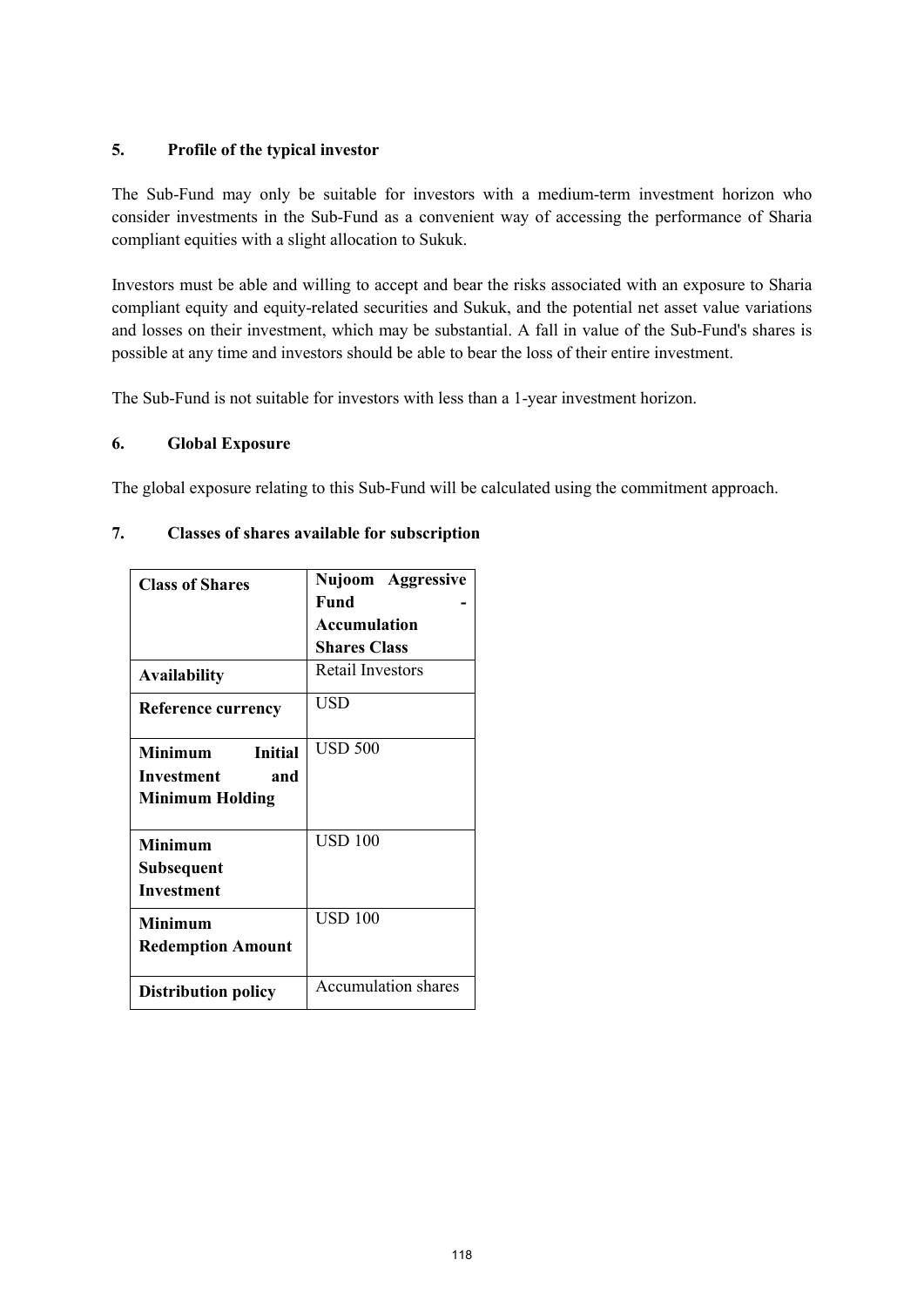# **8. Fees and expenses**

The fees detailed in the table below shall be calculated as a percentage of the applicable Net Asset Value per share.

| <b>Class of Shares</b>                     | Nujoom Aggressive<br><b>Fund - Accumulation</b> |
|--------------------------------------------|-------------------------------------------------|
|                                            | <b>Shares Class</b>                             |
| <b>Administration</b><br>Fee               | 0.115%                                          |
| <b>Investment</b><br><b>Management Fee</b> | 1.75%                                           |
| <b>Sales Fee</b>                           | N.A                                             |
| Sharia Advisor<br>Fee                      | Up to $0.5\%$                                   |
| <b>Redemption</b><br>charge                | N/A                                             |
| <b>Conversion charge</b>                   | N/A                                             |

# **9. Frequency of the Net Asset Value calculation and Valuation Day**

The Net Asset Value per share will be determined as at (i) every Business Day of each week and (ii) any other day as the Board of Directors may determine on a case-by-case basis or generally from time to time (the "Valuation Day").

# **10. Subscription**

Each Valuation Day will be a Subscription Day.

Shares will be issued at a price based on the Net Asset Value per share determined as at the relevant Valuation Day increased, as the case may be, by any applicable sales fee, as detailed in section 8 of this Sub-Fund Particulars.

All applications for subscriptions will be processed in accordance with the following principles.

Applications must be received by the Registrar and Transfer Agent no later than 12:00 p.m. (midday) (Luxembourg time) on the relevant Subscription Day. Any applications received after the applicable deadline will be processed in respect of the next Subscription Day.

Payment for subscribed shares has to be made no later than 3 Business Days after the relevant Subscription Day.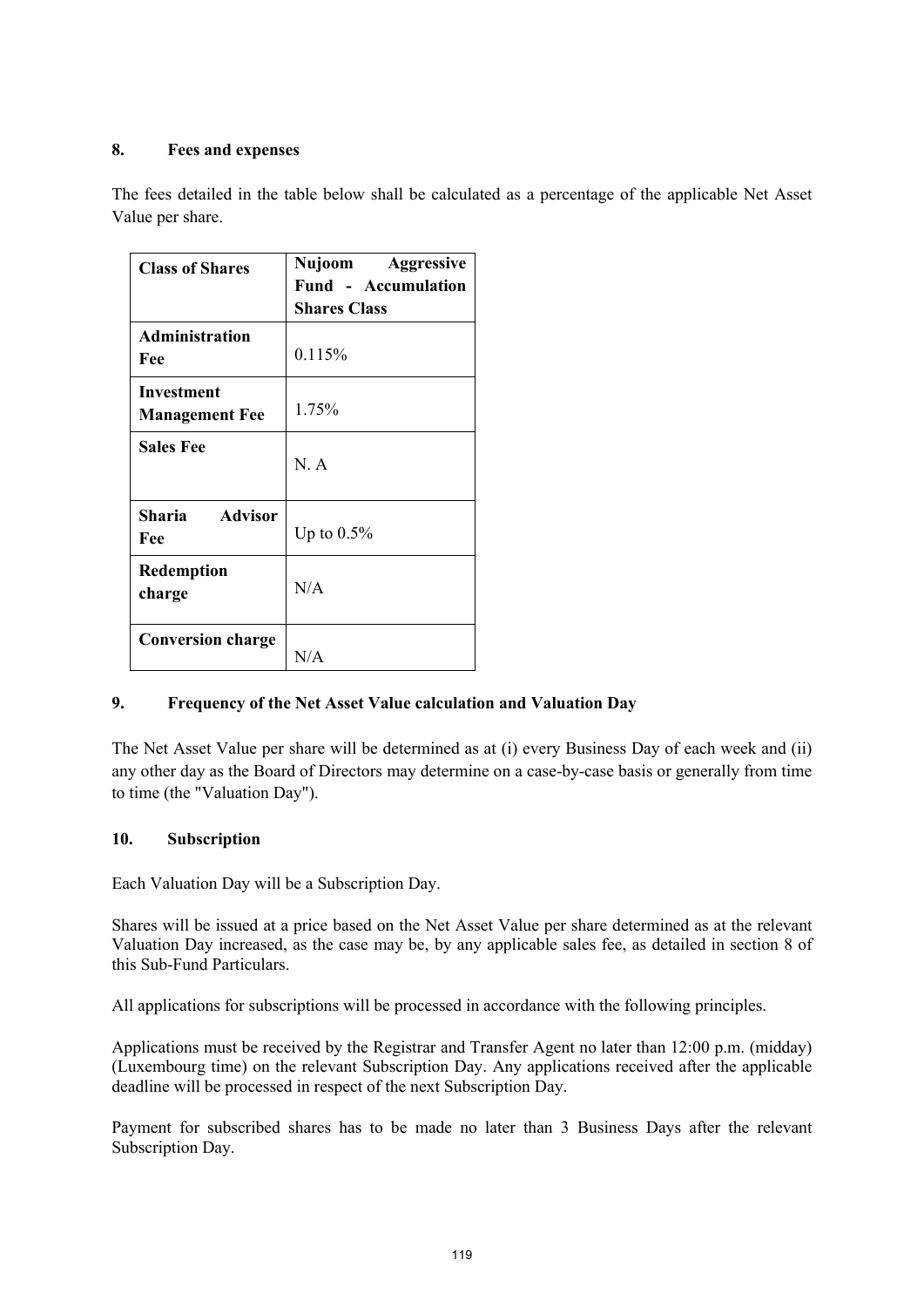# **11. Redemption**

Each Valuation Day will be a Redemption Day.

Shares will be redeemed at a price based on the Net Asset Value per Share determined as at the relevant Valuation Day, less, any applicable redemption fee, as detailed in section 8 of this Sub-Fund Particulars.

Applications must be received by the Registrar and Transfer Agent no later than 12:00 p.m. (midday) (Luxembourg time) on the relevant Redemption Day. Any applications received after the applicable deadline will be processed in respect of the next Redemption Day.

Payment for redeemed Shares will normally be made no later than 4 Business Days after the relevant Redemption Day.

# **12. Conversion**

Shareholders may request conversion of their shares from one Class to another Class that they may be eligible for within the Sub-Fund.

Shareholders may also request conversion of their shares from one Class to another Class of another Sub-Fund of the Company.

Applications must be received by the Registrar and Transfer Agent no later than 12:00 p.m. (midday) Luxembourg time two (2) Business Days preceding the relevant Conversion Day. Any applications received after the application deadline will be processed in respect of the next Conversion Day.

# **13. Risk Considerations**

The specific risk considerations below should be read in conjunction with the section 4 "Risk Considerations" of the main part of the Prospectus.

# **Risks related to investments in Sukuk**

Price changes in Sukuk are influenced predominantly by interest rate developments in the capital markets, which in turn are influenced by macro-economic factors. Sukuk could suffer when capital market interest rate rise, while they could increase in value when capital market interest rate fall. The price changes also depend on the term or residual time to maturity of the Sukuk. In general, Sukuk with shorter terms have less price risks than Sukuk with longer terms. However, they generally have lower returns and, because of the more frequent due dates of the securities portfolios, involve higher re-investment costs.

# **Risks related to investments in fixed-income securities/Sukuk without regular profit payments**

Because of their comparatively long term and the absence of continual profit payments, particular attention must be paid to observing the credit worthiness and assessing the issuer of profit-bearing securities without regular profit payments.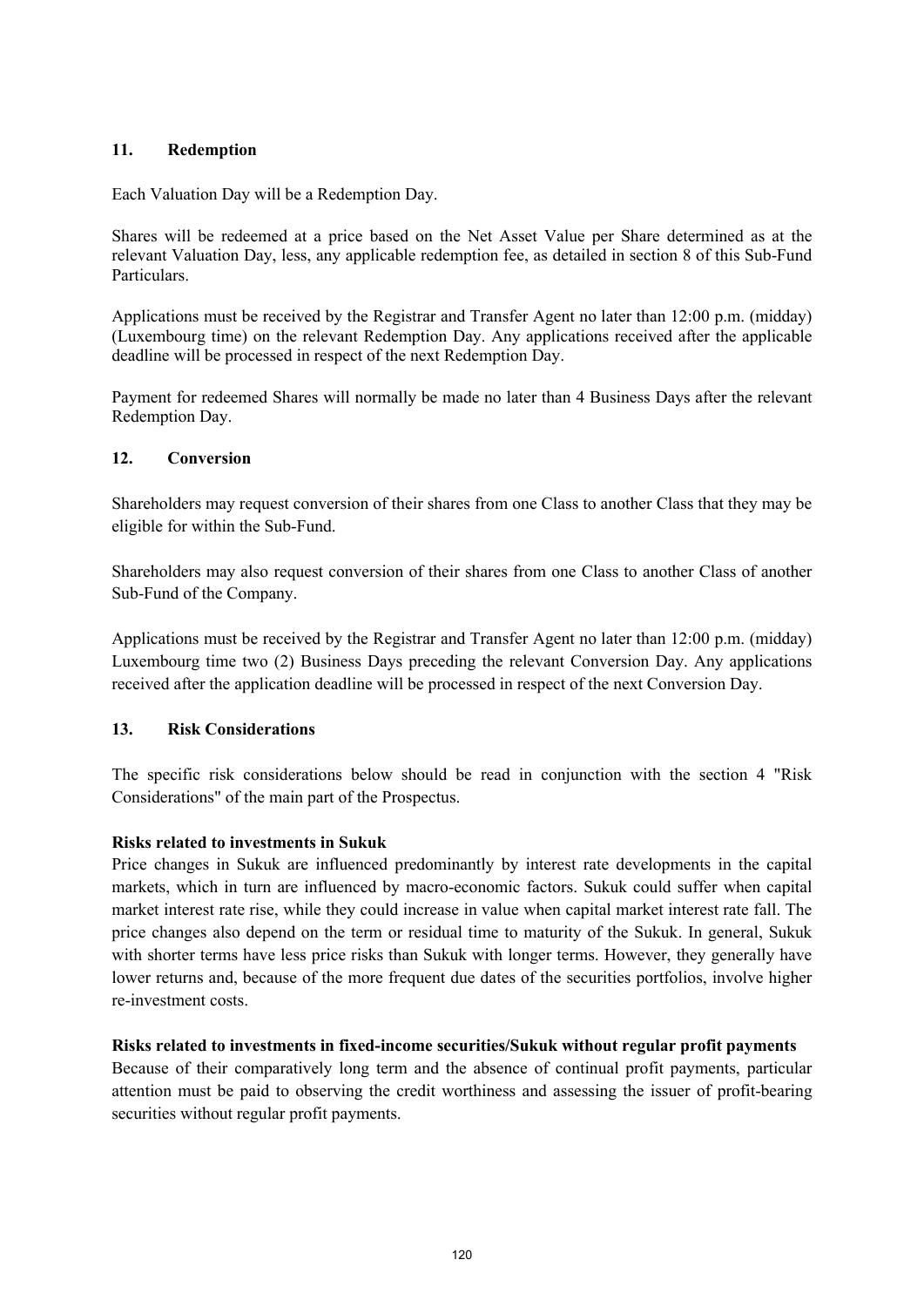#### **Sharia Requirements**

The Sub-Fund will operate within the requirements of Sharia as determined by its appointed Sharia Advisor, which may limit certain investment opportunities and may impose structural requirements that could increase costs and limit opportunities. There is a risk that the Sharia Advisor will declare an investment impermissible and this may require its disposal at a loss to the Sub-Fund.

# **Divergence of Sharia opinion risk**

Because there are no universally accepted binding rules of Sharia in relation to modern finance and modern commercial practices, as well as due to differences of opinion on, and interpretation of, the principles of Sharia that exist among different Sharia Advisor or scholars, there can be no assurances that any Fatwa, opinion, ruling or advice from any particular scholar or group of scholars will not be challenge by other Sharia Advisor or scholar or scholars. Accordingly, there can also be no assurances that the Sharia view of any particular Sharia Advisor or scholar or group of scholars will be upheld by, followed by or enforced by any government body, court, arbitration, tribunal or other body purporting to apply Sharia.

### **Reliance on Sharia Advisor**

The Sharia Advisor does not monitor performance of the Sub-Fund.

The Sharia Advisor monitors the activities of the Sub-Fund to advise on the Sub-Fund's compliance with the Shariah Investment Guidelines. The Sharia Advisor has no discretionary, management or investment advisory responsibilities in respect of the Sub-Fund and shall only have the right or ability to require the Investment Manager to make changes in the portfolio of the Sub-Fund if such changes are required so that the Sub-Fund is in compliance with the Shariah Investment Guidelines. Since the Sharia Advisor's function is not to monitor performance of the Sub-Fund, prospective investors should be aware that compliance with the Shariah Investment Guidelines does not ensure that a Sub-Fund will not suffer a loss. The Depositary may need to rely on representations from the Investment Manager or the Sharia Advisor regarding the Sub-Fund's compliance with Shariah principles.

#### **Participatory Notes risk**

Participatory Notes also known as P-Notes are financial instruments that may be used by the Sub-Fund to obtain exposure to an equity investment, including common stocks and warrants, in a local market where direct ownership is not allowed provided the same comply with the principles of Sharia. Investment in Participatory Notes may involve an over the counter ("OTC") transaction with a third party. Therefore, when investing in Participatory Notes the Sub-Fund may be exposed not only to movements in the value of the underlying equity, but also to the risk of counterparty default, which may in the event of counterparty default result in the loss of the full market value of the equity.

#### **14. Historical Performance**

Information on the historical performance of the Sub-Fund is available in the relevant Key Investor Information Document.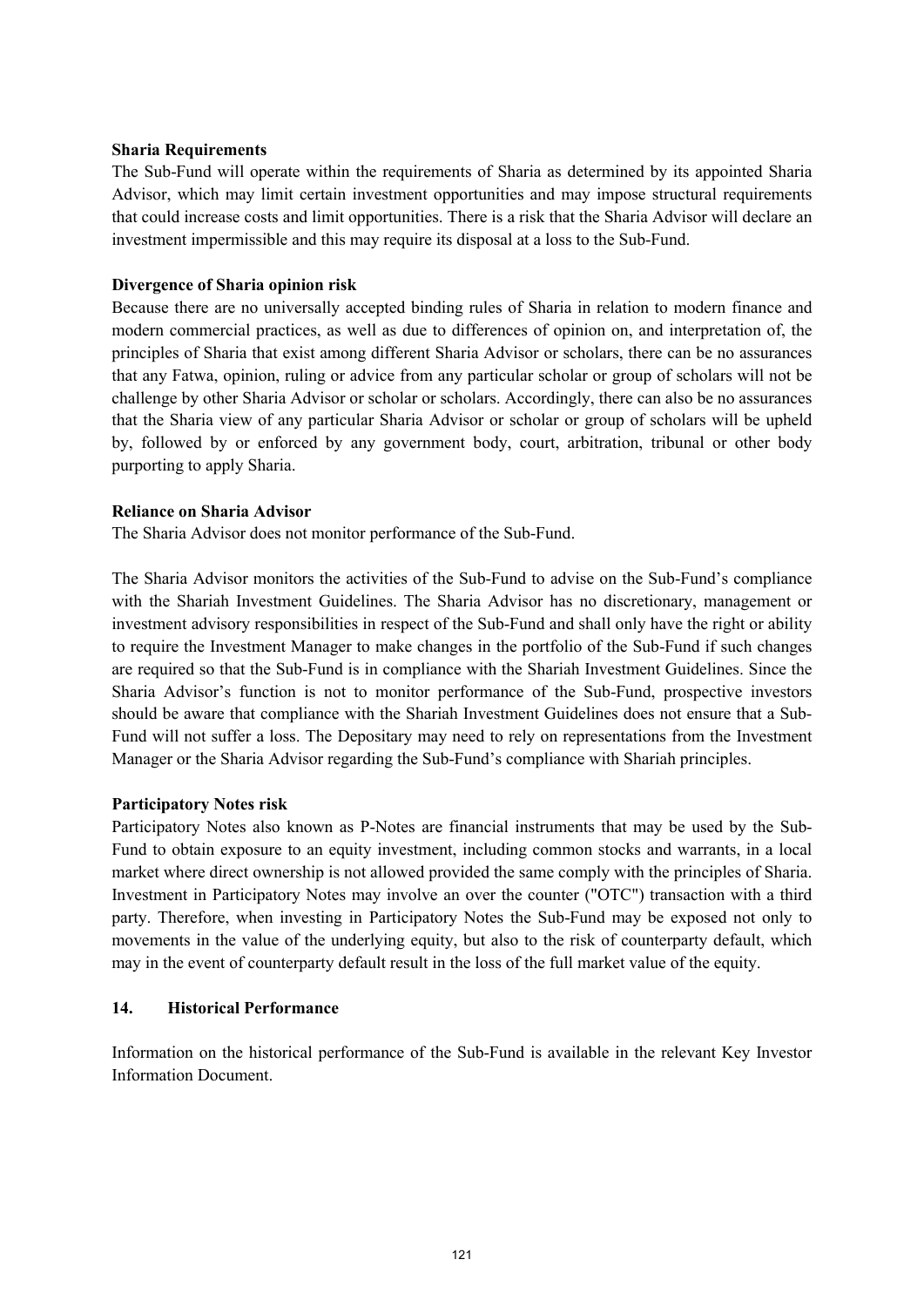### **VII. Rasmala Investment Funds – Nujoom Balanced Fund**

#### **1. Name of the Sub-Fund**

Rasmala Investment Funds – Nujoom Balanced Fund (the "**Sub-Fund**").

### **2. Base Currency**

USD

# **3. Investment objective, policy and strategy**

#### Until 16 February 2019

The Sub-Fund's investment objective is to maximise total investment returns consisting of profit distributions and capital appreciation by investing in a global portfolio of Sharia compliant equity and Sharia's compliant fixed income investments (which will principally be comprised of Sukuk) and Sharia compliant money market instruments. The Sub-Fund will be dynamically managed.

The Sub-Fund seeks to achieve its investment objective whilst adhering to the following investment guidelines:

Asset allocation ranges will apply for the Sub-Fund.

|                     | Minimum | Normal | Maximum |
|---------------------|---------|--------|---------|
| Equity              | 30%     | 45%    | 60%     |
| Sukuk               | 40%     | 50%    | 65%     |
| <b>Money Market</b> | $0\%$   | 5%     | 20%     |

#### Equity Investments

The equity securities in which the Sub-Fund will invest are principally common stock and related depositary receipts and participatory notes, which comply with the principles of Sharia. The Sub-Fund may invest in the equity securities of companies of any size. The Sub-Fund may also invest in equity linked products such as: Exchange Traded Funds (ETFs), Index Funds and other long-only equity Funds (collectively "Investment Vehicles") provided they comply with the principles of Sharia. The Sub-Fund may also invest in securities such as structured notes, which have been structured in accordance with the principles of Sharia ("ETFs") that pay a rate of return linked to the performance of underlying funds, markets or indices. The Sub-Fund may also invest in Sharia compliant Participatory Notes which are equity access products structured as debt obligations that are issued or backed by banks and broker-dealers and designed to replicate equity market exposure in markets where direct investment is either impossible or difficult due to local investment restrictions.

The Investment Manager's investment process comprises three main stages:

 Quantitative screening of a broad universe of Sharia compliant securities principally comprising the benchmark indices based upon market capitalization, free float, liquidity and analyst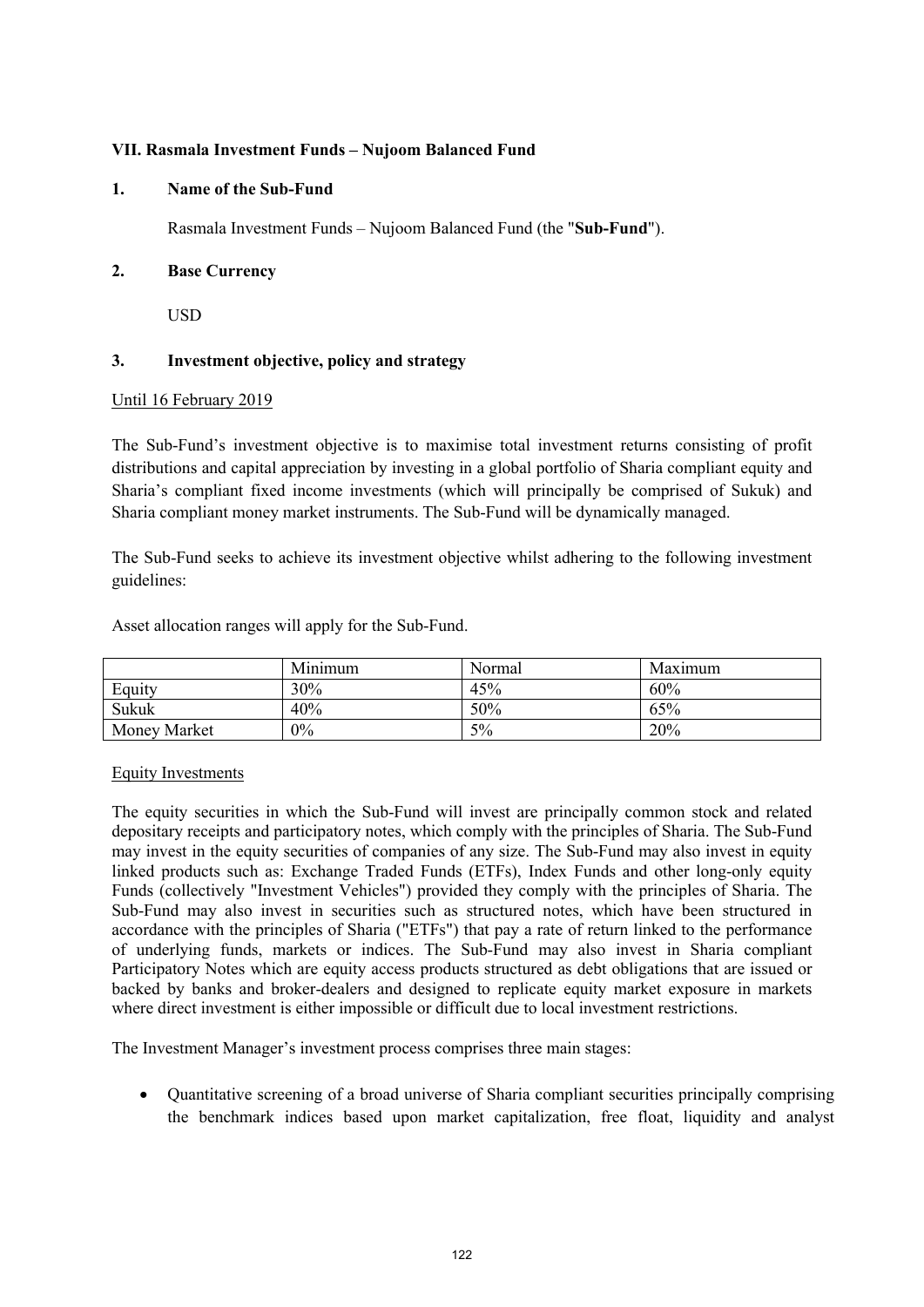coverage to arrive at a narrow universe of securities based on the Sharia parameters to be advised by the Sharia Advisor (as defined in Section 4 below).

- Fundamental analysis of the securities in the narrow universe along with qualitative input from the portfolio manager and analysts, and theme identification based upon a macro-economic and/or sector basis
- Portfolio construction based upon bottom-up stock selection and risk optimization

# Sharia Compliant Fixed Income Investments

The fixed income securities in which the Sub-Fund will invest are principally Sharia compliant supranational, government, government-related and corporate Sukuk (Ijara, Wakala, Mudaraba, Musharaka and Murabaha) that have been structured in accordance with the generally acceptable principles of Sharia as well as the following conditions:

- Credit rating guidelines: Weighted average credit rating of the portfolio will be investment grade (as determined by at least one of the internationally recognized rating agencies; Moody's, Fitch, S&P with the highest rating to apply).
- Unrated and sub-investment grade rated exposure to comprise a cumulative maximum of 20% of the Sub-Fund.

The Investment Manager utilises its expertise in fixed income investing to select the most appropriate Fixed Income Securities taking into account the credit worthiness of the issuer, the yield to maturity, issue size, liquidity and duration. The Investment Manager regularly reviews the underlying credit risk of issuers using a combination of proprietary credit analysis, third-party credit intelligence and external credit rating reports released by the major rating agencies including Moody's, S&P and Fitch when making investment decisions.

The Fund will have the flexibility to increase or decrease equity market exposure by adjusting its mix of equity market exposures, fixed income exposure and money market investments. The Fund will tend to have more equity market exposure when attractive investment opportunities are plentiful, and will reduce equity market exposure when there is an absence of compelling ideas, or when risks appear to outweigh reward.

Currency limits: Only USD and USD pegged currency exposure is permitted within the sukuk element of the Sub-Fund. For the avoidance of doubt, multi-currency exposure is permitted on equity and other investments.

The Sub-Fund may not invest more than 10% of its net asset value in other compartments of the Company, other UCITS or UCIs provided they comply with the principles of Sharia.

IT MUST BE EMPHASISED, THAT THE PORTFOLIO OF THE SUB-FUND WILL BE SUBJECT TO NORMAL MARKET RISKS AND NO ASSURANCE CAN BE GIVEN THAT THE INVESTMENT OBJECTIVES OF THE SUB-FUND WILL BE ACHIEVED.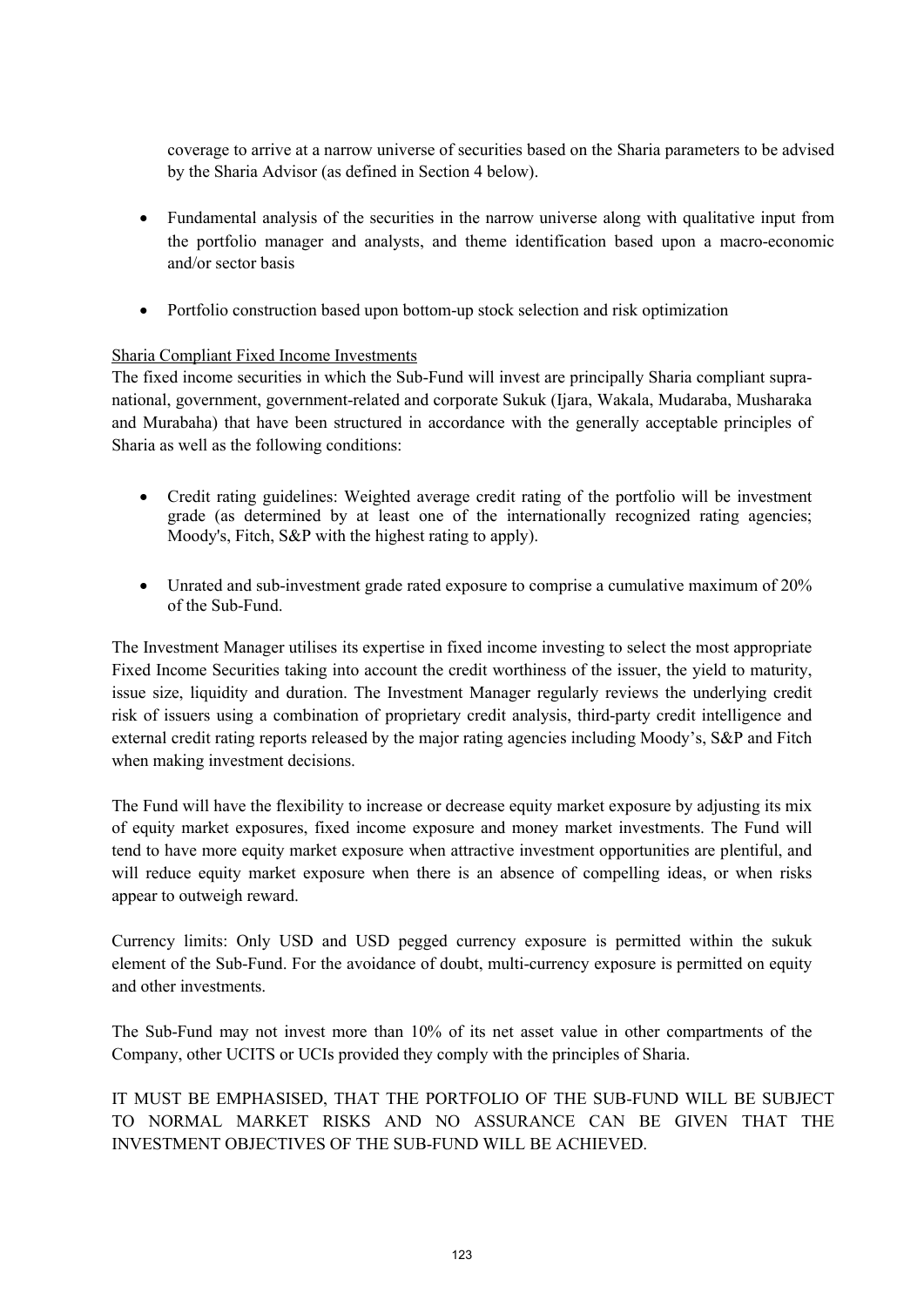### From 17 February 2019

The Sub-Fund's investment objective is to maximise total investment returns consisting of profit distributions and capital appreciation by investing in a global portfolio of Sharia compliant equity and Sharia's compliant fixed income investments (which will principally be comprised of Sukuk) and Sharia compliant money market instruments. The Sub-Fund will be dynamically managed.

The Sub-Fund seeks to achieve its investment objective whilst adhering to the following investment guidelines:

| Asset allocation ranges will apply for the Sub-Fund. |  |
|------------------------------------------------------|--|
|------------------------------------------------------|--|

|              | Minimum | Normal | Maximum |
|--------------|---------|--------|---------|
| Equity       | 30%     | 45%    | 60%     |
| Sukuk        | 40%     | 50%    | 65%     |
| Money Market | 0%      | 5%     | 20%     |

#### Equity Investments

The equity securities in which the Sub-Fund will invest are principally common stock and related depositary receipts and participatory notes, which comply with the principles of Sharia. The Sub-Fund may invest in the equity securities of companies of any size. The Sub-Fund may also invest in equity linked products such as: Exchange Traded Funds (ETFs), Index Funds and other long-only equity Funds (collectively "Investment Vehicles") provided they comply with the principles of Sharia. The Sub-Fund may also invest in securities such as structured notes, which have been structured in accordance with the principles of Sharia ("ETFs") that pay a rate of return linked to the performance of underlying funds, markets or indices. The Sub-Fund may also invest in Sharia compliant Participatory Notes which are equity access products structured as debt obligations that are issued or backed by banks and broker-dealers and designed to replicate equity market exposure in markets where direct investment is either impossible or difficult due to local investment restrictions.

The Investment Manager's investment process comprises three main stages:

- Quantitative screening of a broad universe of Sharia compliant securities principally comprising the benchmark indices based upon market capitalization, free float, liquidity and analyst coverage to arrive at a narrow universe of securities based on the Sharia parameters to be advised by the Sharia Advisor (as defined in Section 4 below).
- Fundamental analysis of the securities in the narrow universe along with qualitative input from the portfolio manager and analysts, and theme identification based upon a macro-economic and/or sector basis
- Portfolio construction based upon bottom-up stock selection and risk optimization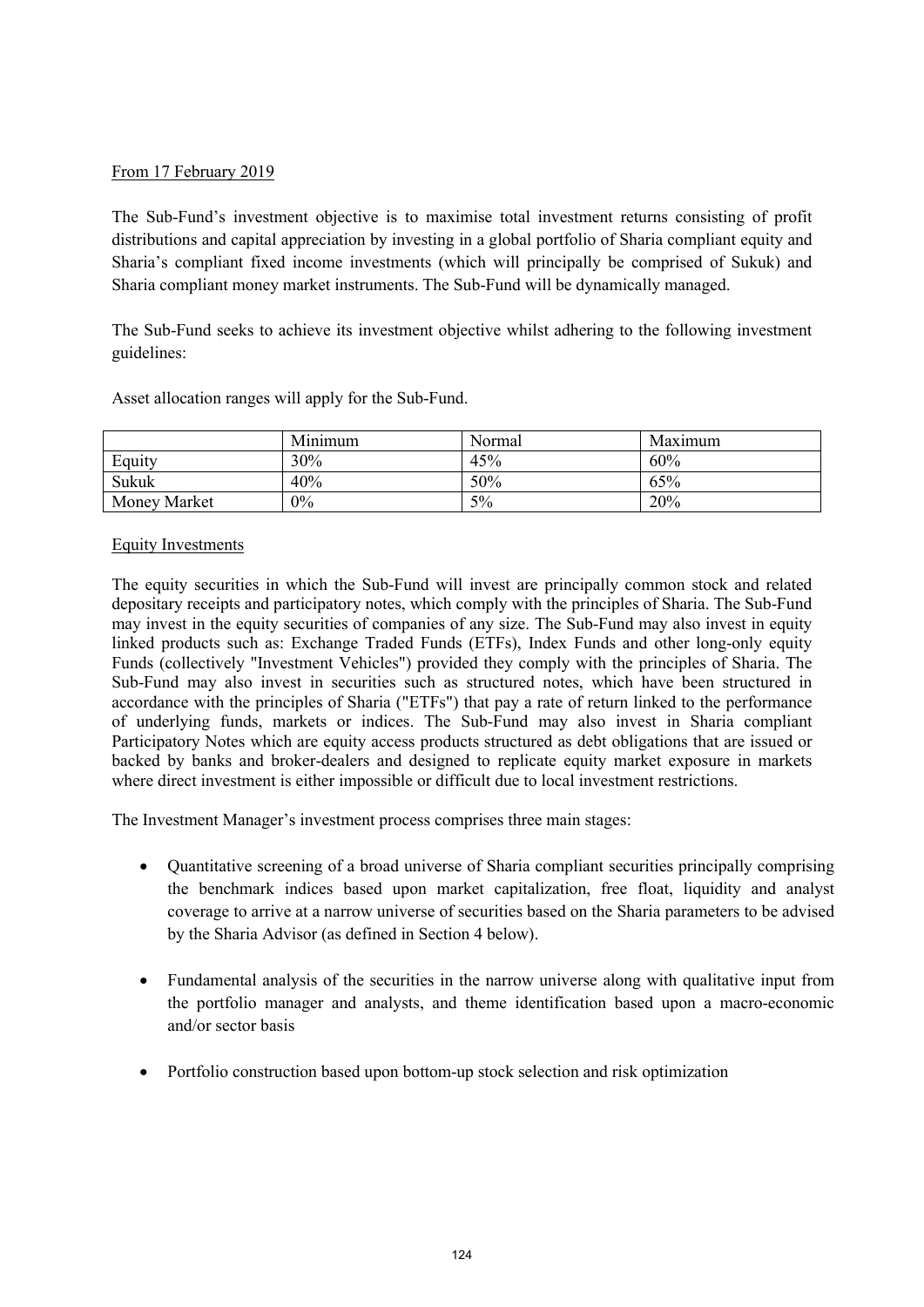# Sharia Compliant Fixed Income Investments

The fixed income securities in which the Sub-Fund will invest are principally Sharia compliant supranational, government, government-related and corporate Sukuk (Ijara, Wakala, Mudaraba, Musharaka and Murabaha) that have been structured in accordance with the generally acceptable principles of Sharia as well as the following conditions:

- Credit rating guidelines: Weighted average credit rating of the portfolio will be investment grade (as determined by at least one of the internationally recognized rating agencies; Moody's, Fitch, S&P with the highest rating to apply).
- Unrated and sub-investment grade rated exposure to comprise a cumulative maximum of 20% of the Sub-Fund.

The Investment Manager utilises its expertise in fixed income investing to select the most appropriate Fixed Income Securities taking into account the credit worthiness of the issuer, the yield to maturity, issue size, liquidity and duration. The Investment Manager regularly reviews the underlying credit risk of issuers using a combination of proprietary credit analysis, third-party credit intelligence and external credit rating reports released by the major rating agencies including Moody's, S&P and Fitch when making investment decisions.

The Fund will have the flexibility to increase or decrease equity market exposure by adjusting its mix of equity market exposures, fixed income exposure and money market investments. The Fund will tend to have more equity market exposure when attractive investment opportunities are plentiful, and will reduce equity market exposure when there is an absence of compelling ideas, or when risks appear to outweigh reward.

Currency limits: Only USD and USD pegged currency exposure is permitted within the sukuk element of the Sub-Fund. For the avoidance of doubt, multi-currency exposure is permitted on equity and other investments.

The Sub-Fund may not invest more than 20% of its net asset value in other compartments of the Company, other UCITS or UCIs provided they comply with the principles of Sharia.

IT MUST BE EMPHASISED, THAT THE PORTFOLIO OF THE SUB-FUND WILL BE SUBJECT TO NORMAL MARKET RISKS AND NO ASSURANCE CAN BE GIVEN THAT THE INVESTMENT OBJECTIVES OF THE SUB-FUND WILL BE ACHIEVED.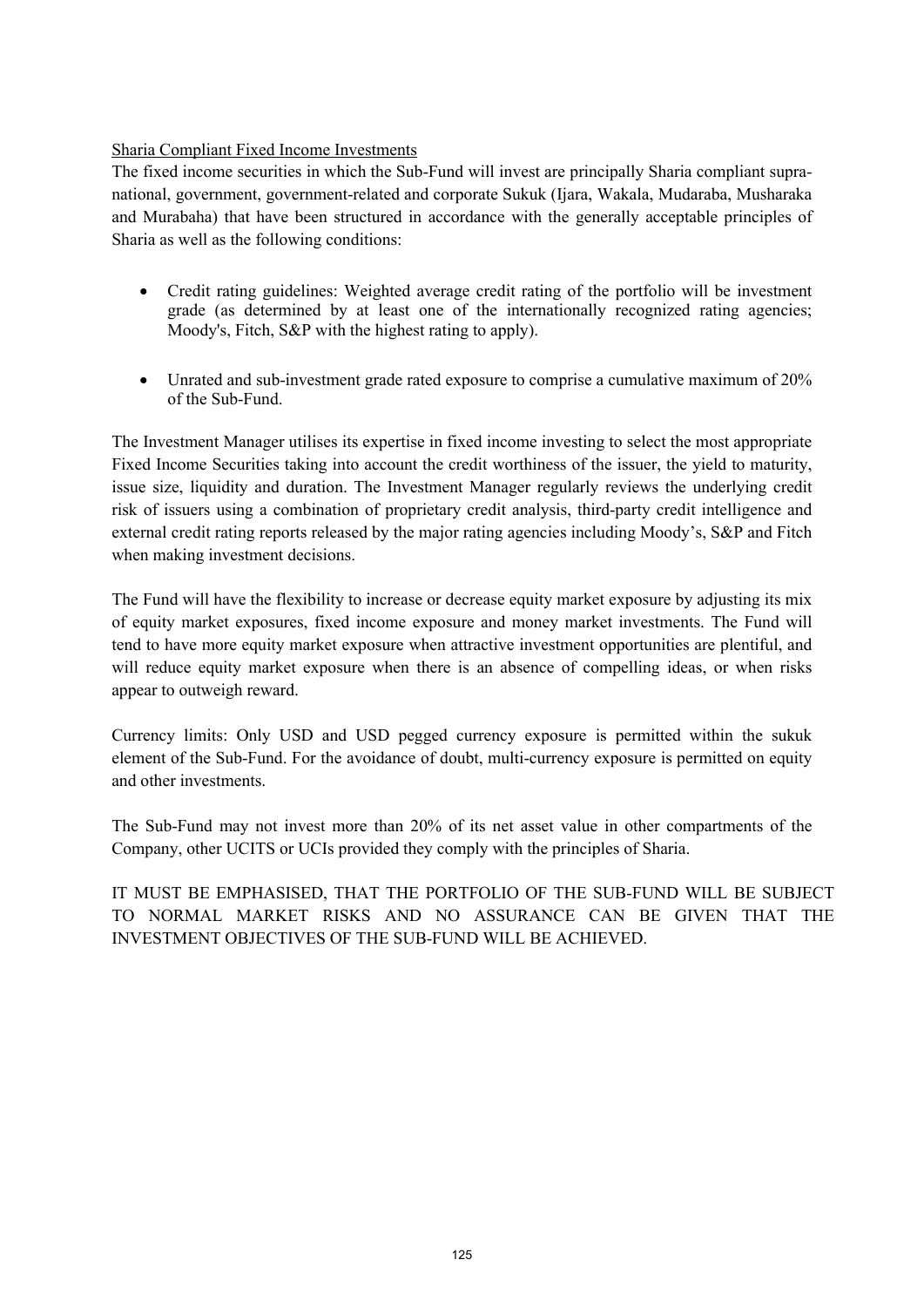### **4. Sharia Supervision**

The Sub-Fund will invest in a manner consistent with the principles of Islamic Sharia.

Dar Al Shariá Limited, which is the appointed Sharia Advisor of the Investment Manager and is a recognized Sharia Advisory Firm with extensive experience in Islamic Sharia, will advise and guide the Sub-Fund in respect of the investment of the Sub-Fund's assets, subject always to the overall supervision of the Directors.

The role of the Sharia Advisor will encompass all phases of the structuring and operation of the Sub-Fund. The Sharia Advisor will not have responsibility for the management of the Sub-Fund.

The Sharia Advisor will advise the Board of Directors as to the necessary investment policy and guidelines which will ensure that the Sub-Fund's investments are compliant with the investment principles of Sharia. Upon acceptance of these guidelines, the Sharia Advisor will issue a decree (a "Fatwa") certifying that the Sub-Fund is compliant to Sharia principles on the basis of its investment policy and guidelines.

Furthermore, the Sharia Advisor will perform a semi-annual review of the portfolio and transactions of the Sub-Fund to determine if, and certify that, the Sub-Fund has been compliant with Sharia principles.

The Sharia Advisor of the Sub-Fund has reviewed this Prospectus and will review the various primary implementing agreements, documents and instruments and advise on compliance with the principles of Sharia.

The Board of Directors may decide to change the Sharia Advisor, in which case this Sub-Fund Particulars will be amended accordingly.

#### **Sharia Screening**

The Investment Manager will ensure that the Sub-Fund's investment strategy is compatible with the guidelines and instructions issued by the Sharia Advisor of the Sub-Fund.

#### **Sharia Screening Guidelines:**

#### A. **Sector-Based Screens**

Stocks of companies engaged in business activities related to the following are excluded:

1. Advertising and Media, with the following exceptions:

a. Media and advertising companies generating revenues in excess of 65% of total income from the GCC countries

- b. News Channels
- c. Newspapers
- d. Sports Channels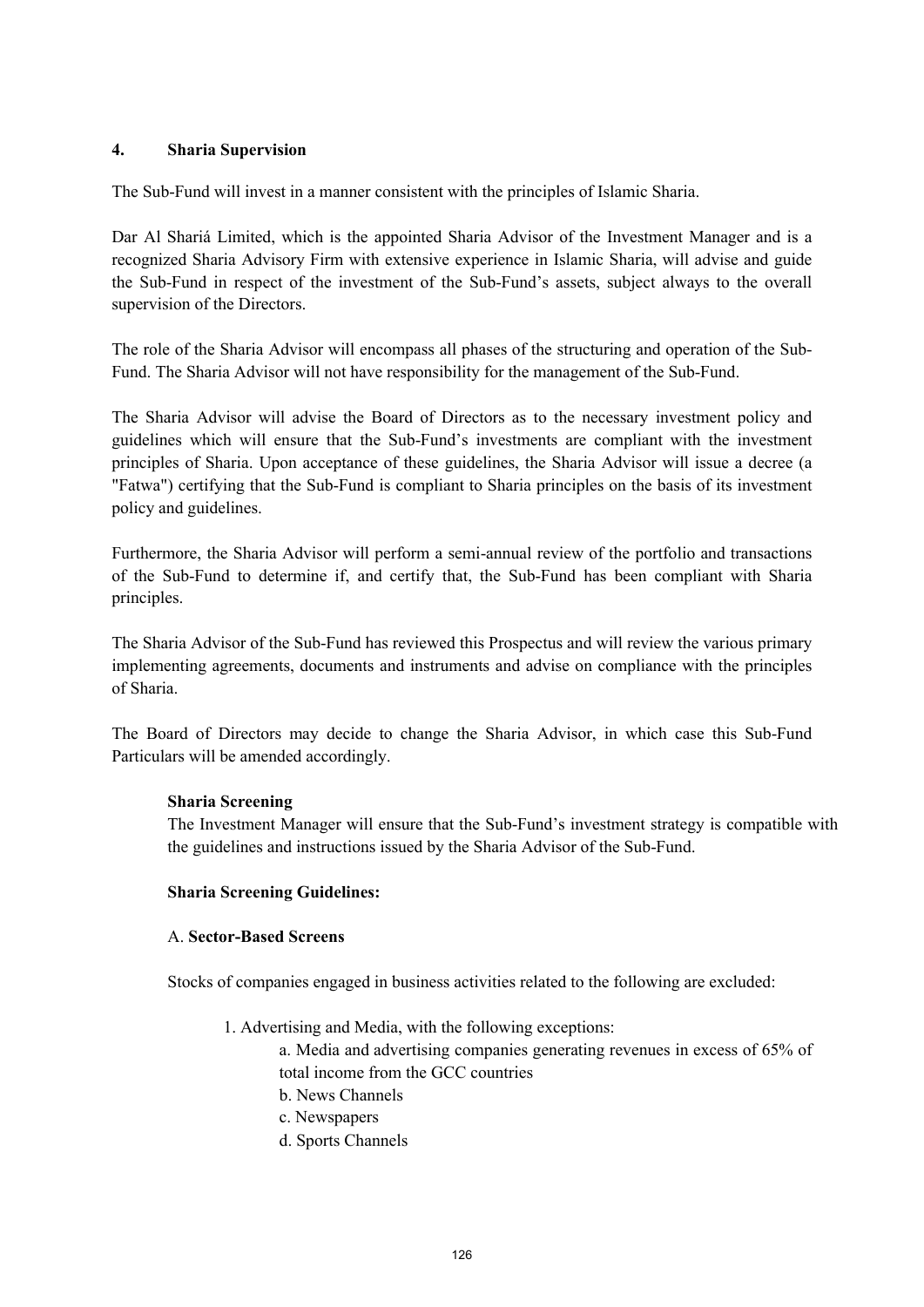- 2. Alcohol
- 3. Cloning
- 4. Financials, except:
	- a. Islamic Banks
	- b. Islamic Financial Institutions
	- c. Islamic Insurance Companies
- 5. Gambling
- 6. Pork
- 7. Pornography
- 8. Tobacco
- 9. Trading of gold and silver as cash on deferred basis
- 10. Any other business activities deemed to be Sharia non-compliance by the Sharia Advisor
- 11. In case of any doubt, however, the Sharia Advisor will be referred to for more discussion.

# B. **Accounting-Based Screens**

After removing companies with business activities that are not Sharia compliant, the rest of the companies are examined for Sharia compliance in relation to their financial ratios, as certain ratios may violate Sharia compliance requirements. Three areas of focus are leverage, cash, and the share of revenues derived from non-compliant activities. All of these are subject to evaluation on an ongoing basis.

1. **Leverage Compliance**: This Sharia compliance rule requires that:

The ratio of a company's debt to the market value of its equity should not, on a thirty-six month average basis, exceed 33%

# 2. **Interest bearing deposits / securities**:

The ratio of a company's interest bearing deposits / securities to the market value of its equity should not, on a thirty-six month average basis, exceed 33%.

- 3. **Cash Compliance:** Sharia compliance rules with reference to cash holdings require that the ratio of a company's accounts cash and receivables to the market value of its equity should not, on a thirty-six month average basis, exceed 49%
- 4. **Revenue Share from Non-Compliant Activities**: In certain cases, companies' revenues from activities that are not Sharia compliant can be tolerated, if they comply with the following threshold: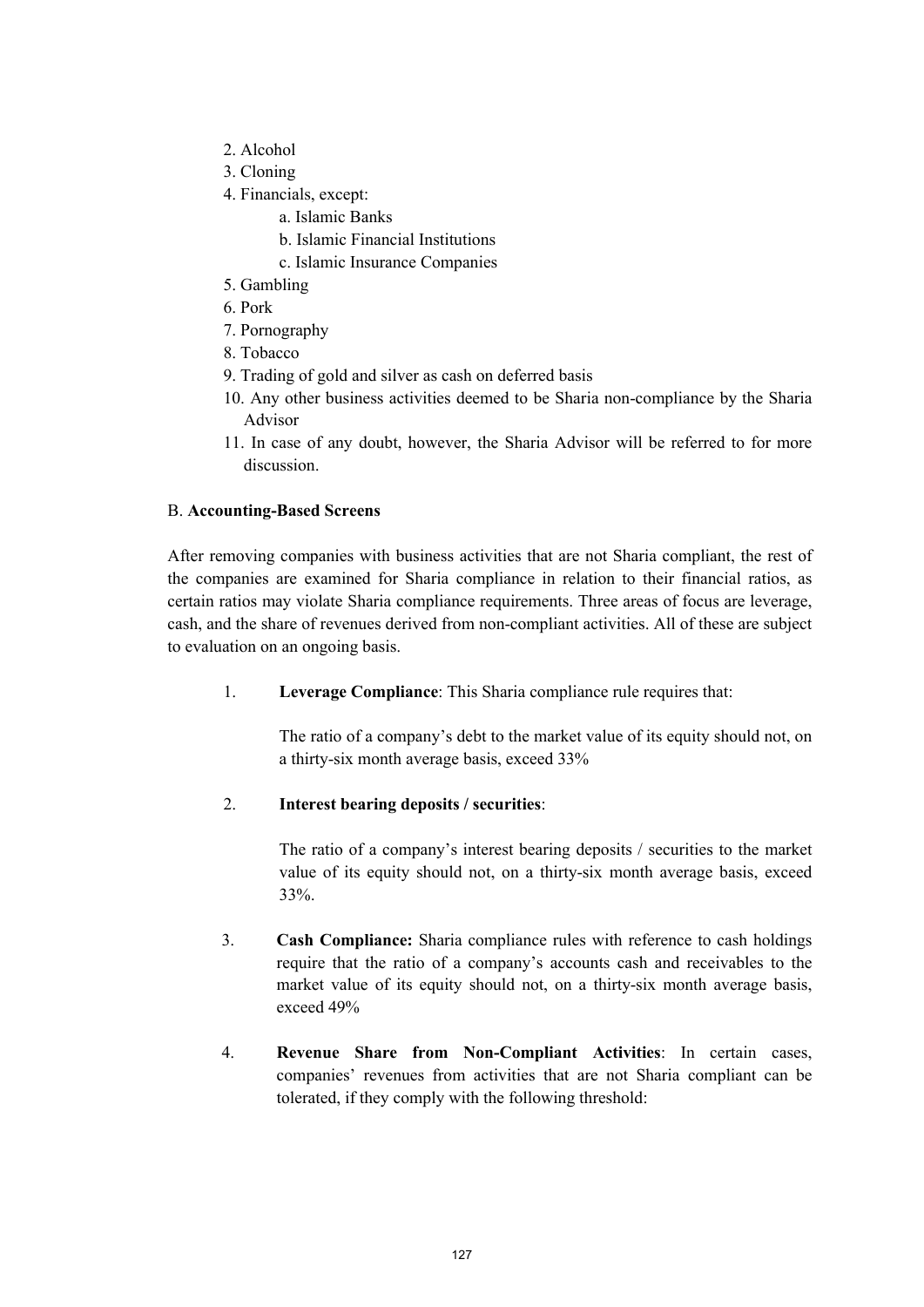The ratio of a company's non-permissible income (other than interest income) to its total income should not exceed 5%.

5. **Dividend Purification Ratio:** Dividends, received where it is known that a proportion of the business that has generated the dividend was business that was not Sharia compliant, may be purified by giving that same proportion of the dividend to charities duly approved by the Sharia Advisor: the proportion to be given to charity is calculated by multiplying the amount of the dividend by the ratio of the dividend issuing company's non-permissible revenue to its total revenue. The resulting amount and the relevant charity(ies) will be detailed in the Company's annual reports.

# **5. Profile of the typical investor**

The Sub-Fund may only be suitable for investors with a medium term investment horizon who consider investments in the Sub-Fund as a convenient way of accessing the performance of Sharia compliant equities and Sukuk.

Investors must be able and willing to accept and bear the risks associated with an exposure to Sharia compliant equity and equity-related securities and Sukuk, and the potential net asset value variations and losses on their investment, which may be substantial. A fall in value of the Sub-Fund's shares is possible at any time and investors should be able to bear the loss of their entire investment.

The Sub-Fund is not suitable for investors with less than a 1-year investment horizon.

# **6. Global Exposure**

The global exposure relating to this Sub-Fund will be calculated using the commitment approach.

# **7. Classes of shares available for subscription**

| <b>Class of Shares</b>                                                   | Nujoom Balanced<br><b>Fund</b> |  |
|--------------------------------------------------------------------------|--------------------------------|--|
|                                                                          | <b>Accumulation</b>            |  |
|                                                                          | <b>Shares Class</b>            |  |
| <b>Availability</b>                                                      | <b>Retail Investors</b>        |  |
| <b>Reference currency</b>                                                | USD                            |  |
| Minimum<br><b>Initial</b><br>Investment<br>and<br><b>Minimum Holding</b> | <b>USD 500</b>                 |  |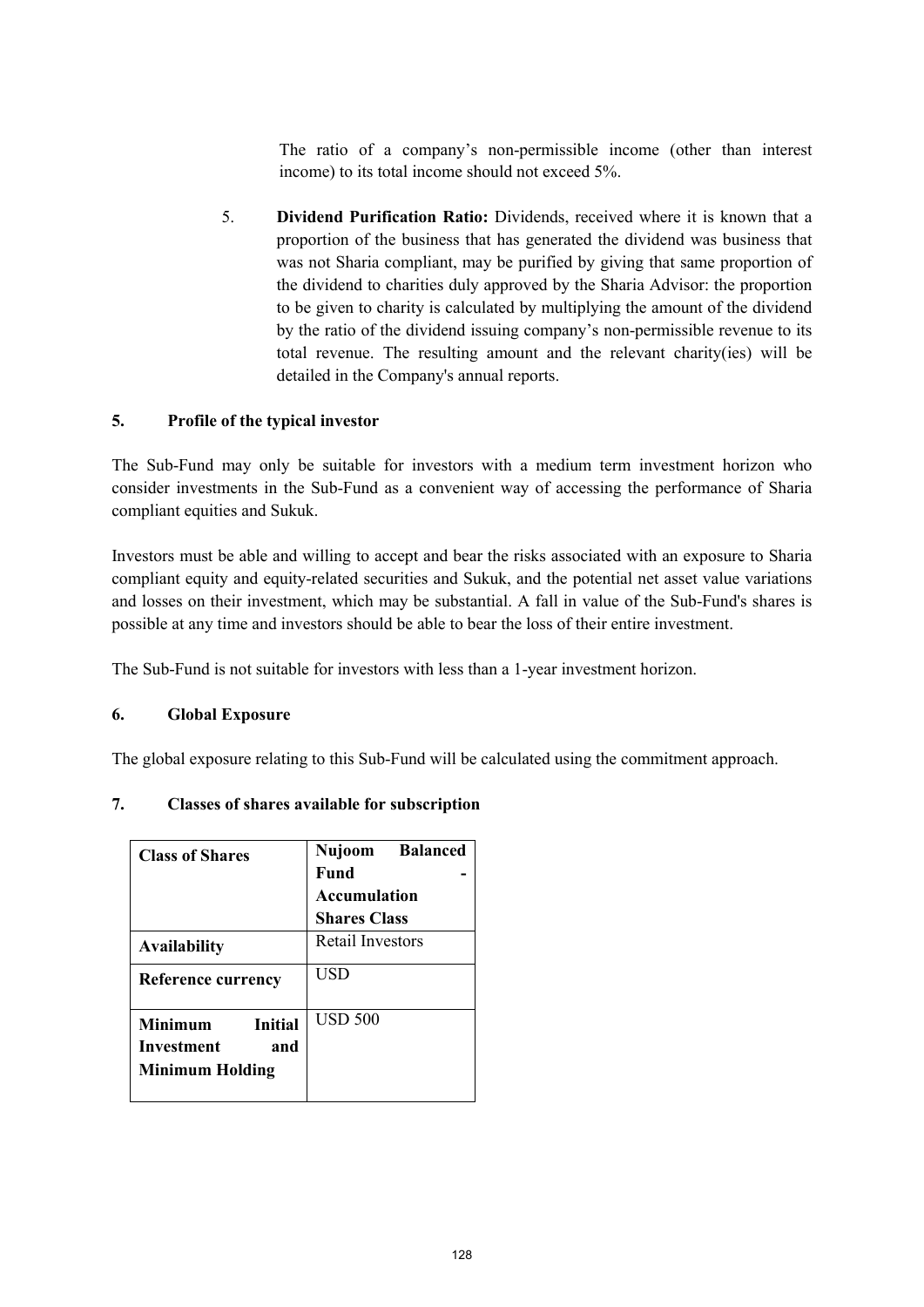| <b>Minimum</b><br><b>Subsequent</b><br>Investment | USD 100                    |
|---------------------------------------------------|----------------------------|
| <b>Minimum</b><br><b>Redemption Amount</b>        | USD 100                    |
| <b>Distribution policy</b>                        | <b>Accumulation shares</b> |

# **8. Fees and expenses**

The fees detailed in the table below shall be calculated as a percentage of the applicable Net Asset Value per share.

| <b>Class of Shares</b>              | <b>Balanced</b><br>Nujoom |
|-------------------------------------|---------------------------|
|                                     | Fund - Accumulation       |
|                                     | <b>Shares Class</b>       |
| <b>Administration</b><br>Fee        | 0.115%                    |
| Investment<br><b>Management Fee</b> | 1.25%                     |
| <b>Sales Fee</b>                    | N. A.                     |
| Sharia Advisor<br>Fee               | Up to $0.5\%$             |
| <b>Redemption</b><br>charge         | N/A                       |
| <b>Conversion charge</b>            | N/A                       |

# **9. Frequency of the Net Asset Value calculation and Valuation Day**

The Net Asset Value per share will be determined as at (i) every Business Day of each week and (ii) any other day as the Board of Directors may determine on a case-by-case basis or generally from time to time (the "Valuation Day").

# **10. Subscription**

Each Valuation Day will be a Subscription Day.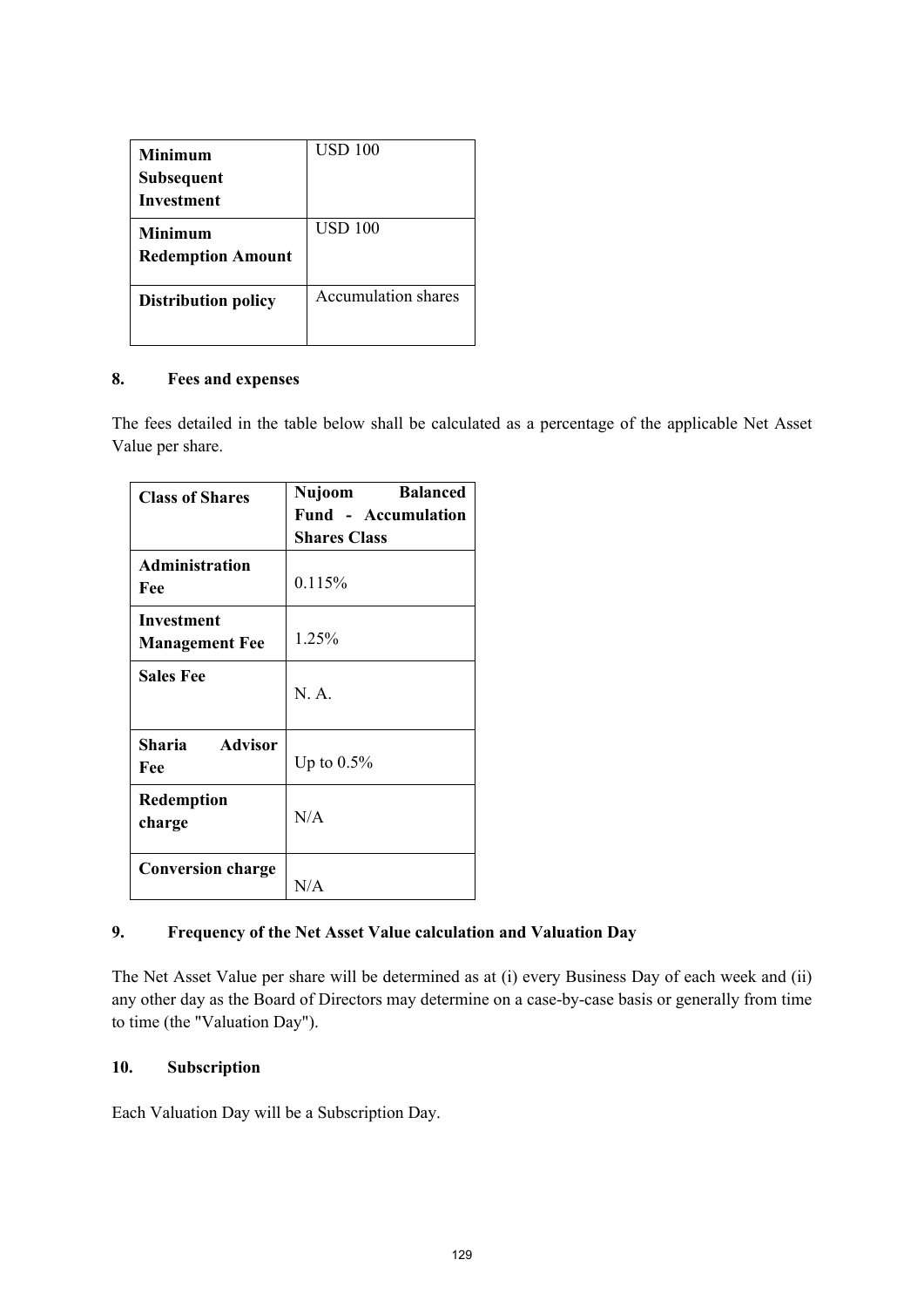Shares will be issued at a price based on the Net Asset Value per share determined as at the relevant Valuation Day increased, as the case may be, by any applicable sales fee, as detailed in section 8 of this Sub-Fund Particulars.

All applications for subscriptions will be processed in accordance with the following principles.

Applications must be received by the Registrar and Transfer Agent no later than 12:00 p.m. (midday) (Luxembourg time) on the relevant Subscription Day. Any applications received after the applicable deadline will be processed in respect of the next Subscription Day.

Payment for subscribed shares has to be made no later than 3 Business Days after the relevant Subscription Day.

### **11. Redemption**

Each Valuation Day will be a Redemption Day.

Shares will be redeemed at a price based on the Net Asset Value per Share determined as at the relevant Valuation Day, less, any applicable redemption fee, as detailed in section 8 of this Sub-Fund Particulars.

Applications must be received by the Registrar and Transfer Agent no later than 12:00 p.m. (midday) (Luxembourg time) on the relevant Redemption Day. Any applications received after the applicable deadline will be processed in respect of the next Redemption Day.

Payment for redeemed Shares will normally be made no later than 4 Business Days after the relevant Redemption Day.

# **12. Conversion**

Shareholders may request conversion of their shares from one Class to another Class that they may be eligible for within the Sub-Fund.

Shareholders may also request conversion of their shares from one Class to another Class of another Sub-Fund of the Company.

Applications must be received by the Registrar and Transfer Agent no later than 12:00 p.m. (midday) Luxembourg time two (2) Business Days preceding the relevant Conversion Day. Any applications received after the application deadline will be processed in respect of the next Conversion Day.

### **13. Risk Considerations**

The specific risk considerations below should be read in conjunction with the section 4 "Risk Considerations" of the main part of the Prospectus.

#### **Risks related to investments in Sukuk**

Price changes in Sukuk are influenced predominantly by interest rate developments in the capital markets, which in turn are influenced by macro-economic factors. Sukuk could suffer when capital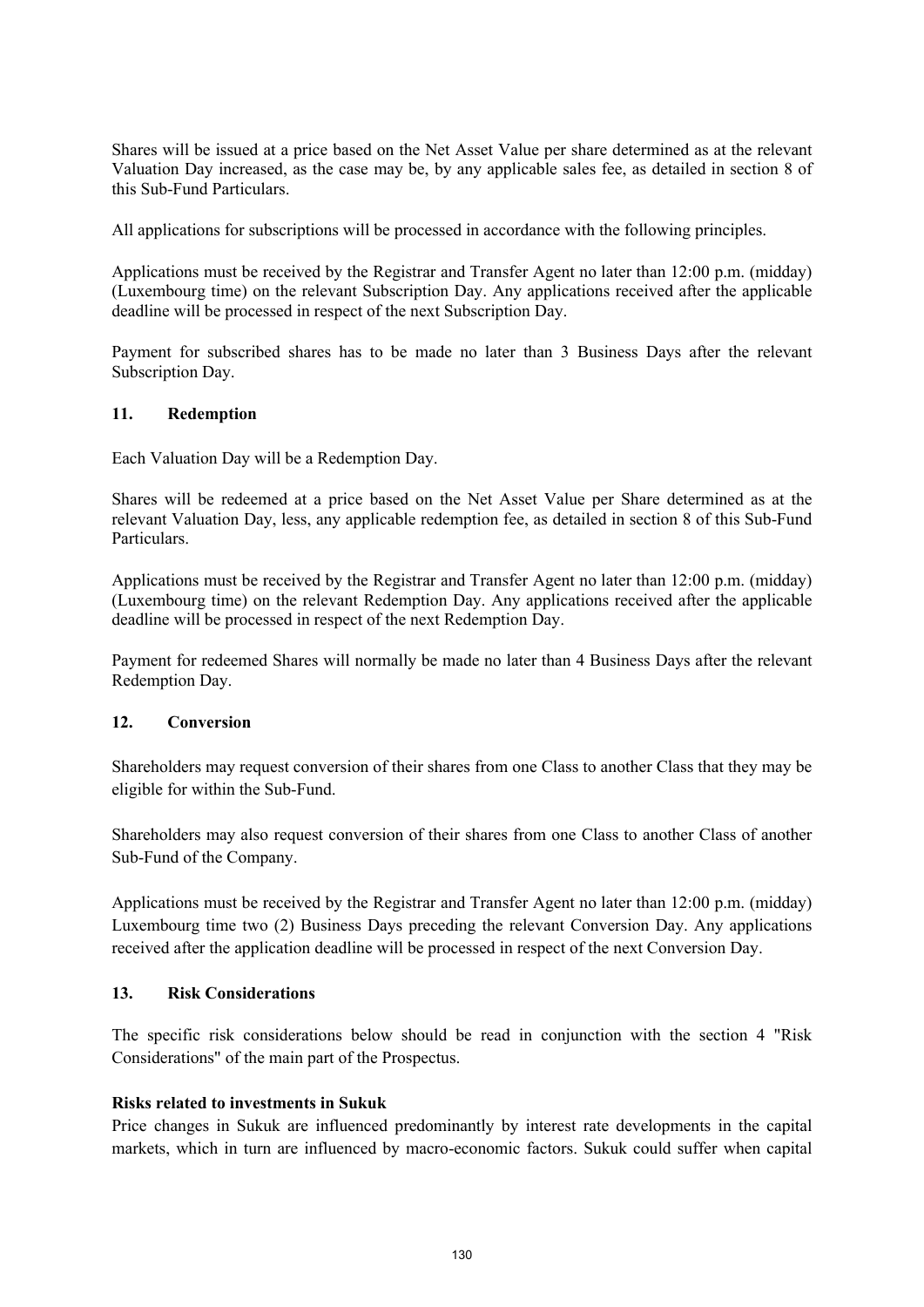market interest rate rise, while they could increase in value when capital market interest rate fall. The price changes also depend on the term or residual time to maturity of the Sukuk. In general, Sukuk with shorter terms have less price risks than Sukuk with longer terms. However, they generally have lower returns and, because of the more frequent due dates of the securities portfolios, involve higher re-investment costs.

### **Risks related to investments in fixed-income securities/Sukuk without regular profit payments**

Because of their comparatively long term and the absence of continual profit payments, particular attention must be paid to observing the credit worthiness and assessing the issuer of profit-bearing securities without regular profit payments.

### **Sharia Requirements**

The Sub-Fund will operate within the requirements of Sharia as determined by its appointed Sharia Advisor, which may limit certain investment opportunities and may impose structural requirements that could increase costs and limit opportunities. There is a risk that the Sharia Advisor will declare an investment impermissible and this may require its disposal at a loss to the Sub-Fund.

# **Divergence of Sharia opinion risk**

Because there are no universally accepted binding rules of Sharia in relation to modern finance and modern commercial practices, as well as due to differences of opinion on, and interpretation of, the principles of Sharia that exist among different Sharia scholars, there can be no assurances that any Fatwa, opinion, ruling or advice from any particular Sharia Advisor or scholar or group of scholars will not be challenge by other Sharia Advisor or scholar or scholars. Accordingly, there can also be no assurances that the Sharia view of any particular Sharia Advisor or scholar or group of scholars will be upheld by, followed by or enforced by any government body, court, arbitration, tribunal or other body purporting to apply Sharia.

#### **Reliance on Sharia Advisor**

The Sharia Advisor does not monitor performance of the Sub-Fund.

The Sharia Advisor monitors the activities of the Sub-Fund to advise on the Sub-Fund's compliance with the Shariah Investment Guidelines. The Sharia Advisor has no discretionary, management or investment advisory responsibilities in respect of the Sub-Fund and shall only have the right or ability to require the Investment Manager to make changes in the portfolio of the Sub-Fund if such changes are required so that the Sub-Fund is in compliance with the Shariah Investment Guidelines. Since the Sharia Advisor's function is not to monitor performance of the Sub-Fund, prospective investors should be aware that compliance with the Shariah Investment Guidelines does not ensure that a Sub-Fund will not suffer a loss. The Depositary may need to rely on representations from the Investment Manager or the Sharia Advisor regarding the Sub-Fund's compliance with Shariah principles.

# **Participatory Notes risk**

Participatory Notes also known as P-Notes are financial instruments that may be used by the Sub-Fund to obtain exposure to an equity investment, including common stocks and warrants, in a local market where direct ownership is not allowed provided the same comply with the principles of Sharia. Investment in Participatory Notes may involve an over the counter ("OTC") transaction with a third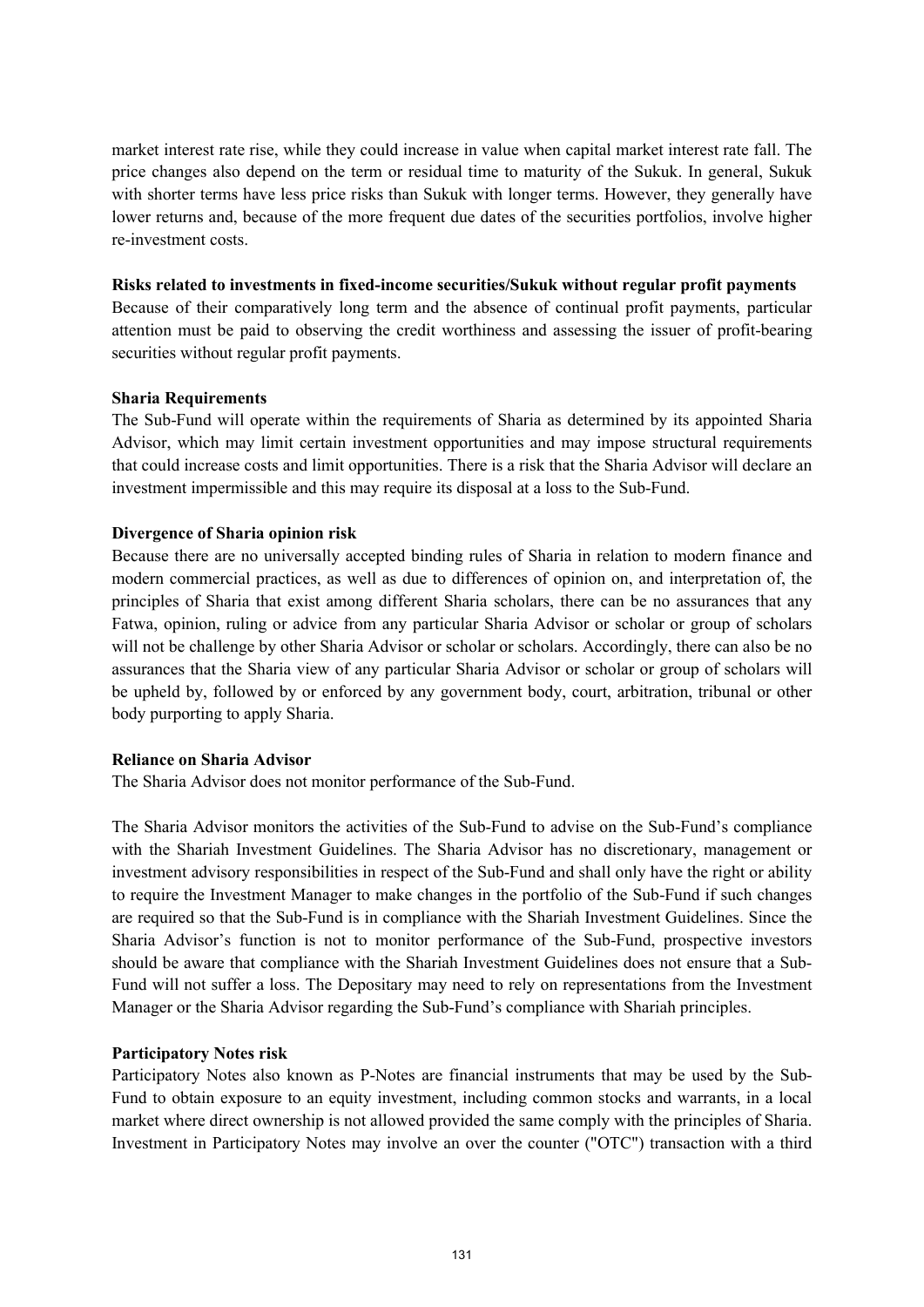party. Therefore, when investing in Participatory Notes the Sub-Fund may be exposed not only to movements in the value of the underlying equity, but also to the risk of counterparty default, which may in the event of counterparty default result in the loss of the full market value of the equity.

### **14. Historical Performance**

Information on the historical performance of the Sub-Fund is available in the relevant Key Investor Information Document.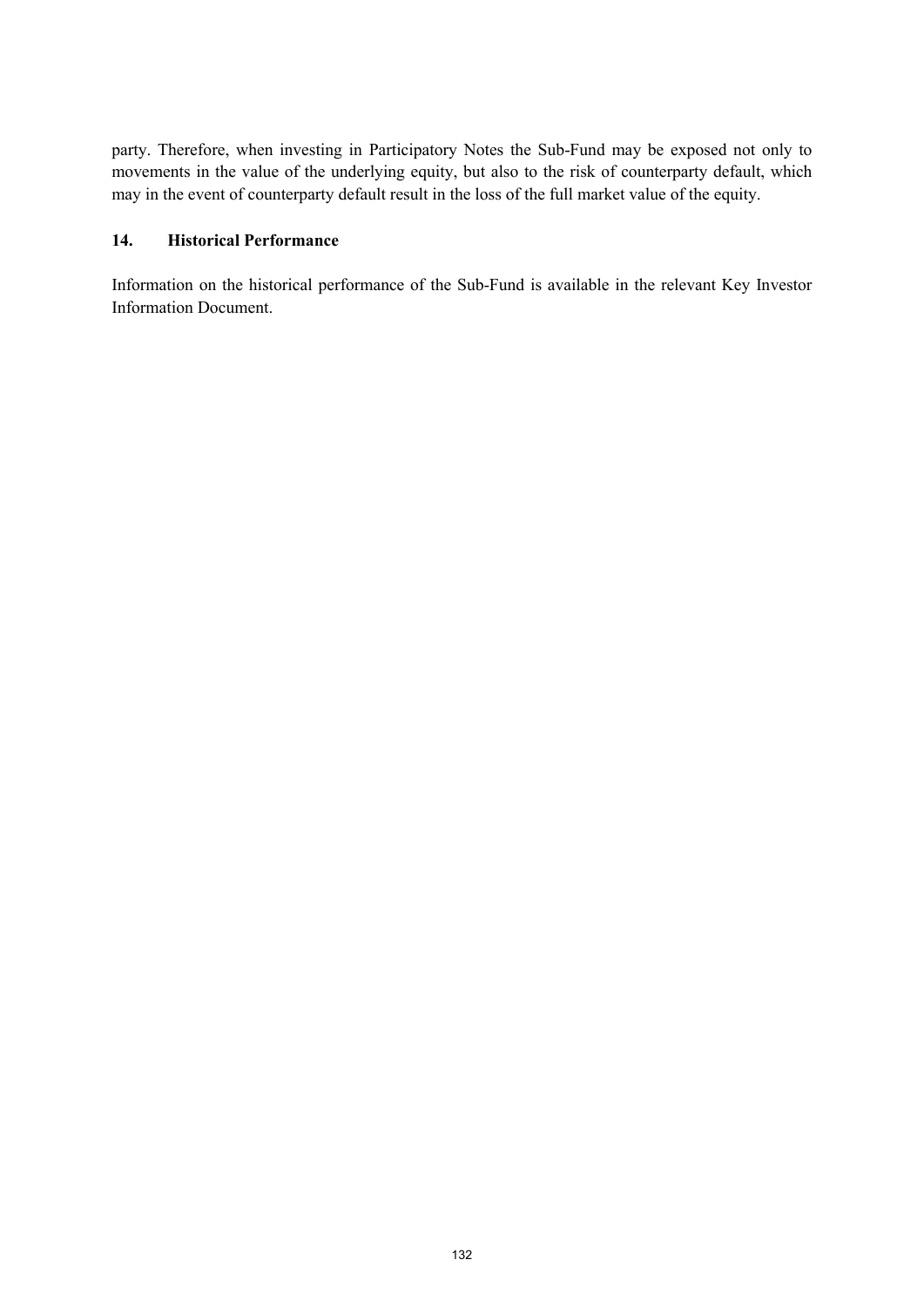# **APPENDIX 1 General Investment Restrictions**

Each Sub-Fund of the Company, or where a UCITS comprises more than one compartment, each such Sub-Fund or compartment, shall be regarded as a separate UCITS for the purposes of this Appendix. The Directors shall, based upon the principle of spreading of risks, have power to determine the investment policy for the investments of the Company in respect of each Sub-Fund and the currency of denomination of a Sub-Fund subject to the following restrictions:

- I. (1) The Company may invest in:
	- a) Transferable Securities and Money Market Instruments admitted to or dealt in on a Regulated Market;
	- b) Transferable Securities and Money Market Instruments dealt in on another market in a Member State which is regulated, operates regularly and is recognised and open to the public;
	- c) Transferable Securities and Money Market Instruments admitted to official listing on a stock exchange in a non-Member State or dealt in on another market in a non-Member State which is regulated, operates regularly and is recognised and open to the public provided that the choice of the stock exchange or market has been provided for in the Articles of Incorporation;
	- d) recently issued Transferable Securities and Money Market Instruments, provided that the terms of issue include an undertaking that application will be made for admission to official listing on a Regulated Market and such admission is secured within one year of the issue;
	- e) units of UCITS and/or Other UCI, whether situated in a Member State or not, provided that:
		- such Other UCIs have been authorised under the laws which provide that they are subject to supervision considered by the CSSF to be equivalent to that laid down in Community law, and that cooperation between authorities is sufficiently ensured;
		- the level of protection for unitholders in such Other UCIs is equivalent to that provided for unitholders in a UCITS, and in particular that the rules on assets segregation, borrowing, lending, and uncovered sales of Transferable Securities and Money Market Instruments are equivalent to the requirements of Directive 2009/65/EC, as amended;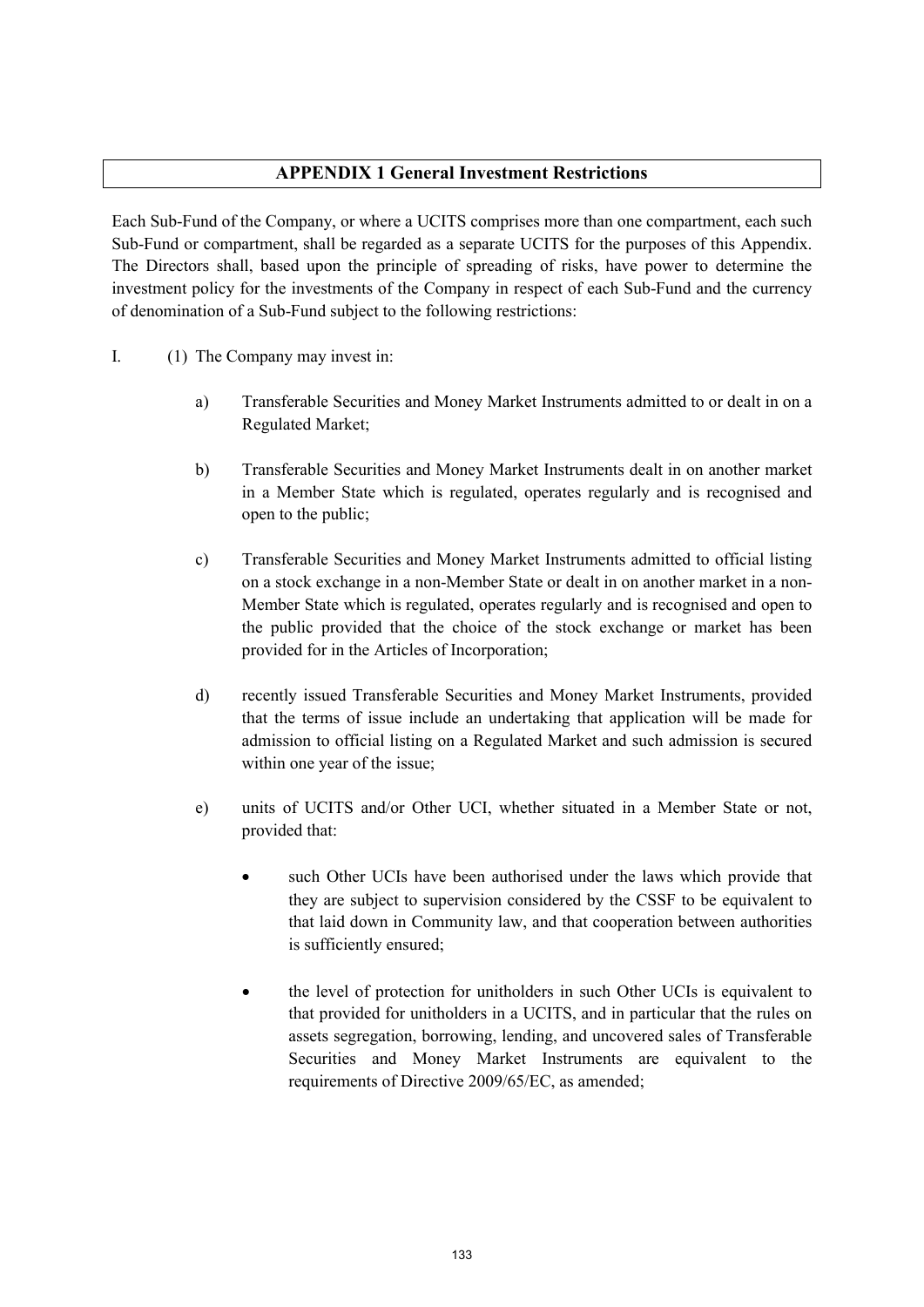- the business of such Other UCIs is reported in half-yearly and annual reports to enable an assessment of the assets and liabilities, income and operations over the reporting period;
- no more than 10% of the assets of the UCITS or of the Other UCIs, whose acquisition is contemplated, can, according to their constitutional documents, in aggregate be invested in units of other UCITS or Other UCIs.
- f) deposits with credit institutions which are repayable on demand or have the right to be withdrawn, and maturing in no more than 12 months, provided that the credit institution has its registered office in a country which is a Member State or if the registered office of the credit institution is situated in a non-Member State provided that it is subject to prudential rules considered by the CSSF as equivalent to those laid down in Community law;
- g) financial derivative instruments, including equivalent cash-settled instruments, dealt in on an Regulated Market referred to in sub-paragraphs (a), (b) and (c) above and/or financial derivative instruments dealt in over-the-counter ("OTC derivatives"), provided that:
	- the underlying consists of instruments covered by this section (1), financial indices, interest rates, foreign exchange rates or currencies, in which the Sub-Fund(s) may invest according to its/their investment objective;
	- the counterparties to OTC derivative transactions are institutions subject to prudential supervision, and belonging to the categories approved by the CSSF;
	- the OTC derivatives are subject to reliable and verifiable valuation on a daily basis and can be sold, liquidated or closed by an offsetting transaction at any time at their fair value at the Company's initiative.

# and/or

- h) Money Market Instruments other than those dealt in on a Regulated Market as defined in the Glossary, if the issue or the issuer of such instruments are themselves regulated for the purpose of protecting investors and savings, and provided that such instruments are:
	- issued or guaranteed by a central, regional or local authority or by a central bank of a Member State, the European Central Bank, the EU or the European Investment Bank, a non-Member State or, in case of a Federal State, by one of the members making up the federation, or by a public international body to which one or more Member States belong; or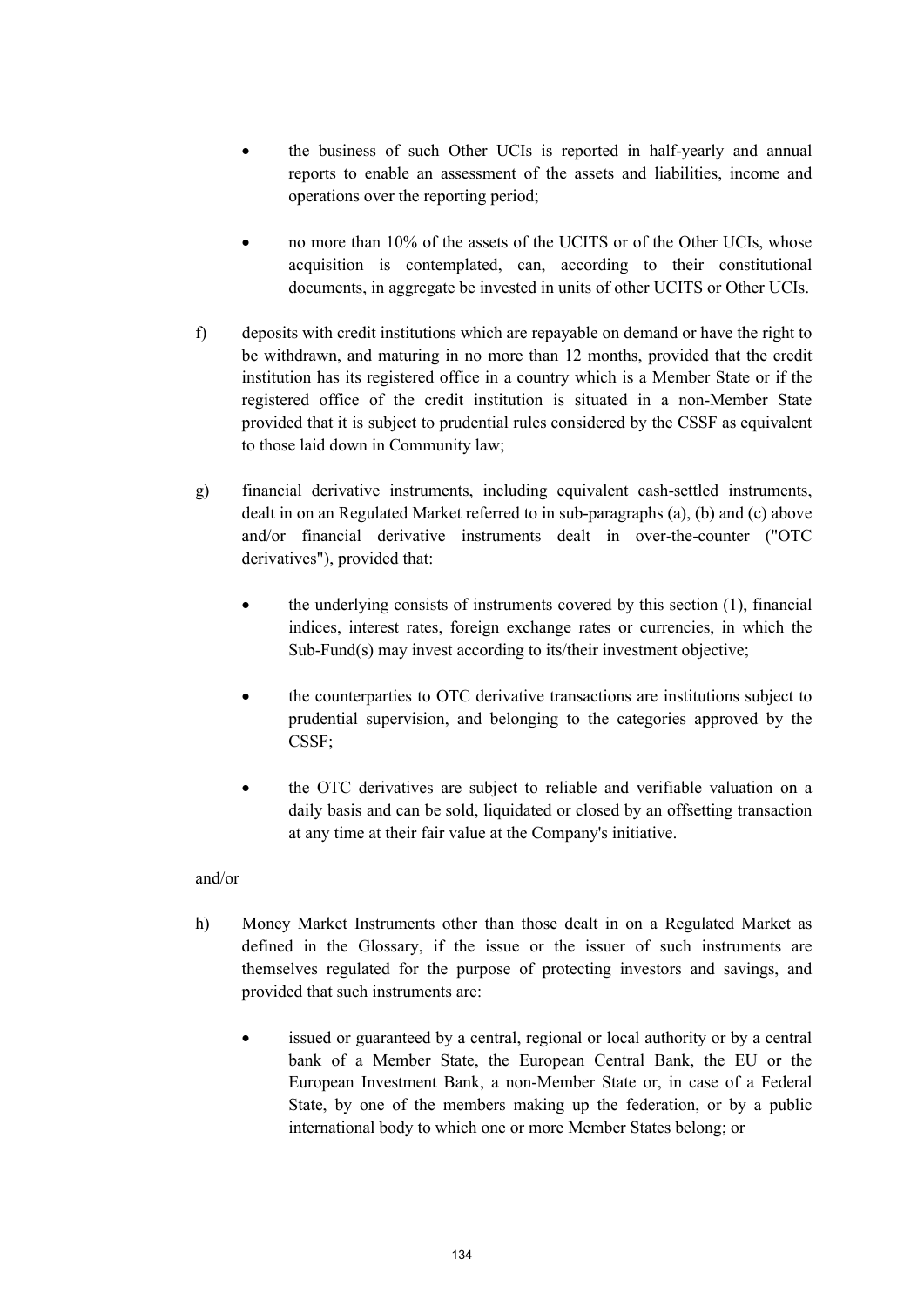- issued by an undertaking any securities of which are dealt in on Regulated Markets;
- issued or guaranteed by an establishment subject to prudential supervision, in accordance with criteria defined by the Community law, or by an establishment which is subject to and complies with prudential rules considered by the CSSF to be at least as stringent as those laid down by Community law; or
- issued by other bodies belonging to the categories approved by the CSSF provided that investments in such instruments are subject to investor protection equivalent to that laid down in the first, the second or the third indent and provided that the issuer is a company whose capital and reserves amount to at least ten million euro (EUR 10,000,000) and which presents and publishes its annual accounts in accordance with the fourth Directive 78/660/EEC, is an entity which, within a group of companies which includes one or several listed companies, is dedicated to the financing of the group or is an entity which is dedicated to the financing of securitisation vehicles which benefit from a banking liquidity line.
- (2) In addition, the Company may invest a maximum of 10% of the net assets of any Sub-Fund in Transferable Securities and Money Market Instruments other than those referred to under (1) above.
- II. The Company may hold ancillary liquid assets.
- III. a) (i) The Company will invest no more than 10% of the net assets of any Sub-Fund in Transferable Securities and Money Market Instruments issued by the same issuing body.
	- (ii) The Company may not invest more than 20% of the total net assets of such Sub-Fund in deposits made with the same body. The risk exposure of a Sub-Fund to a counterparty in an OTC derivative transaction may not exceed 10% of its net assets when the counterparty is a credit institution referred to in I. (1) f) above or 5% of its net assets in other cases.
	- b) Moreover where the Company holds on behalf of a Sub-Fund investment in Transferable Securities and Money Market Instruments of any issuing body which individually exceed 5% of the net assets of such Sub-Fund, the total of all such investments must not account for more than 40% of the total net assets of such Sub-Fund.

This limitation does not apply to deposits and OTC derivative transactions made with financial institutions subject to prudential supervision.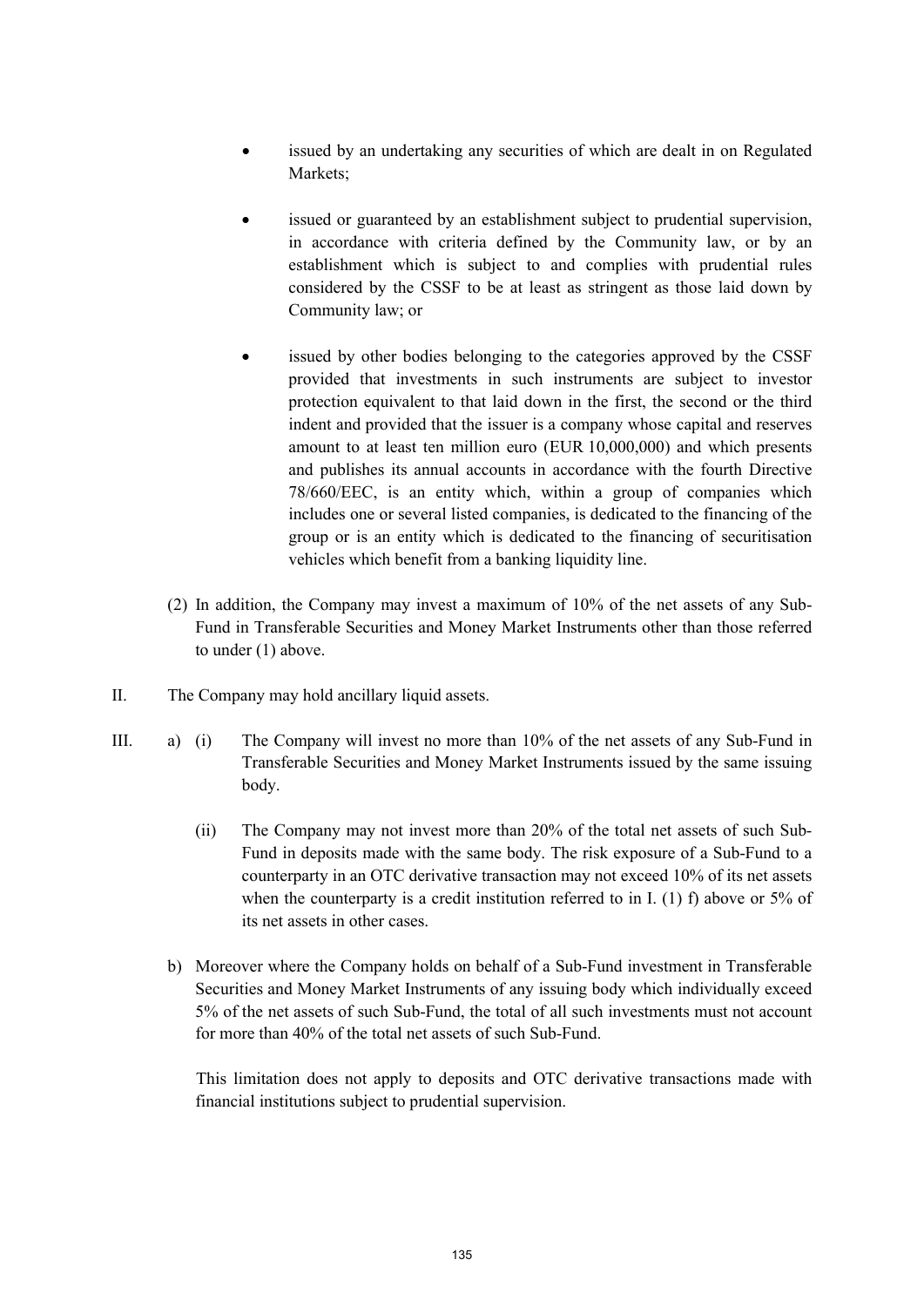Notwithstanding the individual limits laid down in paragraph III. a), the Company shall not combine, where this would lead to investing more than 20% of its assets in a single body, any of the following for each Sub-Fund:

- investments in Transferable Securities or Money Market Instruments issued by that body,
- deposits made with that body, or
- exposures arising from OTC derivative transactions undertaken with that body
- c) The limit of 10% laid down in sub-paragraph III. a) (i) above will be increased to a maximum of 35% in respect of Transferable Securities or Money Market Instruments which are issued or guaranteed by a Member State , its local authorities, or by another Eligible State or by public international bodies of which one or more Member States are members.
- d) The limit of 10% laid down in sub-paragraph III. a) (i) may be of a maximum of 25% for certain bonds when they are issued by a credit institution which has its registered office in a Member State and is subject by law, to special public supervision designed to protect bondholders. In particular, sums deriving from the issue of these bonds must be invested in conformity with the law in assets which, during the whole period of validity of the bonds, are capable of covering claims attaching to the bonds and which, in case of bankruptcy of the issuer, would be used on a priority basis for the repayment of principal and payment of the accrued interest. If a Sub-Fund invests more than 5% of its net assets in the bonds referred to in this sub-paragraph and issued by one issuer, the total value of such investments may not exceed 80% of the net asset value of the Sub-Fund.
- e) The Transferable Securities and Money Market Instruments referred to in paragraphs III. c) and III.d) shall not be included in the calculation of the limit of 40% stated in paragraph III. b) above.

The limits set out in sub-paragraphs a), b) c) and d) may not be aggregated and, accordingly, investments in Transferable Securities and Money Market Instruments issued by the same issuing body, in deposits or in derivative instruments effected with the same issuing body may not, in any event, exceed a total of 35% of any Sub-Fund's net assets;

Companies which are part of the same group for the purposes of the establishment of consolidated accounts, as defined in accordance with Directive 83/349/EEC or in accordance with recognised international accounting rules, are regarded as a single body for the purpose of calculating the limits contained in this paragraph III.

The Company may cumulatively invest up to 20% of the net assets of a Sub-Fund in Transferable Securities and Money Market Instruments within the same group.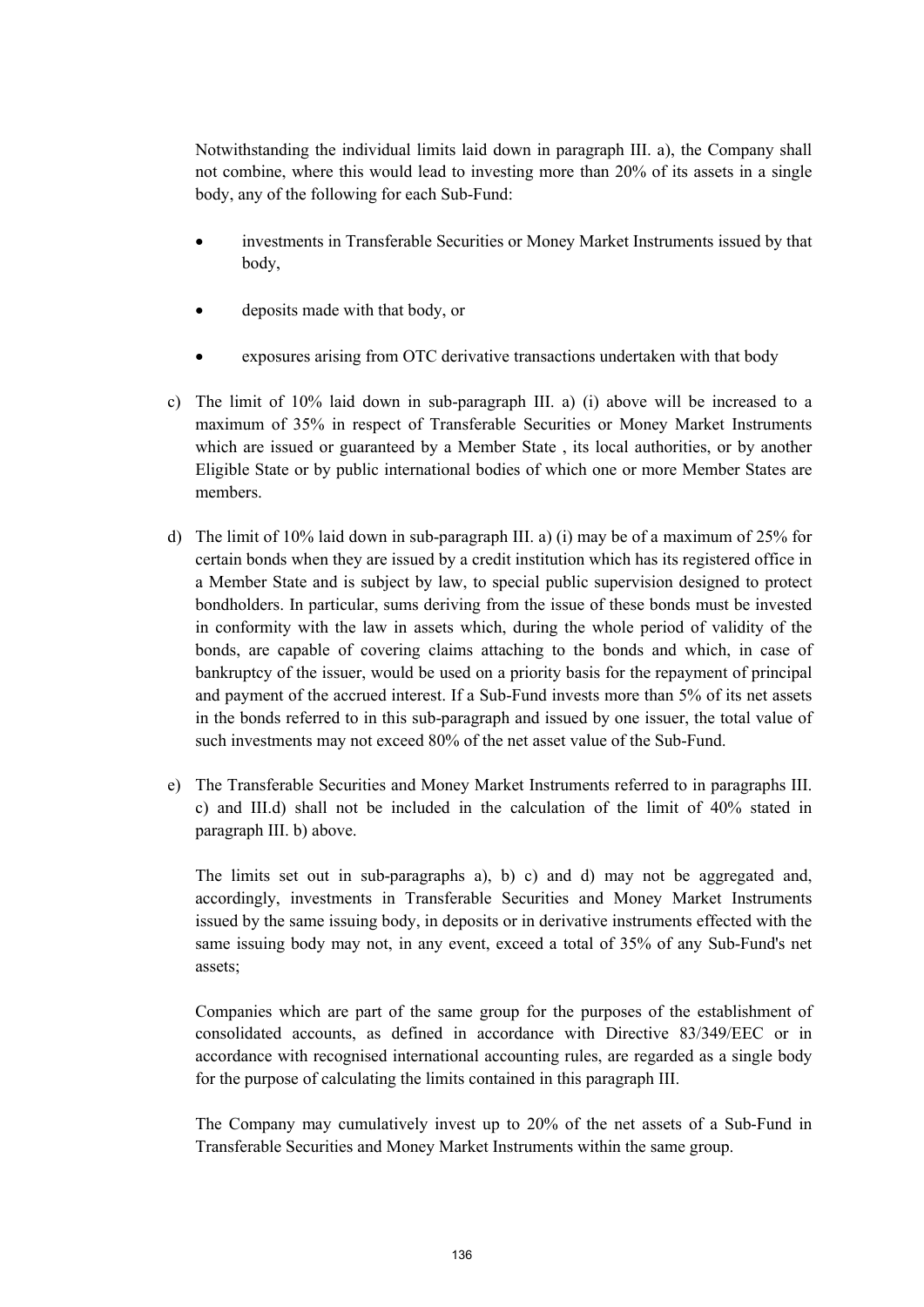- f) **Notwithstanding the above provisions, the Company is authorised to invest up to 100% of the net assets of any Sub-Fund, in accordance with the principle of risk spreading, in Transferable Securities and Money Market Instruments issued or guaranteed by a Member State, by its local authorities or agencies, or by another member state of the OECD, Singapore or any member state of the G20 or by public international bodies of which one or more Member States are members, provided that such Sub-Fund must hold securities from at least six different issues and securities from one issue do not account for more than 30% of the total net assets of such Sub-Fund.**
- IV. a) Without prejudice to the limits laid down in paragraph V., the limits provided in paragraph III. are raised to a maximum of 20% for investments in shares and/or bonds issued by the same issuing body if the aim of the investment policy of a Sub-Fund is to replicate the composition of a certain stock or bond index which is sufficiently diversified, represents an adequate benchmark for the market to which it refers, is published in an appropriate manner and disclosed in the relevant Sub-Fund's investment policy.
	- b) The limit laid down in paragraph a) is raised to 35% where this proves to be justified by exceptional market conditions, in particular on Regulated Markets where certain Transferable Securities or Money Market Instruments are highly dominant. The investment up to this limit is only permitted for a single issuer.
- V. The Company may not acquire shares carrying voting rights which should enable it to exercise significant influence over the management of an issuing body.

The Company may acquire no more than:

- 10% of the non-voting shares of the same issuer;
- 10% of the debt securities of the same issuer;
- 10% of the Money Market Instruments of the same issuer.

The limits under the second and third indents may be disregarded at the time of acquisition, if at that time the gross amount of debt securities or of the Money Market Instruments or the net amount of the instruments in issue cannot be calculated.

The provisions of paragraph V. shall not be applicable to Transferable Securities and Money Market Instruments issued or guaranteed by a Member State or its local authorities or by any other Eligible State, or issued by public international bodies of which one or more Member States are members.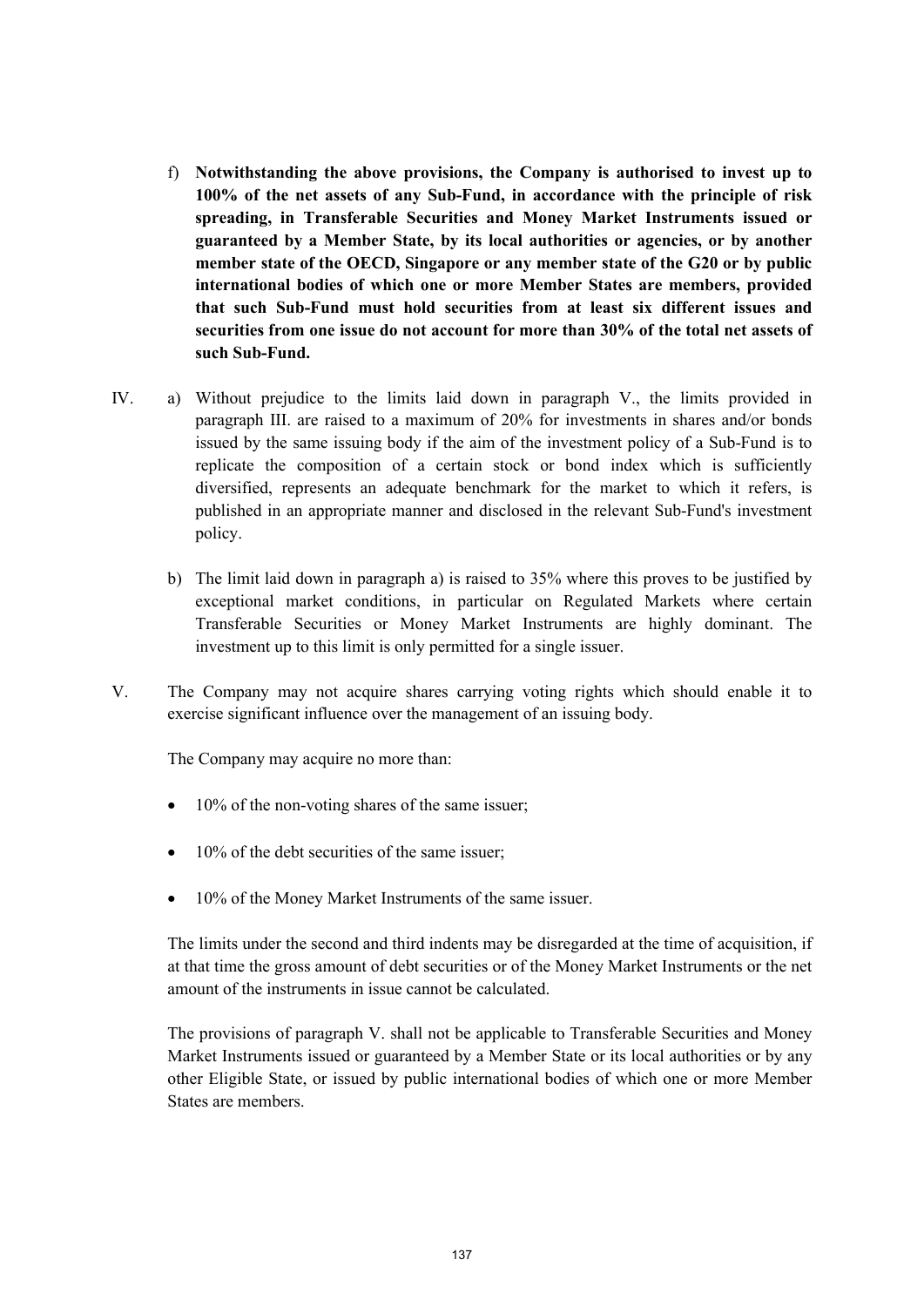These provisions are also waived as regards shares held by the Company in the capital of a company incorporated in a non-Member State which invests its assets mainly in the securities of issuing bodies having their registered office in that state, where under the legislation of that state, such a holding represents the only way in which the Company can invest in the securities of issuing bodies of that state provided that the investment policy of the company from the non-Member State complies with the limits laid down in paragraphs III., V. and VI. a), b), c) and d).

VI. a) The Company may acquire units of the UCITS and/or Other UCIs referred to in paragraph I. (1) e), provided that no more than 20% of a Sub-Fund's net assets are invested in the units of a single UCITS or Other UCI, unless otherwise provided in the Sub-Fund Particulars in relation to a given Sub-Fund.

> For the purpose of the application of the investment limit, each compartment of a UCI with multiple compartments is to be considered as a separate issuer provided that the principle of segregation of the obligations of the various compartments *vis-à-vis* third parties is ensured.

- b) Investments made in units of UCIs other than UCITS may not in aggregate exceed 30% of the assets of a Sub-Fund. When the Company has acquired units of UCITS and/or other UCIs, the assets of the respective UCITS or other UCIs do not have to be combined for the purposes of the limits set forth under III. above.
- c) When the Company invests in the units of other UCITS and/or Other UCIs that are managed directly or by delegation by the Management Company or by any other company with which the Management Company is linked by common management or control, no subscription or redemption fees may be charged to the Company on account of its investment in the units of such other UCITS and/or Other UCIs by the Management Company or the other company.

In respect of a Sub-Fund's investments in UCITS and Other UCIs linked to the Management Company as described in the preceding paragraph, the total management fee (excluding any performance fee, if any) charged to such Sub-Fund itself and the other UCITS and/or Other UCIs concerned shall not exceed 4% of the relevant assets. The Company will indicate in its annual report the total management fees charged both to the relevant Sub-Fund and to the UCITS and Other UCIs in which such Sub-Fund has invested during the relevant period.

d) The Company may acquire no more than 25% of the units of the same UCITS and/or Other UCI. This limit may be disregarded at the time of acquisition if at that time the gross amount of the units in issue cannot be calculated. In case of a UCITS or Other UCI with multiple compartments, this restriction is applicable by reference to all units issued by the UCITS/UCI concerned, all compartments combined.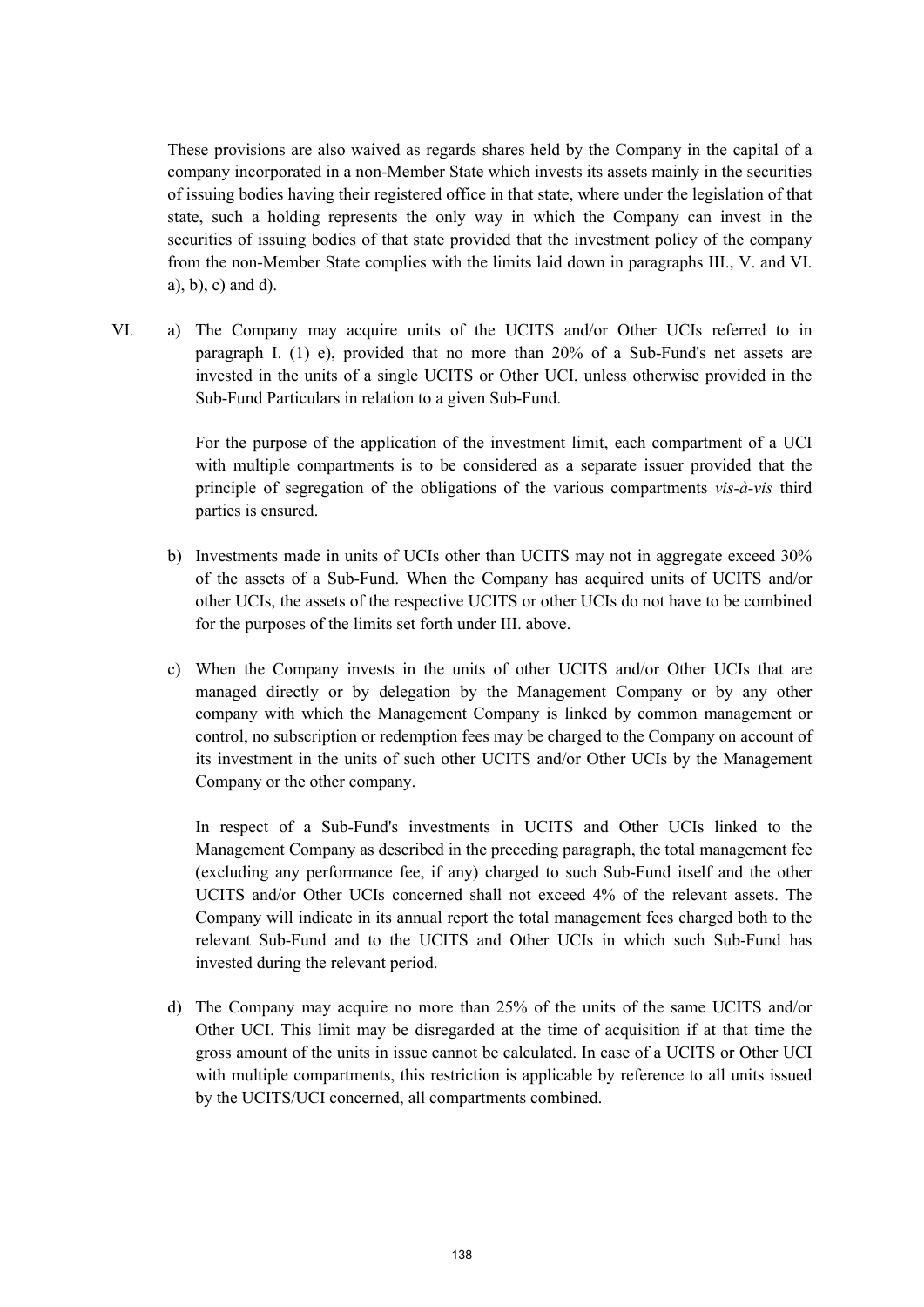- VII. In compliance with the applicable laws and regulations any Sub-Fund of the Company (hereinafter referred to as a "Feeder Sub-Fund") may be authorised to invest at least 85% of its assets in the units of another UCITS or portfolio thereof (the "Master UCITS"). A Feeder Sub-Fund may hold up to 15% of its assets in one or more of the following:
	- ancillary liquid assets in accordance with II;
	- derivative instruments, which may be used only for hedging purposes.

For the purposes of compliance with article 42(3) of the 2010 Law, the Feeder Sub-Fund shall calculate its global exposure related to derivative instruments by combining its own direct exposure under the second indent of the first sub-paragraph with either:

- the Master UCITS actual exposure to derivative instruments in proportion to the Feeder Sub-Fund investment into the Master UCITS; or
- the Master UCITS potential maximum global exposure to derivative instruments provided for in the Master UCITS management regulations or instruments of incorporation in proportion to the Feeder Sub-Fund investment into the Master UCITS.

A Sub-Fund of the Company may in addition and to the full extent permitted by applicable laws and regulations but in compliance with the conditions set-forth by applicable laws and regulations, be launched or converted into a Master UCITS in the meaning of article 77(3) of the 2010 Law.

- VIII. Unless otherwise provided in the Sub-Fund Particulars in relation to a given Sub-Fund, a Sub-Fund (the "Investing Sub-Fund") may subscribe, acquire and/or hold securities to be issued or issued by one or more Sub-Fund of the Company (each a "Target Sub-Fund") without the Company being, subject to the requirements of the 1915 Law with respect to the subscription, acquisition and/or the holding by a company of its own shares; under the condition however that:
	- the Investing Sub-Fund may not invest more than 20% of its net asset value in a single Target Sub-Fund; and
	- the Target Sub-Fund(s) do(es) not, in turn, invest in the Investing Sub-Fund invested in this (these) Target Sub-Fund (s); and
	- the investment policy(ies) of the Target Sub-Fund(s) whose acquisition is contemplated does not allow such Target Sub-Fund(s) to invest more than 10% of its(their) net asset value in UCITS and UCIs; and
	- voting rights, if any, attaching to the shares of the Target Sub-Fund(s) held by the Investing Sub-Fund are suspended for as long as they are held by the Investing Sub-Fund concerned and without prejudice to the appropriate processing in the accounts and the periodic reports; and
	- in any event, for as long as these securities are held by the Investing Sub-Fund, their value will not be taken into consideration for the calculation of the net assets of the Company for the purposes of verifying the minimum threshold of the net assets imposed by the 2010 Law.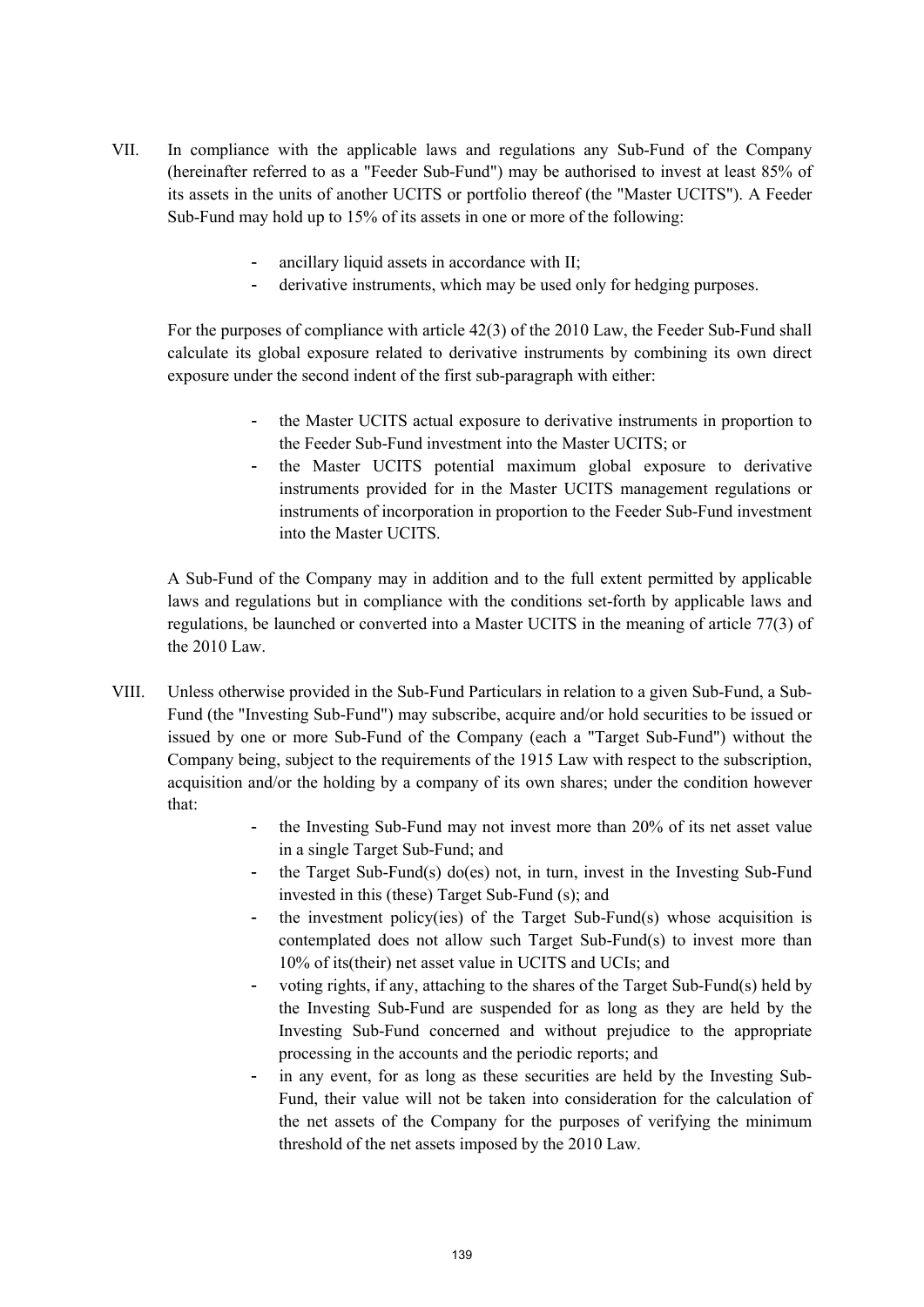IX. The Company shall ensure for each Sub-Fund that the global exposure relating to derivative instruments does not exceed the total net assets of the relevant Sub-Fund.

The exposure is calculated taking into account the current value of the underlying assets, the counterparty risk, foreseeable market movements and the time available to liquidate the positions. This shall also apply to the following subparagraphs.

If the Company invests in derivative instruments, the exposure to the underlying assets may not exceed in aggregate the investment limits laid down in restriction III. When the Company invests in index-based derivative instruments, these investments do not have to be combined to the limits laid down in restriction III.

When a Transferable Security or Money Market Instrument embeds a derivative, the latter must be taken into account when complying with the requirements of this restriction.

As of today the Company does not invest in total return swaps or other derivative instruments with similar characteristics. In case where a Sub-Fund invests in a total return swap or other derivative instrument with similar characteristics, the prospectus will be updated accordingly and the underlying assets and investment strategies to which exposure will be gained and other information as may be required by applicable regulations (including Regulation (EU) 2015/2365 on transparency of securities financing transactions and of reuse) will be described in the relevant Sub-Fund Particulars.

- X. a) The Company may not borrow for the account of any Sub-Fund amounts in excess of 10% of the total net assets of that Sub-Fund, any such borrowings to be from banks and to be effected only as a temporary basis provided that the purchase of foreign currencies by way of back to back loans remains possible;
	- b) The Company may not grant loans to or act as guarantor on behalf of third parties.

This restriction shall not prevent the Company from (i) acquiring Transferable Securities, Money Market Instruments or other financial instruments referred to in I. (1) e), g) and h) which are not fully paid, and (ii) performing permitted securities lending activities that shall not be deemed to constitute the making of a loan.

- c) The Company may not carry out uncovered sales of Transferable Securities, Money Market Instruments or other financial instruments.
- d) The Company may not acquire movable or immovable property.
- e) The Company may not acquire either precious metals or certificates representing them.
- XI. If the percentage limitations set forth in the above restrictions are exceeded for reasons beyond the control of the Company or as a result of the exercise of subscription rights, it must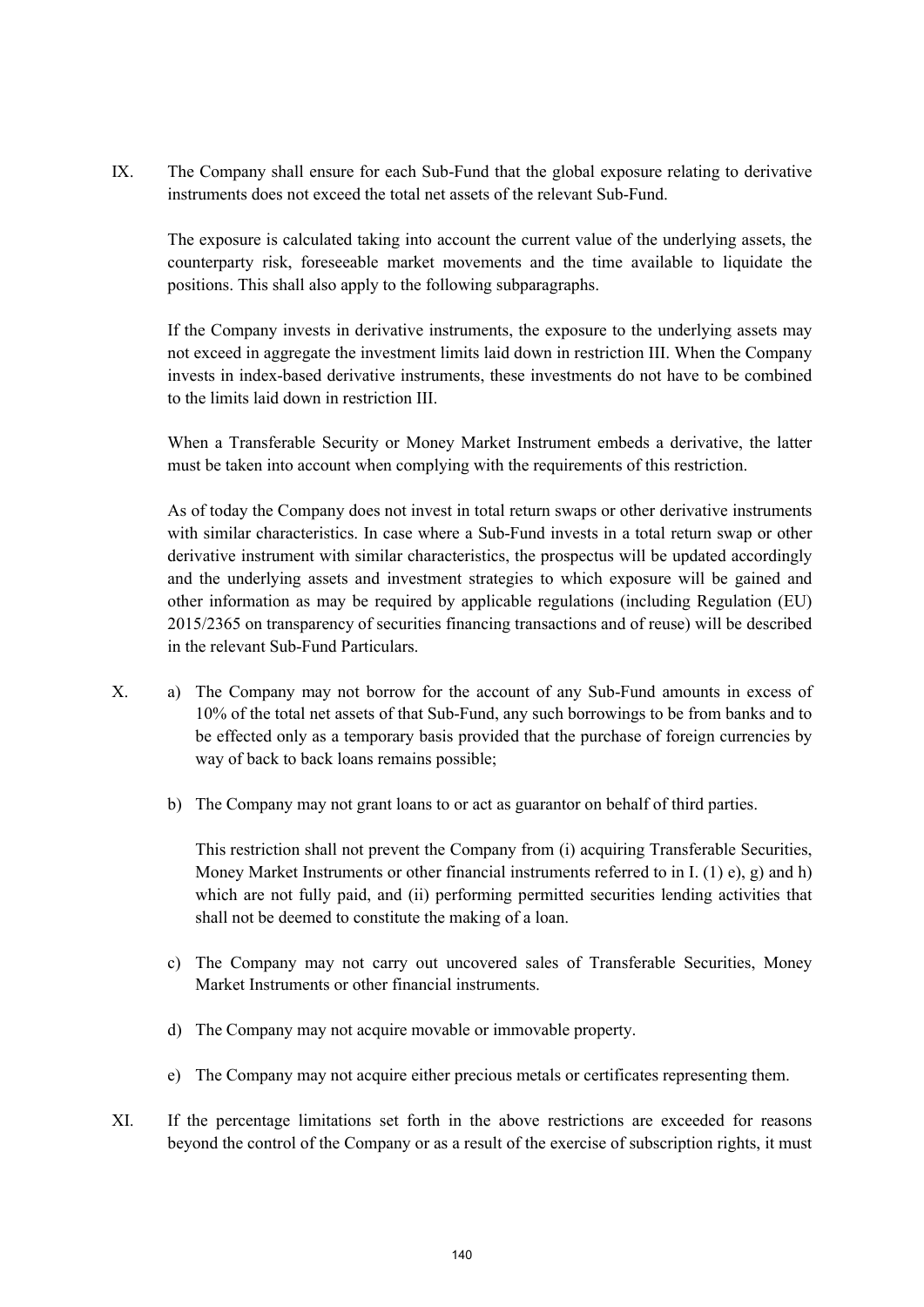adopt as a priority objective for its sales transactions the remedying of that situation, taking due account of the interests of its shareholders.

The Company will in addition comply with such further restrictions as may be required by the regulatory authorities in which the shares are marketed.

During the first six months following its launch, a new Sub-Fund may derogate from restrictions III., IV. and VI. a), b) and c) while ensuring observance of the principle of risk spreading.

Notwithstanding anything contained in this Appendix all investment objectives and policies of the Sharia compliant Sub-Funds shall always comply with the principles of Sharia as determined by the Sharia Advisor and detailed in the relevant Sub-Fund Particulars. In case of contradiction between the provisions of this Appendix and the provisions of the relevant Sub-Fund Particulars, e.g. provisions relating to interest and the use of derivatives instruments, the provisions of the Sub-Fund Particulars of the relevant Sharia compliant Sub-Funds shall prevail, it being understood that all sub-funds of the Company (including the Sharia compliant Sub-Funds) shall at all times comply with applicable Luxembourg laws and regulations.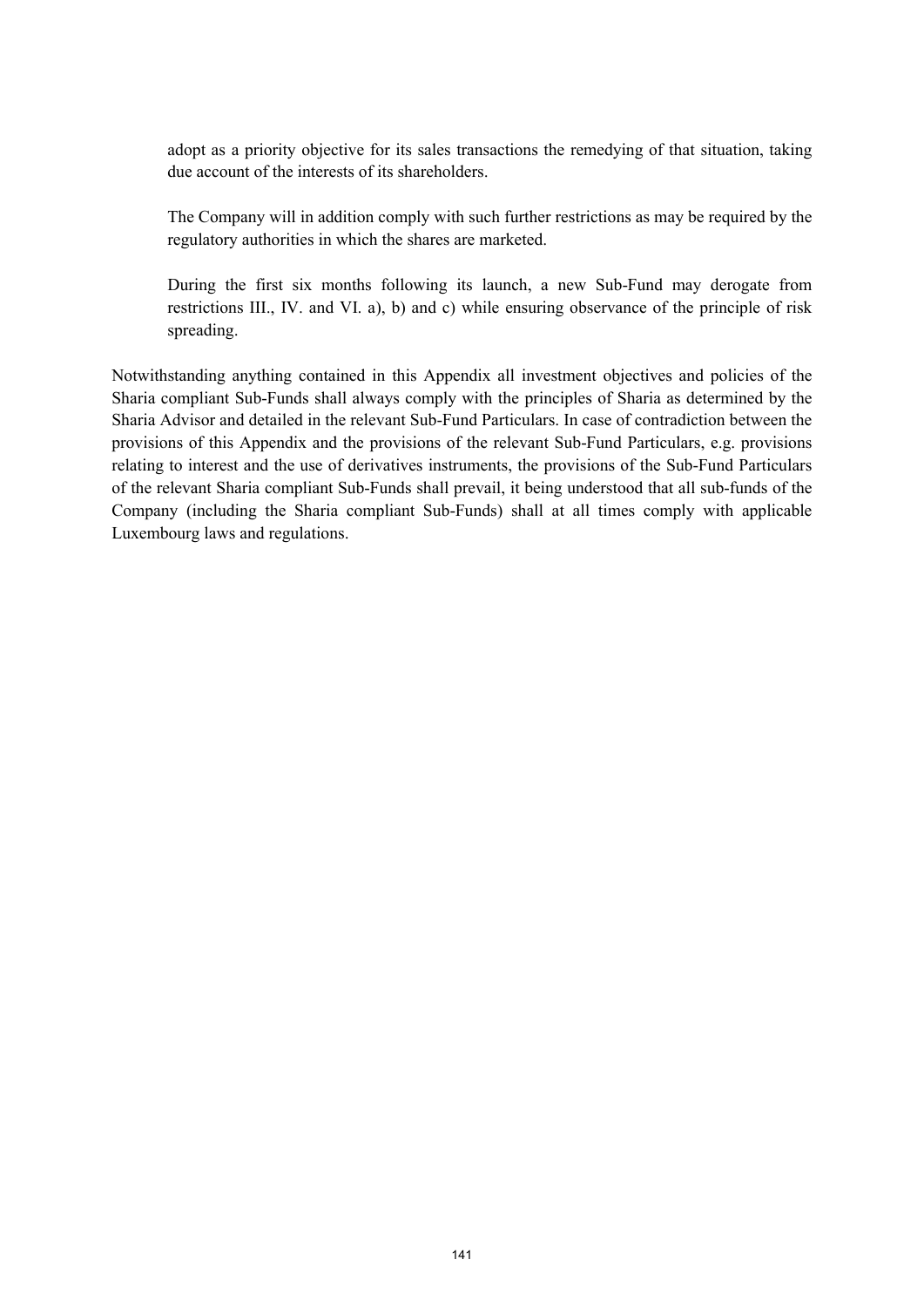# **APPENDIX 2 Restrictions on the use of techniques and instruments**

Financial derivative instruments may be used for investment, hedging and efficient portfolio management purposes. Securities lending and repurchase agreements under a) and b) below may be used for efficient portfolio management purposes. Additional restrictions or derogations for certain sub-funds may be disclosed for each Sub-Fund in the relevant Sub-Fund Particulars.

As of today the Company does not invest in any OTC derivative instrument, securities lending and repurchase transaction for EPM purposes or otherwise. If such investment or transaction is contemplated, the prospectus of the Company will be updated accordingly.

# I. Efficient Portfolio Management

Efficient Portfolio Management ("EPM") refers to techniques and instruments which relate to transferable securities which fulfil the following criteria:

- 1. They are economically appropriate in that they are realised in a cost-effective way,
- 2. They are entered into for one or more of the following specific aims:
	- reduction of risk (e.g. to perform an investment hedge on a portion of a portfolio),
	- reduction of cost (e.g. be short term cash flow management or tactical asset allocation),
	- generation of additional capital or income, with a level of risk that is consistent with the risk profile of a sub-fund (e.g. securities lending and/or repurchase (and reverse repurchase) agreements where the collateral is not reinvested for any form of leverage).

The use of financial derivative instruments introduces an additional exposure to counterparty risk for a Sub-Fund, although this is managed through internal risk control mechanisms and according to the diversification and concentration requirements of the UCITS regulation.

The use of these EPM instruments/techniques does not change the objective of a Sub-Fund or add substantial risks in comparison to the original risk policy of a Sub-Fund.

Any EPM instruments/techniques are included within the Company's liquidity risk management process to ensure that the Company can continue to meet redemptions within the obligated timeframe.

All revenues generated from EPM techniques are returned to the relevant Sub-Fund. Revenues received by third party facilitators (e.g. third-party agent lenders or broker-dealers) or affiliates, must be commercially justifiable given the level of service.

# II. Global exposure

The global exposure of each Sub-Fund relating to derivative instruments may not exceed the net assets of the relevant Sub-Fund.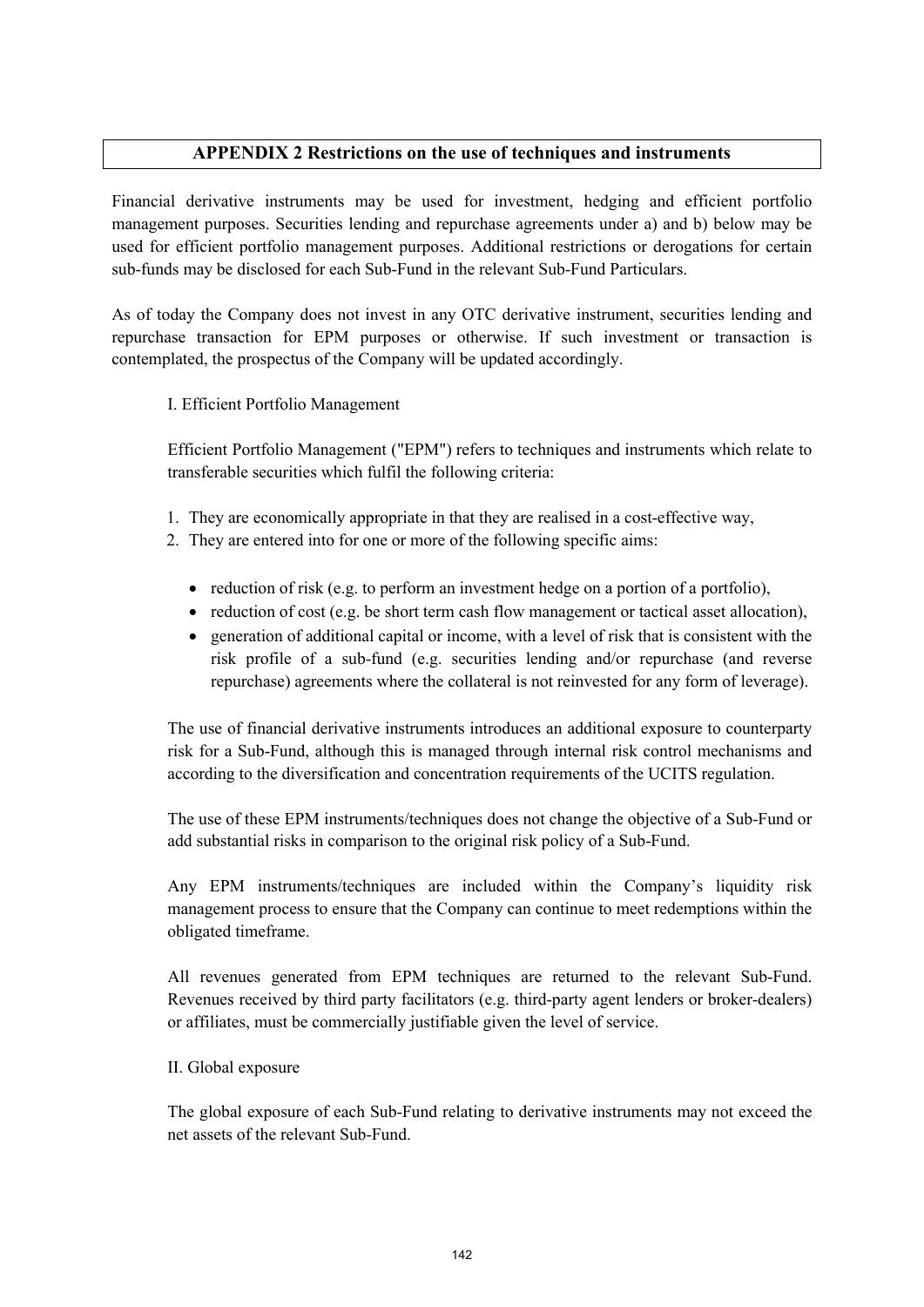The exposure is calculated taking into account the current value of the underlying assets, the counterparty risk, foreseeable market movements and the time available to liquidate the positions. This shall also apply to the next two sub-paragraphs.

If the Company invests in financial derivative instruments, the exposure to the underlying assets may not exceed in aggregate the investment limits laid down in item III. a) to e) of Appendix 1 "General Investment Restrictions" above. When the Company invests in indexbased financial derivative instruments, these investments do not have to be combined to the limits laid down in item III. a) to e) of Appendix 1 "General Investment Restrictions" above.

When a transferable security or money market instrument embeds a derivative, the latter must be taken into account when complying with the requirements set out in the preceding subparagraph.

III. Securities Lending and Repurchase Transactions

To the maximum extent allowed by, and within the limits set forth in, the regulations, in particular the provisions of (i) article 11 of the Grand-Ducal regulation of 8 February 2008 relating to certain definitions of the law of 20 December 2002 relating to undertakings for collective investment, as amended, of (ii) CSSF Circular 08/356 relating to the rules applicable to undertakings for collective investment when they use certain techniques and instruments relating to transferable securities and money market instruments (as these pieces of regulations may be amended, supplemented or replaced from time to time), and of (iii) CSSF Circular 14/592 relating to conduct guidelines from the European Securities Market Authority on ETFs and other UCITS issues, each Sub-Fund may for the purpose of generating additional capital or income or for reducing costs or risks and subject to the relevant laws and regulations:

- a) enter, either as purchaser or seller, into optional as well as non-optional repurchase transactions; and
- b) engage in securities lending.

It is not the current intention of the Company to engage any Sub-Fund in such transactions.

The Company may enter into a securities lending transaction only if the counterparty meets the following criteria:

- a) it is subject to prudential supervision rules, considered by the CSSF as equivalent to those laid down in European Community Law;
- b) if the counterparty is a related party to the Company, attention must be paid to conflicts of interest which might result therefrom to ensure that such transactions are to be effected on normal commercial terms negotiated at arm's length; and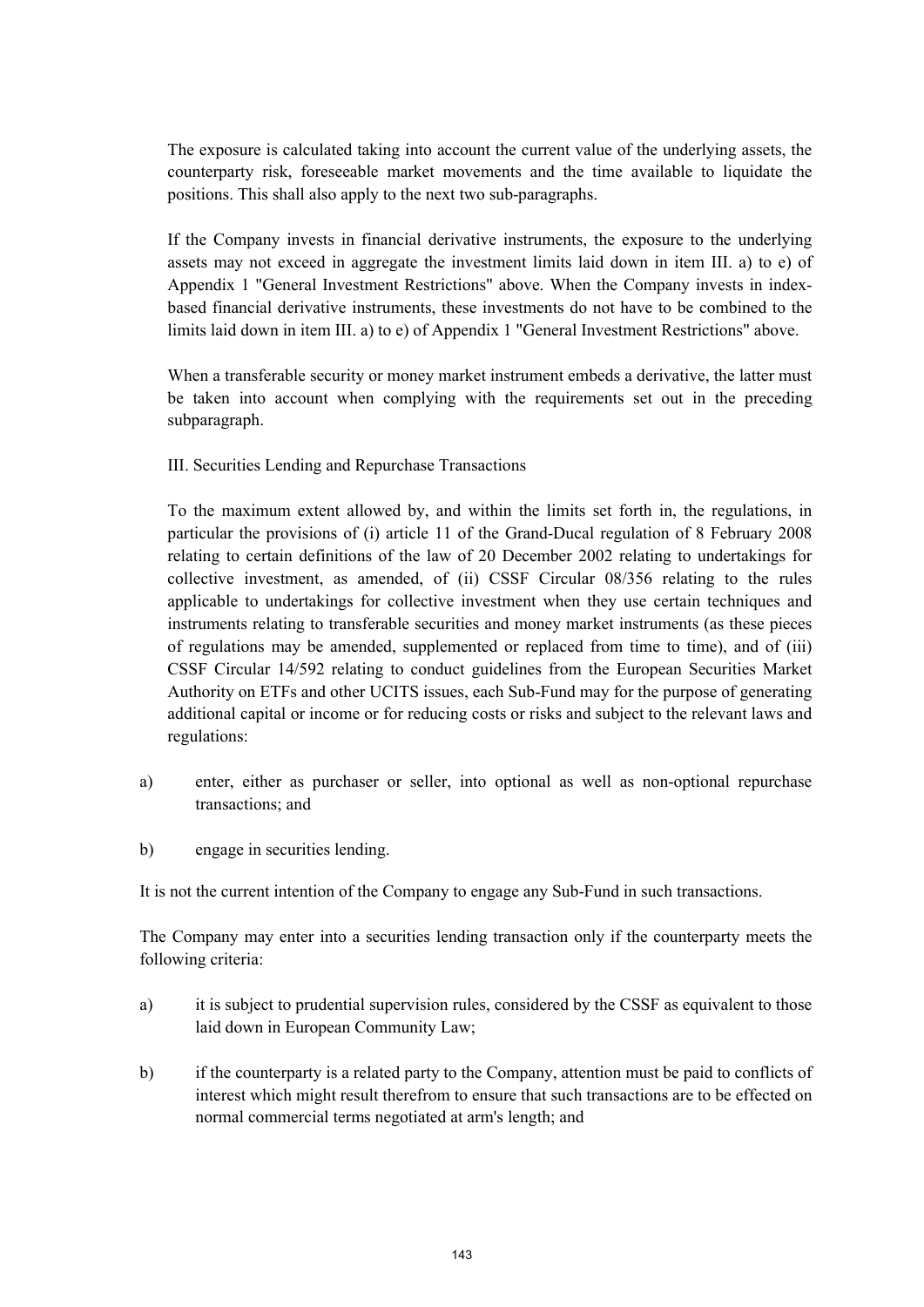c) it is an intermediary (such as banks, broker-dealers and so on) acting on his own account.

The Company may engage in securities lending transactions either directly or through a standardised lending system organised by a recognised clearing institution or by a financial institution specialised in this type of transaction and subject to the prudential supervision rules which are considered by the CSSF to be equivalent to those laid down by European Community law. Where securities lending transactions are carried out through an affiliate entity either acting as a counterparty or a securities lending agent, such transactions shall be effected on normal commercial terms negotiated at arm's length.

# IV. Collateral

Assets received by the Company as collateral in the context of EPM techniques and in the context of OTC derivative instruments will comply with the following criteria at all times:

- Liquidity: any collateral received other than cash should be highly liquid and traded on a regulated market or multilateral trading facility with transparent pricing in order that it can be sold quickly at a price that is close to pre-sale valuation. Collateral received will also comply with the provisions of paragraph V of Appendix 2 "General Investment Restrictions".
- Valuation: eligible collateral, as determined is valued daily by an entity that is independent from the counterparty on a mark-to-market basis.
- Issuer credit quality: non cash collateral received is of high credit quality (at least A3 and A-).
- Haircut policy: haircuts will take into account the characteristics of the assets such as the credit standing or the price volatility. Assets that exhibit high price volatility will not be accepted by the Company as collateral unless suitably conservative haircuts are in place. Haircuts are reviewed by the Management Company on an ongoing basis to ensure that they remain appropriate for eligible collateral taking into account collateral quality, liquidity and price volatility.
- Correlation: collateral received by the Company is issued by an entity that is independent from the counterparty or by one that is expected not to display a high correlation with the performance of the counterparty.
- Diversification: collateral received by the Company will remain sufficiently diversified such that no more than 20% of the net asset value of a Sub-Fund will be held in a basket of noncash collateral (and reinvested collateral) with the same issuer.
- Where there is a title transfer, the collateral received should be held by the Depositary of the Company. For other types of collateral arrangement, the collateral can be held by a third party custodian which is subject to prudential supervision, and which is unrelated to the provider of the collateral.
- Enforceability: collateral received by the Company is capable of being fully enforced by the Company at any time without reference to or approval from the counterparty.
- Non-cash collateral received should not be sold, reinvested or pledged.
- Reinvestment of cash collateral: where received by the Company, reinvested cash collateral will remain sufficiently diversified in accordance with the diversification requirements applicable to non-cash collateral and may only be: